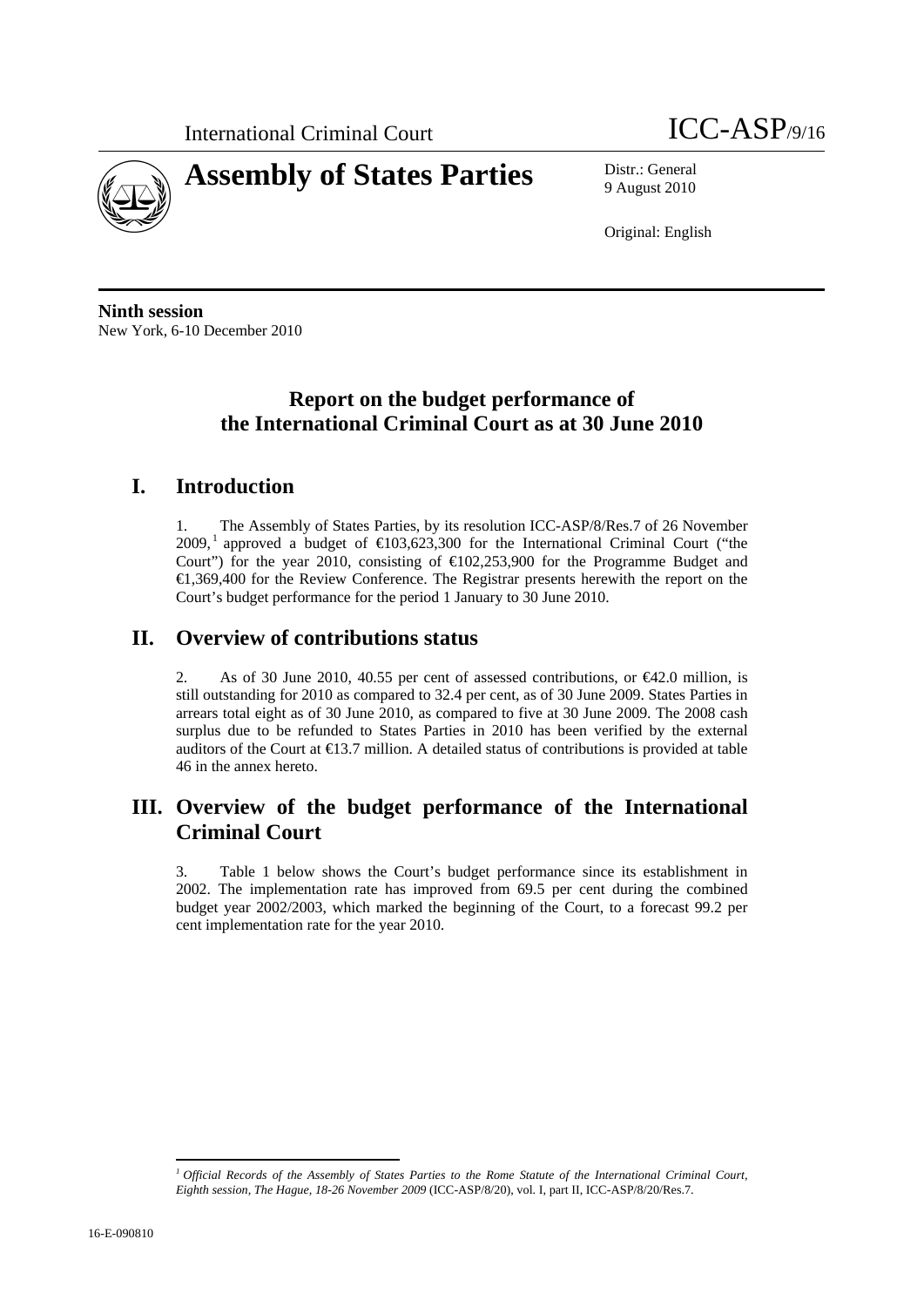| <b>Budget</b><br>year | Approved<br>budget | Approved<br>budget for<br>Review<br>Conference | Expenditure *<br>as at 30 June | Implementation<br>rate as at<br>$30$ June in $\%$ | Actual<br>expenditure<br><i>(forecast</i> )<br>2010) | Implementation<br>rate as at<br>31 December<br>in $\%$ |
|-----------------------|--------------------|------------------------------------------------|--------------------------------|---------------------------------------------------|------------------------------------------------------|--------------------------------------------------------|
|                       | $[1]$              | $[2]$                                          | $[3]$                          | $[3]/[1]=[4]$                                     | $[5]$                                                | $[5]/[1]=[6]$                                          |
| 2002/2003             | 30,893             | n.a                                            | n.a                            | n.a                                               | 21,479                                               | 69.5                                                   |
| 2004                  | 53,071             | n.a                                            | n.a                            | n.a                                               | 43,510                                               | 82.0                                                   |
| 2005                  | 66,891             | n.a                                            | 22,796                         | 34.1                                              | 62,120                                               | 92.9                                                   |
| 2006                  | 80,417             | n.a                                            | 26,890                         | 33.4                                              | 64,678                                               | 80.4                                                   |
| 2007                  | 88,872             | n.a                                            | 33,356                         | 37.5                                              | 77.464                                               | 87.2                                                   |
| 2008                  | 90,382             | n.a                                            | 38,494                         | 42.6                                              | 83,660                                               | 92.6                                                   |
| 2009                  | 101,230            | n.a                                            | 51,119                         | 50.5                                              | 93.492                                               | 92.4                                                   |
| 2010                  | 102.254            | 1.369                                          | 51,618                         | 50.5                                              | 101.402                                              | 99.2                                                   |

**Table 1: Comparison of budget performance from 2002 to 2010** *(thousands of euros)*

*\* 2010 expenditure excludes provisional €1,347 thousand for the Review Conference.* 

4. Budget implementation status as at 30 June 2010 and the forecast expenditure for the year-end are provided in the following tables: in table 2 per item of expenditure, and in table 3 per Major Programme.

5. As at 30 June 2010, the Court has implemented at 50.5 per cent, or a total of  $\text{\textsterling}1.6$ million, against the approved budget of  $\bigoplus$  02.3 million. This is in line with last year's implementation rate of 50.5 per cent. Expenditure for the year-end is forecast at  $\epsilon 01.4$ million, or 99.2 per cent. With five situations currently before the Court, exceeding the assumptions for 2010, the Court expects to have fully utilized its resources by year-end.

#### **Table 2: Total ICC budget performance as at 30 June 2010 by item of expenditure** *(thousands of euros)*

|                                   | Approved budget<br>2010 | Expenditure* as<br>at 30 June 2010 | Implementation<br>rate in % as at<br>30 June 2010 | Forecast<br>expenditure 2010 | Forecast<br>implementation<br>rate in % 2010 |
|-----------------------------------|-------------------------|------------------------------------|---------------------------------------------------|------------------------------|----------------------------------------------|
|                                   | $[1]$                   | $[2]$                              | $[2]/[1]=[3]$                                     | $[4]$                        | $[4]/[1]=[5]$                                |
| Judges                            | 5,634                   | 3,904                              | 69.3                                              | 5,469                        | 97.1                                         |
| Sub-total judges                  | 5,634                   | 3,904                              | 69.3                                              | 5,469                        | 97.1                                         |
| Staff costs                       | 60,172                  | 26,027                             | 43.3                                              | 58,438                       | 97.1                                         |
| General temporary assistance      | 7,865                   | 3,755                              | 47.8                                              | 8,790                        | 111.8                                        |
| Temporary assistance for meetings | 1,151                   | 453                                | 39.4                                              | 1,154                        | 100.3                                        |
| Overtime                          | 390                     | 146                                | 37.3                                              | 350                          | 89.7                                         |
| Consultants                       | 393                     | 207                                | 52.7                                              | 588                          | 149.7                                        |
| Sub-total staff costs             | 69.970                  | 30,587                             | 43.7                                              | 69,319                       | 99.1                                         |
| Travel **                         | 4,998                   | 2,157                              | 43.2                                              | 4,483                        | 89.7                                         |
| Hospitality                       | 58                      | 32                                 | 54.3                                              | 48                           | 82.8                                         |
| Contractual services              | 3,790.4                 | 2,471                              | 65.2                                              | 3,711                        | 97.9                                         |
| Training                          | 945                     | 472                                | 50.0                                              | 999                          | 105.8                                        |
| Counsel                           | 2,711                   | 2,057                              | 75.9                                              | 3,571                        | 131.7                                        |
| General operating expenses        | 12,122                  | 8,518                              | 70.3                                              | 11,872                       | 97.9                                         |
| Supplies and materials            | 1,236                   | 848                                | 68.6                                              | 1,193                        | 96.5                                         |
| Furniture and equipment           | 790                     | 573                                | 72.5                                              | 738                          | 93.3                                         |
| Sub-total non-staff costs         | 26,651                  | 17,127                             | 64.3                                              | 26,615                       | 99.9                                         |
| <b>Total ICC</b>                  | 102,254                 | 51,618                             | 50.5                                              | 101,402                      | 99.2                                         |

*\* Expenditure includes commitments.* 

*\*\* Travel includes Judges' travel.*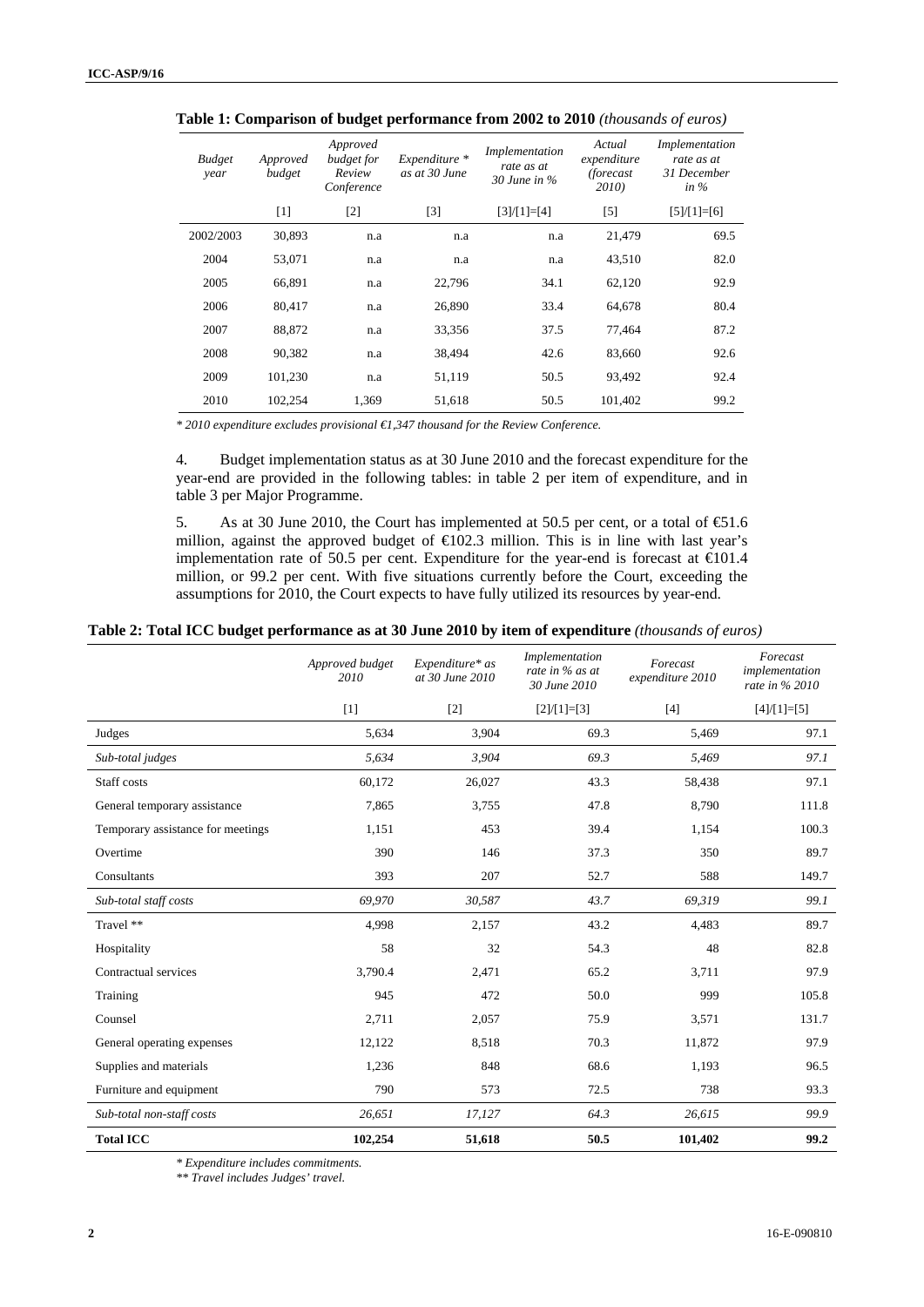| <b>Major Programme</b>             | Approved<br>budget<br>2010 | Expenditure*<br>as at<br>30 June 2010 | Implementation<br>rate as at<br>30 June 2010<br>in $%$ | Forecast<br>expenditure<br>2010 | Implementation<br>rate $2010$ in % |
|------------------------------------|----------------------------|---------------------------------------|--------------------------------------------------------|---------------------------------|------------------------------------|
|                                    | [1]                        | $\lceil 2 \rceil$                     | $[2]/[1]=[3]$                                          | [4]                             | $[4]/[1]=[5]$                      |
| Major Programme I                  |                            |                                       |                                                        |                                 |                                    |
| Judiciary                          | 10,719                     | 6,062                                 | 56.6                                                   | 10,065                          | 93.9                               |
| Major Programme II                 |                            |                                       |                                                        |                                 |                                    |
| Office of the Prosecutor           | 26,828                     | 11,762                                | 43.8                                                   | 26,829                          | 100.0                              |
| Major Programme III                |                            |                                       |                                                        |                                 |                                    |
| Registry                           | 59,541                     | 32,162                                | 54.0                                                   | 59,859                          | 100.5                              |
| Major Programme IV                 |                            |                                       |                                                        |                                 |                                    |
| Secretariat of the ASP             | 3,022                      | 1,006                                 | 33.3                                                   | 3,022                           | 100.0                              |
| Major Programme VI                 |                            |                                       |                                                        |                                 |                                    |
| Secretariat of the TFV             | 1,218                      | 421                                   | 34.6                                                   | 1,020                           | 83.8                               |
| Major Programme VII-1              |                            |                                       |                                                        |                                 |                                    |
| Project Director's Office          | 584                        | 206                                   | 35.2                                                   | 528                             | 90.3                               |
| Major Programme VII-5              |                            |                                       |                                                        |                                 |                                    |
| Independent Oversight<br>Mechanism | 342                        |                                       |                                                        | 80                              | 23.4                               |
| <b>Total ICC</b>                   | 102,254                    | 51,618                                | 50.5                                                   | 101,402                         | 99.2                               |

| Table 3: Total ICC budget performance as at 30 June 2010 by Major Programme |  |  |  |  |
|-----------------------------------------------------------------------------|--|--|--|--|
| <i>(thousands of euros)</i>                                                 |  |  |  |  |

*\* Expenditure includes commitments.* 

6. Thanks to the continuous effort in recruitment activities since 2009, the implementation rate for established posts as at 30 June 2010 is 43.3 per cent, which is in line with last year's of 44.1 per cent. Overall, 691 posts, or 90.6 per cent of established posts, have been filled. At year-end, costs for established posts are expected to reach 97.1 per cent implementation rate.

7. Unlike staff costs at 43.7 per cent, non-staff costs show a higher implementation rate at 64.3 per cent. This is primarily attributable to expenditure for trial activities, and to commitments placed for annual contracts and services at the beginning of the year. Judicial activities have incurred fees for defence counsel teams and costs for relocation and resettlement for the protection of victims and witnesses (ICC Protection Programme measures). Annual contracts and services include general operating expenses such as utilities, cleaning, maintenance and communications. Also, there has been considerable expenditure on public information activities such as outreach programmes. It is these activities in particular that have contributed to an implementation rate for the Registry of 54.0 per cent. The Registry expects a slight over-spend of 100.5 per cent at year-end, largely as a result of a forecast over-spend for counsel of 131.7 per cent, owing to the need for two new defence teams as a result of recent developments.

8. The Office of the Prosecutor expects to fully utilize its budget and to absorb the costs of new Kenya investigations. In accordance with the flexibility provided within the staff costs budget lines, and with a view to optimizing resources, additional short-term staff will be engaged on a general temporary assistance (GTA) basis, which will be reflected as a small over-spend in GTA (7 per cent), offset by small savings forecast for the established posts budget.

9. Judiciary implemented at 56.6 per cent, due to the judges' pension premiums being committed in January. At year-end, with lower expenditure expected for the African Union Liaison Office, the Judiciary forecasts a 93.9 per cent implementation rate.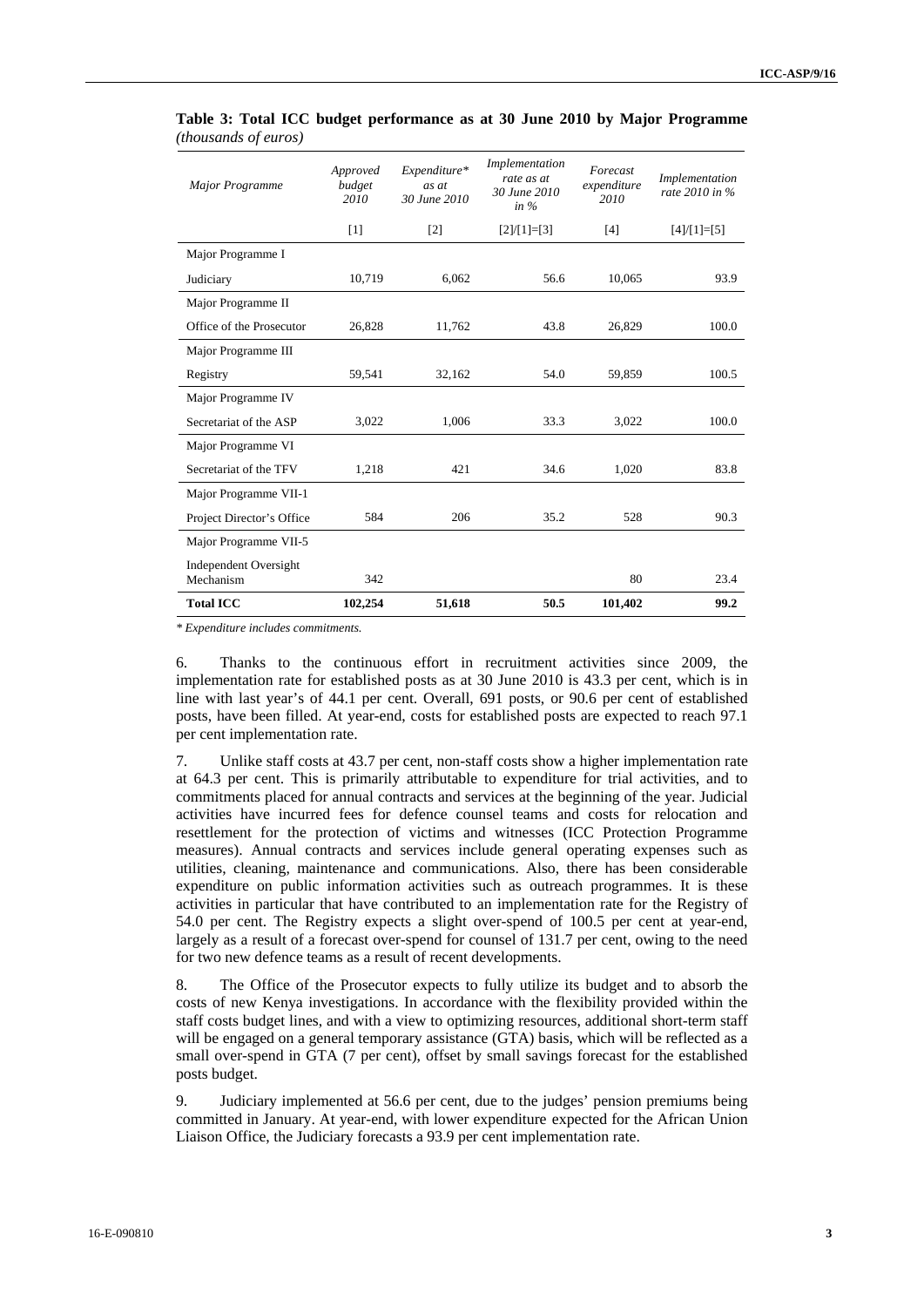10. The Secretariat of the Assembly of States Parties is expected to achieve full implementation of its budget, although it has spent only 33.3 per cent as at 30 June 2010. Major costs will be incurred in the latter part of the year, when the sessions of the Committee on Budget and Finance (CBF) and the Assembly of States Parties are held.

11. The Secretariat of the Trust Fund for Victims forecasts an 83.8 per cent implementation rate. The saving is generated from posts currently in process of recruitment.

12. The Project Director's Office forecasts an implementation rate at 90.3 per cent.

13. The Independent Oversight Mechanism does not yet have expenditure as at 30 June 2010. However, it is expected to spend one quarter of the budget for one P-5 staff member, who was deployed from the United Nations as general temporary assistance during the month of July.

14. Further details on the budget performance by Major Programme and by subprogramme are provided in tables 1-46 in the Annex.

15. Tables 4 and 5 show budget implementation by item of expenditure and by Major Programme for the Review Conference held in Kampala in June 2010. As shown, the implementation rate as at 30 June 2010 is 98.3 per cent, or a total of  $\bigoplus$ , 347 thousand, against the approved budget of €1,369 thousand. The high implementation rate at 249.1 per cent in contractual services is due to payments for staff resources provided by the United Nations Office in Nairobi, by deploying funds which were originally budgeted under the head of general temporary assistance, for which the implementation rate is reduced in consequence to 15.7 per cent.

| <b>Item</b>                       | Approved budget<br>$2010 *$ | Expenditure as at<br>30 June 2010 ** | Implementation rate<br>in $%$ as at<br>30 June 2010 |
|-----------------------------------|-----------------------------|--------------------------------------|-----------------------------------------------------|
| Judges                            |                             |                                      |                                                     |
| <b>Subtotal Judges</b>            |                             |                                      |                                                     |
| Staff costs                       |                             |                                      |                                                     |
| General temporary assistance      | 670                         | 105                                  | 15.7                                                |
| Temporary assistance for meetings |                             | 82                                   |                                                     |
| Overtime                          | 17                          |                                      |                                                     |
| Consultants                       |                             | 8                                    |                                                     |
| Subtotal other staff              | 687                         | 196                                  | 28.5                                                |
| Travel                            | 254                         | 276                                  | 108.7                                               |
| Hospitality                       |                             | $\overline{4}$                       |                                                     |
| Contractual services              | 341.0                       | 849                                  | 249.1                                               |
| Training                          |                             |                                      |                                                     |
| Counsel                           |                             |                                      |                                                     |
| General operating expenses        | 77                          | 22                                   | 28.9                                                |
| Supplies and materials            | 11                          |                                      | 0.9                                                 |
| Furniture and equipment           |                             |                                      |                                                     |
| Subtotal non-staff                | 683                         | 1,151                                | 168.6                                               |
| <b>Total Court</b>                | 1,369                       | 1,347                                | 98.3                                                |

**Table 4: Budget performance for the Review Conference as at 30 June 2010 by item of expenditure** *(thousands of euros)*

*\* The approved budget figures were distributed among other budget line items according to needs.* 

*\*\* Expenditure includes commitments.*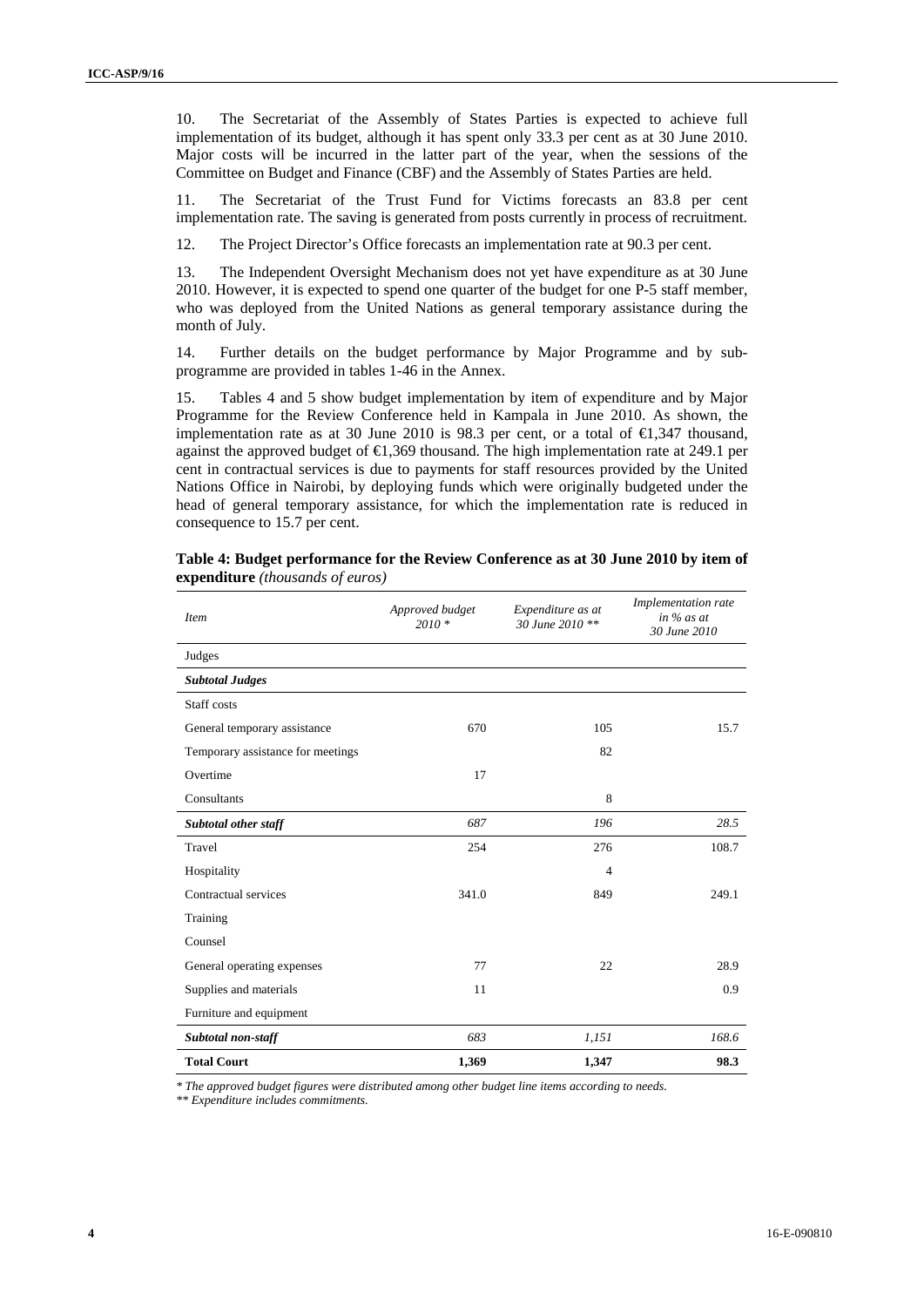| <b>Major Programme</b>          | Approved budget<br>2010 | Expenditure* as at<br>30 June 2010 | Implementation rate as<br>at 30 June 2010 in % |
|---------------------------------|-------------------------|------------------------------------|------------------------------------------------|
|                                 | $[1]$                   | $[2]$                              | $[2]/[1]=[3]$                                  |
| Major Programme I               |                         |                                    |                                                |
| Judiciary                       | 25                      | 24                                 | 96.3                                           |
| Major Programme II              |                         |                                    |                                                |
| Office of the Prosecutor        |                         |                                    |                                                |
| Major Programme III             |                         |                                    |                                                |
| Registry                        | 90                      | 90                                 | 100.0                                          |
| Major Programme IV              |                         |                                    |                                                |
| Secretariat of the ASP          | 1,251                   | 1,202                              | 96.1                                           |
| Major Programme VI              |                         |                                    |                                                |
| Secretariat of the TFV          | $\overline{4}$          | 31                                 | 761.0                                          |
| Major Programme VII-1           |                         |                                    |                                                |
| Project Director's Office       |                         |                                    |                                                |
| Major Programme VII-5           |                         |                                    |                                                |
| Independent Oversight Mechanism |                         |                                    |                                                |
| <b>Total ICC</b>                | 1,369                   | 1,347                              | 98.3                                           |

#### **Table 5: Budget performance for the Review Conference as at 30 June 2010 by Major Programme** *(thousands of euros)*

*\* Expenditure includes commitments.* 

16. Figures 1 and 2 below provide comparisons between approved budget and actual expenditure, basic and situation-related, per Major Programme as at 30 June 2010. Basic expenditure as at 30 June 2010 is  $\epsilon$ 26.0 million or a 51.7 per cent implementation rate, whereas situation-related expenditure is  $\epsilon$ 25.6 million, or 49.3 per cent.

**Figure 1: Comparison between basic budget and expenditure by Major Programme as at 30 June 2010** *(thousands of euros)*



*Note: MP I = Major Programme 1, Judiciary; MP II = Major Programme II, Office of the Prosecutor; MP III = Major Programme III, Registry; MP IV = Major Programme IV, Secretariat of the Assembly of States Parties; MP VI = Major Programme VI, Secretariat of the Trust Fund for Victims; MP VII-1 = Major Programme VII-1, Project Director's Office; and MP VII-5 = Major Programme VII-5 = Independent Oversight Mechanism.*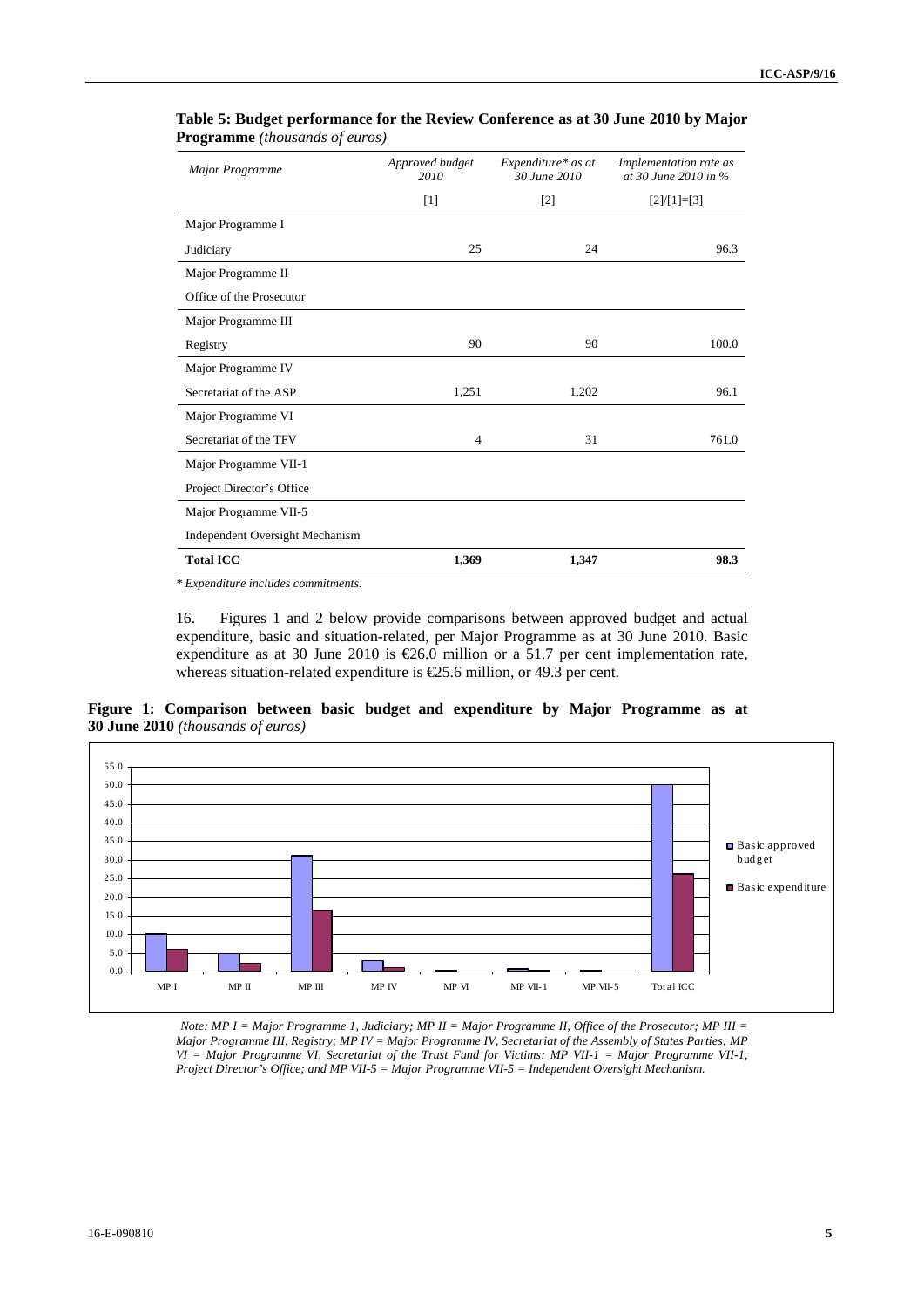

#### **Figure 2: Comparison between situation-related budget and expenditure by Major Programme as at 30 June 2010** *(thousands of euros)*

*Note: MP I = Major Programme 1, Judiciary; MP II = Major Programme II, Office of the Prosecutor; MP III = Major Programme III, Registry; MP IV = Major Programme IV, Secretariat of the Assembly of States Parties; MP VI = Major Programme VI, Secretariat of the Trust Fund for Victims; MP VII-1 = Major Programme VII-1, Project Director's Office; and MP VII-5 = Major Programme VII-5 = Independent Oversight Mechanism.* 

### **IV. Overview of the Contingency Fund**

17. On 18 December 2009 and 10 May 2010, the Court submitted requests to the CBF for access to its Contingency Fund in the amounts of  $\text{\textsterling}316,100$  and  $\text{\textsterling}2,968,100$ respectively, for a total amount of  $66,284,200$ , to cover the cost of conducting parallel trials in the Lubanga and Katanga/Ngudjulo cases, which commenced in late January 2010. Major costs are associated with the additional staff resources required.

18. Tables 6 and 7 show actual and forecast expenditure per item of expenditure and per Major Programme respectively. As indicated, expenditure as at 30 June 2010 is  $\epsilon$ 2.46 million, which corresponds to an implementation rate of 39.1 per cent. Expenditure through 2010 is forecast at €5.41 million, representing an 86.0 per cent implementation rate. The over-spend in contractual services was largely accounted for by the need for transcription services.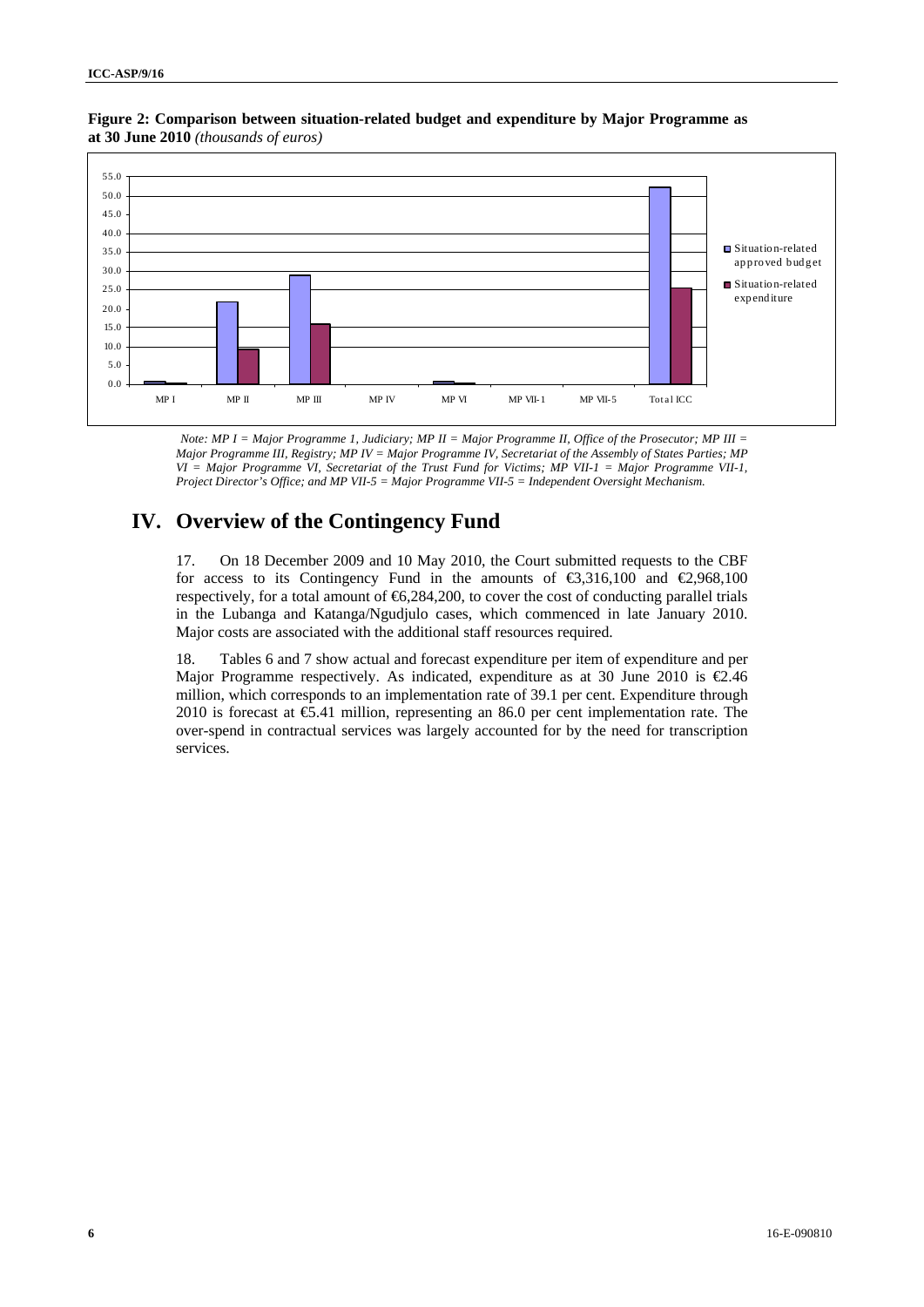| <b>Item</b>                          | Approved<br>budget<br>2010 | Expenditure<br>as at<br>30 June 2010 | Implementation<br>rate in % as at<br>30 June 2010 | Forecast<br>expenditure<br>2010 | Implementation<br>rate in % 2010 |
|--------------------------------------|----------------------------|--------------------------------------|---------------------------------------------------|---------------------------------|----------------------------------|
| Staff costs                          |                            |                                      |                                                   |                                 |                                  |
| General temporary<br>assistance      | 5,909                      | 1,251                                | 21.2                                              | 3,428                           | 58.0                             |
| Temporary assistance for<br>meetings |                            | 538                                  |                                                   | 1,155                           |                                  |
| Overtime                             | 32                         |                                      |                                                   | 22                              | 68.8                             |
| Consultants                          |                            | 72                                   |                                                   | 74                              |                                  |
| Subtotal other staff                 | 5,941                      | 1,861                                | 31.3                                              | 4,679                           | 78.8                             |
| Travel                               |                            | 127                                  |                                                   | 221                             |                                  |
| Hospitality                          |                            |                                      |                                                   |                                 |                                  |
| Contractual services                 | 5                          | 163                                  | 3,250.0                                           | 168                             | 3,350.0                          |
| Training                             |                            |                                      |                                                   |                                 |                                  |
| Counsel                              |                            |                                      |                                                   |                                 |                                  |
| General operating expenses           |                            |                                      |                                                   |                                 |                                  |
| Supplies and materials               |                            |                                      |                                                   |                                 |                                  |
| Furniture and equipment              | 338                        | 308                                  | 91.2                                              | 338                             | 100.0                            |
| Subtotal non-staff                   | 343                        | 598                                  | 174.4                                             | 726                             | 211.7                            |
| <b>Total Court</b>                   | 6,284                      | 2,459                                | 39.1                                              | 5,406                           | 86.0                             |

#### **Table 6: Budget performance for the Contingency Fund in respect of simultaneous trials as at 30 June 2010 by item of expenditure** *(thousands of euros)*

#### **Table 7: Budget performance for the Contingency Fund in respect of simultaneous trial as at 30 June 2010 by Major Programme** *(thousands of euros)*

| Major Programme     | Requested<br>budget 2010 | Expenditure<br>as at<br>30 June 2010 | Implementation<br>rate in % as at<br>30 June 2010 | Forecast<br>expenditure<br>2010 | Implementation<br>rate in $\%$ |
|---------------------|--------------------------|--------------------------------------|---------------------------------------------------|---------------------------------|--------------------------------|
| Major Programme I   |                          |                                      |                                                   |                                 |                                |
| Judiciary           | 473                      | 130                                  | 27.5                                              | 361                             | 76.3                           |
| Major Programme III |                          |                                      |                                                   |                                 |                                |
| Registry            | 5.811                    | 2.329                                | 40.1                                              | 5.045                           | 86.8                           |
| <b>Total Court</b>  | 6,284                    | 2,459                                | 39.1                                              | 5,406                           | 86.0                           |

19. On 15 April 2010, the Court submitted a notification to the CBF for access to its Contingency Fund in respect of the Kenya situation for an amount of  $\bigoplus$ , 957,100 to cover resources requirements for staff, travel and contractual services. Actual and forecast expenditure are shown in table 8 by item of expenditure and in table 9 by Major Programme. As shown, expenditure as at 30 June 2010 is  $\bigoplus$ 1.8 thousand, a 4.7 per cent implementation rate. Forecast expenditure amounts to  $\in$  7 million, which corresponds to an 86.8 per cent implementation rate. Of the  $\text{\textsterling}6.1$  thousand for the training budget,  $\text{\textsterling}70.7$ thousand is budgeted for the Outreach Unit to hold training and information sessions with target groups.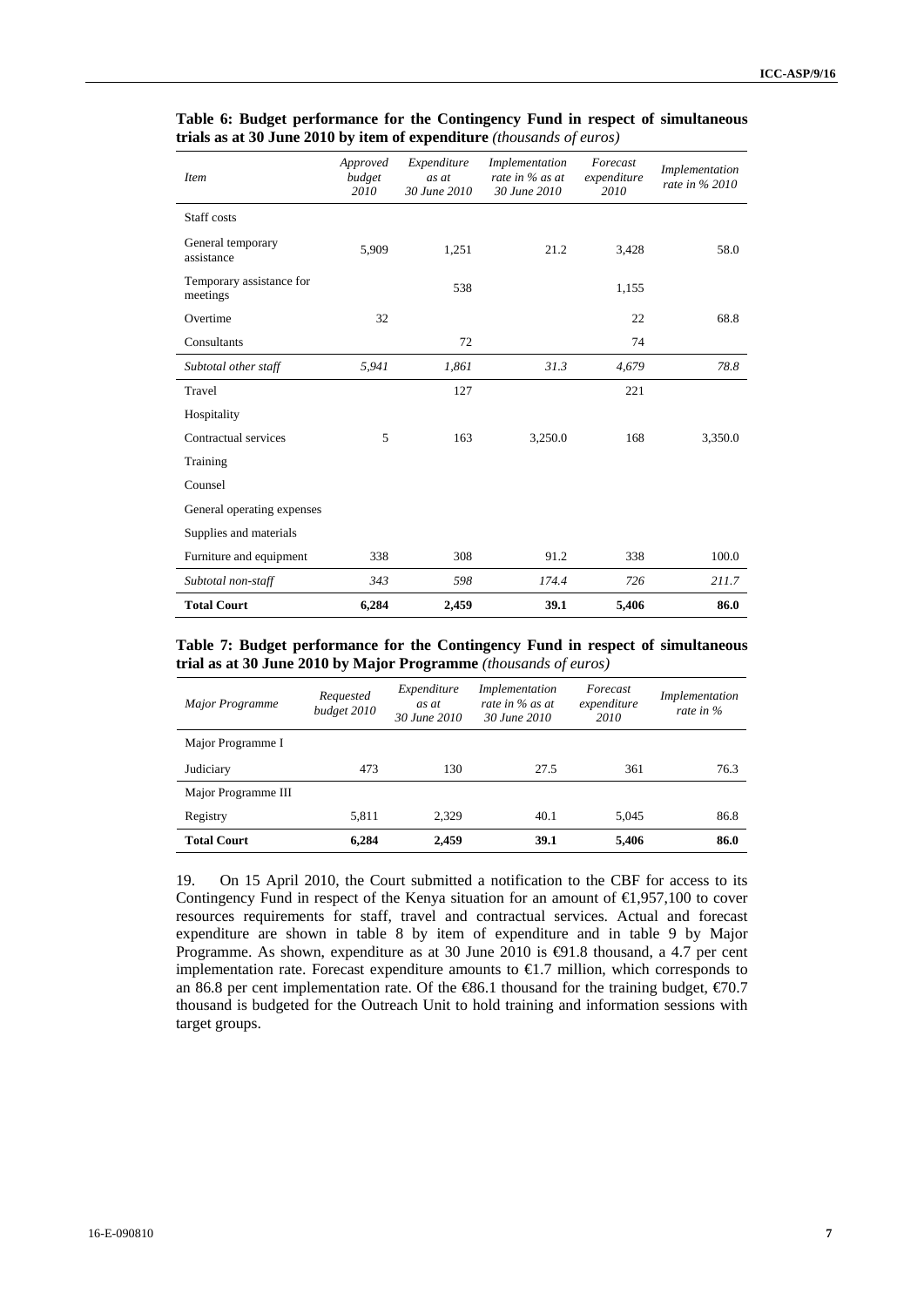| <b>Item</b>                          | Approved<br>budget<br>2010 | Expenditure<br>as at<br>30 June 2010 | Implementation<br>rate in % as at<br>30 June 2010 | Forecast<br>expenditure<br>2010 | Implementation<br>rate in % 2010 |
|--------------------------------------|----------------------------|--------------------------------------|---------------------------------------------------|---------------------------------|----------------------------------|
| Staff costs                          |                            |                                      |                                                   |                                 |                                  |
| General temporary<br>assistance      | 371                        | 5                                    | 1.4                                               | 252                             | 67.9                             |
| Temporary assistance for<br>meetings | 256                        | $\overline{4}$                       | 1.6                                               | 256                             | 100.0                            |
| Overtime                             |                            |                                      |                                                   |                                 |                                  |
| Consultants                          | 95                         |                                      |                                                   | 95                              | 100.0                            |
| Subtotal other staff                 | 722                        | 10                                   | 1.3                                               | 603                             | 83.5                             |
| Travel                               | 477                        | 19                                   | 3.9                                               | 431                             | 90.3                             |
| Hospitality                          |                            |                                      |                                                   |                                 |                                  |
| Contractual services                 | 334                        | 64                                   | 19.1                                              | 312                             | 93.5                             |
| Training                             | 86                         |                                      |                                                   | 35                              | 41.1                             |
| Counsel                              | 94                         |                                      |                                                   | 94                              | 100.0                            |
| General operating<br>expenses        | 195                        |                                      |                                                   | 177                             | 90.7                             |
| Supplies and materials               | 42                         |                                      |                                                   | 40                              | 94.3                             |
| Furniture and equipment              | $\tau$                     |                                      |                                                   | $\overline{7}$                  | 100.0                            |
| Subtotal non-staff                   | 1,236                      | 82                                   | 6.7                                               | 1,096                           | 88.7                             |
| <b>Total Court</b>                   | 1,957                      | 92                                   | 4.7                                               | 1,699                           | 86.8                             |

**Table 8: Budget performance for the Contingency Fund in respect of the Kenya situation as at 30 June 2010 by item of expenditure** *(thousands of euros)*

**Table 9: Budget performance for the Contingency Fund in respect of the Kenya situation as at 30 June 2010 by Major Programme** *(thousands of euros)*

| Major Programme     | Requested<br>budget<br>2010 | Expenditure<br>as at<br>30 June 2010 | Implementation<br>rate in % as at<br>30 June 2010 | Forecast<br>expenditure<br>2010 | Implementation<br>rate $2010$ in $\%$ |
|---------------------|-----------------------------|--------------------------------------|---------------------------------------------------|---------------------------------|---------------------------------------|
| Major Programme III |                             |                                      |                                                   |                                 |                                       |
| Registry            | 1.957                       | 92                                   | 4.7                                               | 1.699                           | 86.8                                  |
| <b>Total Court</b>  | 1.957                       | 92                                   | 4.7                                               | 1,699                           | 86.8                                  |

### **V. Transfers of funds**

20. An amount of €885,000 was transferred from the Victims Participation and Reparations Section (VPRS) to the Counsel Support Section (CSS) for contractual services. This represented a transfer of the legal aid budget as part of the restructuring of the VPRS implemented as at 1 March 2010.

21. Within the Review Conference budget of the Secretariat of the Assembly of States Parties, an amount of €400,000 was transferred from general temporary assistance to contractual services, so as to cover the cost of staff resources which were deployed by the United Nations Office in Nairobi after being originally budgeted under the head of general temporary assistance.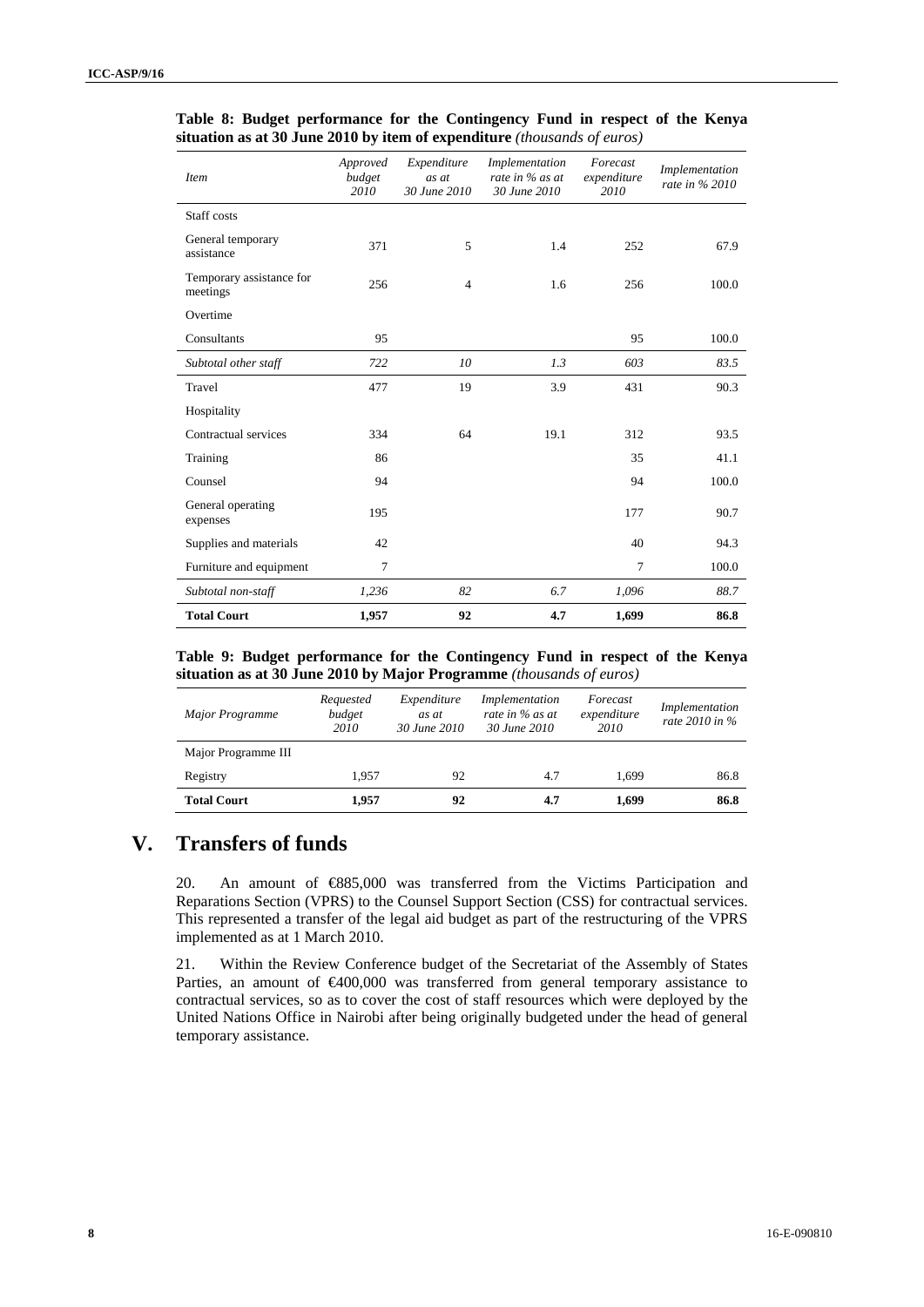### **VI. Write-off of assets**

22. The General Services Section has verified write-off of assets over the period 1 January to 1 June 2010. Table 10 shows a summary of the assets written off during that period. As indicated, the total number of assets written off is 417 items, for a total original purchase price of  $\epsilon$ 505,175. The major reason for the write-off is the obsolescence of computers, which it is the policy of the Court to replace if older than four years. These 369 pieces in total, for an original purchase price of €460,980, represent 91.3 per cent of the total write-off assets. A complete list of written off assets is provided at table 47 in the annex.

| Description                                                                              | Disposal reason | Total number<br>of assets | Total amount<br>(euros) |
|------------------------------------------------------------------------------------------|-----------------|---------------------------|-------------------------|
| Camera, external hard drive                                                              | Damaged         | 2                         | 682                     |
| Hand-held portable radio                                                                 | Lost            |                           | 660                     |
| Desktops, laptops, laminators, printers, shredder,<br>telephone satellite, water coolers | Obsolete        | 411                       | 502.504                 |
| Laptop, mini disk recorders                                                              | Stolen          | 3                         | 1,330                   |
| <b>Total</b>                                                                             |                 | 417                       | 505,175                 |

| Table 10: Summary of write-off of assets from 1 January to 1 June 2010 |
|------------------------------------------------------------------------|
|------------------------------------------------------------------------|

### **VII. Field operations expenditure per situation (2009 and 2010 as at 30 June 2010)**

23. Actual costs per full year 2009 were €27,272,582 for the situations in the field and related costs. For the Office of the Prosecutor, the total cost was €14,298,848 or 52 per cent, for the Registry €12,228,728 or 45 per cent, and for the Secretariat of the Trust Fund for Victims €565,587 or 2 per cent. Comparable costs for the first six months of 2010 are €6,561,395 or 46 per cent for the Office of the Prosecutor, €7,377,447 or 52 per cent for the Registry, and €280,650 or 2 per cent for the Secretariat of the Trust Fund for Victims. Registry costs will increase slightly because of the closing of one field office and the reorganization of activities in other areas of the field. Kenya is a new situation, and in 2010 €936,353 has been spent up to 30 June. A breakdown of expenditure by section and by situation for 2009 and 2010 is shown in tables 48-54 in the annex.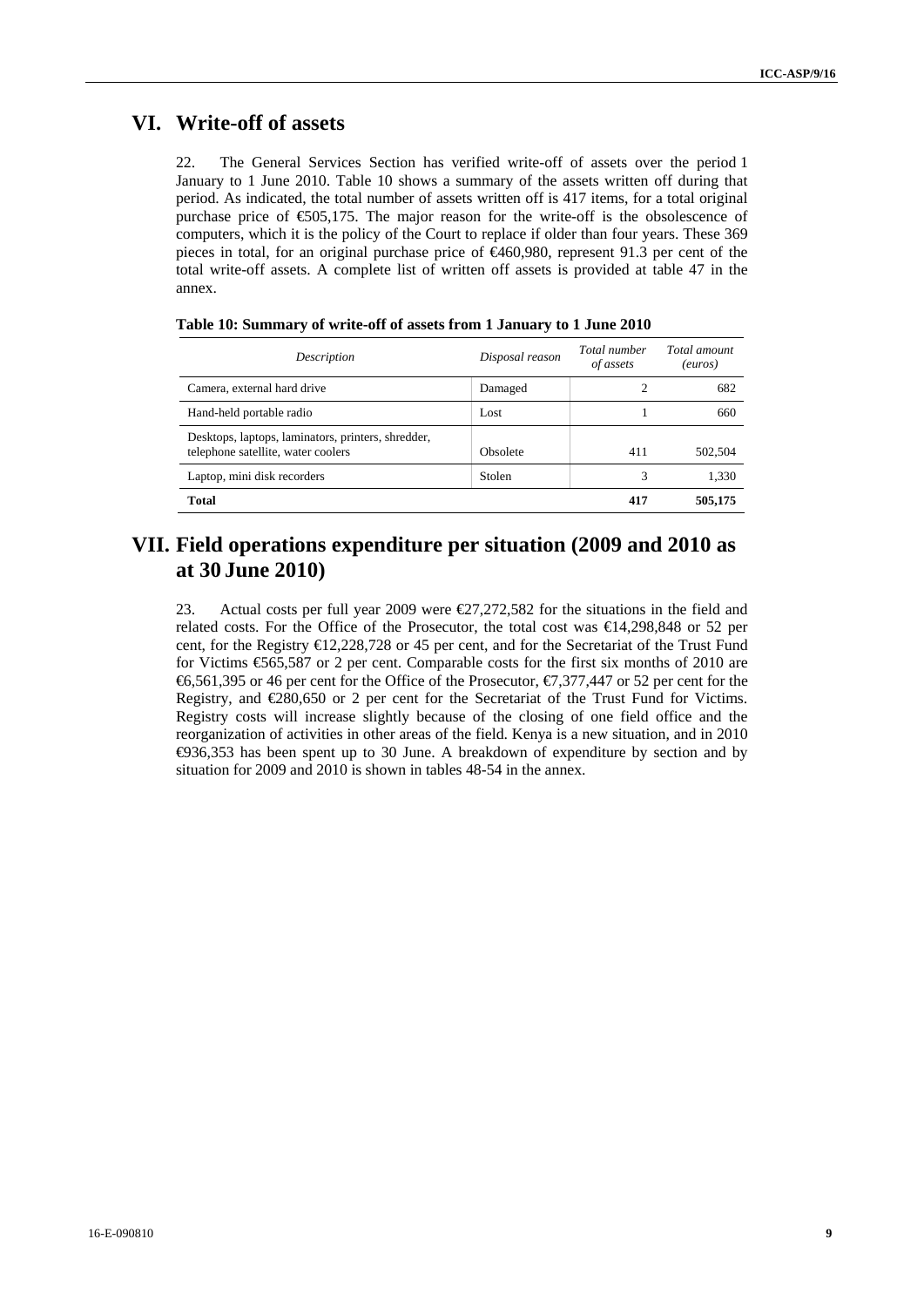### **VIII. Recruitment**

24. Data on post occupancy can be found in table 11 below. The Court expects to fill a further 55 posts by year-end. However, the actual number of recruited staff employed by the Court at year-end will be affected by the number of internal recruitments, as well as by the number of separations.

| <b>Major Programme</b>          | Approved<br>posts<br>$2010 *$ | Posts filled<br>as at<br>30 June 2010 | Posts under<br>recruitment<br>as at<br>30 June 2010 | Advertised<br>posts not under<br>recruitment as<br>at 30 June 2010 | Vacant posts<br>not advertised<br>as at<br>30 June 2010 | Forecast<br>filled posts at<br>31 December<br>2010                                                                                                                                             | % of established<br>posts vacant as<br>at 30 June 2010 |
|---------------------------------|-------------------------------|---------------------------------------|-----------------------------------------------------|--------------------------------------------------------------------|---------------------------------------------------------|------------------------------------------------------------------------------------------------------------------------------------------------------------------------------------------------|--------------------------------------------------------|
|                                 | $[1]$                         | $[2]$                                 | $[3]$                                               | $[4]$                                                              | $[5]$                                                   | $[6] % \begin{center} \includegraphics[width=\linewidth]{imagesSupplemental/Imit} \caption{The image shows the image shows a function of the number of times.} \label{fig:limal} \end{center}$ | $[7]$                                                  |
| Major Programme I               | 50                            | 46                                    | 3                                                   |                                                                    | 1                                                       | 49                                                                                                                                                                                             | 8.0                                                    |
| Major Programme II              | 215                           | 200                                   | 7                                                   | 1                                                                  | 7                                                       | 207                                                                                                                                                                                            | 6.9                                                    |
| Major Programme III             | 477                           | 430                                   | 29                                                  | 4                                                                  | 14                                                      | 472                                                                                                                                                                                            | 9.8                                                    |
| Major Programme IV              | 9                             | 7                                     | $\boldsymbol{2}$                                    |                                                                    |                                                         | 8                                                                                                                                                                                              | 22.2                                                   |
| Major Programme VI              | 7                             | 5                                     | $\mathbf{1}$                                        |                                                                    | 1                                                       | 7                                                                                                                                                                                              | 28.5                                                   |
| Major Programme VII-1           | 3                             | 3                                     |                                                     |                                                                    |                                                         | 3                                                                                                                                                                                              |                                                        |
| Major Programme VII-5           | 2                             |                                       |                                                     |                                                                    | $\overline{2}$                                          |                                                                                                                                                                                                | 100.0                                                  |
| <b>Total ICC</b>                | 763                           | 691                                   | 42                                                  | 5                                                                  | 25                                                      | 746                                                                                                                                                                                            |                                                        |
| Projected separations           |                               |                                       |                                                     |                                                                    |                                                         | (30)                                                                                                                                                                                           |                                                        |
| <b>Expected year end filled</b> |                               |                                       |                                                     |                                                                    |                                                         | 716                                                                                                                                                                                            |                                                        |

| Table 11: Staffing summary 2010, as at 30 June 2010, by Major Programme |  |  |  |
|-------------------------------------------------------------------------|--|--|--|
|-------------------------------------------------------------------------|--|--|--|

*\* Excludes five elected officials.*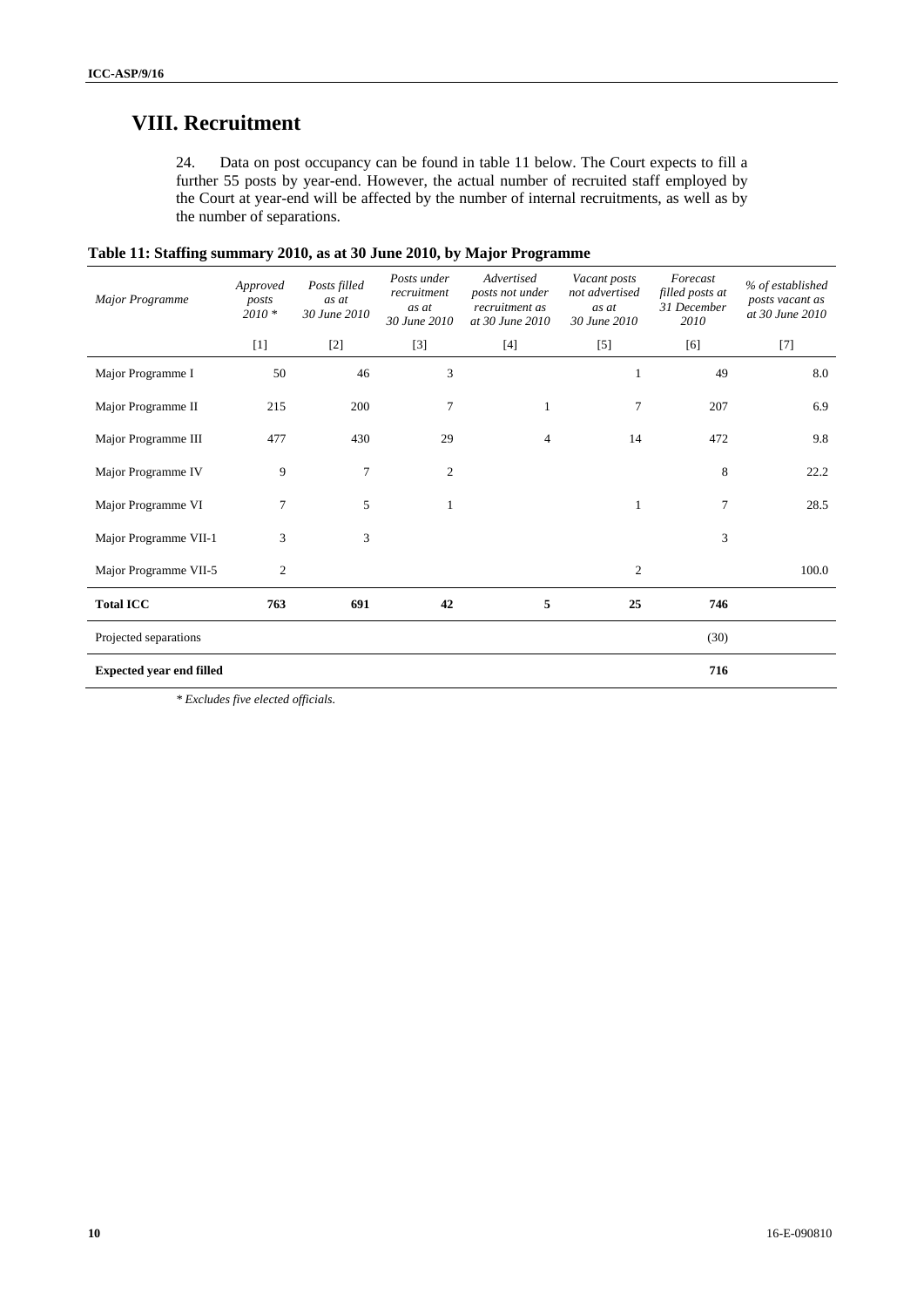## 16-E-090810 **Annex**

| Table 1: ICC budget performance as at 30 June 2010 by Major Programme and Programme (thousands of euros) |
|----------------------------------------------------------------------------------------------------------|
|----------------------------------------------------------------------------------------------------------|

| Major Programme / Programme                          | Approved budget<br>2010 | Expenditure *<br>as at 30 June<br>2010 | Implementation<br>rate in % | Forecast<br>expenditure 2010 | Forecast<br>implementation<br>rate in % |
|------------------------------------------------------|-------------------------|----------------------------------------|-----------------------------|------------------------------|-----------------------------------------|
| Major Programme I                                    |                         |                                        |                             |                              |                                         |
| Judiciary                                            | 10,719                  | 6.062                                  | 56.6                        | 10,065                       | 93.9                                    |
| The Presidency                                       | 2,293                   | 1,308                                  | 57.1                        | 2,141                        | 93.4                                    |
| Chambers                                             | 7.783                   | 4,602                                  | 59.1                        | 7.540                        | 96.9                                    |
| <b>Liaison Offices</b>                               | 643                     | 152                                    | 23.7                        | 383                          | 59.6                                    |
| Major Programme II                                   |                         |                                        |                             |                              |                                         |
| Office of the Prosecutor                             | 26,828                  | 11,762                                 | 43.8                        | 26,829                       | 100.0                                   |
| The Prosecutor                                       | 6,414                   | 2,856                                  | 44.5                        | 6,400                        | 99.8                                    |
| Jurisdiction, Complementarity & Cooperation Division | 2,214                   | 1,044                                  | 47.1                        | 2,274                        | 102.7                                   |
| <b>Investigation Division</b>                        | 13,086                  | 5,397                                  | 41.2                        | 12,622                       | 96.5                                    |
| <b>Prosecution Division</b>                          | 5,114                   | 2,466                                  | 48.2                        | 5,533                        | 108.2                                   |
| Major Programme III                                  |                         |                                        |                             |                              |                                         |
| Registry                                             | 59,541                  | 32,162                                 | 54.0                        | 59,859                       | 100.5                                   |
| Office of the Registrar                              | 16,000                  | 8,783                                  | 54.9                        | 17,626                       | 110.2                                   |
| Common Administrative Services Division              | 20,784                  | 13,221                                 | 63.6                        | 20,504                       | 98.7                                    |
| Division of Court Services                           | 19,482                  | 8,198                                  | 42.1                        | 18,086                       | 92.8                                    |
| Public Information and Documentation Section         | 3,275                   | 1,960                                  | 59.8                        | 3,644                        | 111.3                                   |
| Major Programme IV                                   |                         |                                        |                             |                              |                                         |
| Secretariat of the Assembly of States Parties        | 3,022                   | 1,006                                  | 33.3                        | 3,022                        | 100.0                                   |
| Major Programme VI                                   |                         |                                        |                             |                              |                                         |
| Secretariat of the Trust Fund for Victims            | 1,218                   | 421                                    | 34.6                        | 1,020                        | 83.8                                    |
| Major Programme VII-1                                |                         |                                        |                             |                              |                                         |
| Project Director's Office                            | 584                     | 206                                    | 35.2                        | 528                          | 90.3                                    |
| Major Programme VII-5                                |                         |                                        |                             |                              |                                         |
| Independent Oversight Mechanism                      | 342                     |                                        |                             | 80                           | 23.4                                    |
| <b>Total Court</b>                                   | 102,254                 | 51,618                                 | 50.5                        | 101,402                      | 99.2                                    |

*\* Expenditure includes commitments.*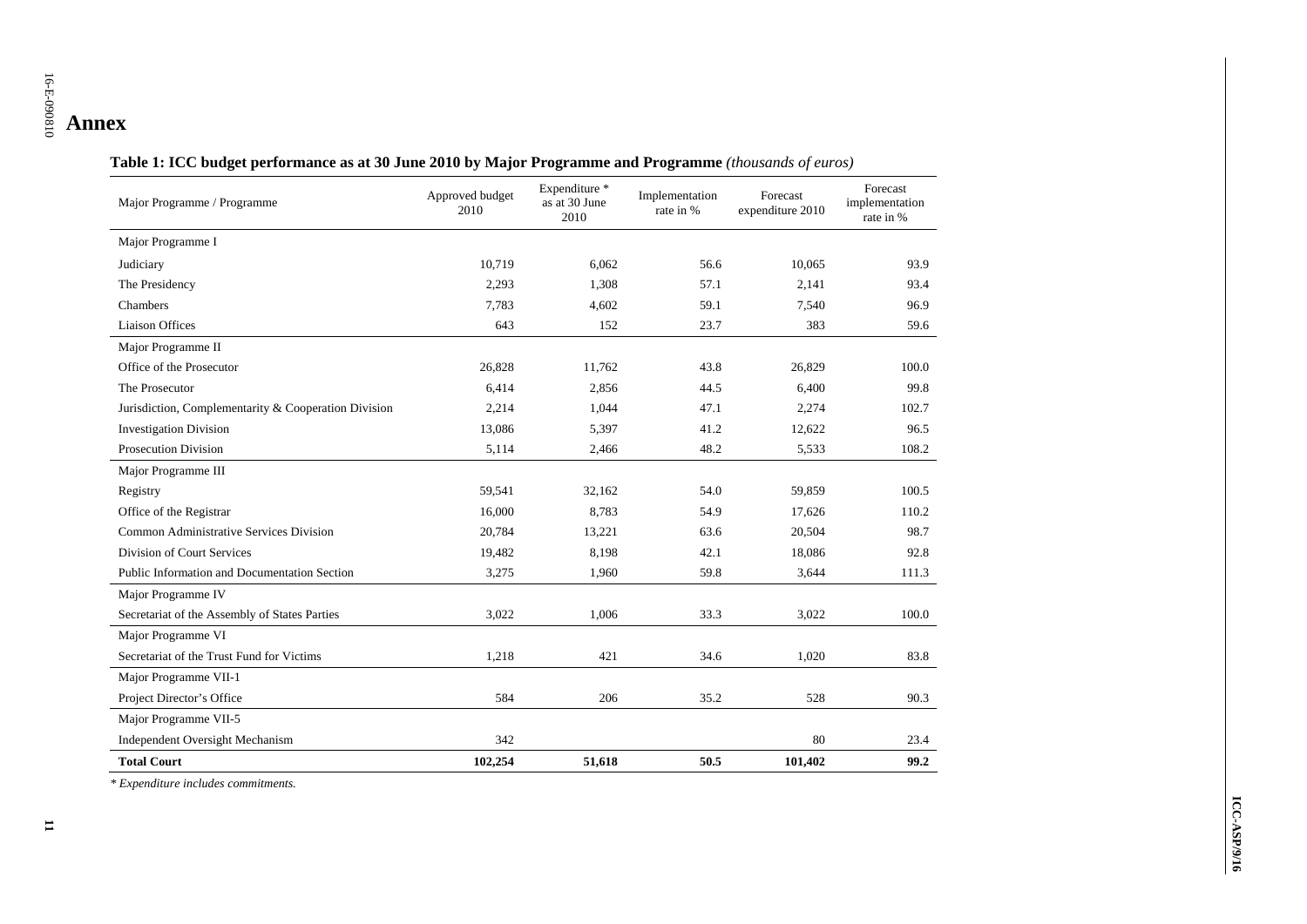| Table 2: Major Programme – Total ICC |          |                        |          |                           |                        |           |              |                               |                 |              |         |
|--------------------------------------|----------|------------------------|----------|---------------------------|------------------------|-----------|--------------|-------------------------------|-----------------|--------------|---------|
|                                      |          | Expenditure 2009       |          | Forecast expenditure 2010 |                        |           |              | Proposed budget 2011          | Resource growth |              |         |
| <b>Total ICC</b>                     |          | (thousands of euros)   |          | (thousands of euros)      |                        |           |              | ( <i>thousands of euros</i> ) |                 | 2011 vs 2010 |         |
|                                      | Basic    | Situation-<br>related  | Total    | <b>Basic</b>              | Situation-<br>related  | Total     | <b>Basic</b> | Situation-<br>related         | Total           | Amount       | $\%$    |
| Judges                               | 5,516.6  |                        | 5,516.6  | 5,468.7                   |                        | 5,468.7   | 5,852.2      |                               | 5,852.2         | 383.5        | 7.0     |
| Professional staff                   |          | No breakdown available |          |                           | No breakdown available |           | 19,589.2     | 21,639.3                      | 41,228.5        |              |         |
| General Service staff                |          |                        |          |                           |                        |           | 10,756.7     | 9,522.7                       | 20,279.4        |              |         |
| Subtotal staff                       | 24,862.7 | 25,746.0               | 50,608.7 | 28,654.2                  | 29,784.0               | 58,438.2  | 30,345.9     | 31,162.0                      | 61,507.9        | 3,069.7      | 5.3     |
| General temporary assistance         | 3,744.8  | 5,644.2                | 9,389.0  | 3,127.9                   | 5,662.0                | 8,789.9   | 2,371.1      | 7,134.5                       | 9,505.6         | 715.7        | 8.1     |
| Temporary assistance for meetings    | 1,357.7  | 291.6                  | 1,649.3  | 1,082.7                   | 71.1                   | 1,153.8   | 1,135.7      | 292.5                         | 1,428.2         | 274.4        | 23.8    |
| Overtime                             | 292.2    | 77.8                   | 370.0    | 234.6                     | 115.0                  | 349.6     | 288.9        | 155.3                         | 444.2           | 94.6         | 27.1    |
| Consultants                          | 66.9     | 220.4                  | 287.3    | 110.0                     | 477.5                  | 587.5     | 178.3        | 335.7                         | 514.0           | $-73.5$      | $-12.5$ |
| Subtotal other staff                 | 5,461.6  | 6,234.0                | 11,695.6 | 4,555.2                   | 6,325.6                | 10,880.8  | 3,974.0      | 7,918.0                       | 11,892.0        | 1,011.2      | 9.3     |
| Travel                               | 884.0    | 2,986.0                | 3,870.0  | 1,261.7                   | 3,221.6                | 4,483.3   | 1,217.9      | 3,853.2                       | 5,071.1         | 587.8        | 13.1    |
| Hospitality                          | 39.6     |                        | 39.6     | 48.0                      |                        | 48.0      | 58.0         |                               | 58.0            | 10.0         | 20.8    |
| Contractual services                 | 2,306.0  | 1.750.0                | 4.056.0  | 2,330.2                   | 1.381.0                | 3,711.2   | 2,219.8      | 1.591.8                       | 3,811.6         | 100.4        | 2.7     |
| Training                             | 538.5    | 479.9                  | 1,018.4  | 497.8                     | 501.2                  | 999.0     | 472.6        | 483.3                         | 955.9           | $-43.1$      | $-4.3$  |
| Counsel                              |          | 3,130.8                | 3,130.8  |                           | 3,570.9                | 3,570.9   |              | 2,711.2                       | 2,711.2         | $-859.7$     | $-24.1$ |
| General operating expenses           | 5,747.7  | 4,852.0                | 10,599.7 | 8,872.1                   | 2,999.6                | 11,871.7  | 6,536.9      | 6,214.8                       | 12,751.7        | 880.0        | 7.4     |
| Supplies and materials               | 772.9    | 394.6                  | 1.167.5  | 766.1                     | 426.8                  | 1.192.9   | 910.4        | 442.6                         | 1,353.0         | 160.1        | 13.4    |
| Equipment including furniture        | 964.6    | 824.7                  | 1,789.3  | 617.6                     | 120.1                  | 737.7     | 655.2        | 402.9                         | 1,058.1         | 320.4        | 43.4    |
| Subtotal non-staff                   | 11,253.3 | 14,418.0               | 25,671.4 | 14,393.5                  | 12,221.2               | 26.614.7  | 12.070.8     | 15,699.8                      | 27,770.6        | 1,155.9      | 4.3     |
| <b>Total</b>                         | 47,094.2 | 46,398.0               | 93,492.2 | 53,071.7                  | 48,330.8               | 101,402.4 | 52,242.9     | 54,779.8                      | 107,022.7       | 5,620.3      | 5.5     |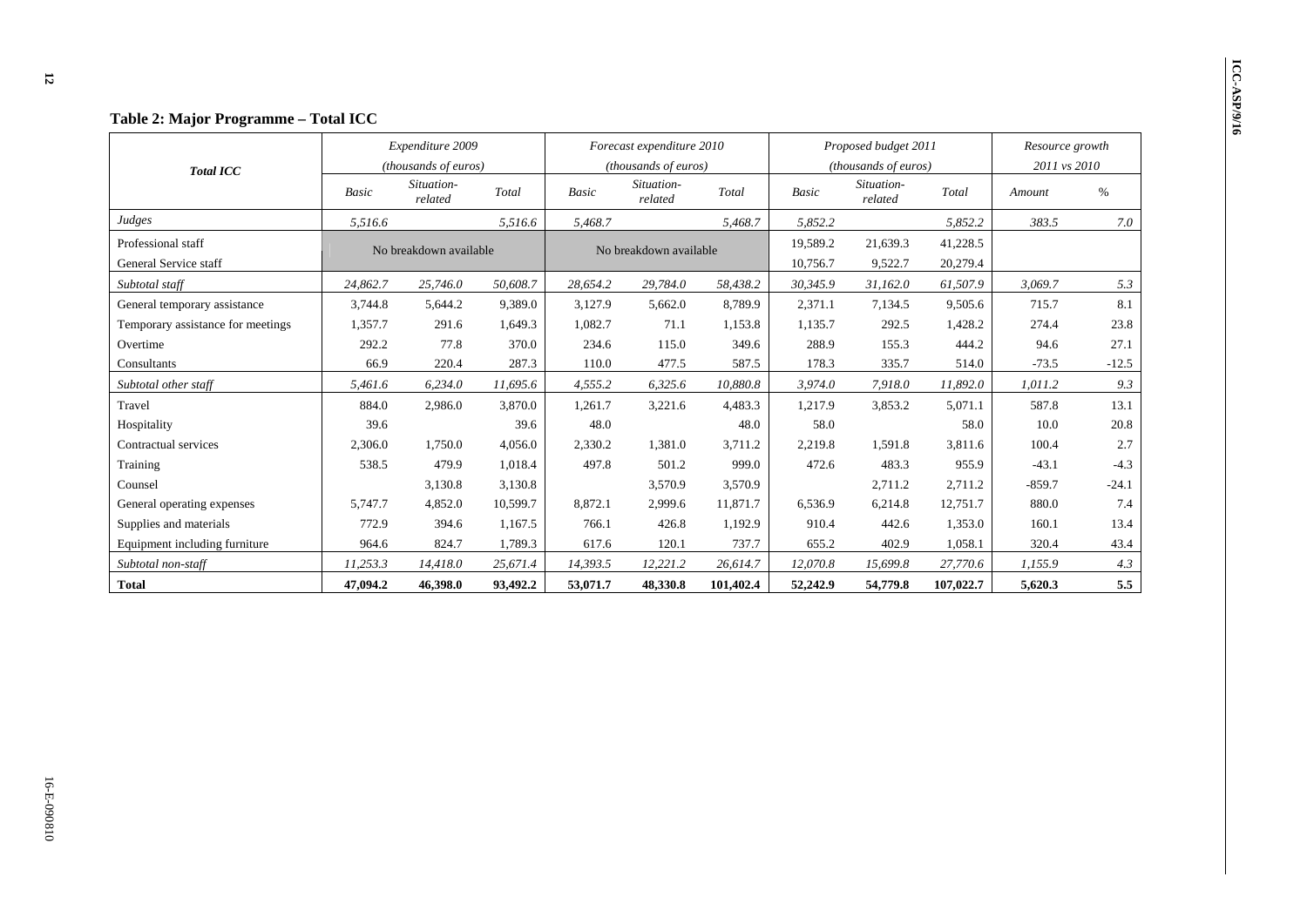### **Table 3: Major Programme I**

|                                   |              | Expenditure 2009       |         |              | Forecast expenditure 2010 |          |          | Proposed budget 2011  |          | Resource growth |       |  |
|-----------------------------------|--------------|------------------------|---------|--------------|---------------------------|----------|----------|-----------------------|----------|-----------------|-------|--|
| <b>Major Programme I</b>          |              | (thousands of euros)   |         |              | (thousands of euros)      |          |          | (thousands of euros)  |          | 2011 vs 2010    |       |  |
| <b>Judiciary</b>                  | <b>Basic</b> | Situation-<br>related  | Total   | <b>Basic</b> | Situation-<br>related     | Total    | Basic    | Situation-<br>related | Total    | Amount          | $\%$  |  |
| Judges                            | 5,516.6      |                        | 5,516.6 | 5,468.7      |                           | 5,468.7  | 5,852.2  |                       | 5,852.2  | 383.5           | 7.0   |  |
| Professional staff                |              | No breakdown available |         |              | No breakdown available    |          | 3,012.4  | 452.0                 | 3,464.4  |                 |       |  |
| General Service staff             |              |                        |         |              |                           |          | 864.9    | 181.8                 | 1,046.7  |                 |       |  |
| Subtotal staff                    | 2.549.5      | 395.9                  | 2.945.4 | 3,537.9      | 549.0                     | 4.086.9  | 3,877.3  | 633.8                 | 4,511.1  | 424.2           | 10.4  |  |
| General temporary assistance      | 935.3        | 111.8                  | 1,047.1 | 215.1        |                           | 215.1    | 320.6    | 270.8                 | 591.4    | 376.3           | 174.9 |  |
| Temporary assistance for meetings |              |                        |         |              |                           |          |          |                       |          |                 |       |  |
| Overtime                          |              |                        |         |              |                           |          |          |                       |          |                 |       |  |
| Consultants                       |              |                        |         |              |                           |          | 15.4     |                       | 15.4     | 15.4            |       |  |
| Subtotal other staff              | 935.3        | 111.8                  | 1,047.1 | 215.1        |                           | 215.1    | 336.0    | 270.8                 | 606.8    | 391.7           | 182.1 |  |
| Travel                            | 234.9        |                        | 234.9   | 197.9        |                           | 197.9    | 244.3    | 29.9                  | 274.2    | 76.3            | 38.6  |  |
| Hospitality                       | 5.5          |                        | 5.5     | 11.0         |                           | 11.0     | 18.0     |                       | 18.0     | 7.0             | 63.6  |  |
| Contractual services              | 4.1          |                        | 4.1     |              |                           |          | 15.6     |                       | 15.6     | 15.6            |       |  |
| Training                          | 0.5          |                        | 0.5     | 20.3         |                           | 20.3     | 21.3     |                       | 21.3     | 1.0             | 4.9   |  |
| General operating expenses        | 33.8         |                        | 33.8    | 63.0         |                           | 63.0     | 105.5    |                       | 105.5    | 42.5            | 67.6  |  |
| Supplies and materials            | 6.8          |                        | 6.8     | 2.0          |                           | 2.0      | 10.0     |                       | 10.0     | 8.0             | 400.0 |  |
| Furniture and equipment           |              |                        |         |              |                           |          | 47.7     |                       | 47.7     | 47.7            |       |  |
| Subtotal non-staff                | 285.6        |                        | 285.6   | 294.2        |                           | 294.2    | 462.4    | 29.9                  | 492.3    | 198.1           | 67.4  |  |
| <b>Total</b>                      | 9,287.0      | 507.7                  | 9,794.7 | 9,515.9      | 549.0                     | 10,064.9 | 10,527.9 | 934.5                 | 11,462.4 | 1,397.5         | 13.9  |  |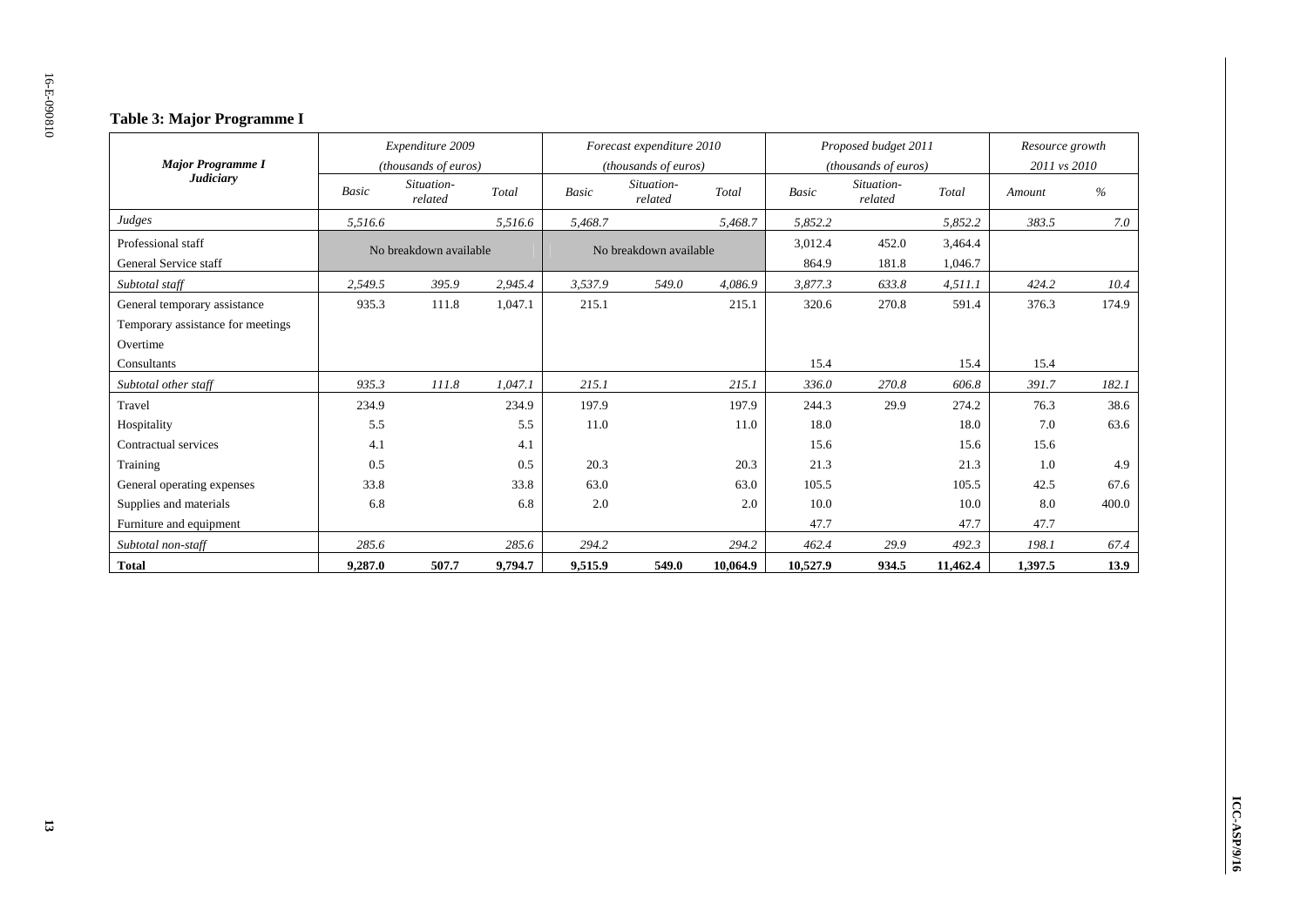|                                   | Table 4: Major Programme I - 1100 |                        |         |                           |                        |         |              |                                |                 |         |
|-----------------------------------|-----------------------------------|------------------------|---------|---------------------------|------------------------|---------|--------------|--------------------------------|-----------------|---------|
|                                   |                                   | Expenditure 2009       |         | Forecast expenditure 2010 |                        |         |              | Proposed budget 2011           | Resource growth |         |
| <b>The Presidency</b>             |                                   | (thousands of euros)   |         |                           | (thousands of euros)   |         |              | (thousands of euros)           | 2011 vs 2010    |         |
|                                   | Basic                             | Situation-<br>related  | Total   | Basic                     | Situation-<br>related  | Total   | <b>Basic</b> | Situation-<br>Total<br>related | Amount          | $\%$    |
| Judges                            | 923.4                             |                        | 923.4   | 1,088.7                   |                        | 1.088.7 | 1.049.9      | 1.049.9                        | $-38.8$         | $-3.6$  |
| Professional staff                |                                   | No breakdown available |         |                           | No breakdown available |         | 804.9        | 804.9                          |                 |         |
| General Service staff             |                                   |                        |         |                           |                        |         | 258.9        | 258.9                          |                 |         |
| Subtotal staff                    | 720.3                             |                        | 720.3   | 782.9                     |                        | 782.9   | 1,063.8      | 1,063.8                        | 280.9           | 35.9    |
| General temporary assistance      | 299.5                             |                        | 299.5   | 161.3                     |                        | 161.3   | 67.5         | 67.5                           | $-93.8$         | $-58.2$ |
| Temporary assistance for meetings |                                   |                        |         |                           |                        |         |              |                                |                 |         |
| Overtime                          |                                   |                        |         |                           |                        |         |              |                                |                 |         |
| Consultants                       |                                   |                        |         |                           |                        |         | 15.4         | 15.4                           | 15.4            |         |
| Subtotal other staff              | 299.5                             |                        | 299.5   | 161.3                     |                        | 161.3   | 82.9         | 82.9                           | $-78.4$         | $-48.6$ |
| Travel                            | 167.1                             |                        | 167.1   | 93.2                      |                        | 93.2    | 124.3        | 124.3                          | 31.1            | 33.4    |
| Hospitality                       | 3.3                               |                        | 3.3     | 10.0                      |                        | 10.0    | 15.0         | 15.0                           | 5.0             | 50.0    |
| Contractual services              | 1.6                               |                        | 1.6     |                           |                        |         |              |                                |                 |         |
| Training                          | 0.5                               |                        | 0.5     | 5.3                       |                        | 5.3     | 5.5          |                                | 0.2<br>5.5      | 3.8     |
| General operating expenses        |                                   |                        |         |                           |                        |         |              |                                |                 |         |
| Supplies and materials            |                                   |                        |         |                           |                        |         |              |                                |                 |         |
| Furniture and equipment           |                                   |                        |         |                           |                        |         |              |                                |                 |         |
| Subtotal non-staff                | 172.5                             |                        | 172.5   | 108.5                     |                        | 108.5   | 144.8        | 144.8                          | 36.3            | 33.5    |
| <b>Total</b>                      | 2,115.7                           |                        | 2,115.7 | 2,141.4                   |                        | 2,141.4 | 2,341.4      | 2,341.4                        | 200.0           | 9.3     |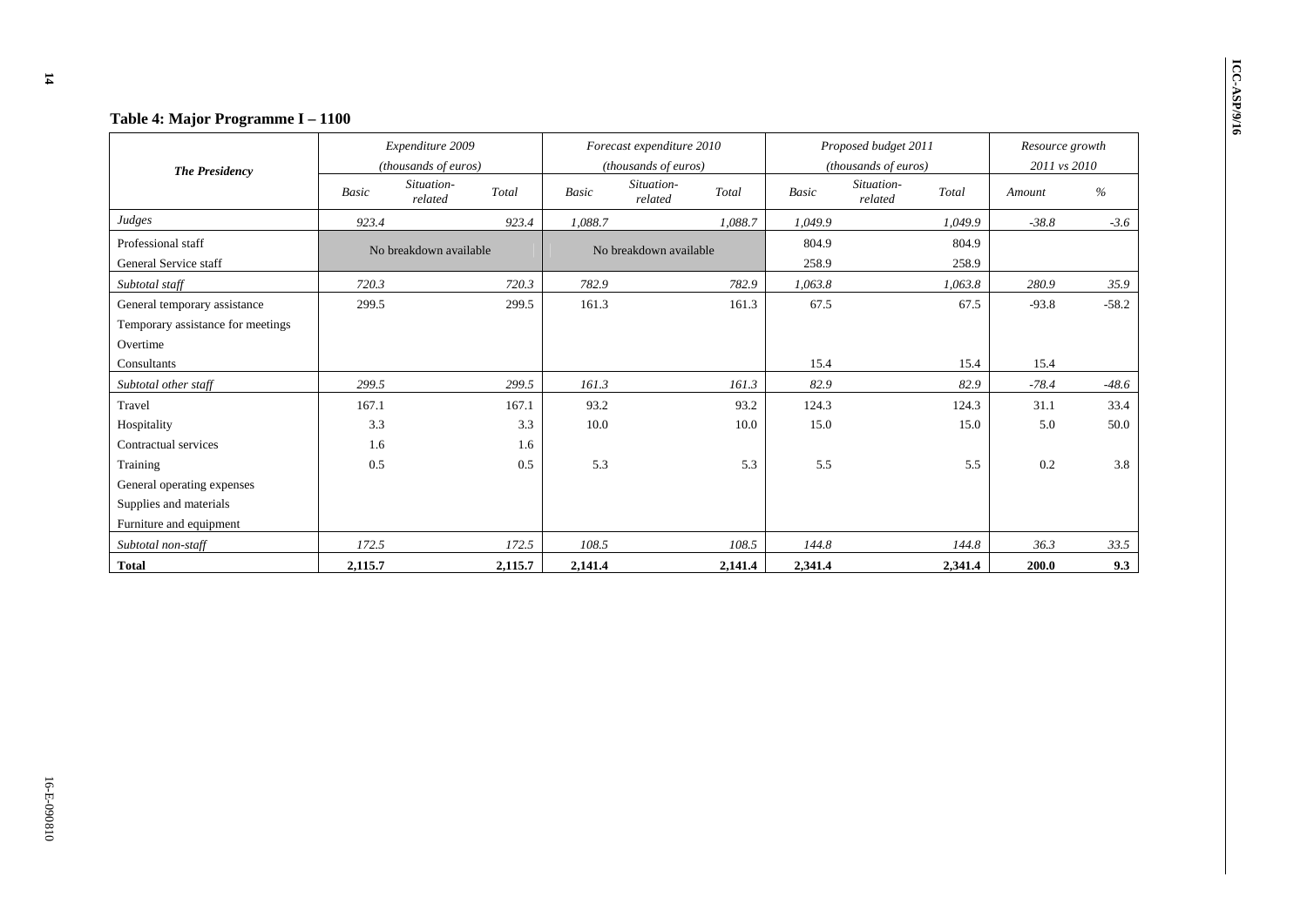### **Table 5: Major Programme I – 1200**

|                                   |              | Expenditure 2009       |         |              | Forecast expenditure 2010 |         |              | Proposed budget 2011  |         | Resource growth |       |
|-----------------------------------|--------------|------------------------|---------|--------------|---------------------------|---------|--------------|-----------------------|---------|-----------------|-------|
| <b>Chambers</b>                   |              | (thousands of euros)   |         |              | (thousands of euros)      |         |              | (thousands of euros)  |         | 2011 vs 2010    |       |
|                                   | <b>Basic</b> | Situation-<br>related  | Total   | <b>Basic</b> | Situation-<br>related     | Total   | <b>Basic</b> | Situation-<br>related | Total   | Amount          | %     |
| Judges                            | 4,593.2      |                        | 4,593.2 | 4,380.0      |                           | 4,380.0 | 4,802.3      |                       | 4,802.3 | 422.3           | 9.6   |
| Professional staff                |              | No breakdown available |         |              | No breakdown available    |         | 1,908.4      | 452.0                 | 2,360.4 |                 |       |
| General Service staff             |              |                        |         |              |                           |         | 484.8        | 181.8                 | 666.6   |                 |       |
| Subtotal staff                    | 1.627.7      | 395.9                  | 2,023.6 | 2,470.0      | 549.0                     | 3,019.0 | 2,393.2      | 633.8                 | 3,027.0 | 8.0             | 0.3   |
| General temporary assistance      | 635.8        | 111.8                  | 747.6   | 53.8         |                           | 53.8    | 67.5         | 270.8                 | 338.3   | 284.5           | 528.8 |
| Temporary assistance for meetings |              |                        |         |              |                           |         |              |                       |         |                 |       |
| Overtime                          |              |                        |         |              |                           |         |              |                       |         |                 |       |
| Consultants                       |              |                        |         |              |                           |         |              |                       |         |                 |       |
| Subtotal other staff              | 635.8        | 111.8                  | 747.6   | 53.8         |                           | 53.8    | 67.5         | 270.8                 | 338.3   | 284.5           | 528.8 |
| Travel                            | 52.6         |                        | 52.6    | 71.3         |                           | 71.3    | 96.0         | 29.9                  | 125.9   | 54.6            | 76.6  |
| Hospitality                       | 2.2          |                        | 2.2     | 1.0          |                           | 1.0     | 1.0          |                       | 1.0     |                 |       |
| Contractual services              | 2.5          |                        | 2.5     |              |                           |         |              |                       |         |                 |       |
| Training                          |              |                        |         | 15.0         |                           | 15.0    | 15.8         |                       | 15.8    | 0.8             | 5.3   |
| General operating expenses        |              |                        |         |              |                           |         |              |                       |         |                 |       |
| Supplies and materials            | 4.6          |                        | 4.6     |              |                           |         |              |                       |         |                 |       |
| Furniture and equipment           |              |                        |         |              |                           |         |              |                       |         |                 |       |
| Subtotal non-staff                | 61.9         |                        | 61.9    | 87.3         |                           | 87.3    | 112.8        | 29.9                  | 142.7   | 55.4            | 63.5  |
| <b>Total</b>                      | 6,918.6      | 507.7                  | 7,426.3 | 6,991.1      | 549.0                     | 7,540.1 | 7,375.8      | 934.5                 | 8,310.3 | 770.2           | 10.2  |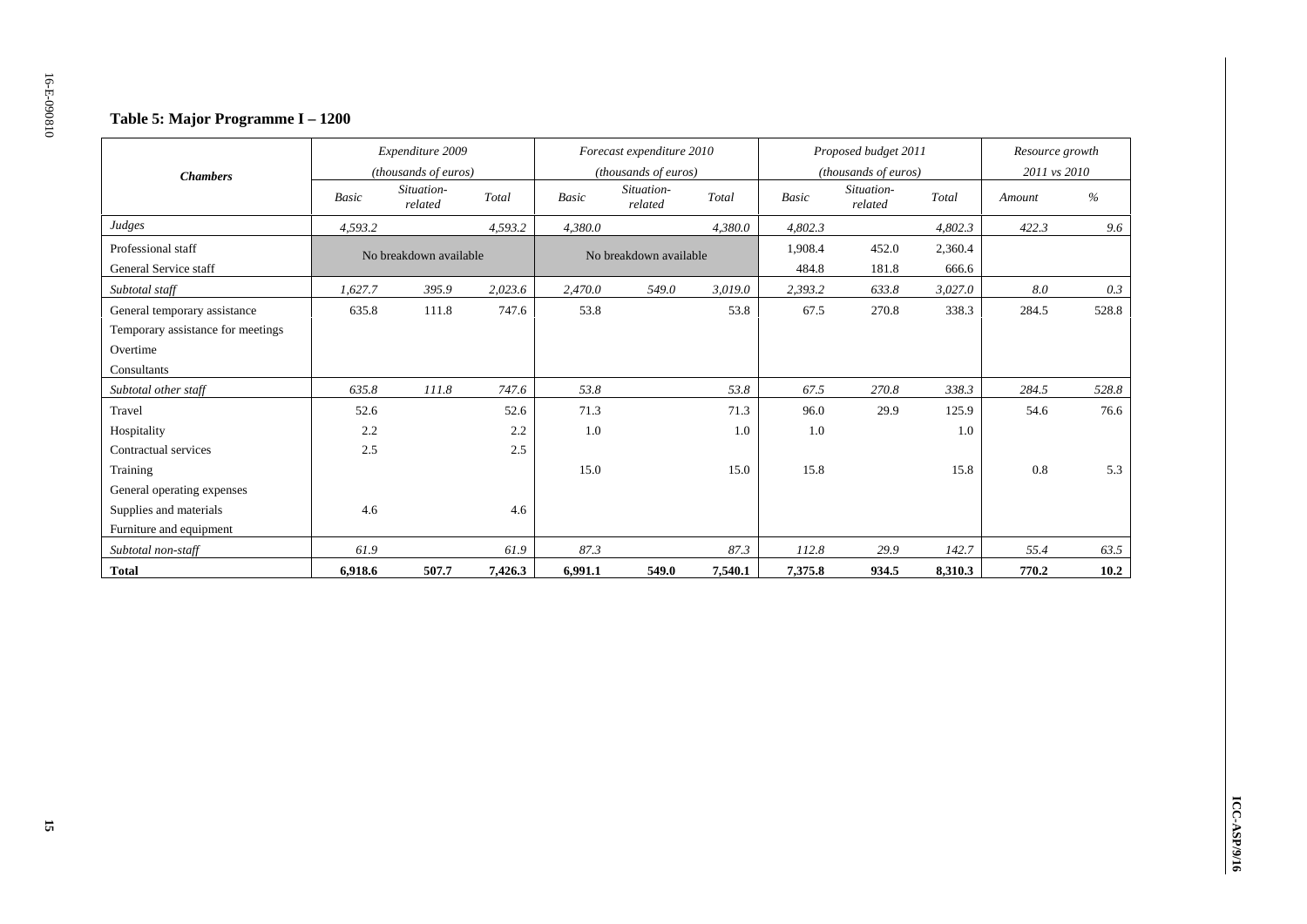| Table 6: Major Programme I - 1310<br><b>New York Liaison Office</b>                          | Expenditure 2009<br>(thousands of euros) |                        |             | Forecast expenditure 2010<br>(thousands of euros) |                        |             |               | Proposed budget 2011<br>(thousands of euros) |               | Resource growth<br>2011 vs 2010 |  |
|----------------------------------------------------------------------------------------------|------------------------------------------|------------------------|-------------|---------------------------------------------------|------------------------|-------------|---------------|----------------------------------------------|---------------|---------------------------------|--|
|                                                                                              | Basic                                    | Situation-<br>related  | Total       | <b>Basic</b>                                      | Situation-<br>related  | Total       | <b>Basic</b>  | Situation-<br>Total<br>related               | Amount        | $\%$                            |  |
| Judges                                                                                       |                                          |                        |             |                                                   |                        |             |               |                                              |               |                                 |  |
| Professional staff<br>General Service staff                                                  |                                          | No breakdown available |             |                                                   | No breakdown available |             | 140.1<br>60.6 | 140.1<br>60.6                                |               |                                 |  |
| Subtotal staff                                                                               | 201.5                                    |                        | 201.5       | 225.0                                             |                        | 225.0       | 200.7         | 200.7                                        | $-24.3$       | $-10.8$                         |  |
| General temporary assistance<br>Temporary assistance for meetings<br>Overtime<br>Consultants |                                          |                        |             |                                                   |                        |             | 118.4         | 118.4                                        | 118.4         |                                 |  |
| Subtotal other staff                                                                         |                                          |                        |             |                                                   |                        |             | 118.4         | 118.4                                        | 118.4         |                                 |  |
| Travel<br>Hospitality<br>Contractual services<br>Training                                    | 15.2                                     |                        | 15.2        | 8.4                                               |                        | 8.4         | 8.8<br>1.0    | 8.8<br>1.0                                   | 0.4<br>1.0    | 4.8                             |  |
| General operating expenses<br>Supplies and materials<br>Furniture and equipment              | 33.8<br>2.2                              |                        | 33.8<br>2.2 | 63.0<br>2.0                                       |                        | 63.0<br>2.0 | 55.9<br>5.0   | 55.9<br>5.0                                  | $-7.1$<br>3.0 | $-11.2$<br>150.0                |  |
| Subtotal non-staff                                                                           | 51.2                                     |                        | 51.2        | 73.4                                              |                        | 73.4        | 70.7          | 70.7                                         | $-2.7$        | $-3.6$                          |  |
| <b>Total</b>                                                                                 | 252.7                                    |                        | 252.7       | 298.4                                             |                        | 298.4       | 389.8         | 389.8                                        | 91.4          | 30.6                            |  |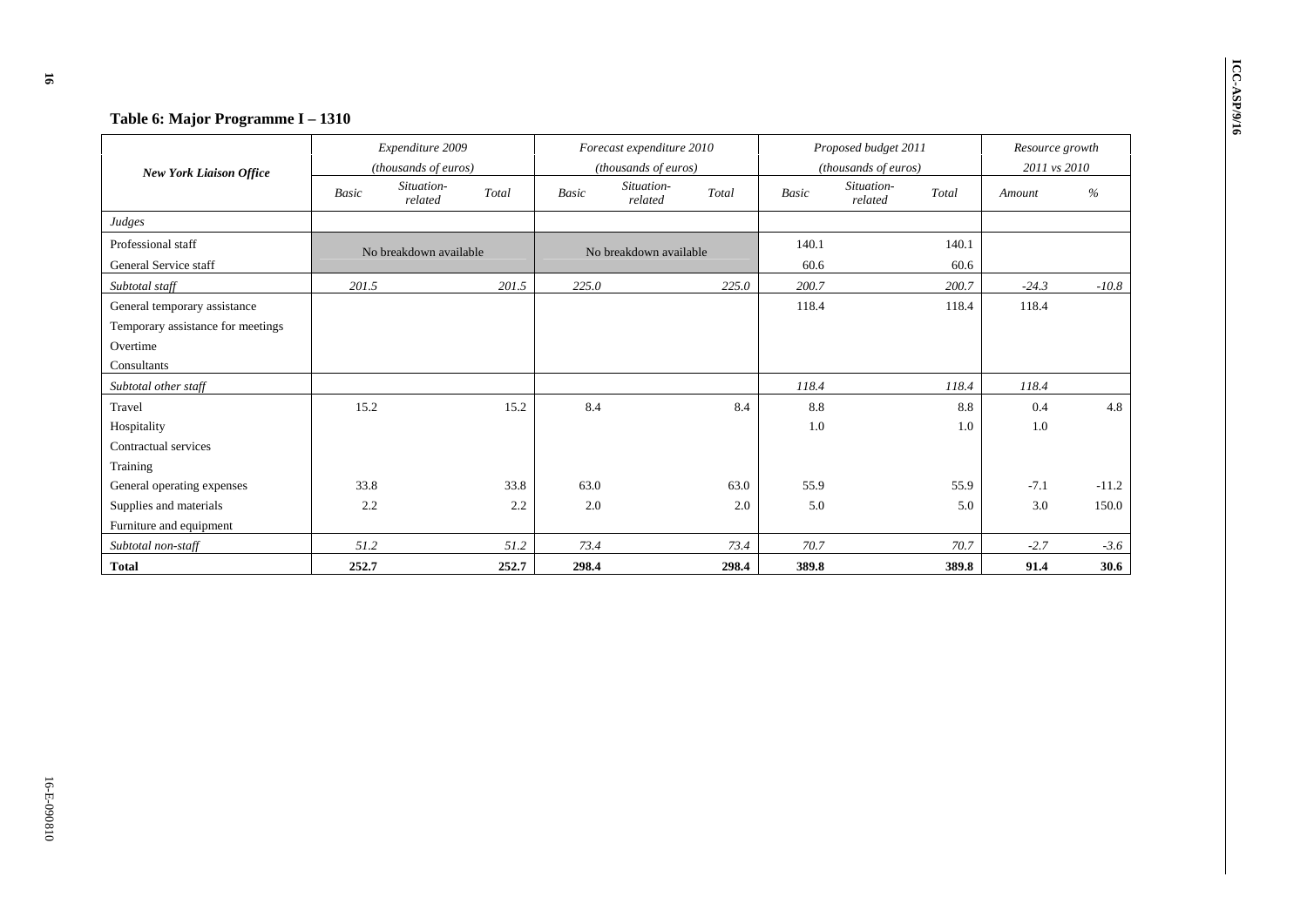### **Table 7: Major Programme I – 1320**

|                                     |              | Expenditure 2009       |       |       | Forecast expenditure 2010 |       |              | Proposed budget 2011  |       | Resource growth |         |
|-------------------------------------|--------------|------------------------|-------|-------|---------------------------|-------|--------------|-----------------------|-------|-----------------|---------|
| <b>African Union Liaison Office</b> |              | (thousands of euros)   |       |       | (thousands of euros)      |       |              | (thousands of euros)  |       | 2011 vs 2010    |         |
|                                     | <b>Basic</b> | Situation-<br>related  | Total | Basic | Situation-<br>related     | Total | <b>Basic</b> | Situation-<br>related | Total | Amount          | %       |
| Judges                              |              |                        |       |       |                           |       |              |                       |       |                 |         |
| Professional staff                  |              | No breakdown available |       |       | No breakdown available    |       | 159.0        |                       | 159.0 |                 |         |
| General Service staff               |              |                        |       |       |                           |       | 60.6         |                       | 60.6  |                 |         |
| Subtotal staff                      |              |                        |       | 60.0  |                           | 60.0  | 219.6        |                       | 219.6 | 159.6           | 266.0   |
| General temporary assistance        |              |                        |       |       |                           |       | 67.2         |                       | 67.2  | 67.2            |         |
| Temporary assistance for meetings   |              |                        |       |       |                           |       |              |                       |       |                 |         |
| Overtime                            |              |                        |       |       |                           |       |              |                       |       |                 |         |
| Consultants                         |              |                        |       |       |                           |       |              |                       |       |                 |         |
| Subtotal other staff                |              |                        |       |       |                           |       | 67.2         |                       | 67.2  | 67.2            |         |
| Travel                              |              |                        |       | 25.0  |                           | 25.0  | 15.2         |                       | 15.2  | $-9.8$          | $-39.2$ |
| Hospitality                         |              |                        |       |       |                           |       | 1.0          |                       | 1.0   | 1.0             |         |
| Contractual services                |              |                        |       |       |                           |       | 15.6         |                       | 15.6  | 15.6            |         |
| Training                            |              |                        |       |       |                           |       |              |                       |       |                 |         |
| General operating expenses          |              |                        |       |       |                           |       | 49.6         |                       | 49.6  | 49.6            |         |
| Supplies and materials              |              |                        |       |       |                           |       | 5.0          |                       | 5.0   | 5.0             |         |
| Furniture and equipment             |              |                        |       |       |                           |       | 47.7         |                       | 47.7  | 47.7            |         |
| Subtotal non-staff                  |              |                        |       | 25.0  |                           | 25.0  | 134.1        |                       | 134.1 | 109.1           | 436.4   |
| <b>Total</b>                        |              |                        |       | 85.0  |                           | 85.0  | 420.9        |                       | 420.9 | 335.9           | 395.2   |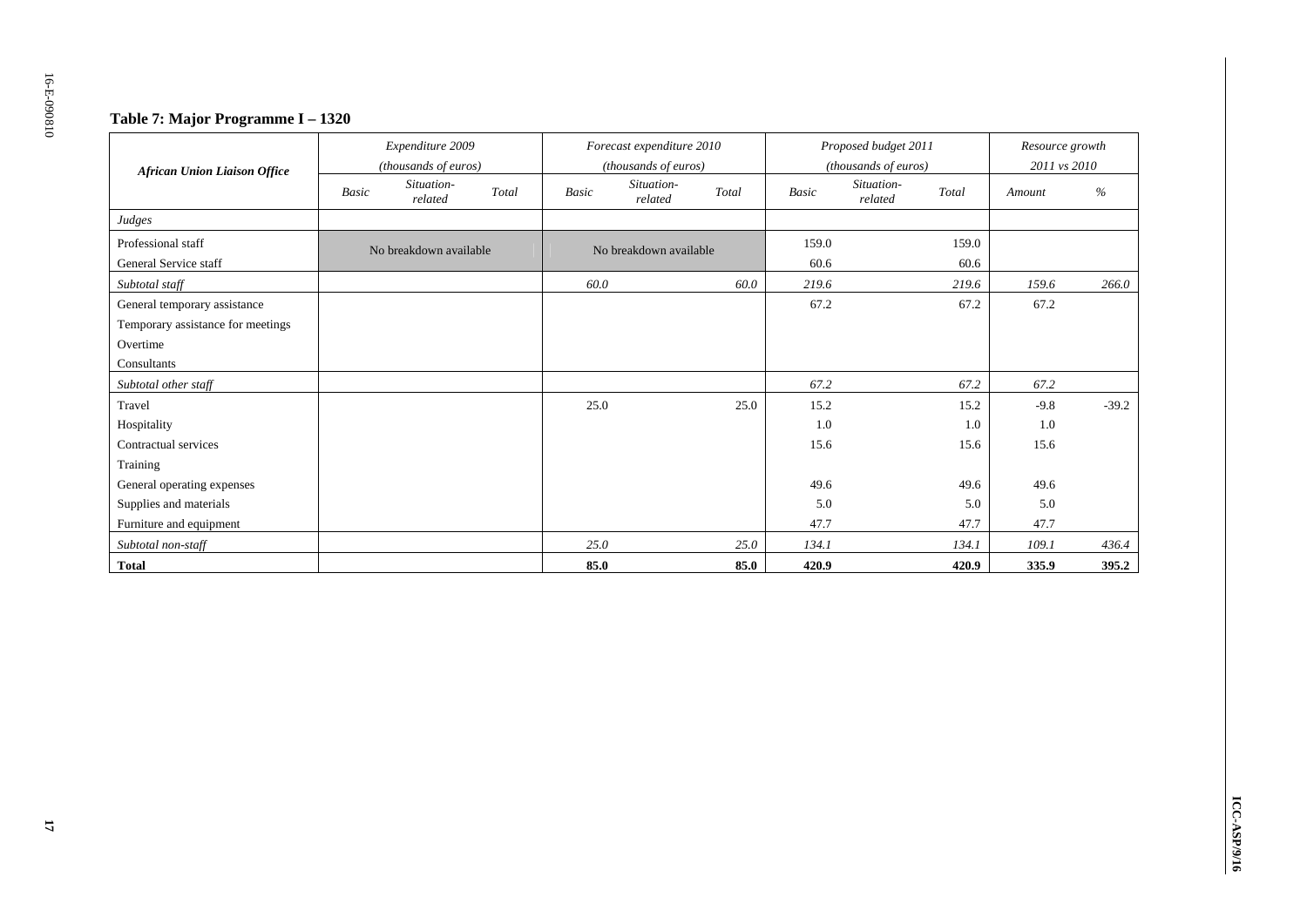| Table 8: Major Programme II                    |              |                                               |          |                           |                                               |          |                                                                        |          |          |                        |         |  |
|------------------------------------------------|--------------|-----------------------------------------------|----------|---------------------------|-----------------------------------------------|----------|------------------------------------------------------------------------|----------|----------|------------------------|---------|--|
|                                                |              | Expenditure 2009                              |          | Forecast expenditure 2010 |                                               |          | Proposed budget 2011                                                   |          |          | Resource growth        |         |  |
| Major Programme II<br>Office of the Prosecutor | <b>Basic</b> | (thousands of euros)<br>Situation-<br>related | Total    | <b>Basic</b>              | (thousands of euros)<br>Situation-<br>related | Total    | (thousands of euros)<br>Situation-<br>Total<br><b>Basic</b><br>related |          |          | 2011 vs 2010<br>Amount | $\%$    |  |
| Professional staff                             |              | No breakdown available                        |          |                           | No breakdown available                        |          | 3,727.4                                                                | 12,300.9 | 16,028.3 |                        |         |  |
| General Service staff                          |              |                                               |          |                           |                                               |          | 1,000.4                                                                | 2,947.2  | 3,947.6  |                        |         |  |
| Subtotal staff                                 | 4,246.3      | 13.137.4                                      | 17.383.7 | 4,474.1                   | 14,811.3                                      | 19,285.4 | 4,727.8                                                                | 15,248.1 | 19.975.9 | 690.5                  | 3.6     |  |
| General temporary assistance                   | 259.6        | 3,614.3                                       | 3,873.9  | 266.4                     | 4,281.4                                       | 4,547.8  | 37.0                                                                   | 3,648.2  | 3,685.2  | $-862.6$               | $-19.0$ |  |
| Temporary assistance for meetings              |              | 6.7                                           | 6.7      |                           |                                               |          |                                                                        |          |          |                        |         |  |
| Overtime                                       | 0.5          |                                               | 0.5      |                           |                                               |          | 15.0                                                                   |          | 15.0     | 15.0                   |         |  |
| Consultants                                    |              | 65.0                                          | 65.0     |                           | 273.9                                         | 273.9    |                                                                        | 106.0    | 106.0    | $-167.9$               | $-61.3$ |  |
| Subtotal other staff                           | 260.1        | 3,686.0                                       | 3,946.1  | 266.4                     | 4,555.3                                       | 4,821.7  | 52.0                                                                   | 3,754.2  | 3,806.2  | $-1,015.5$             | $-21.1$ |  |
| Travel                                         | 171.4        | 1,777.4                                       | 1,948.8  | 337.5                     | 1,581.7                                       | 1,919.2  | 241.8                                                                  | 1,906.6  | 2,148.4  | 229.2                  | 11.9    |  |
| Hospitality                                    | 7.1          |                                               | 7.1      | 10.0                      |                                               | 10.0     | 10.0                                                                   |          | 10.0     |                        |         |  |
| Contractual services                           | 16.1         | 85.9                                          | 102.0    | 42.2                      | 170.5                                         | 212.7    | 25.0                                                                   | 252.5    | 277.5    | 64.8                   | 30.5    |  |
| Training                                       | 13.5         | 141.4                                         | 154.9    | 23.6                      | 115.8                                         | 139.4    | 23.9                                                                   | 55.5     | 79.4     | $-60.0$                | $-43.0$ |  |
| General operating expenses                     |              | 263.9                                         | 263.9    |                           | 287.4                                         | 287.4    |                                                                        | 349.6    | 349.6    | 62.2                   | 21.6    |  |
| Supplies and materials                         | 13.8         | 20.8                                          | 34.6     | 53.0                      | 35.0                                          | 88.0     | 53.0                                                                   | 48.0     | 101.0    | 13.0                   | 14.8    |  |
| Furniture and equipment                        |              | 68.1                                          | 68.1     |                           | 65.0                                          | 65.0     |                                                                        | 30.0     | 30.0     | $-35.0$                | $-53.8$ |  |
| Subtotal non-staff                             | 221.9        | 2,357.5                                       | 2,579.4  | 466.3                     | 2,255.4                                       | 2,721.7  | 353.7                                                                  | 2,642.2  | 2,995.9  | 274.2                  | 10.1    |  |
| <b>Total</b>                                   | 4,728.3      | 19,180.9                                      | 23,909.2 | 5,206.8                   | 21,622.0                                      | 26,828.8 | 5,133.5                                                                | 21,644.5 | 26,778.0 | $-50.8$                | $-0.2$  |  |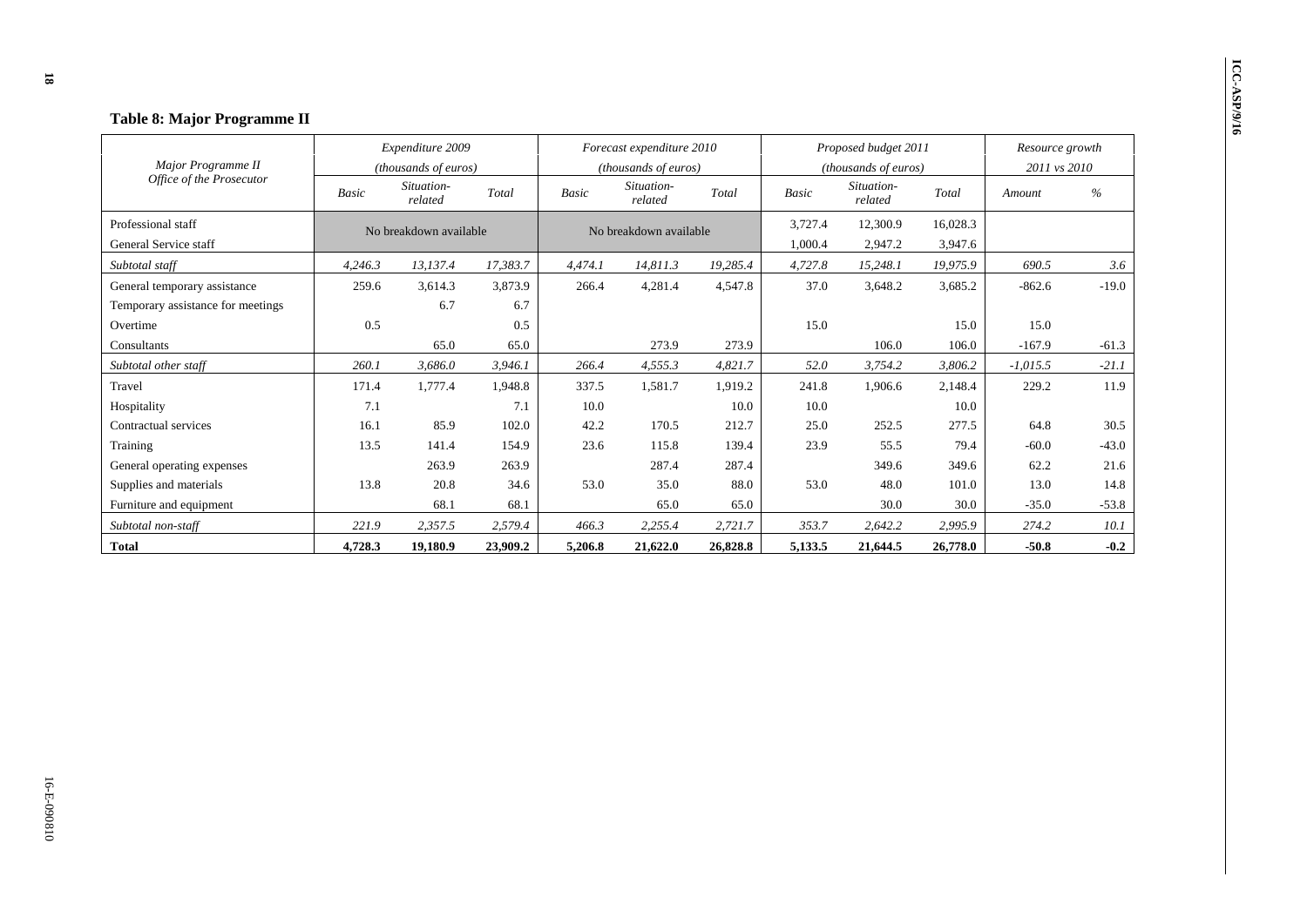### **Table 9: Major Programme II – 2100**

|                                   |                        | Expenditure 2009      |         |              | Forecast expenditure 2010 |         |              | Proposed budget 2011  |         | Resource growth |               |
|-----------------------------------|------------------------|-----------------------|---------|--------------|---------------------------|---------|--------------|-----------------------|---------|-----------------|---------------|
| The Prosecutor                    |                        | (thousands of euros)  |         |              | (thousands of euros)      |         |              | (thousands of euros)  |         | 2011 vs 2010    |               |
|                                   | Basic                  | Situation-<br>related | Total   | <b>Basic</b> | Situation-<br>related     | Total   | <b>Basic</b> | Situation-<br>related | Total   | Amount          | $\frac{0}{0}$ |
| Professional staff                | No breakdown available |                       |         |              | No breakdown available    |         | 2,063.4      | 920.2                 | 2,983.6 |                 |               |
| General Service staff             |                        |                       |         |              |                           |         | 632.0        | 675.4                 | 1,307.4 |                 |               |
| Subtotal staff                    | 2,427.3                | 909.9                 | 3,337.2 | 2,523.6      | 1,003.2                   | 3,526.8 | 2,695.4      | 1,595.6               | 4,291.0 | 764.2           | 21.7          |
| General temporary assistance      | 149.4                  | 1,163.1               | 1,312.5 | 146.5        | 1,517.9                   | 1.664.4 | 37.0         | 996.3                 | 1,033.3 | $-631.1$        | $-37.9$       |
| Temporary assistance for meetings | 0.0                    | 6.7                   | 6.7     |              |                           |         |              |                       |         |                 |               |
| Overtime                          | 0.5                    |                       | 0.5     |              |                           |         | 15.0         |                       | 15.0    | 15.0            |               |
| Consultants                       |                        | 65.0                  | 65.0    |              | 273.9                     | 273.9   |              | 106.0                 | 106.0   | $-167.9$        | $-61.3$       |
| Subtotal other staff              | 149.9                  | 1,234.8               | 1,384.7 | 146.5        | 1,791.8                   | 1,938.3 | 52.0         | 1,102.3               | 1,154.3 | $-784.0$        | $-40.4$       |
| Travel                            | 97.9                   | 302.4                 | 400.3   | 182.7        | 307.2                     | 489.9   | 76.6         | 467.1                 | 543.7   | 53.8            | 11.0          |
| Hospitality                       | 7.1                    |                       | 7.1     | 10.0         |                           | 10.0    | 10.0         |                       | 10.0    |                 |               |
| Contractual services              | 16.1                   | 54.0                  | 70.1    | 42.2         | 170.5                     | 212.7   | 25.0         | 192.5                 | 217.5   | 4.8             | 2.3           |
| Training                          | 13.5                   | 100.1                 | 113.6   | 23.6         | 55.8                      | 79.4    | 23.9         | 55.5                  | 79.4    |                 |               |
| General operating expenses        |                        | 3.6                   | 3.6     |              | 10.0                      | 10.0    |              | 10.0                  | 10.0    |                 |               |
| Supplies and materials            | 13.8                   | 17.6                  | 31.4    | 53.0         | 28.0                      | 81.0    | 53.0         | 28.0                  | 81.0    |                 |               |
| Furniture and equipment           |                        | 66.3                  | 66.3    |              | 52.0                      | 52.0    |              | 30.0                  | 30.0    | $-22.0$         | $-42.3$       |
| Subtotal non-staff                | 148.4                  | 544.0                 | 692.4   | 311.5        | 623.5                     | 935.0   | 188.5        | 783.1                 | 971.6   | 36.6            | 3.9           |
| <b>Total</b>                      | 2,725.6                | 2,688.7               | 5,414.3 | 2,981.6      | 3,418.5                   | 6,400.1 | 2,935.9      | 3,481.0               | 6,416.9 | 16.8            | 0.3           |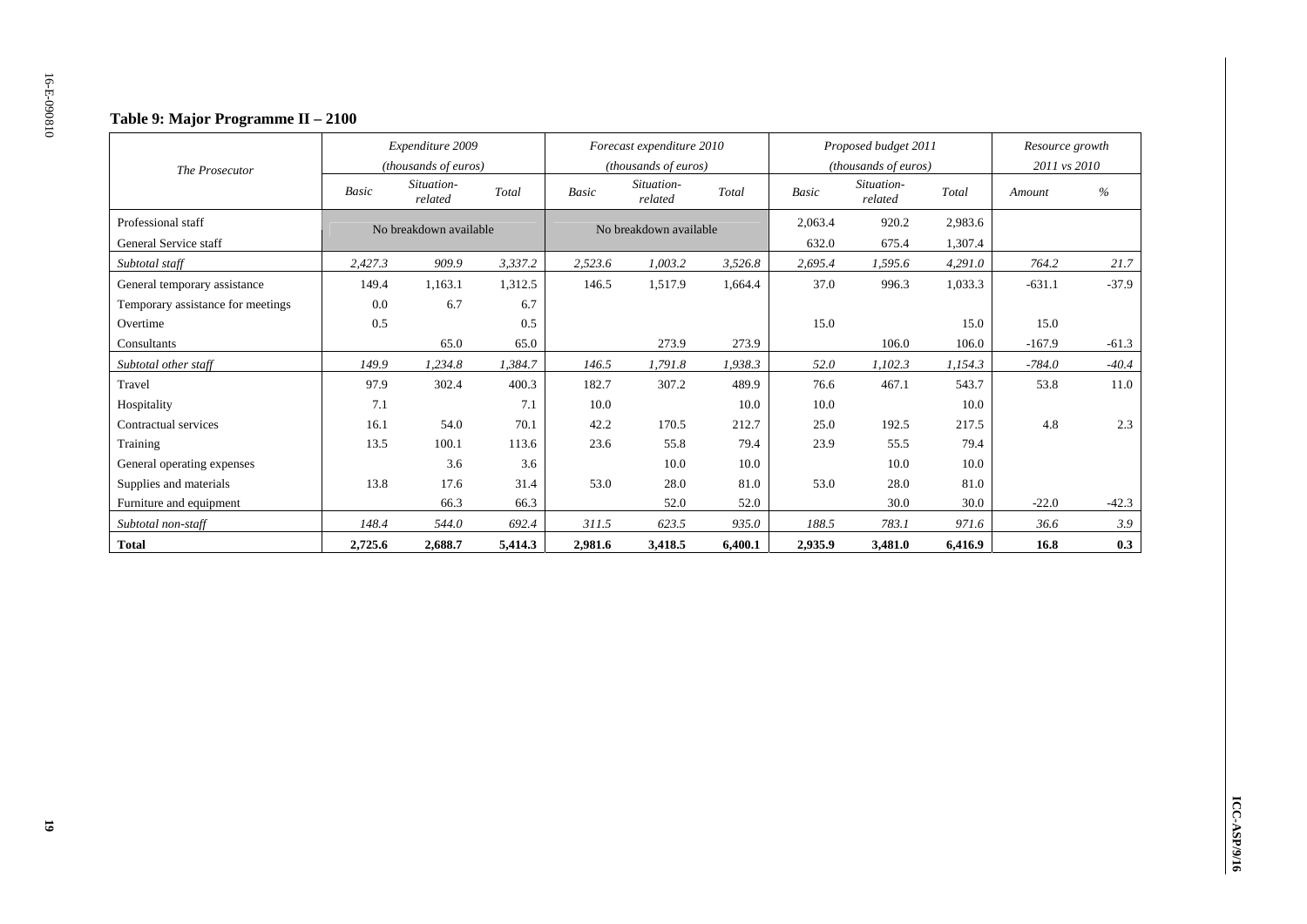|                                    |              | Expenditure 2009       |         |              | Forecast expenditure 2010 |         |              | Proposed budget 2011  |         | Resource growth |         |
|------------------------------------|--------------|------------------------|---------|--------------|---------------------------|---------|--------------|-----------------------|---------|-----------------|---------|
| Immediate Office of the Prosecutor |              | (thousands of euros)   |         |              | (thousands of euros)      |         |              | (thousands of euros)  |         | 2011 vs 2010    |         |
|                                    | <b>Basic</b> | Situation-<br>related  | Total   | <b>Basic</b> | Situation-<br>related     | Total   | <b>Basic</b> | Situation-<br>related | Total   | Amount          | $\%$    |
| Professional staff                 |              | No breakdown available |         |              | No breakdown available    |         | 997.2        |                       | 997.2   |                 |         |
| General Service staff              |              |                        |         |              |                           |         | 325.0        |                       | 325.0   |                 |         |
| Subtotal staff                     | 1,152.6      |                        | 1,152.6 | 1,166.4      |                           | 1,166.4 | 1,322.2      |                       | 1,322.2 | 155.8           | 13.4    |
| General temporary assistance       | 149.4        | 20.1                   | 169.5   | 129.7        |                           | 129.7   | 37.0         |                       | 37.0    | $-92.7$         | $-71.5$ |
| Temporary assistance for meetings  |              |                        |         |              |                           |         |              |                       |         |                 |         |
| Overtime                           | 0.5          |                        | 0.5     |              |                           |         | 15.0         |                       | 15.0    | 15.0            |         |
| Consultants                        |              | 65.0                   | 65.0    |              | 273.9                     | 273.9   |              | 106.0                 | 106.0   | $-167.9$        | $-61.3$ |
| Subtotal other staff               | 149.9        | 85.1                   | 235.0   | 129.7        | 273.9                     | 403.6   | 52.0         | 106.0                 | 158.0   | $-245.6$        | $-60.9$ |
| Travel                             | 84.5         | 56.3                   | 140.8   | 168.9        | 57.8                      | 226.7   | 58.0         | 96.9                  | 154.9   | $-71.8$         | $-31.7$ |
| Hospitality                        | 7.1          |                        | 7.1     | 10.0         |                           | 10.0    | 10.0         |                       | 10.0    |                 |         |
| Contractual services               | 0.3          |                        | 0.3     |              | 25.0                      | 25.0    |              | 25.0                  | 25.0    |                 |         |
| Training                           | 13.5         | 80.1                   | 93.6    | 23.6         | 55.8                      | 79.4    | 23.9         | 55.5                  | 79.4    |                 |         |
| General operating expenses         |              |                        |         |              |                           |         |              |                       |         |                 |         |
| Supplies and materials             |              |                        |         |              |                           |         |              |                       |         |                 |         |
| Furniture and equipment            |              |                        |         |              |                           |         |              |                       |         |                 |         |
| Subtotal non-staff                 | 105.4        | 136.4                  | 241.8   | 202.5        | 138.6                     | 341.1   | 91.9         | 177.4                 | 269.3   | $-71.8$         | $-21.0$ |
| <b>Total</b>                       | 1,407.9      | 221.5                  | 1,629.4 | 1,498.6      | 412.5                     | 1,911.1 | 1,466.1      | 283.4                 | 1,749.5 | $-161.6$        | $-8.5$  |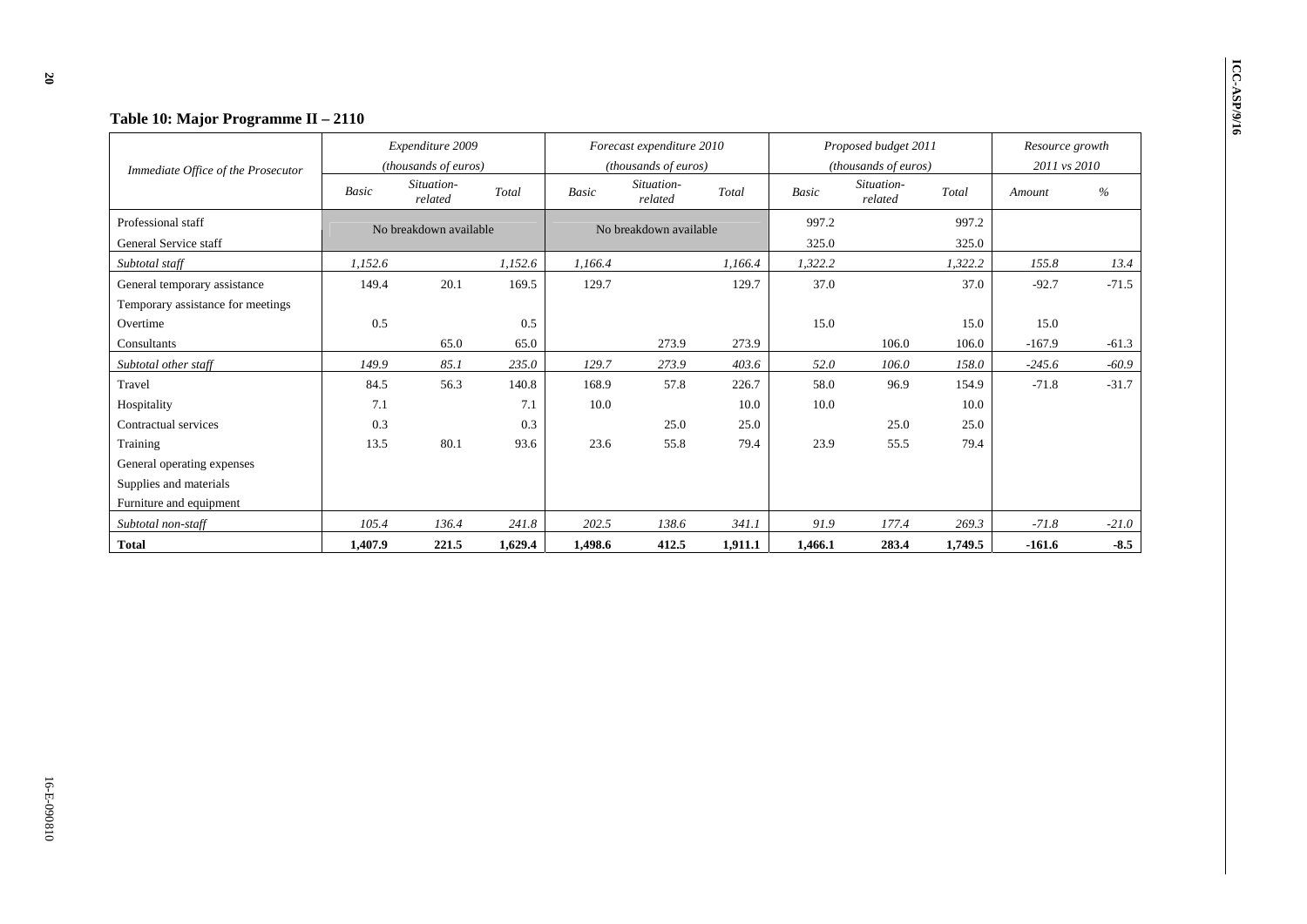### **Table 11: Major Programme II – 2120**

|                                             |              | Expenditure 2009<br>(thousands of euros) |         |              | Forecast expenditure 2010<br>(thousands of euros) |         |                  | Proposed budget 2011<br>(thousands of euros) |                  | Resource growth<br>2011 vs 2010 |               |
|---------------------------------------------|--------------|------------------------------------------|---------|--------------|---------------------------------------------------|---------|------------------|----------------------------------------------|------------------|---------------------------------|---------------|
| <b>Services Section</b>                     | <b>Basic</b> | Situation-<br>related                    | Total   | <b>Basic</b> | Situation-<br>related                             | Total   | <b>Basic</b>     | Situation-<br>related                        | Total            | Amount                          | $\frac{0}{0}$ |
| Professional staff<br>General Service staff |              | No breakdown available                   |         |              | No breakdown available                            |         | 1.066.2<br>307.0 | 920.2<br>675.4                               | 1.986.4<br>982.4 |                                 |               |
| Subtotal staff                              | 1,274.7      | 909.9                                    | 2,184.6 | 1,357.2      | 1,003.2                                           | 2,360.4 | 1,373.2          | 1,595.6                                      | 2,968.8          | 608.4                           | 25.8          |
| General temporary assistance                |              | 1,143.0                                  | 1,143.0 | 16.8         | 1,517.9                                           | 1,534.7 |                  | 996.3                                        | 996.3            | $-538.4$                        | $-35.1$       |
| Temporary assistance for meetings           |              | 6.7                                      | 6.7     |              |                                                   |         |                  |                                              |                  |                                 |               |
| Overtime                                    |              |                                          |         |              |                                                   |         |                  |                                              |                  |                                 |               |
| Consultants                                 |              |                                          |         |              |                                                   |         |                  |                                              |                  |                                 |               |
| Subtotal other staff                        |              | 1,149.7                                  | 1,149.7 | 16.8         | 1,517.9                                           | 1,534.7 |                  | 996.3                                        | 996.3            | $-538.4$                        | $-35.1$       |
| Travel                                      | 13.4         | 246.1                                    | 259.5   | 13.8         | 249.4                                             | 263.2   | 18.6             | 370.2                                        | 388.8            | 125.6                           | 47.7          |
| Hospitality                                 |              |                                          |         |              |                                                   |         |                  |                                              |                  |                                 |               |
| Contractual services                        | 15.8         | 54.0                                     | 69.8    | 42.2         | 145.5                                             | 187.7   | 25.0             | 167.5                                        | 192.5            | 4.8                             | 2.6           |
| Training                                    |              | 20.0                                     | 20.0    |              |                                                   |         |                  |                                              |                  |                                 |               |
| General operating expenses                  |              | 3.6                                      | 3.6     |              | 10.0                                              | 10.0    |                  | 10.0                                         | 10.0             |                                 |               |
| Supplies and materials                      | 13.8         | 17.6                                     | 31.4    | 53.0         | 28.0                                              | 81.0    | 53.0             | 28.0                                         | 81.0             |                                 |               |
| Furniture and equipment                     |              | 66.3                                     | 66.3    |              | 52.0                                              | 52.0    |                  | 30.0                                         | 30.0             | $-22.0$                         | $-42.3$       |
| Subtotal non-staff                          | 43.0         | 407.6                                    | 450.6   | 109.0        | 484.9                                             | 593.9   | 96.6             | 605.7                                        | 702.3            | 108.4                           | 18.3          |
| <b>Total</b>                                | 1,317.7      | 2,467.2                                  | 3,784.9 | 1,483.0      | 3,006.0                                           | 4,489.0 | 1,469.8          | 3,197.6                                      | 4,667.4          | 178.4                           | 4.0           |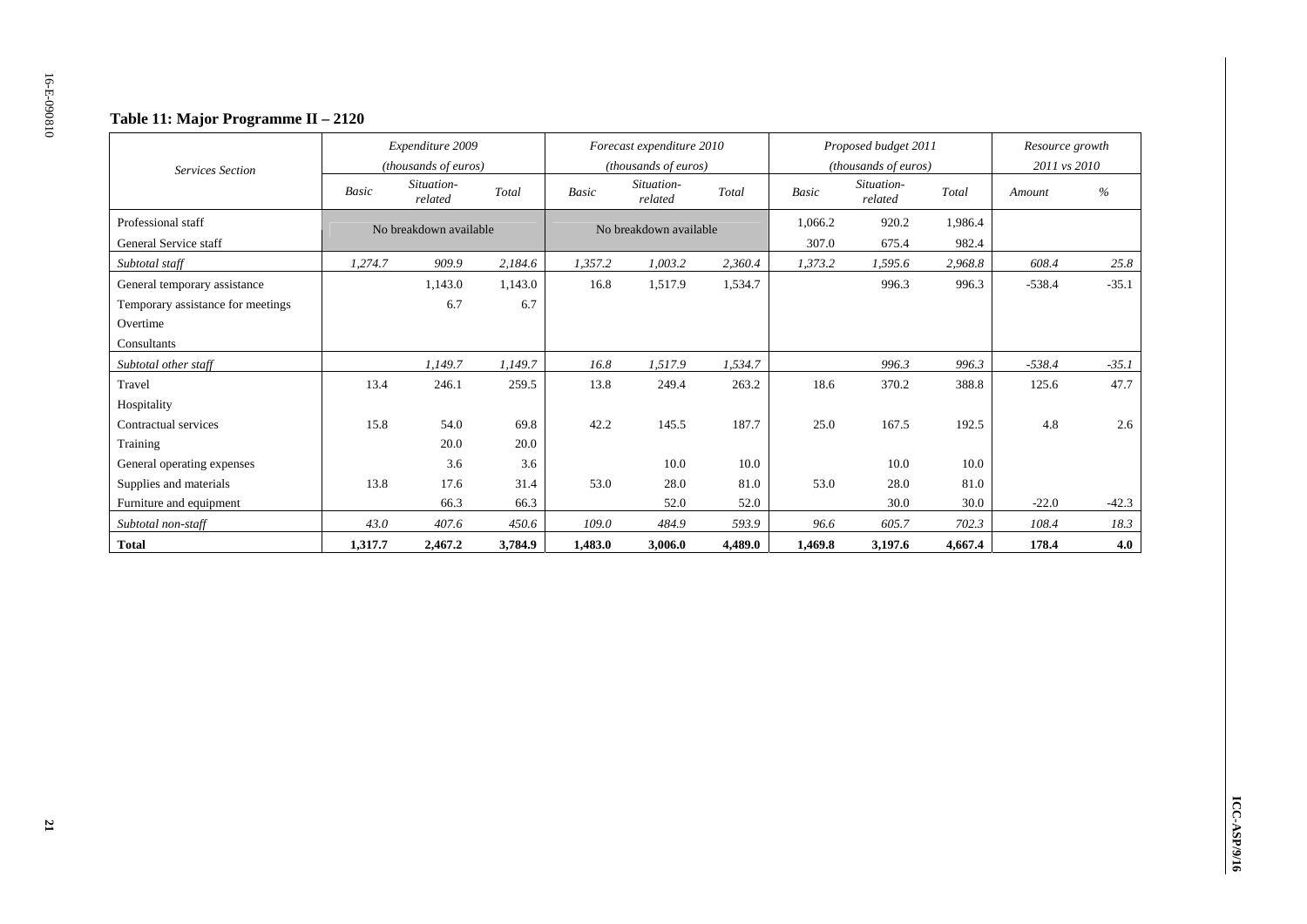# **IVERTABLE 12: Major Programme II – 2200**

| Jurisdiction, Complementarity and           |       | Expenditure 2009<br>(thousands of euros) |         |       | Forecast expenditure 2010<br>(thousands of euros) |         |                | Proposed budget 2011<br>(thousands of euros) |                  | Resource growth<br>2011 vs 2010 |         |
|---------------------------------------------|-------|------------------------------------------|---------|-------|---------------------------------------------------|---------|----------------|----------------------------------------------|------------------|---------------------------------|---------|
| Cooperation Division                        | Basic | Situation-<br>related                    | Total   | Basic | Situation-<br>related                             | Total   | Basic          | Situation-<br>related                        | Total            | Amount                          | $\%$    |
| Professional staff<br>General Service staff |       | No breakdown available                   |         |       | No breakdown available                            |         | 729.2<br>122.8 | 902.4                                        | 1,631.6<br>122.8 |                                 |         |
| Subtotal staff                              | 788.4 | 783.0                                    | 1,571.4 | 819.3 | 873.3                                             | 1.692.6 | 852.0          | 902.4                                        | 1,754.4          | 61.8                            | 3.7     |
| General temporary assistance                |       | 143.0                                    | 143.0   |       | 168.5                                             | 168.5   |                | 70.3                                         | 70.3             | $-98.2$                         | $-58.3$ |
| Temporary assistance for meetings           |       |                                          |         |       |                                                   |         |                |                                              |                  |                                 |         |
| Overtime                                    |       |                                          |         |       |                                                   |         |                |                                              |                  |                                 |         |
| Consultants                                 |       |                                          |         |       |                                                   |         |                |                                              |                  |                                 |         |
| Subtotal other staff                        |       | 143.0                                    | 143.0   |       | 168.5                                             | 168.5   |                | 70.3                                         | 70.3             | $-98.2$                         | $-58.3$ |
| Travel                                      | 39.6  | 348.3                                    | 387.9   | 98.0  | 314.8                                             | 412.8   | 134.6          | 271.6                                        | 406.2            | $-6.6$                          | $-1.6$  |
| Hospitality                                 |       |                                          |         |       |                                                   |         |                |                                              |                  |                                 |         |
| Contractual services                        |       |                                          |         |       |                                                   |         |                |                                              |                  |                                 |         |
| Training                                    |       |                                          |         |       |                                                   |         |                |                                              |                  |                                 |         |
| General operating expenses                  |       |                                          |         |       |                                                   |         |                |                                              |                  |                                 |         |
| Supplies and materials                      |       |                                          |         |       |                                                   |         |                |                                              |                  |                                 |         |
| Furniture and equipment                     |       |                                          |         |       |                                                   |         |                |                                              |                  |                                 |         |
| Subtotal non-staff                          | 39.6  | 348.3                                    | 387.9   | 98.0  | 314.8                                             | 412.8   | 134.6          | 271.6                                        | 406.2            | $-6.6$                          | $-1.6$  |
| <b>Total</b>                                | 828.0 | 1,274.3                                  | 2,102.3 | 917.3 | 1,356.6                                           | 2,273.9 | 986.6          | 1,244.3                                      | 2,230.9          | $-43.0$                         | $-1.9$  |

 $z<sub>2</sub>$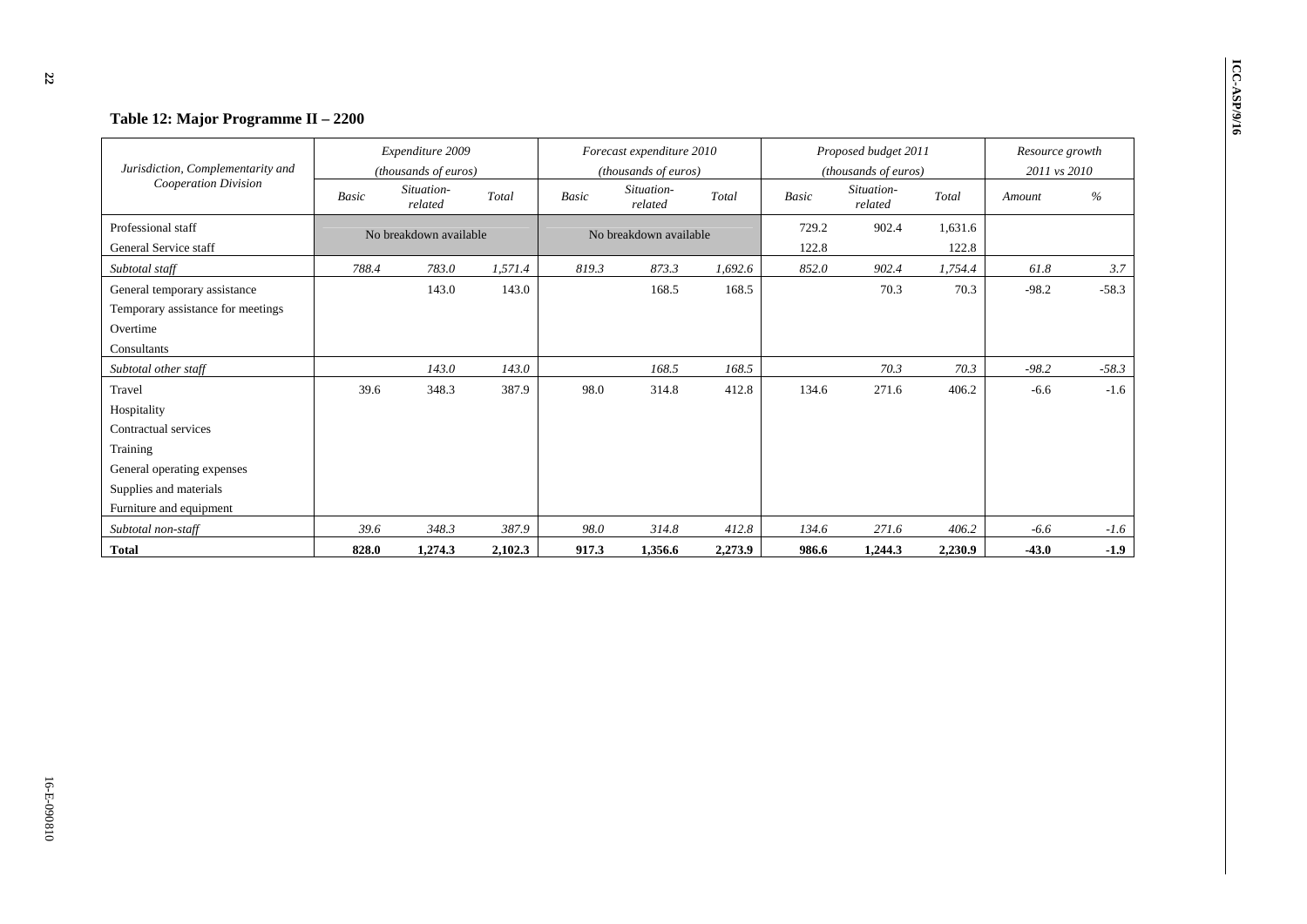### **Table 13: Major Programme II – 2300**

| <b>Investigation Division</b>     |              | Expenditure 2009<br>(thousands of euros) |          |              | Forecast expenditure 2010<br>(thousands of euros) |          |              | Proposed budget 2011<br>(thousands of euros) |          | Resource growth<br>2011 vs 2010 |          |
|-----------------------------------|--------------|------------------------------------------|----------|--------------|---------------------------------------------------|----------|--------------|----------------------------------------------|----------|---------------------------------|----------|
|                                   | <b>Basic</b> | Situation-<br>related                    | Total    | <b>Basic</b> | Situation-<br>related                             | Total    | <b>Basic</b> | Situation-<br>related                        | Total    | Amount                          | $\%$     |
| Professional staff                |              | No breakdown available                   |          |              | No breakdown available                            |          | 285.9        | 7,515.4                                      | 7,801.3  |                                 |          |
| General Service staff             |              |                                          |          |              |                                                   |          | 122.8        | 1,842.0                                      | 1,964.8  |                                 |          |
| Subtotal staff                    | 427.7        | 8,285.8                                  | 8,713.5  | 438.0        | 9,674.5                                           | 10,112.5 | 408.7        | 9,357.4                                      | 9,766.1  | $-346.4$                        | $-3.4$   |
| General temporary assistance      |              | 1,321.7                                  | 1,321.7  |              | 1,358.5                                           | 1,358.5  |              | 1,822.7                                      | 1,822.7  | 464.2                           | 34.2     |
| Temporary assistance for meetings |              |                                          |          |              |                                                   |          |              |                                              |          |                                 |          |
| Overtime                          |              |                                          |          |              |                                                   |          |              |                                              |          |                                 |          |
| Consultants                       |              |                                          |          |              |                                                   |          |              |                                              |          |                                 |          |
| Subtotal other staff              |              | 1,321.7                                  | 1,321.7  |              | 1,358.5                                           | 1,358.5  |              | 1,822.7                                      | 1,822.7  | 464.2                           | 34.2     |
| Travel                            | 0.9          | 953.1                                    | 954.0    | 1.2          | 792.1                                             | 793.3    |              | 991.6                                        | 991.6    | 198.3                           | 25.0     |
| Hospitality                       |              |                                          |          |              |                                                   |          |              |                                              |          |                                 |          |
| Contractual services              |              | 31.9                                     | 31.9     |              |                                                   |          |              | 60.0                                         | 60.0     | 60.0                            |          |
| Training                          |              | 41.3                                     | 41.3     |              | 60.0                                              | 60.0     |              |                                              |          | $-60.0$                         | $-100.0$ |
| General operating expenses        |              | 260.3                                    | 260.3    |              | 277.4                                             | 277.4    |              | 339.6                                        | 339.6    | 62.2                            | 22.4     |
| Supplies and materials            |              | 3.2                                      | 3.2      |              | 7.0                                               | 7.0      |              | 20.0                                         | 20.0     | 13.0                            | 185.7    |
| Furniture and equipment           |              | 1.8                                      | 1.8      |              | 13.0                                              | 13.0     |              |                                              |          | $-13.0$                         | $-100.0$ |
| Subtotal non-staff                | 0.9          | 1,291.6                                  | 1,292.5  | 1.2          | 1,149.5                                           | 1,150.7  |              | 1,411.2                                      | 1,411.2  | 260.5                           | 22.6     |
| <b>Total</b>                      | 428.6        | 10,899.1                                 | 11,327.7 | 439.2        | 12,182.5                                          | 12,621.7 | 408.7        | 12,591.3                                     | 13,000.0 | 378.3                           | 3.0      |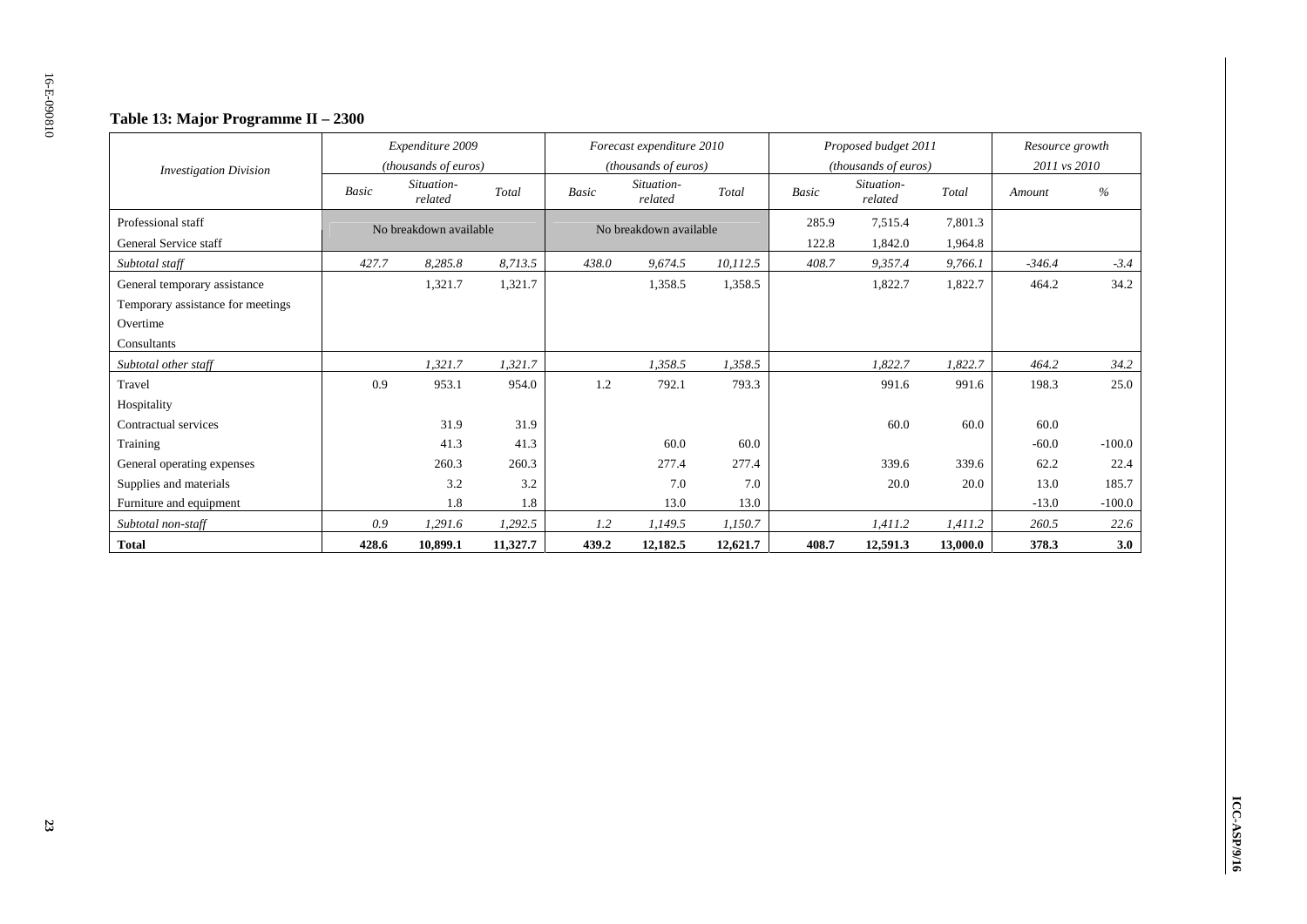| Table 14: Major Programme II - 2320 |       |                                          |         |              |                                                   |         |       |                                              |         |                                 |          |
|-------------------------------------|-------|------------------------------------------|---------|--------------|---------------------------------------------------|---------|-------|----------------------------------------------|---------|---------------------------------|----------|
| Planning and Operations Section     |       | Expenditure 2009<br>(thousands of euros) |         |              | Forecast expenditure 2010<br>(thousands of euros) |         |       | Proposed budget 2011<br>(thousands of euros) |         | Resource growth<br>2011 vs 2010 |          |
|                                     | Basic | Situation-<br>related                    | Total   | <b>Basic</b> | Situation-<br>related                             | Total   | Basic | Situation-<br>related                        | Total   | Amount                          | $\%$     |
| Professional staff                  |       | No breakdown available                   |         |              | No breakdown available                            |         | 285.9 | 3,078.8                                      | 3,364.7 |                                 |          |
| General Service staff               |       |                                          |         |              |                                                   |         | 122.8 | 1,473.6                                      | 1,596.4 |                                 |          |
| Subtotal staff                      | 427.7 | 4.263.1                                  | 4.690.8 | 438.0        | 5,066.5                                           | 5,504.5 | 408.7 | 4,552.4                                      | 4,961.1 | $-543.4$                        | $-9.9$   |
| General temporary assistance        |       | 1,252.1                                  | 1,252.1 |              | 1,173.4                                           | 1,173.4 |       | 1,652.1                                      | 1,652.1 | 478.7                           | 40.8     |
| Temporary assistance for meetings   |       |                                          |         |              |                                                   |         |       |                                              |         |                                 |          |
| Overtime                            |       |                                          |         |              |                                                   |         |       |                                              |         |                                 |          |
| Consultants                         |       |                                          |         |              |                                                   |         |       |                                              |         |                                 |          |
| Subtotal other staff                |       | 1,252.1                                  | 1,252.1 |              | 1,173.4                                           | 1,173.4 |       | 1,652.1                                      | 1,652.1 | 478.7                           | 40.8     |
| Travel                              | 0.9   | 301.9                                    | 302.8   | 1.2          | 248.1                                             | 249.3   |       | 346.4                                        | 346.4   | 97.1                            | 38.9     |
| Hospitality                         |       |                                          |         |              |                                                   |         |       |                                              |         |                                 |          |
| Contractual services                |       | 31.9                                     | 31.9    |              |                                                   |         |       | 60.0                                         | 60.0    | 60.0                            |          |
| Training                            |       | 41.3                                     | 41.3    |              | 60.0                                              | 60.0    |       |                                              |         | $-60.0$                         | $-100.0$ |
| General operating expenses          |       |                                          |         |              |                                                   |         |       |                                              |         |                                 |          |
| Supplies and materials              |       |                                          |         |              |                                                   |         |       |                                              |         |                                 |          |
| Furniture and equipment             |       |                                          |         |              |                                                   |         |       |                                              |         |                                 |          |
| Subtotal non-staff                  | 0.9   | 375.1                                    | 376.0   | 1.2          | 308.1                                             | 309.3   |       | 406.4                                        | 406.4   | 97.1                            | 31.4     |
| <b>Total</b>                        | 428.6 | 5,890.3                                  | 6,318.9 | 439.2        | 6,548.0                                           | 6,987.2 | 408.7 | 6,610.9                                      | 7,019.6 | 32.4                            | 0.5      |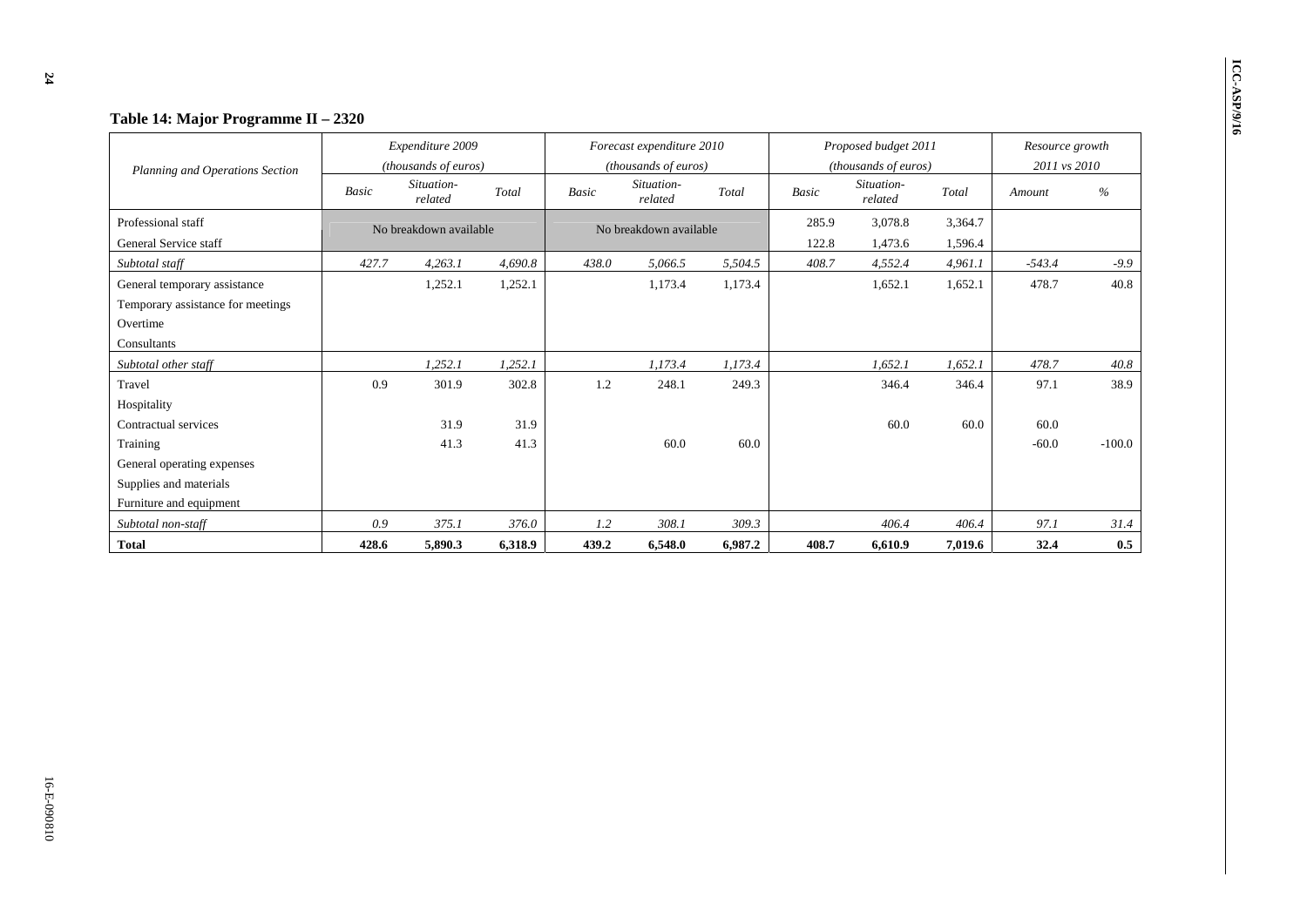### **Table 15: Major Programme II – 2330**

| <b>Investigation Teams</b>        |       | Expenditure 2009<br>(thousands of euros) |         |              | Forecast expenditure 2010<br>(thousands of euros) |         |              | Proposed budget 2011<br>(thousands of euros) |         | Resource growth<br>2011 vs 2010 |          |
|-----------------------------------|-------|------------------------------------------|---------|--------------|---------------------------------------------------|---------|--------------|----------------------------------------------|---------|---------------------------------|----------|
|                                   | Basic | Situation-<br>related                    | Total   | <b>Basic</b> | Situation-<br>related                             | Total   | <b>Basic</b> | Situation-<br>related                        | Total   | Amount                          | $\%$     |
| Professional staff                |       | No breakdown available                   |         |              | No breakdown available                            |         |              | 4,436.6                                      | 4,436.6 |                                 |          |
| General Service staff             |       |                                          |         |              |                                                   |         |              | 368.4                                        | 368.4   |                                 |          |
| Subtotal staff                    |       | 4,022.7                                  | 4,022.7 |              | 4,608.0                                           | 4,608.0 |              | 4,805.0                                      | 4,805.0 | 197.0                           | 4.3      |
| General temporary assistance      |       | 69.6                                     | 69.6    |              | 185.1                                             | 185.1   |              | 170.6                                        | 170.6   | $-14.5$                         | $-7.8$   |
| Temporary assistance for meetings |       |                                          |         |              |                                                   |         |              |                                              |         |                                 |          |
| Overtime                          |       |                                          |         |              |                                                   |         |              |                                              |         |                                 |          |
| Consultants                       |       |                                          |         |              |                                                   |         |              |                                              |         |                                 |          |
| Subtotal other staff              |       | 69.6                                     | 69.6    |              | 185.1                                             | 185.1   |              | 170.6                                        | 170.6   | $-14.5$                         | $-7.8$   |
| Travel                            |       | 651.2                                    | 651.2   |              | 544.0                                             | 544.0   |              | 645.2                                        | 645.2   | 101.2                           | 18.6     |
| Hospitality                       |       |                                          |         |              |                                                   |         |              |                                              |         |                                 |          |
| Contractual services              |       |                                          |         |              |                                                   |         |              |                                              |         |                                 |          |
| Training                          |       |                                          |         |              |                                                   |         |              |                                              |         |                                 |          |
| General operating expenses        |       | 260.3                                    | 260.3   |              | 277.4                                             | 277.4   |              | 339.6                                        | 339.6   | 62.2                            | 22.4     |
| Supplies and materials            |       | 3.2                                      | 3.2     |              | 7.0                                               | 7.0     |              | 20.0                                         | 20.0    | 13.0                            | 185.7    |
| Furniture and equipment           |       | 1.8                                      | 1.8     |              | 13.0                                              | 13.0    |              |                                              |         | $-13.0$                         | $-100.0$ |
| Subtotal non-staff                |       | 916.5                                    | 916.5   |              | 841.4                                             | 841.4   |              | 1,004.8                                      | 1,004.8 | 163.4                           | 19.4     |
| <b>Total</b>                      |       | 5,008.8                                  | 5,008.8 |              | 5,634.5                                           | 5,634.5 |              | 5,980.4                                      | 5,980.4 | 345.9                           | 6.1      |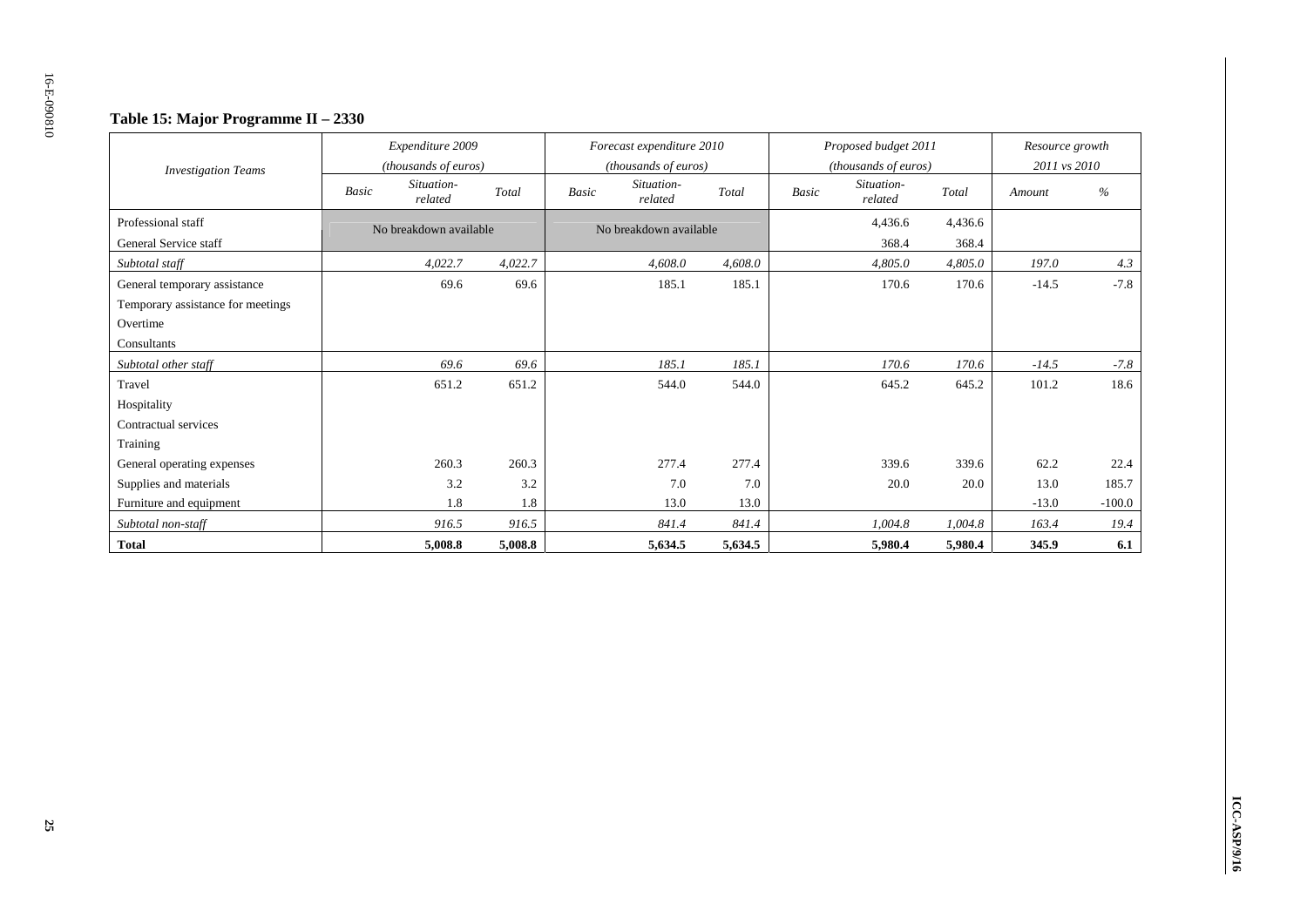| Table 16: Major Programme II - 2400                                                                                                          |       |                                          |         |              |                                                   |         |                |                                              |                  |                                 |         |
|----------------------------------------------------------------------------------------------------------------------------------------------|-------|------------------------------------------|---------|--------------|---------------------------------------------------|---------|----------------|----------------------------------------------|------------------|---------------------------------|---------|
| <b>Prosecution Division</b>                                                                                                                  |       | Expenditure 2009<br>(thousands of euros) |         |              | Forecast expenditure 2010<br>(thousands of euros) |         |                | Proposed budget 2011<br>(thousands of euros) |                  | Resource growth<br>2011 vs 2010 |         |
|                                                                                                                                              | Basic | Situation-<br>related                    | Total   | <b>Basic</b> | Situation-<br>related                             | Total   | <b>Basic</b>   | Situation-<br>related                        | Total            | Amount                          | $\%$    |
| Professional staff<br>General Service staff                                                                                                  |       | No breakdown available                   |         |              | No breakdown available                            |         | 648.9<br>122.8 | 2,962.9<br>429.8                             | 3,611.8<br>552.6 |                                 |         |
| Subtotal staff                                                                                                                               | 602.9 | 3,158.7                                  | 3,761.6 | 693.2        | 3,260.3                                           | 3,953.5 | 771.7          | 3,392.7                                      | 4,164.4          | 210.9                           | 5.3     |
| General temporary assistance<br>Temporary assistance for meetings<br>Overtime<br>Consultants                                                 | 110.2 | 986.5                                    | 1,096.7 | 119.9        | 1,236.5                                           | 1,356.4 |                | 758.9                                        | 758.9            | $-597.5$                        | $-44.1$ |
| Subtotal other staff                                                                                                                         | 110.2 | 986.5                                    | 1.096.7 | 119.9        | 1,236.5                                           | 1,356.4 |                | 758.9                                        | 758.9            | $-597.5$                        | $-44.1$ |
| Travel<br>Hospitality<br>Contractual services<br>Training<br>General operating expenses<br>Supplies and materials<br>Furniture and equipment | 33.0  | 173.6                                    | 206.6   | 55.6         | 167.6                                             | 223.2   | 30.6           | 176.3                                        | 206.9            | $-16.3$                         | $-7.3$  |
| Subtotal non-staff                                                                                                                           | 33.0  | 173.6                                    | 206.6   | 55.6         | 167.6                                             | 223.2   | 30.6           | 176.3                                        | 206.9            | $-16.3$                         | $-7.3$  |
| <b>Total</b>                                                                                                                                 | 746.1 | 4,318.8                                  | 5,064.9 | 868.7        | 4,664.4                                           | 5,533.1 | 802.3          | 4,327.9                                      | 5,130.2          | $-402.9$                        | $-7.3$  |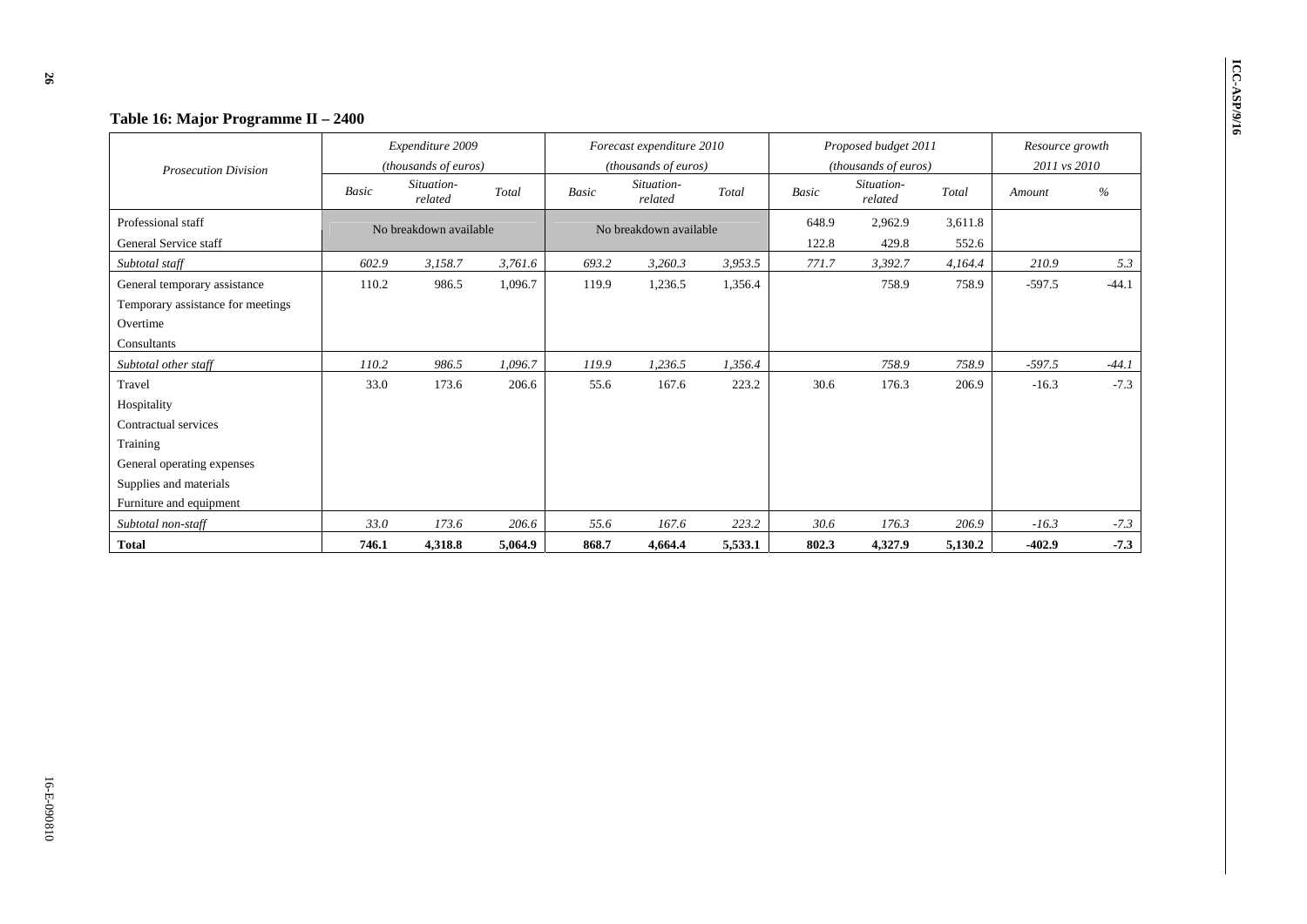### **Table 17: Major Programme III**

|                                   |              | Expenditure 2009       |          |              | Forecast expenditure 2010 |          |              | Proposed budget 2011  |          | Resource growth |         |
|-----------------------------------|--------------|------------------------|----------|--------------|---------------------------|----------|--------------|-----------------------|----------|-----------------|---------|
| <b>Registry</b>                   |              | (thousands of euros)   |          |              | (thousands of euros)      |          |              | (thousands of euros)  |          | 2011 vs 2010    |         |
|                                   | <b>Basic</b> | Situation-<br>related  | Total    | <b>Basic</b> | Situation-<br>related     | Total    | <b>Basic</b> | Situation-<br>related | Total    | Amount          | %       |
| Professional staff                |              | No breakdown available |          |              | No breakdown available    |          | 11,571.2     | 8,464.0               | 20,035.2 |                 |         |
| General Service staff             |              |                        |          |              |                           |          | 8,494.8      | 6,333.1               | 14,827.9 |                 |         |
| Subtotal staff                    | 17,092.1     | 11,869.8               | 28,961.9 | 19,325.4     | 13,908.7                  | 33,234.1 | 20,066.0     | 14,797.1              | 34,863.1 | 1,629.0         | 4.9     |
| General temporary assistance      | 1,957.5      | 1,554.7                | 3,512.2  | 2,077.9      | 1,293.6                   | 3,371.5  | 1,629.9      | 3,154.3               | 4,784.2  | 1,412.7         | 41.9    |
| Temporary assistance for meetings | 637.3        | 284.9                  | 922.2    | 305.7        | 71.1                      | 376.8    | 435.7        | 292.5                 | 728.2    | 351.4           | 93.3    |
| Overtime                          | 242.3        | 74.4                   | 316.7    | 214.6        | 115.0                     | 329.6    | 235.9        | 155.3                 | 391.2    | 61.6            | 18.7    |
| Consultants                       | 66.9         | 134.9                  | 201.8    | 85.0         | 203.6                     | 288.6    | 142.9        | 189.7                 | 332.6    | 44.0            | 15.2    |
| Subtotal other staff              | 2,904.0      | 2,048.9                | 4,952.9  | 2,683.2      | 1,683.3                   | 4,366.5  | 2,444.4      | 3,791.8               | 6,236.2  | 1,869.7         | 42.8    |
| Travel                            | 212.3        | 1,176.8                | 1,389.1  | 405.1        | 1,581.9                   | 1,987.0  | 277.4        | 1,787.3               | 2,064.7  | 77.7            | 3.9     |
| Hospitality                       | 8.6          |                        | 8.6      | 10.0         |                           | 10.0     | 10.0         |                       | 10.0     |                 |         |
| Contractual services              | 1,161.7      | 1,664.1                | 2,825.8  | 1,566.3      | 1,168.1                   | 2,734.4  | 1,292.7      | 1,277.3               | 2,570.0  | $-164.4$        | $-6.0$  |
| Training                          | 512.7        | 311.9                  | 824.6    | 433.5        | 380.0                     | 813.5    | 403.5        | 403.4                 | 806.9    | $-6.6$          | $-0.8$  |
| Counsel                           |              | 3,130.8                | 3,130.8  |              | 3,570.9                   | 3,570.9  |              | 2,711.2               | 2,711.2  | $-859.7$        | $-24.1$ |
| General operating expenses        | 5,660.2      | 4,587.6                | 10,247.8 | 8,725.1      | 2,705.2                   | 11,430.3 | 6,310.8      | 5,851.2               | 12,162.0 | 731.7           | 6.4     |
| Supplies and materials            | 732.1        | 373.8                  | 1,105.9  | 678.1        | 391.8                     | 1.069.9  | 797.4        | 394.6                 | 1,192.0  | 122.1           | 11.4    |
| Equipment                         | 912.2        | 755.5                  | 1,667.7  | 587.6        | 55.1                      | 642.7    | 547.5        | 372.9                 | 920.4    | 277.7           | 43.2    |
| Subtotal non-staff                | 9,199.9      | 12,000.5               | 21,200.4 | 12,405.8     | 9,853.0                   | 22,258.8 | 9,639.3      | 12,797.9              | 22,437.2 | 178.4           | 0.8     |
| <b>Total</b>                      | 29,196.0     | 25,919.2               | 55,115.2 | 34,414.4     | 25,445.0                  | 59,859.4 | 32,149.7     | 31,386.8              | 63,536.5 | 3,677.1         | 6.1     |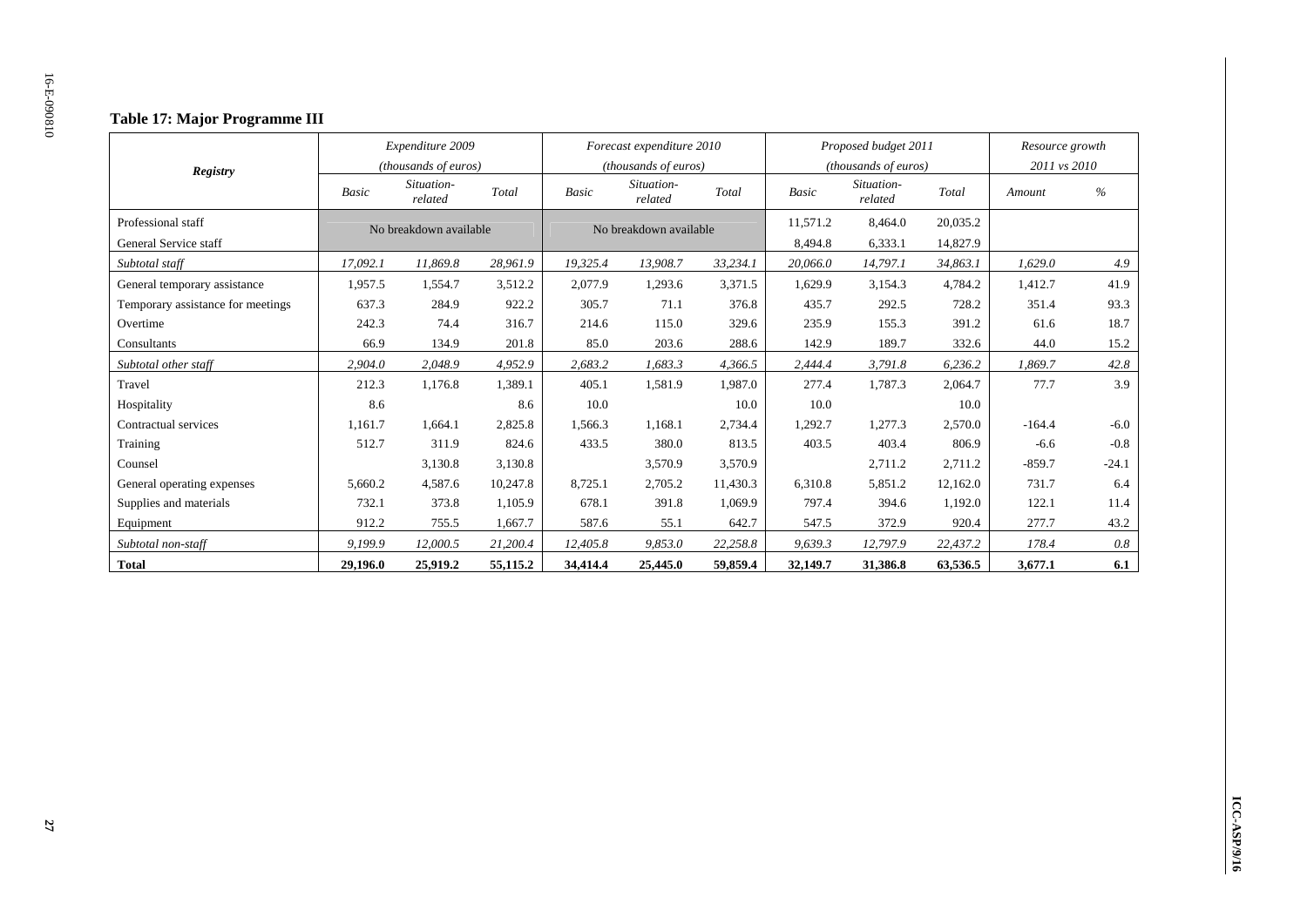|                                             |         | Expenditure 2009       |          |              | Forecast expenditure 2010 |          |                    | Proposed budget 2011  |                    | Resource growth |         |
|---------------------------------------------|---------|------------------------|----------|--------------|---------------------------|----------|--------------------|-----------------------|--------------------|-----------------|---------|
| <b>Office of the Registrar</b>              |         | (thousands of euros)   |          |              | (thousands of euros)      |          |                    | (thousands of euros)  |                    | 2011 vs 2010    |         |
|                                             | Basic   | Situation-<br>related  | Total    | <b>Basic</b> | Situation-<br>related     | Total    | Basic              | Situation-<br>related | Total              | Amount          | $\%$    |
| Professional staff<br>General Service staff |         | No breakdown available |          |              | No breakdown available    |          | 3,370.2<br>2,699.4 | 2,725.4<br>2,083.1    | 6,095.6<br>4,782.5 |                 |         |
| Subtotal staff                              | 5,150.4 | 3,256.9                | 8,407.3  | 5,707.7      | 3,968.2                   | 9,675.9  | 6,069.6            | 4,808.5               | 10,878.1           | 1,202.2         | 12.4    |
| General temporary assistance                | 1,215.0 | 525.5                  | 1,740.5  | 1,462.6      | 150.1                     | 1,612.7  | 1,185.9            | 405.6                 | 1,591.5            | $-21.2$         | $-1.3$  |
| Temporary assistance for meetings           |         |                        |          |              |                           |          |                    |                       |                    |                 |         |
| Overtime                                    | 110.4   | 66.2                   | 176.6    | 120.2        | 40.0                      | 160.2    | 124.4              | 86.4                  | 210.8              | 50.6            | 31.6    |
| Consultants                                 | 13.1    | 8.9                    | 22.0     |              |                           |          | 90.0               |                       | 90.0               | 90.0            |         |
| Subtotal other staff                        | 1,338.5 | 600.6                  | 1,939.1  | 1,582.8      | 190.1                     | 1,772.9  | 1,400.3            | 492.0                 | 1,892.3            | 119.4           | 6.7     |
| Travel                                      | 102.4   | 376.3                  | 478.7    | 212.2        | 441.5                     | 653.7    | 83.3               | 530.0                 | 613.3              | $-40.4$         | $-6.2$  |
| Hospitality                                 | 8.6     |                        | 8.6      | 10.0         |                           | 10.0     | 10.0               |                       | 10.0               |                 |         |
| Contractual services                        | 152.2   | 288.0                  | 440.2    | 221.8        | 305.9                     | 527.7    | 280.3              | 315.1                 | 595.4              | 67.7            | 12.8    |
| Training                                    | 112.5   | 155.0                  | 267.5    | 128.6        | 131.4                     | 260.0    | 154.8              | 136.9                 | 291.7              | 31.7            | 12.2    |
| Counsel                                     |         | 3,130.8                | 3,130.8  |              | 3,570.9                   | 3,570.9  |                    | 2,711.2               | 2,711.2            | $-859.7$        | $-24.1$ |
| General operating expenses                  | 142.0   | 683.2                  | 825.2    | 121.0        | 655.2                     | 776.2    | 198.0              | 647.3                 | 845.3              | 69.1            | 8.9     |
| Supplies and materials                      | 70.1    | 268.8                  | 338.9    | 70.5         | 270.8                     | 341.3    | 84.0               | 268.8                 | 352.8              | 11.5            | 3.4     |
| Equipment                                   | 15.9    | 132.2                  | 148.1    | 10.0         | 27.1                      | 37.1     | 11.0               | 163.8                 | 174.8              | 137.7           | 371.2   |
| Subtotal non-staff                          | 603.7   | 5,034.3                | 5,638.0  | 774.1        | 5,402.8                   | 6,176.9  | 821.4              | 4,773.1               | 5,594.5            | $-582.4$        | $-9.4$  |
| <b>Total</b>                                | 7,092.6 | 8,891.8                | 15,984.4 | 8,064.6      | 9,561.1                   | 17,625.7 | 8,291.3            | 10,073.6              | 18,364.9           | 739.2           | 4.2     |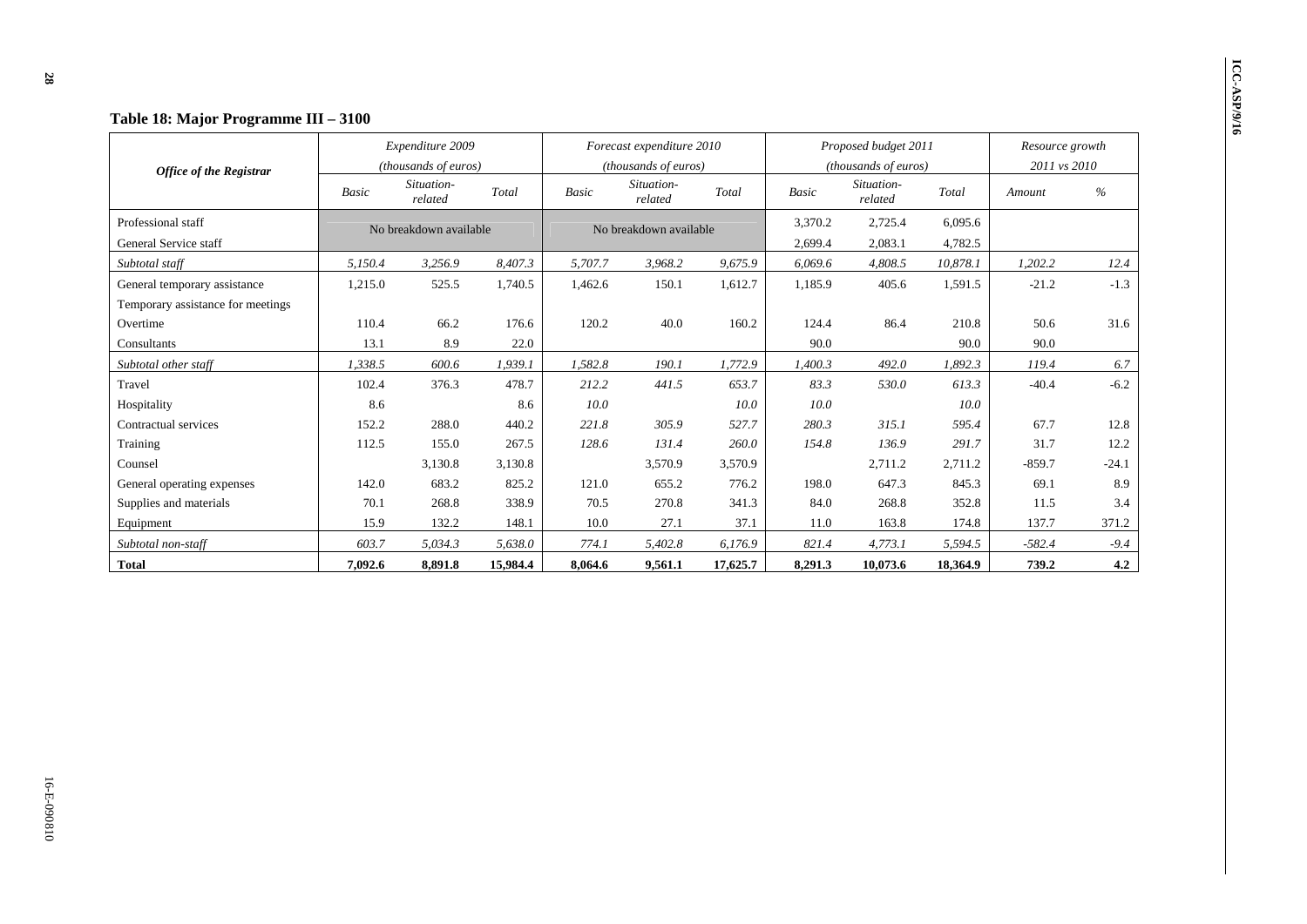### **Table 19: Major Programme III – 3110**

| <b>Immediate Office of the Registrar</b> |       | Expenditure 2009<br>(thousands of euros) |       |              | Forecast expenditure 2010<br>(thousands of euros) |         |         | Proposed budget 2011<br>(thousands of euros) |         | Resource growth<br>2011 vs 2010 |         |
|------------------------------------------|-------|------------------------------------------|-------|--------------|---------------------------------------------------|---------|---------|----------------------------------------------|---------|---------------------------------|---------|
|                                          | Basic | Situation-<br>related                    | Total | <b>Basic</b> | Situation-<br>related                             | Total   | Basic   | Situation-<br>related                        | Total   | Amount                          | %       |
| Professional staff                       |       | No breakdown available                   |       |              | No breakdown available                            |         | 902.7   |                                              | 902.7   |                                 |         |
| General Service staff                    |       |                                          |       |              |                                                   |         | 198.3   |                                              | 198.3   |                                 |         |
| Subtotal staff                           | 776.4 | 21.3                                     | 797.7 | 1,046.0      |                                                   | 1,046.0 | 1,101.0 |                                              | 1,101.0 | 55.0                            | 5.3     |
| General temporary assistance             | 0.1   |                                          | 0.1   | 98.2         |                                                   | 98.2    | 95.2    |                                              | 95.2    | $-3.0$                          | $-3.1$  |
| Temporary assistance for meetings        |       |                                          |       |              |                                                   |         |         |                                              |         |                                 |         |
| Overtime                                 | 0.9   |                                          | 0.9   |              |                                                   |         |         |                                              |         |                                 |         |
| Consultants                              | 6.3   |                                          | 6.3   |              |                                                   |         |         |                                              |         |                                 |         |
| Subtotal other staff                     | 7.3   |                                          | 7.3   | 98.2         |                                                   | 98.2    | 95.2    |                                              | 95.2    | $-3.0$                          | $-3.1$  |
| Travel                                   | 40.2  | 29.6                                     | 69.8  | 40.2         | 24.9                                              | 65.1    | 28.0    | 18.6                                         | 46.6    | $-18.5$                         | $-28.4$ |
| Hospitality                              | 8.6   |                                          | 8.6   | 10.0         |                                                   | 10.0    | 10.0    |                                              | 10.0    |                                 |         |
| Contractual services                     | 25.4  |                                          | 25.4  |              |                                                   |         |         |                                              |         |                                 |         |
| Training                                 |       |                                          |       |              |                                                   |         |         |                                              |         |                                 |         |
| General operating expenses               |       |                                          |       |              |                                                   |         |         |                                              |         |                                 |         |
| Supplies and materials                   |       |                                          |       |              |                                                   |         |         |                                              |         |                                 |         |
| Equipment                                |       |                                          |       |              |                                                   |         |         |                                              |         |                                 |         |
| Subtotal non-staff                       | 74.2  | 29.6                                     | 103.8 | 50.2         | 24.9                                              | 75.1    | 38.0    | 18.6                                         | 56.6    | $-18.5$                         | $-24.6$ |
| <b>Total</b>                             | 857.9 | 50.9                                     | 908.8 | 1,194.4      | 24.9                                              | 1,219.3 | 1,234.2 | 18.6                                         | 1,252.8 | 33.5                            | 2.7     |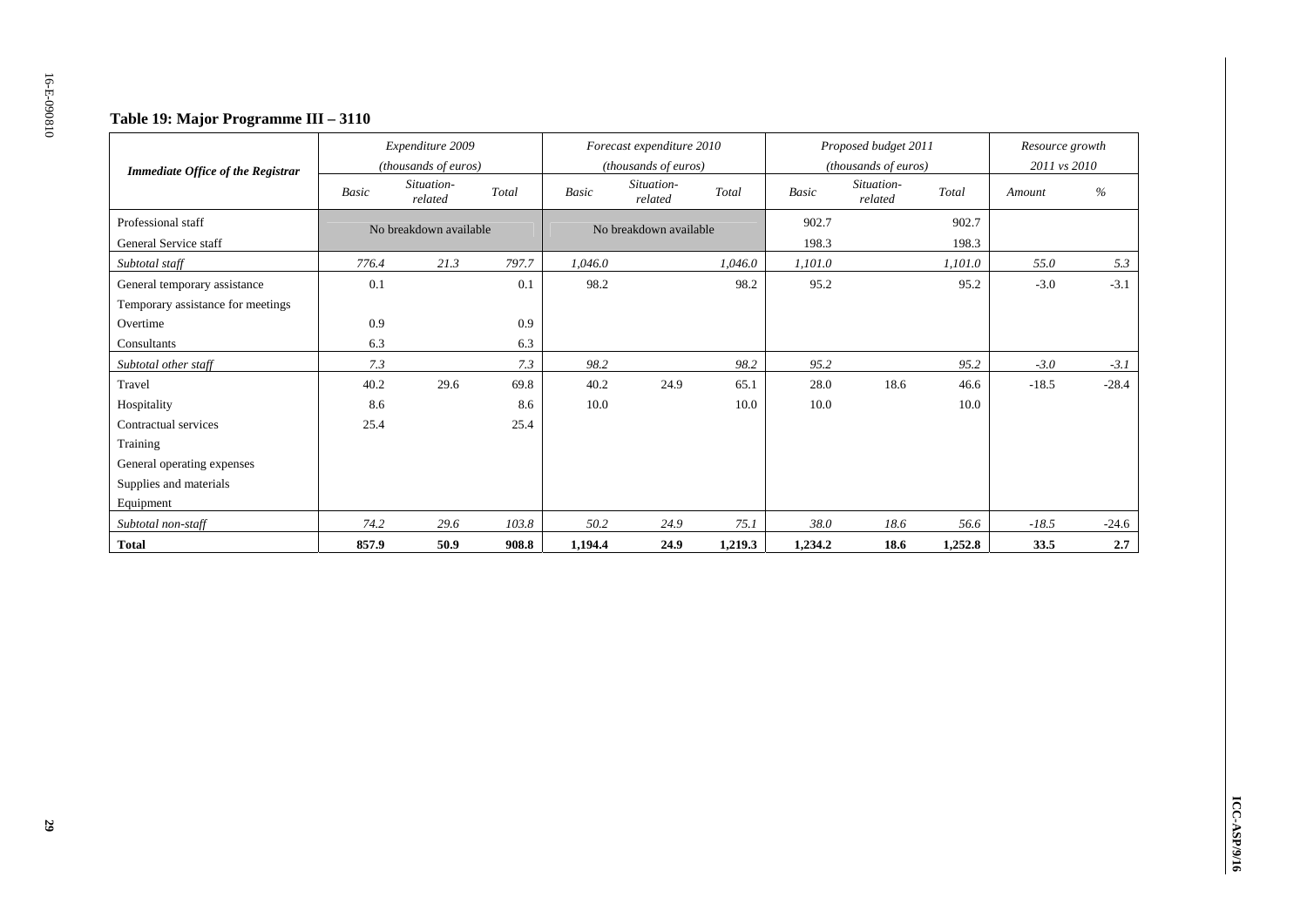| Table 20: Major Programme III - 3120                                          |              |                                          |       |       |                                                   |       |               |                                              |               |                                 |         |
|-------------------------------------------------------------------------------|--------------|------------------------------------------|-------|-------|---------------------------------------------------|-------|---------------|----------------------------------------------|---------------|---------------------------------|---------|
| <b>Office of Internal Audit</b>                                               |              | Expenditure 2009<br>(thousands of euros) |       |       | Forecast expenditure 2010<br>(thousands of euros) |       |               | Proposed budget 2011<br>(thousands of euros) |               | Resource growth<br>2011 vs 2010 |         |
|                                                                               | <b>Basic</b> | Situation-<br>related                    | Total | Basic | Situation-<br>related                             | Total | <b>Basic</b>  | Situation-<br>related                        | Total         | Amount                          | $\%$    |
| Professional staff<br>General Service staff                                   |              | No breakdown available                   |       |       | No breakdown available                            |       | 371.9<br>60.6 |                                              | 371.9<br>60.6 |                                 |         |
| Subtotal staff                                                                | 397.4        |                                          | 397.4 | 436.5 |                                                   | 436.5 | 432.5         |                                              | 432.5         | $-4.0$                          | $-0.9$  |
| General temporary assistance<br>Temporary assistance for meetings<br>Overtime | 23.4         |                                          | 23.4  |       |                                                   |       |               |                                              |               |                                 |         |
| Consultants                                                                   | 6.8          |                                          | 6.8   |       |                                                   |       | 90.0          |                                              | 90.0          | 90.0                            |         |
| Subtotal other staff                                                          | 30.2         |                                          | 30.2  |       |                                                   |       | 90.0          |                                              | 90.0          | 90.0                            |         |
| Travel<br>Hospitality                                                         |              | 3.5                                      | 3.5   | 92.8  | 19.0                                              | 111.8 | 9.1           | 22.2                                         | 31.3          | $-80.5$                         | $-72.0$ |
| Contractual services                                                          | 20.0         |                                          | 20.0  | 20.0  |                                                   | 20.0  | 20.0          |                                              | 20.0          |                                 |         |
| Training                                                                      | 0.7          |                                          | 0.7   | 15.0  |                                                   | 15.0  | 20.6          |                                              | 20.6          | 5.6                             | 37.3    |
| General operating expenses<br>Supplies and materials<br>Equipment             |              |                                          |       |       |                                                   |       |               |                                              |               |                                 |         |
| Subtotal non-staff                                                            | 20.7         | 3.5                                      | 24.2  | 127.8 | 19.0                                              | 146.8 | 49.7          | 22.2                                         | 71.9          | $-74.9$                         | $-51.0$ |
| <b>Total</b>                                                                  | 448.3        | 3.5                                      | 451.8 | 564.3 | 19.0                                              | 583.3 | 572.2         | 22.2                                         | 594.4         | 11.1                            | 1.9     |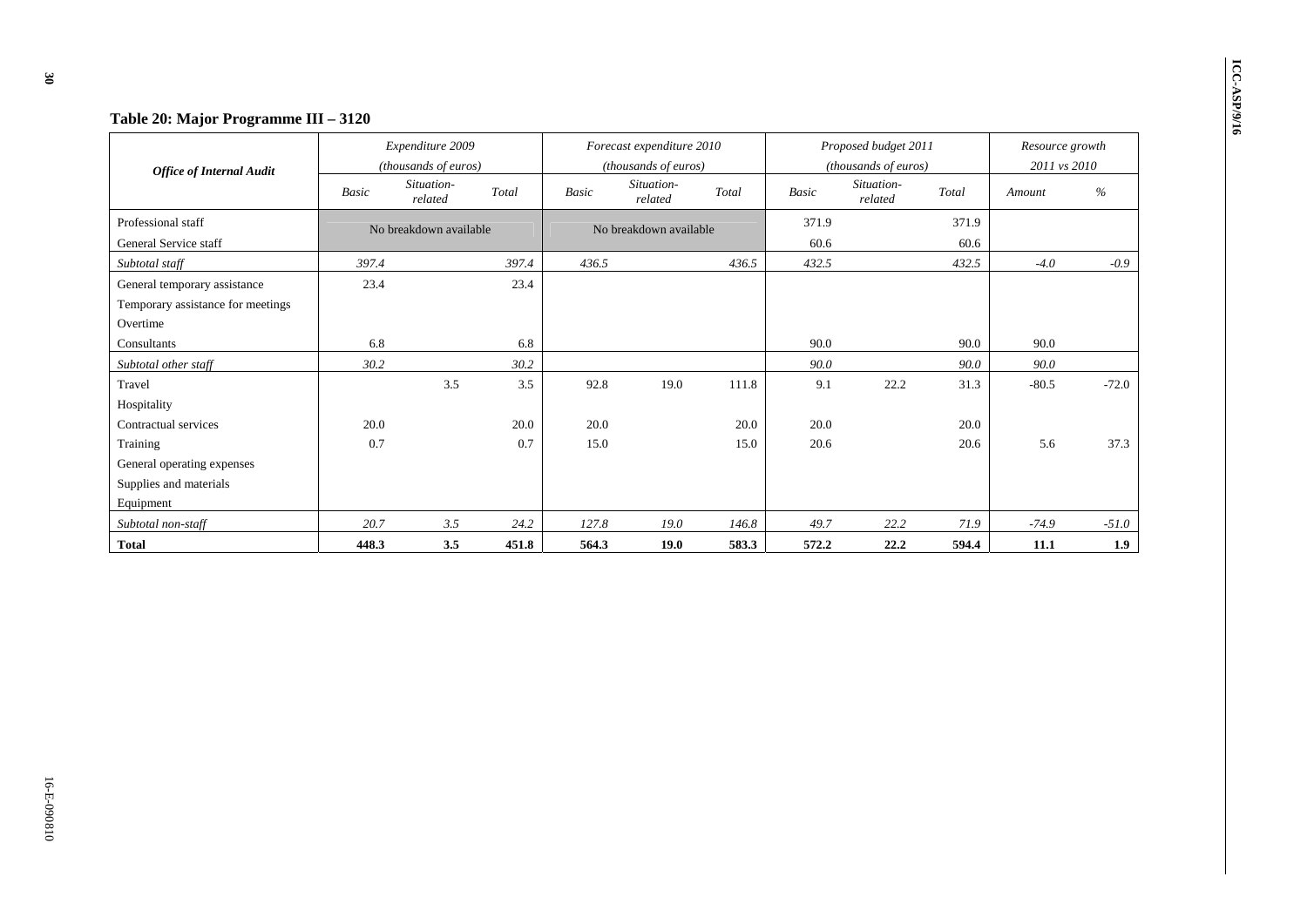### **Table 21: Major Programme III – 3130**

| <b>Legal Advisory Services Section</b> |       | Expenditure 2009<br>(thousands of euros) |       |              | Forecast expenditure 2010<br>(thousands of euros) |       |              | Proposed budget 2011<br>(thousands of euros) |       | Resource growth<br>2011 vs 2010 |          |
|----------------------------------------|-------|------------------------------------------|-------|--------------|---------------------------------------------------|-------|--------------|----------------------------------------------|-------|---------------------------------|----------|
|                                        | Basic | Situation-<br>related                    | Total | <b>Basic</b> | Situation-<br>related                             | Total | <b>Basic</b> | Situation-<br>related                        | Total | Amount                          | $\%$     |
| Professional staff                     |       | No breakdown available                   |       |              | No breakdown available                            |       | 549.1        |                                              | 549.1 |                                 |          |
| General Service staff                  |       |                                          |       |              |                                                   |       | 121.2        |                                              | 121.2 |                                 |          |
| Subtotal staff                         | 615.1 |                                          | 615.1 | 638.7        |                                                   | 638.7 | 670.3        |                                              | 670.3 | 31.6                            | 4.9      |
| General temporary assistance           | 17.6  |                                          | 17.6  | 109.8        |                                                   | 109.8 |              |                                              |       | $-109.8$                        | $-100.0$ |
| Temporary assistance for meetings      |       |                                          |       |              |                                                   |       |              |                                              |       |                                 |          |
| Overtime                               |       |                                          |       |              |                                                   |       |              |                                              |       |                                 |          |
| Consultants                            |       |                                          |       |              |                                                   |       |              |                                              |       |                                 |          |
| Subtotal other staff                   | 17.6  |                                          | 17.6  | 109.8        |                                                   | 109.8 |              |                                              |       | $-109.8$                        | $-100.0$ |
| Travel                                 | 11.0  | 2.7                                      | 13.7  |              | 16.8                                              | 16.8  | 1.7          | 15.4                                         | 17.1  | 0.3                             | 1.8      |
| Hospitality                            |       |                                          |       |              |                                                   |       |              |                                              |       |                                 |          |
| Contractual services                   |       |                                          |       |              |                                                   |       | 15.0         |                                              | 15.0  | 15.0                            |          |
| Training                               |       |                                          |       | 0.8          |                                                   | 0.8   | 10.9         |                                              | 10.9  | 10.1                            | 1,262.5  |
| General operating expenses             |       |                                          |       |              |                                                   |       |              |                                              |       |                                 |          |
| Supplies and materials                 | 0.4   |                                          | 0.4   | 0.5          |                                                   | 0.5   |              |                                              |       | $-0.5$                          | $-100.0$ |
| Equipment                              |       |                                          |       |              |                                                   |       |              |                                              |       |                                 |          |
| Subtotal non-staff                     | 11.4  | 2.7                                      | 14.1  | 1.3          | 16.8                                              | 18.1  | 27.6         | 15.4                                         | 43.0  | 24.9                            | 137.6    |
| <b>Total</b>                           | 644.1 | 2.7                                      | 646.8 | 749.8        | 16.8                                              | 766.6 | 697.9        | 15.4                                         | 713.3 | $-53.3$                         | $-7.0$   |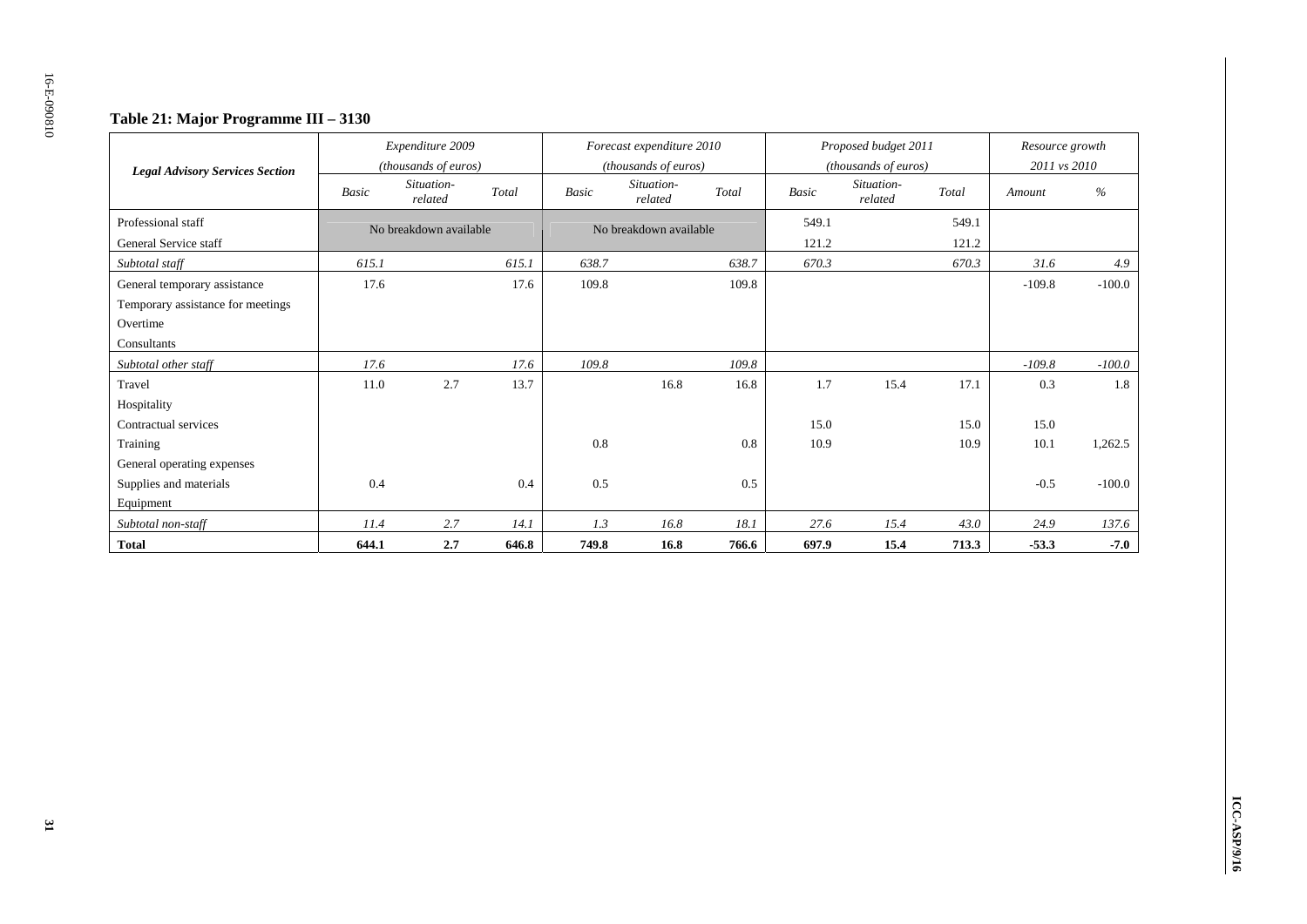| Table 22: Major Programme III - 3140 |              |                                          |         |                                                   |                        |         |              |                                              |         |                                 |      |  |
|--------------------------------------|--------------|------------------------------------------|---------|---------------------------------------------------|------------------------|---------|--------------|----------------------------------------------|---------|---------------------------------|------|--|
| <b>Security and Safety Section</b>   |              | Expenditure 2009<br>(thousands of euros) |         | Forecast expenditure 2010<br>(thousands of euros) |                        |         |              | Proposed budget 2011<br>(thousands of euros) |         | Resource growth<br>2011 vs 2010 |      |  |
|                                      | <b>Basic</b> | Situation-<br>related                    | Total   | <b>Basic</b>                                      | Situation-<br>related  | Total   | <b>Basic</b> | Situation-<br>related                        | Total   | Amount                          | $\%$ |  |
| Professional staff                   |              | No breakdown available                   |         |                                                   | No breakdown available |         | 549.1        | 533.7                                        | 1,082.8 |                                 |      |  |
| General Service staff                |              |                                          |         |                                                   |                        |         | 2,076.9      | 1,534.1                                      | 3,611.0 |                                 |      |  |
| Subtotal staff                       | 2,314.7      | 1,361.7                                  | 3,676.4 | 2,468.5                                           | 1.382.0                | 3,850.5 | 2,626.0      | 2,067.8                                      | 4.693.8 | 843.3                           | 21.9 |  |
| General temporary assistance         | 1,134.7      | $-1.3$                                   | 1,133.4 | 1,222.8                                           |                        | 1,222.8 | 1,090.7      | 336.0                                        | 1,426.7 | 203.9                           | 16.7 |  |
| Temporary assistance for meetings    |              |                                          |         |                                                   |                        |         |              |                                              |         |                                 |      |  |
| Overtime                             | 109.5        | 66.2                                     | 175.7   | 120.2                                             | 40.0                   | 160.2   | 124.4        | 86.4                                         | 210.8   | 50.6                            | 31.6 |  |
| Consultants                          |              |                                          |         |                                                   |                        |         |              |                                              |         |                                 |      |  |
| Subtotal other staff                 | 1,244.2      | 64.9                                     | 1,309.1 | 1,343.0                                           | 40.0                   | 1,383.0 | 1,215.1      | 422.4                                        | 1,637.5 | 254.5                           | 18.4 |  |
| Travel                               | 28.9         | 166.6                                    | 195.5   | 45.0                                              | 211.0                  | 256.0   | 15.1         | 276.9                                        | 292.0   | 36.0                            | 14.1 |  |
| Hospitality                          |              |                                          |         |                                                   |                        |         |              |                                              |         |                                 |      |  |
| Contractual services                 | 55.2         | 214.8                                    | 270.0   | 58.0                                              | 240.0                  | 298.0   | 73.5         | 255.0                                        | 328.5   | 30.5                            | 10.2 |  |
| Training                             | 110.7        | 64.7                                     | 175.4   | 108.0                                             | 70.0                   | 178.0   | 118.5        | 78.7                                         | 197.2   | 19.2                            | 10.8 |  |
| General operating expenses           | 141.8        | 44.6                                     | 186.4   | 116.0                                             | 69.0                   | 185.0   | 193.0        | 69.5                                         | 262.5   | 77.5                            | 41.9 |  |
| Supplies and materials               | 67.3         | 27.8                                     | 95.1    | 70.0                                              | 25.0                   | 95.0    | 84.0         | 50.5                                         | 134.5   | 39.5                            | 41.6 |  |
| Equipment                            | 3.8          | 10.7                                     | 14.5    | 1.0                                               |                        | 1.0     | 1.0          |                                              | 1.0     |                                 |      |  |
| Subtotal non-staff                   | 407.7        | 529.2                                    | 936.9   | 398.0                                             | 615.0                  | 1,013.0 | 485.1        | 730.6                                        | 1,215.7 | 202.7                           | 20.0 |  |
| <b>Total</b>                         | 3,966.6      | 1,955.8                                  | 5,922.4 | 4,209.5                                           | 2,037.0                | 6,246.5 | 4,326.2      | 3,220.8                                      | 7,547.0 | 1,300.5                         | 20.8 |  |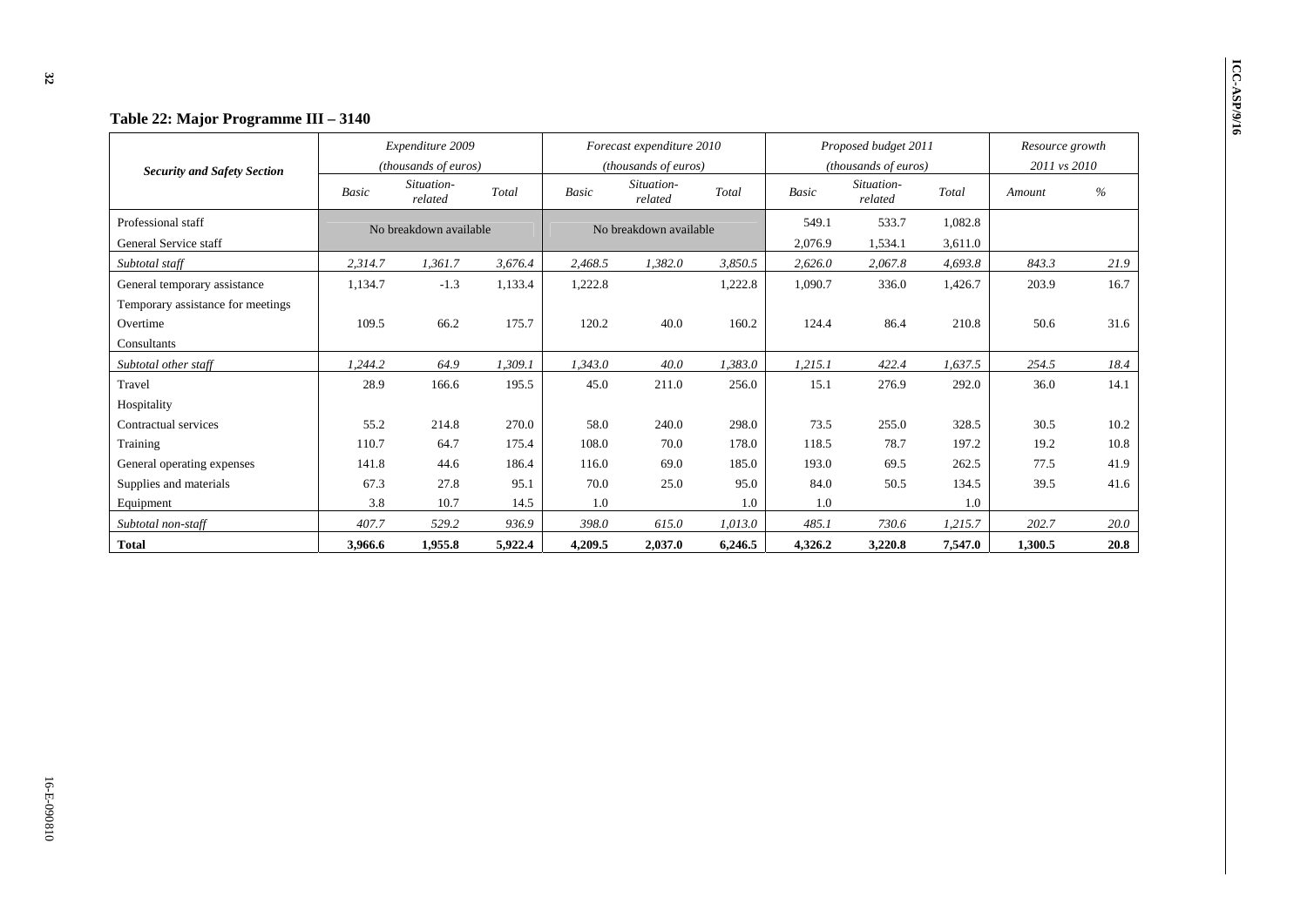### **Table 23: Major Programme III – 3160**

| <b>Registry Permanent Premises Office</b> |              | Expenditure 2009<br>(thousands of euros) |       | Forecast expenditure 2010<br>(thousands of euros) |       | Proposed budget 2011<br>(thousands of euros) | Resource growth<br>2011 vs 2010 |          |
|-------------------------------------------|--------------|------------------------------------------|-------|---------------------------------------------------|-------|----------------------------------------------|---------------------------------|----------|
|                                           | <b>Basic</b> | Situation-<br>Total<br>related           | Basic | Situation-<br>Total<br>related                    | Basic | Situation-<br>Total<br>related               | Amount                          | $\%$     |
| Professional staff                        |              | No breakdown available                   |       | No breakdown available                            | 220.4 | 220.4                                        |                                 |          |
| General Service staff                     |              |                                          |       |                                                   |       |                                              |                                 |          |
| Subtotal staff                            | 191.8        | 191.8                                    | 219.3 | 219.3                                             | 220.4 | 220.4                                        | 1.1                             | 0.5      |
| General temporary assistance              | 2.5          | 2.5                                      | 28.0  | 28.0                                              |       |                                              | $-28.0$                         | $-100.0$ |
| Temporary assistance for meetings         |              |                                          |       |                                                   |       |                                              |                                 |          |
| Overtime                                  |              |                                          |       |                                                   |       |                                              |                                 |          |
| Consultants                               |              |                                          |       |                                                   |       |                                              |                                 |          |
| Subtotal other staff                      | 2.5          | 2.5                                      | 28.0  | 28.0                                              |       |                                              | $-28.0$                         | $-100.0$ |
| Travel                                    | 2.3          | 2.3                                      | 13.5  | 13.5                                              | 13.5  | 13.5                                         |                                 |          |
| Hospitality                               |              |                                          |       |                                                   |       |                                              |                                 |          |
| Contractual services                      | 51.6         | 51.6                                     | 143.8 | 143.8                                             | 171.8 | 171.8                                        | 28.0                            | 19.5     |
| Training                                  |              |                                          |       |                                                   |       |                                              |                                 |          |
| General operating expenses                | 0.2          | 0.2                                      | 5.0   | 5.0                                               | 5.0   | 5.0                                          |                                 |          |
| Supplies and materials                    | 0.4          | 0.4                                      |       |                                                   |       |                                              |                                 |          |
| Equipment                                 | 12.1         | 12.1                                     | 9.0   | 9.0                                               | 10.0  | 10.0                                         | 1.0                             | 11.1     |
| Subtotal non-staff                        | 66.6         | 66.6                                     | 171.3 | 171.3                                             | 200.3 | 200.3                                        | 29.0                            | 16.9     |
| <b>Total</b>                              | 260.9        | 260.9                                    | 418.6 | 418.6                                             | 420.7 | 420.7                                        | 2.1                             | 0.5      |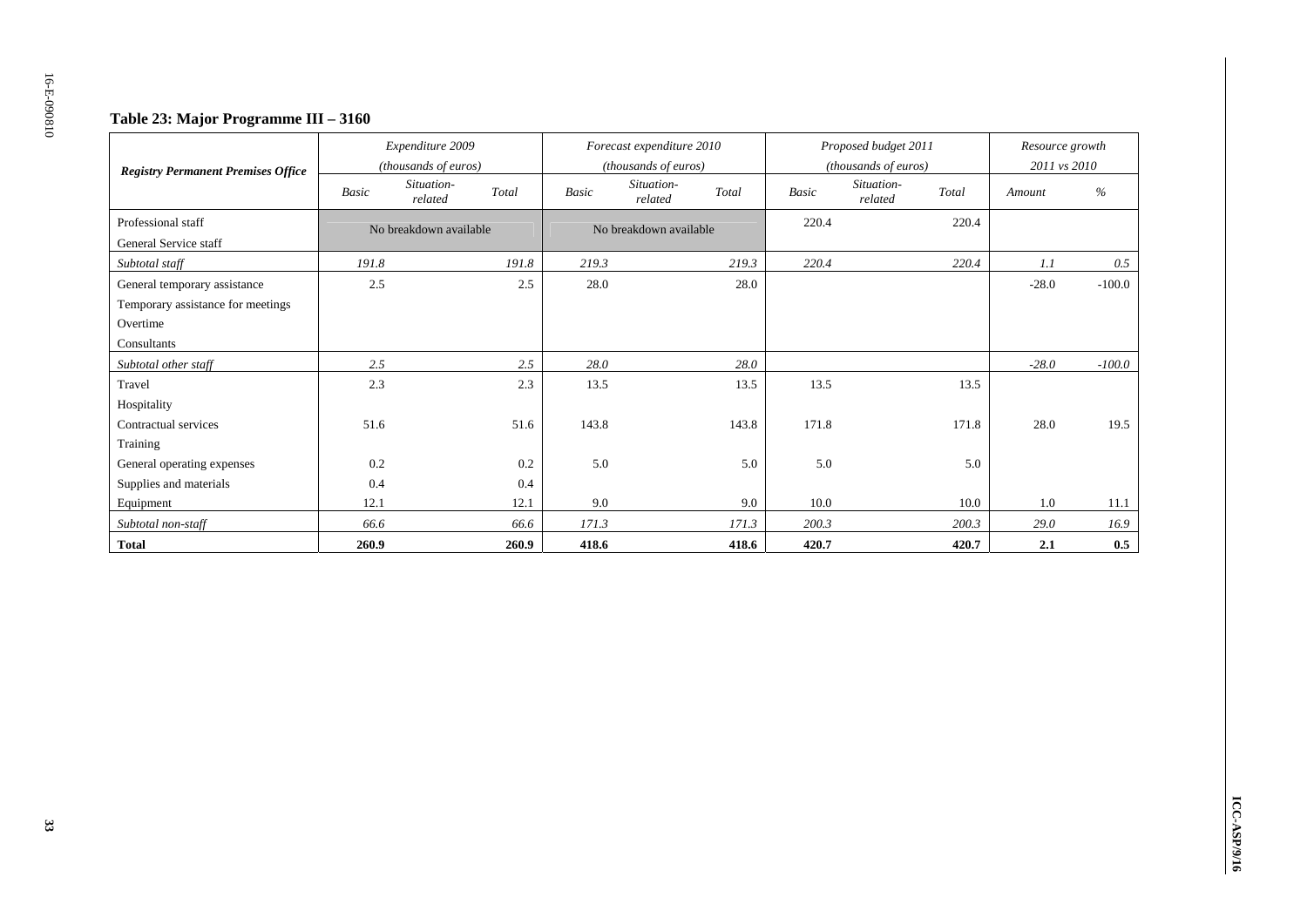|                                   |              | Expenditure 2009<br>(thousands of euros) |         |              | Forecast expenditure 2010<br>(thousands of euros) |         |       | Proposed budget 2011<br>(thousands of euros) |         | Resource growth<br>2011 vs 2010 |         |
|-----------------------------------|--------------|------------------------------------------|---------|--------------|---------------------------------------------------|---------|-------|----------------------------------------------|---------|---------------------------------|---------|
| <b>Field Operations Section</b>   | <b>Basic</b> | Situation-<br>related                    | Total   | <b>Basic</b> | Situation-<br>related                             | Total   | Basic | Situation-<br>related                        | Total   | Amount                          | $\%$    |
| Professional staff                |              | No breakdown available                   |         |              | No breakdown available                            |         |       | 1,052.5                                      | 1,052.5 |                                 |         |
| General Service staff             |              |                                          |         |              |                                                   |         |       | 488.4                                        | 488.4   |                                 |         |
| Subtotal staff                    | 68.8         | 1,104.1                                  | 1,172.9 |              | 1,395.3                                           | 1,395.3 |       | 1,540.9                                      | 1,540.9 | 145.6                           | 10.4    |
| General temporary assistance      |              | 243.5                                    | 243.5   |              | 150.0                                             | 150.0   |       | 69.6                                         | 69.6    | $-80.4$                         | $-53.6$ |
| Temporary assistance for meetings |              |                                          |         |              |                                                   |         |       |                                              |         |                                 |         |
| Overtime                          |              |                                          |         |              |                                                   |         |       |                                              |         |                                 |         |
| Consultants                       |              | 8.9                                      | 8.9     |              |                                                   |         |       |                                              |         |                                 |         |
| Subtotal other staff              |              | 252.4                                    | 252.4   |              | 150.0                                             | 150.0   |       | 69.6                                         | 69.6    | $-80.4$                         | $-53.6$ |
| Travel                            |              | 146.4                                    | 146.4   |              | 115.1                                             | 115.1   |       | 132.0                                        | 132.0   | 16.9                            | 14.7    |
| Hospitality                       |              |                                          |         |              |                                                   |         |       |                                              |         |                                 |         |
| Contractual services              |              | 33.5                                     | 33.5    |              | 15.9                                              | 15.9    |       | 8.1                                          | 8.1     | $-7.8$                          | $-49.1$ |
| Training                          |              | 82.2                                     | 82.2    |              | 61.4                                              | 61.4    |       | 58.2                                         | 58.2    | $-3.2$                          | $-5.2$  |
| General operating expenses        |              | 638.6                                    | 638.6   |              | 577.7                                             | 577.7   |       | 567.8                                        | 567.8   | $-9.9$                          | $-1.7$  |
| Supplies and materials            |              | 239.8                                    | 239.8   |              | 245.8                                             | 245.8   |       | 218.3                                        | 218.3   | $-27.5$                         | $-11.2$ |
| Equipment                         |              | 121.5                                    | 121.5   |              | 27.1                                              | 27.1    |       | 163.8                                        | 163.8   | 136.7                           | 504.4   |
| Subtotal non-staff                |              | 1,262.0                                  | 1,262.0 |              | 1,043.0                                           | 1,043.0 |       | 1,148.2                                      | 1,148.2 | 105.2                           | 10.1    |
| Total                             | 68.8         | 2,618.5                                  | 2,687.3 |              | 2,588.3                                           | 2,588.3 |       | 2,758.7                                      | 2,758.7 | 170.4                           | 6.6     |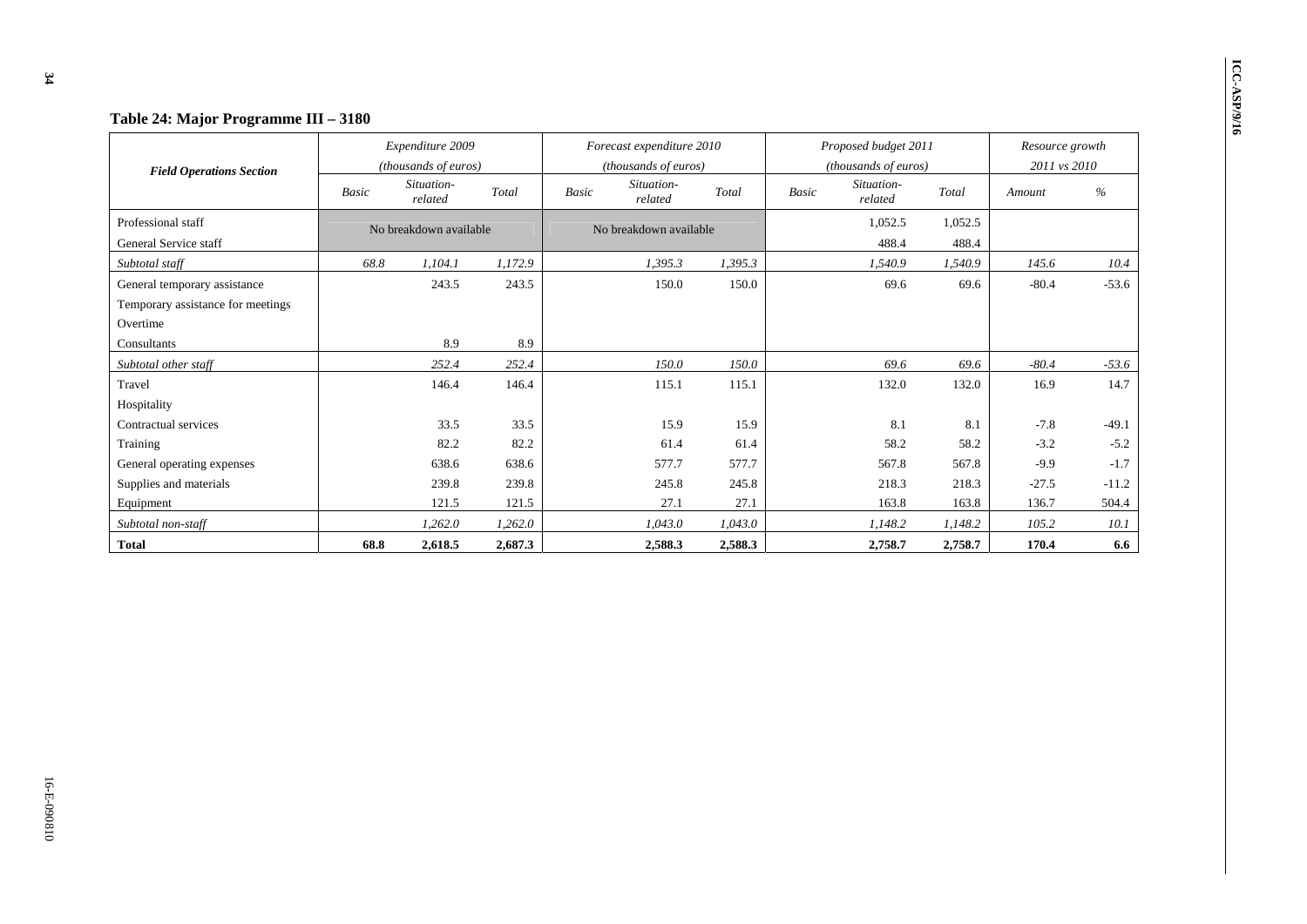### **Table 25: Major Programme III – 3190**

|                                   | Expenditure 2009<br>(thousands of euros) |                        |         |              | Forecast expenditure 2010 |         |              | Proposed budget 2011  |         | Resource growth |          |
|-----------------------------------|------------------------------------------|------------------------|---------|--------------|---------------------------|---------|--------------|-----------------------|---------|-----------------|----------|
| <b>Counsel Support Section</b>    |                                          |                        |         |              | (thousands of euros)      |         |              | (thousands of euros)  |         | 2011 vs 2010    |          |
|                                   | <b>Basic</b>                             | Situation-<br>related  | Total   | <b>Basic</b> | Situation-<br>related     | Total   | <b>Basic</b> | Situation-<br>related | Total   | Amount          | %        |
| Professional staff                |                                          | No breakdown available |         |              | No breakdown available    |         | 416.5        | 196.1                 | 612.6   |                 |          |
| General Service staff             |                                          |                        |         |              |                           |         | 121.2        | 60.6                  | 181.8   |                 |          |
| Subtotal staff                    | 350.0                                    | 87.7                   | 437.7   | 420.0        | 245.0                     | 665.0   | 537.7        | 256.7                 | 794.4   | 129.4           | 19.5     |
| General temporary assistance      | 36.7                                     | 120.1                  | 156.8   | 3.8          | 0.1                       | 3.9     |              |                       |         | $-3.9$          | $-100.0$ |
| Temporary assistance for meetings |                                          |                        |         |              |                           |         |              |                       |         |                 |          |
| Overtime                          |                                          |                        |         |              |                           |         |              |                       |         |                 |          |
| Consultants                       |                                          |                        |         |              |                           |         |              |                       |         |                 |          |
| Subtotal other staff              | 36.7                                     | 120.1                  | 156.8   | 3.8          | 0.1                       | 3.9     |              |                       |         | $-3.9$          | $-100.0$ |
| Travel                            | 18.9                                     |                        | 18.9    | 13.9         |                           | 13.9    | 8.8          |                       | 8.8     | $-5.1$          | $-36.7$  |
| Hospitality                       |                                          |                        |         |              |                           |         |              |                       |         |                 |          |
| Contractual services              |                                          | 2.5                    | 2.5     |              |                           |         |              | 2.0                   | 2.0     | 2.0             |          |
| Training                          | 0.2                                      |                        | 0.2     |              |                           |         |              |                       |         |                 |          |
| Counsel                           |                                          | 3,130.8                | 3,130.8 |              | 3,570.9                   | 3,570.9 |              | 2,711.2               | 2,711.2 | $-859.7$        | $-24.1$  |
| General operating expenses        |                                          |                        |         |              | 2.5                       | 2.5     |              |                       |         | $-2.5$          | $-100.0$ |
| Supplies and materials            |                                          |                        |         |              |                           |         |              |                       |         |                 |          |
| Equipment                         |                                          |                        |         |              |                           |         |              |                       |         |                 |          |
| Subtotal non-staff                | 19.1                                     | 3,133.3                | 3,152.4 | 13.9         | 3,573.4                   | 3,587.3 | 8.8          | 2,713.2               | 2,722.0 | $-865.3$        | $-24.1$  |
| <b>Total</b>                      | 405.8                                    | 3,341.1                | 3,746.9 | 437.7        | 3,818.5                   | 4,256.2 | 546.5        | 2,969.9               | 3,516.4 | $-739.8$        | $-17.4$  |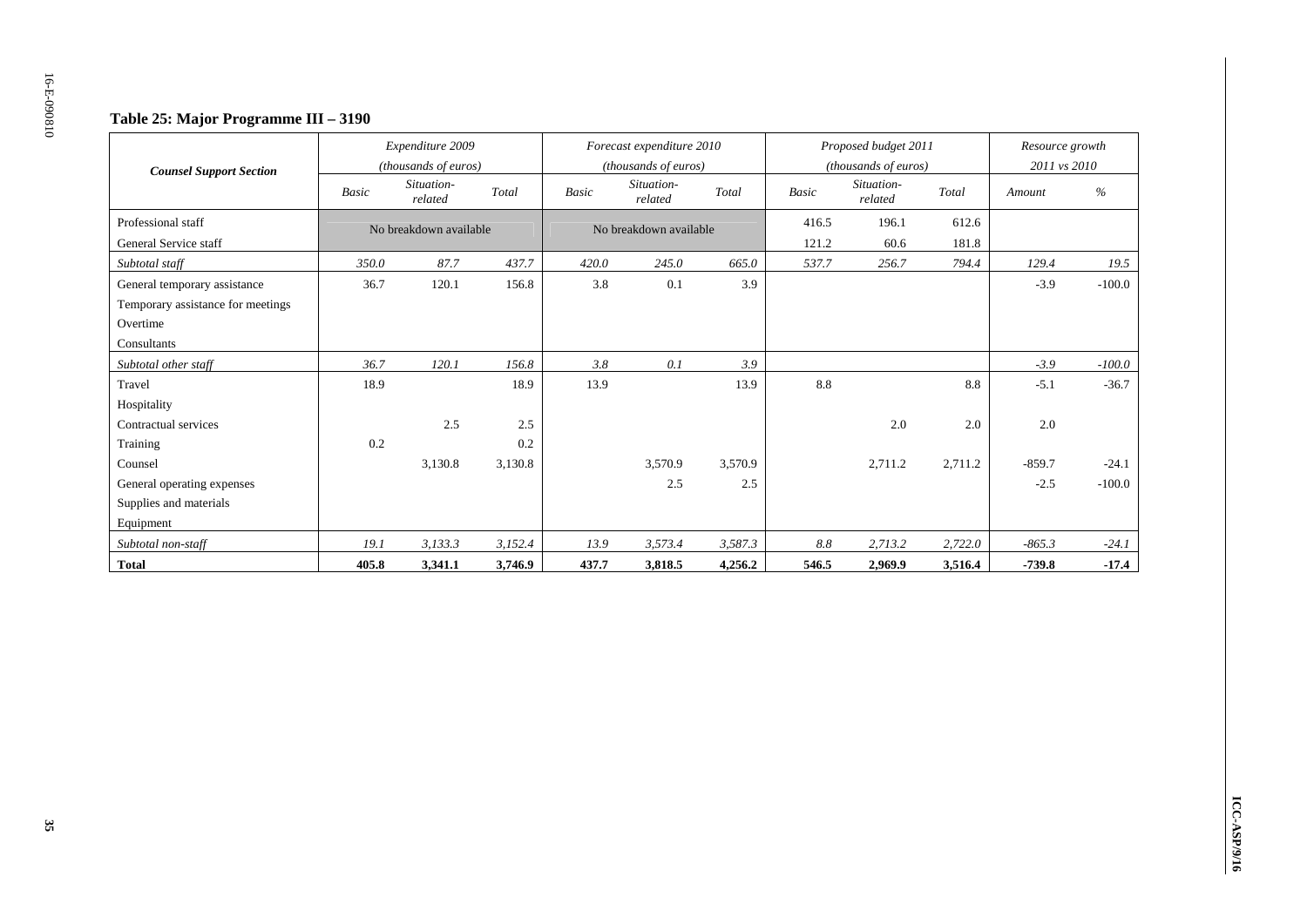| Table 26: Major Programme III - 3191               |              |                        |       |              |                           |       |       |                       |       |                 |      |  |
|----------------------------------------------------|--------------|------------------------|-------|--------------|---------------------------|-------|-------|-----------------------|-------|-----------------|------|--|
|                                                    |              | Expenditure 2009       |       |              | Forecast expenditure 2010 |       |       | Proposed budget 2011  |       | Resource growth |      |  |
| <b>Office of Public Counsel</b><br>for the Defence |              | (thousands of euros)   |       |              | (thousands of euros)      |       |       | (thousands of euros)  |       | 2011 vs 2010    |      |  |
|                                                    | <b>Basic</b> | Situation-<br>related  | Total | <b>Basic</b> | Situation-<br>related     | Total | Basic | Situation-<br>related | Total | Amount          | $\%$ |  |
| Professional staff                                 |              | No breakdown available |       |              | No breakdown available    |       | 140.1 | 276.4                 | 416.5 |                 |      |  |
| General Service staff                              |              |                        |       |              |                           |       | 60.6  |                       | 60.6  |                 |      |  |
| Subtotal staff                                     | 204.2        | 132.7                  | 336.9 | 199.4        | 277.4                     | 476.8 | 200.7 | 276.4                 | 477.1 | 0.3             | 0.1  |  |
| General temporary assistance                       |              | 151.1                  | 151.1 |              |                           |       |       |                       |       |                 |      |  |
| Temporary assistance for meetings                  |              |                        |       |              |                           |       |       |                       |       |                 |      |  |
| Overtime                                           |              |                        |       |              |                           |       |       |                       |       |                 |      |  |
| Consultants                                        |              |                        |       |              |                           |       |       |                       |       |                 |      |  |
| Subtotal other staff                               |              | 151.1                  | 151.1 |              |                           |       |       |                       |       |                 |      |  |
| Travel                                             | 1.1          | 0.0                    | 1.1   | 2.3          | 13.2                      | 15.5  | 2.3   | 16.0                  | 18.3  |                 | 18.1 |  |
| Hospitality                                        |              |                        |       |              |                           |       |       |                       |       |                 |      |  |
| Contractual services                               |              |                        |       |              | 20.0                      | 20.0  |       | 20.0                  | 20.0  |                 |      |  |
| Training                                           | 0.9          |                        | 0.9   | 4.8          |                           | 4.8   | 4.8   |                       | 4.8   |                 |      |  |
| General operating expenses                         |              |                        |       |              |                           |       |       | 4.0                   | 4.0   | 4.0             |      |  |
| Supplies and materials                             |              | 1.2                    | 1.2   |              |                           |       |       |                       |       |                 |      |  |
| Equipment                                          |              |                        |       |              |                           |       |       |                       |       |                 |      |  |
| Subtotal non-staff                                 | 2.0          | 1.2                    | 3.2   | 7.1          | 33.2                      | 40.3  | 7.1   | 40.0                  | 47.1  | 6.8             | 16.9 |  |
| <b>Total</b>                                       | 206.2        | 285.0                  | 491.2 | 206.5        | 310.6                     | 517.1 | 207.8 | 316.4                 | 524.2 | 7.1             | 1.4  |  |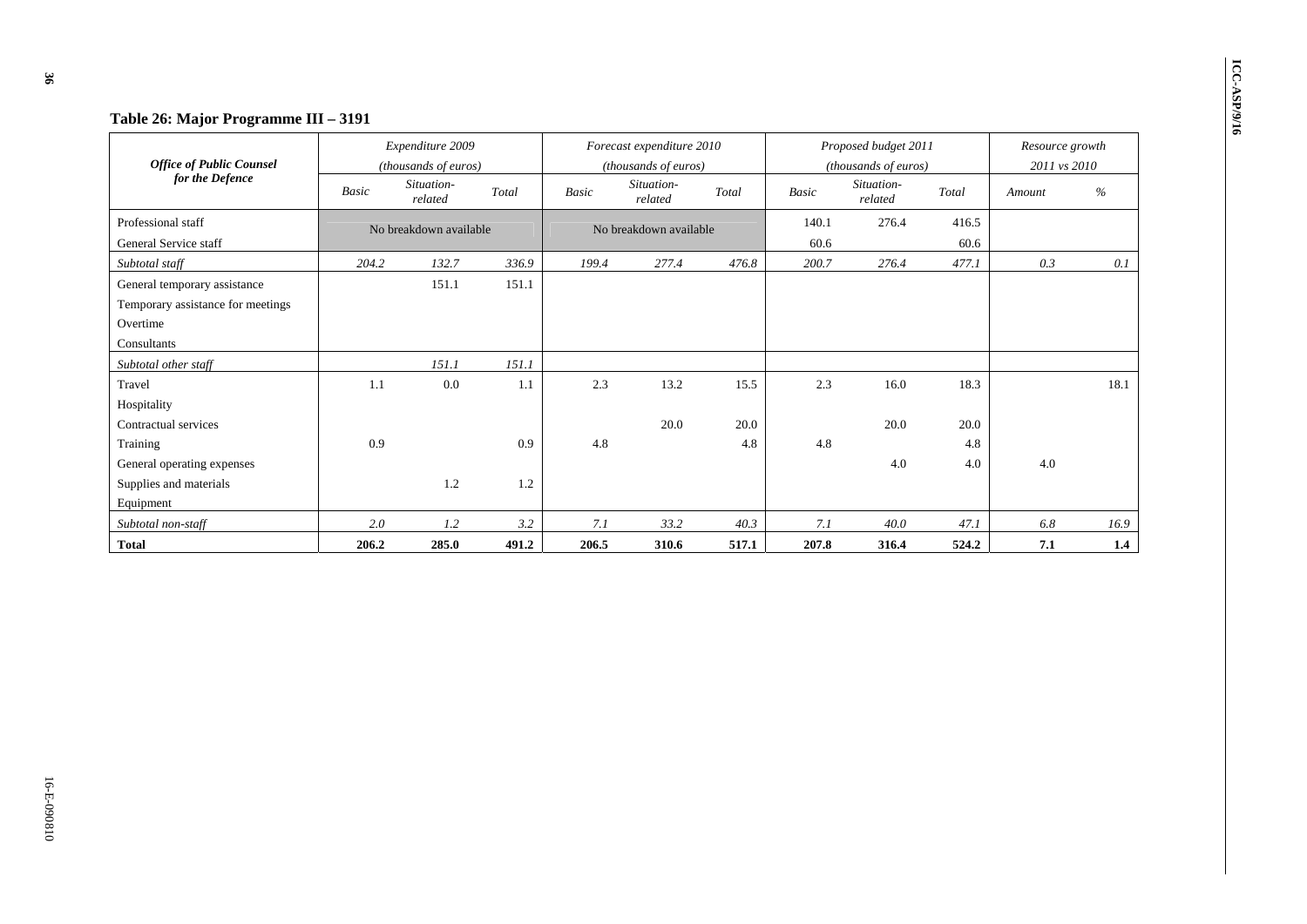### **Table 27: Major Programme III – 3192**

| <b>Office of Public Counsel for Victims</b> |       | Expenditure 2009<br>(thousands of euros) |       |       | Forecast expenditure 2010<br>(thousands of euros) |         |       | Proposed budget 2011<br>(thousands of euros) |         | Resource growth<br>2011 vs 2010 |      |
|---------------------------------------------|-------|------------------------------------------|-------|-------|---------------------------------------------------|---------|-------|----------------------------------------------|---------|---------------------------------|------|
|                                             | Basic | Situation-<br>related                    | Total | Basic | Situation-<br>related                             | Total   | Basic | Situation-<br>related                        | Total   | Amount                          | $\%$ |
| Professional staff                          |       | No breakdown available                   |       |       | No breakdown available                            |         | 220.4 | 666.7                                        | 887.1   |                                 |      |
| General Service staff                       |       |                                          |       |       |                                                   |         | 60.6  |                                              | 60.6    |                                 |      |
| Subtotal staff                              | 232.0 | 549.4                                    | 781.4 | 279.3 | 668.5                                             | 947.8   | 281.0 | 666.7                                        | 947.7   | $-0.1$                          |      |
| General temporary assistance                |       | 12.1                                     | 12.1  |       |                                                   |         |       |                                              |         |                                 |      |
| Temporary assistance for meetings           |       |                                          |       |       |                                                   |         |       |                                              |         |                                 |      |
| Overtime                                    |       |                                          |       |       |                                                   |         |       |                                              |         |                                 |      |
| Consultants                                 |       |                                          |       |       |                                                   |         |       |                                              |         |                                 |      |
| Subtotal other staff                        |       | 12.1                                     | 12.1  |       |                                                   |         |       |                                              |         |                                 |      |
| Travel                                      |       | 27.5                                     | 27.5  | 4.5   | 41.5                                              | 46.0    | 4.8   | 48.9                                         | 53.7    | 7.7                             | 16.7 |
| Hospitality                                 |       |                                          |       |       |                                                   |         |       |                                              |         |                                 |      |
| Contractual services                        |       | 37.2                                     | 37.2  |       | 30.0                                              | 30.0    |       | 30.0                                         | 30.0    |                                 |      |
| Training                                    |       | 8.1                                      | 8.1   |       |                                                   |         |       |                                              |         |                                 |      |
| General operating expenses                  |       |                                          |       |       | 6.0                                               | 6.0     |       | 6.0                                          | 6.0     |                                 |      |
| Supplies and materials                      | 2.0   |                                          | 2.0   |       |                                                   |         |       |                                              |         |                                 |      |
| Equipment                                   |       |                                          |       |       |                                                   |         |       |                                              |         |                                 |      |
| Subtotal non-staff                          | 2.0   | 72.8                                     | 74.8  | 4.5   | 77.5                                              | 82.0    | 4.8   | 84.9                                         | 89.7    | 7.7                             | 9.4  |
| <b>Total</b>                                | 234.0 | 634.3                                    | 868.3 | 283.8 | 746.0                                             | 1,029.8 | 285.8 | 751.6                                        | 1,037.4 | 7.6                             | 0.7  |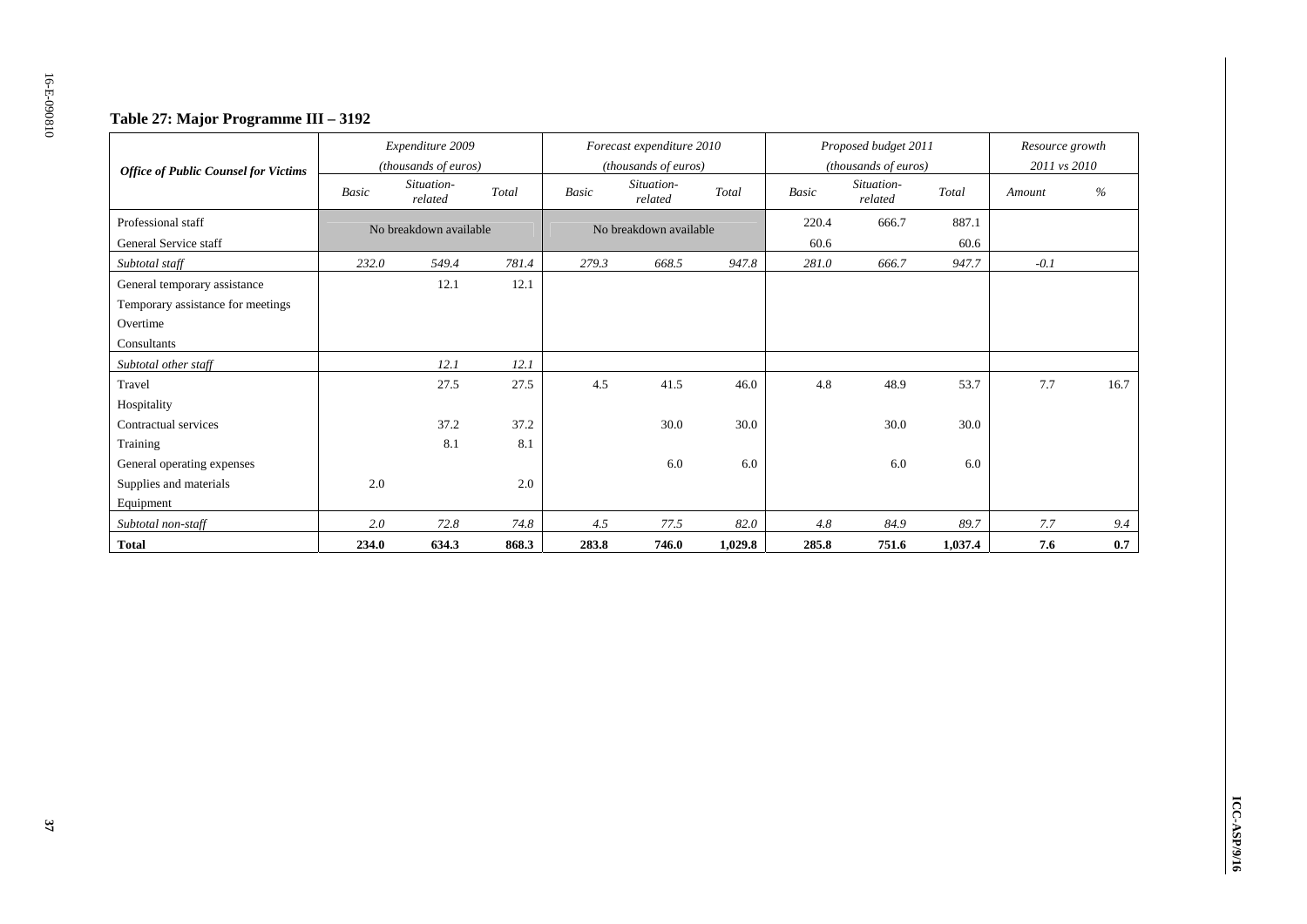| Table 28: Major Programme III – 3200 |              |                        |          |              |                           |          |              |                       |          |                 |         |
|--------------------------------------|--------------|------------------------|----------|--------------|---------------------------|----------|--------------|-----------------------|----------|-----------------|---------|
|                                      |              | Expenditure 2009       |          |              | Forecast expenditure 2010 |          |              | Proposed budget 2011  |          | Resource growth |         |
| <b>Common Administrative</b>         |              | (thousands of euros)   |          |              | (thousands of euros)      |          |              | (thousands of euros)  |          | 2011 vs 2010    |         |
| <b>Services Division</b>             | <b>Basic</b> | Situation-<br>related  | Total    | <b>Basic</b> | Situation-<br>related     | Total    | <b>Basic</b> | Situation-<br>related | Total    | Amount          | $\%$    |
| Professional staff                   |              | No breakdown available |          |              | No breakdown available    |          | 3,494.4      | 522.9                 | 4.017.3  |                 |         |
| General Service staff                |              |                        |          |              |                           |          | 4,704.6      | 1,760.2               | 6,464.8  |                 |         |
| Subtotal staff                       | 7,367.6      | 2,146.2                | 9,513.8  | 7.894.0      | 2,216.1                   | 10.110.1 | 8.199.0      | 2,283.1               | 10,482.1 | 372.0           | 3.7     |
| General temporary assistance         | 524.3        |                        | 524.3    | 459.2        |                           | 459.2    | 336.0        | 268.8                 | 604.8    | 145.6           | 31.7    |
| Temporary assistance for meetings    |              |                        |          | 20.0         |                           | 20.0     | 20.0         |                       | 20.0     |                 |         |
| Overtime                             | 123.9        | 2.0                    | 125.9    | 94.4         |                           | 94.4     | 111.5        |                       | 111.5    | 17.1            | 18.1    |
| Consultants                          | 32.5         | 2.5                    | 35.0     | 62.0         |                           | 62.0     | 20.0         |                       | 20.0     | $-42.0$         | $-67.7$ |
| Subtotal other staff                 | 680.7        | 4.5                    | 685.2    | 635.6        |                           | 635.6    | 487.5        | 268.8                 | 756.3    | 120.7           | 19.0    |
| Travel                               | 59.2         | 46.7                   | 105.9    | 131.0        | 10.8                      | 141.8    | 99.9         | 85.6                  | 185.5    | 43.7            | 30.8    |
| Hospitality                          |              |                        |          |              |                           |          |              |                       |          |                 |         |
| Contractual services                 | 718.0        | 285.4                  | 1,003.4  | 843.1        | 20.0                      | 863.1    | 405.5        | 60.0                  | 465.5    | $-397.6$        | $-46.1$ |
| Training                             | 343.0        | 95.2                   | 438.2    | 277.7        | 162.4                     | 440.1    | 225.0        | 162.4                 | 387.4    | $-52.7$         | $-12.0$ |
| General operating expenses           | 4,481.0      | 2,382.0                | 6,863.0  | 7,222.5      | 100.0                     | 7,322.5  | 4,221.1      | 2,927.5               | 7,148.6  | $-173.9$        | $-2.4$  |
| Supplies and materials               | 419.6        | 7.6                    | 427.2    | 444.5        |                           | 444.5    | 552.9        | 10.0                  | 562.9    | 118.4           | 26.6    |
| Equipment                            | 869.5        | 594.4                  | 1,463.9  | 546.1        |                           | 546.1    | 505.0        | 181.1                 | 686.1    | 140.0           | 25.6    |
| Subtotal non-staff                   | 6,890.3      | 3,411.3                | 10,301.6 | 9,465.0      | 293.2                     | 9,758.2  | 6,009.4      | 3,426.6               | 9,436.0  | $-322.2$        | $-3.3$  |
| <b>Total</b>                         | 14,938.6     | 5,562.0                | 20,500.6 | 17,994.6     | 2,509.3                   | 20,503.9 | 14,695.9     | 5,978.5               | 20,674.4 | 170.5           | 0.8     |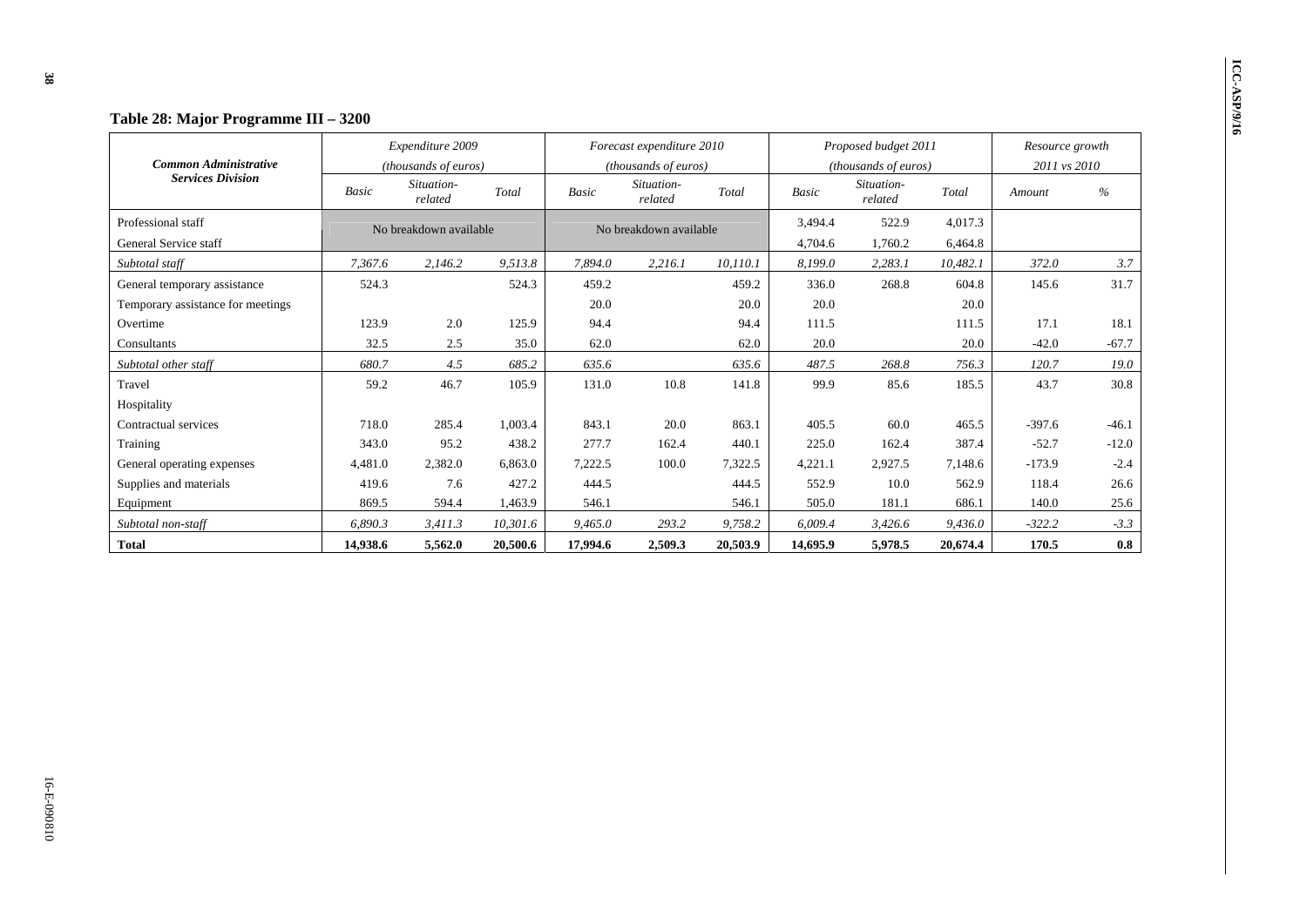### **Table 29: Major Programme III – 3210**

| <b>Office of the Director CASD</b> |        | Expenditure 2009<br>(thousands of euros) |        |              | Forecast expenditure 2010<br>(thousands of euros) |              | Proposed budget 2011<br>(thousands of euros) |       | Resource growth<br>2011 vs 2010 |         |
|------------------------------------|--------|------------------------------------------|--------|--------------|---------------------------------------------------|--------------|----------------------------------------------|-------|---------------------------------|---------|
|                                    | Basic  | Situation-<br>related                    | Total  | <b>Basic</b> | Situation-<br>Total<br>related                    | <b>Basic</b> | Situation-<br>related                        | Total | Amount                          | $\%$    |
| Professional staff                 |        | No breakdown available                   |        |              | No breakdown available                            | 353.2        |                                              | 353.2 |                                 |         |
| General Service staff              |        |                                          |        |              |                                                   | 60.6         |                                              | 60.6  |                                 |         |
| Subtotal staff                     | 336.5  |                                          | 336.5  | 253.5        | 253.5                                             | 413.8        |                                              | 413.8 | 160.3                           | 63.2    |
| General temporary assistance       |        |                                          |        |              |                                                   |              |                                              |       |                                 |         |
| Temporary assistance for meetings  |        |                                          |        |              |                                                   |              |                                              |       |                                 |         |
| Overtime                           |        |                                          |        |              |                                                   |              |                                              |       |                                 |         |
| Consultants                        |        |                                          |        |              |                                                   |              |                                              |       |                                 |         |
| Subtotal other staff               |        |                                          |        |              |                                                   |              |                                              |       |                                 |         |
| Travel                             | 10.1   | 1.5                                      | 11.6   | 19.6         | 19.6                                              | 15.3         | 8.1                                          | 23.4  | 3.8                             | 19.1    |
| Hospitality                        |        |                                          |        |              |                                                   |              |                                              |       |                                 |         |
| Contractual services               | 72.1   |                                          | 72.1   | 44.1         | 44.1                                              | 20.0         |                                              | 20.0  | $-24.1$                         | $-54.7$ |
| Training                           |        |                                          |        |              |                                                   |              |                                              |       |                                 |         |
| General operating expenses         | $-1.4$ |                                          | $-1.4$ |              |                                                   |              |                                              |       |                                 |         |
| Supplies and materials             |        |                                          |        |              |                                                   |              |                                              |       |                                 |         |
| Equipment                          |        |                                          |        |              |                                                   |              |                                              |       |                                 |         |
| Subtotal non-staff                 | 80.8   | 1.5                                      | 82.3   | 63.8         | 63.8                                              | 35.3         | 8.1                                          | 43.4  | $-20.4$                         | $-32.0$ |
| <b>Total</b>                       | 417.3  | 1.5                                      | 418.8  | 317.3        | 317.3                                             | 449.1        | 8.1                                          | 457.2 | 139.9                           | 44.1    |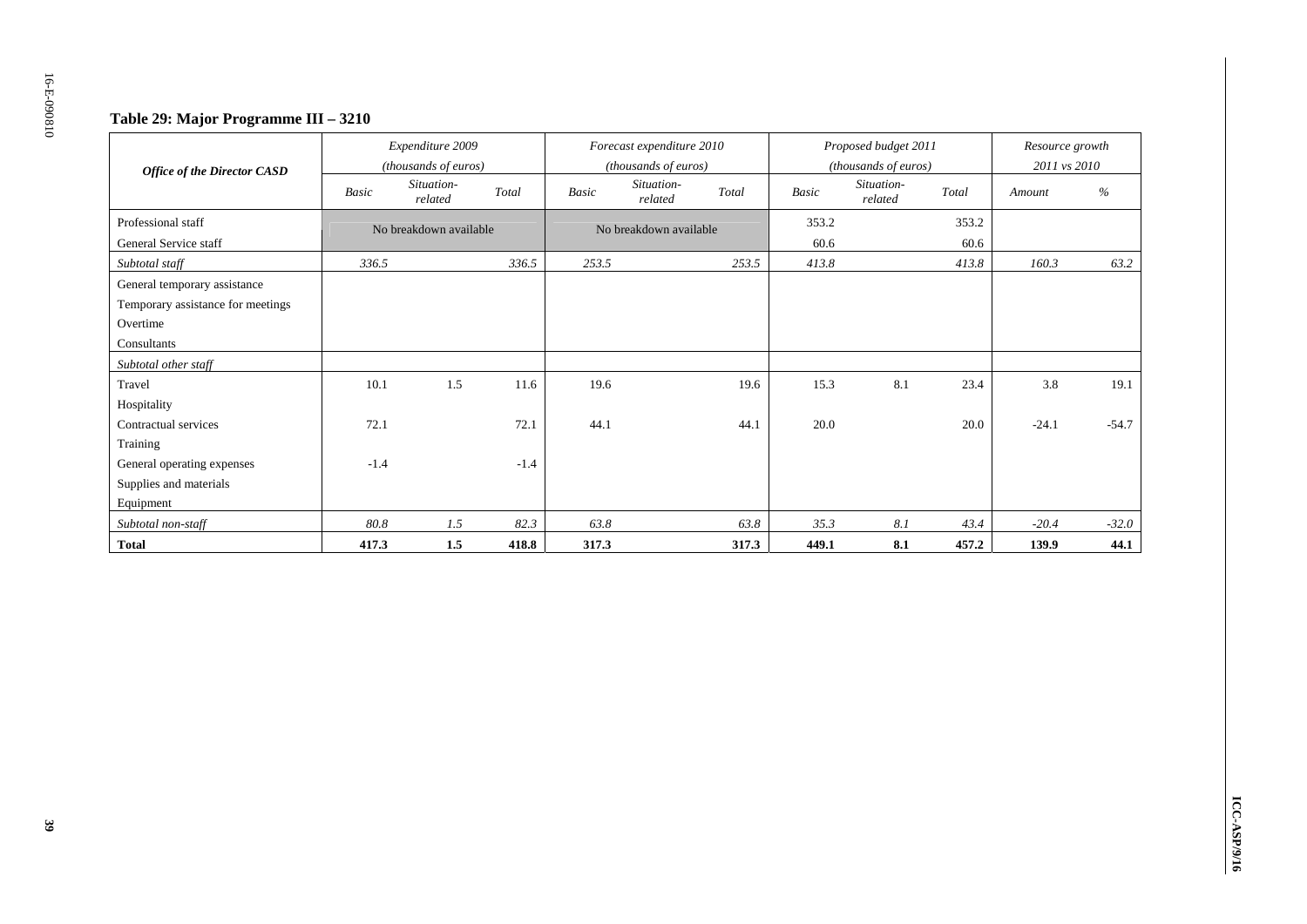| Table 30: Major Programme III - 3220 |         |                                          |         |              |                                                   |         |              |                                              |         |                                 |         |  |
|--------------------------------------|---------|------------------------------------------|---------|--------------|---------------------------------------------------|---------|--------------|----------------------------------------------|---------|---------------------------------|---------|--|
| <b>Human Resources Section</b>       |         | Expenditure 2009<br>(thousands of euros) |         |              | Forecast expenditure 2010<br>(thousands of euros) |         |              | Proposed budget 2011<br>(thousands of euros) |         | Resource growth<br>2011 vs 2010 |         |  |
|                                      | Basic   | Situation-<br>related                    | Total   | <b>Basic</b> | Situation-<br>related                             | Total   | <b>Basic</b> | Situation-<br>related                        | Total   | Amount                          | %       |  |
| Professional staff                   |         | No breakdown available                   |         |              | No breakdown available                            |         | 760.1        |                                              | 760.1   |                                 |         |  |
| General Service staff                |         |                                          |         |              |                                                   |         | 760.2        | 181.8                                        | 942.0   |                                 |         |  |
| Subtotal staff                       | 1.480.1 | 279.3                                    | 1.759.4 | 1.450.0      | 180.0                                             | 1.630.0 | 1.520.3      | 181.8                                        | 1.702.1 | 72.1                            | 4.4     |  |
| General temporary assistance         | 231.5   |                                          | 231.5   | 143.0        |                                                   | 143.0   | 201.6        |                                              | 201.6   | 58.6                            | 41.0    |  |
| Temporary assistance for meetings    |         |                                          |         |              |                                                   |         |              |                                              |         |                                 |         |  |
| Overtime                             |         |                                          |         |              |                                                   |         |              |                                              |         |                                 |         |  |
| Consultants                          | 32.5    | 2.5                                      | 35.0    | 62.0         |                                                   | 62.0    | 20.0         |                                              | 20.0    | $-42.0$                         | $-67.7$ |  |
| Subtotal other staff                 | 264.0   | 2.5                                      | 266.5   | 205.0        |                                                   | 205.0   | 221.6        | 0.0                                          | 221.6   | 16.6                            | 8.1     |  |
| Travel                               | 16.9    | 11.6                                     | 28.5    | 13.6         | 10.8                                              | 24.4    | 15.2         | 16.7                                         | 31.9    | 7.5                             | 30.7    |  |
| Hospitality                          |         |                                          |         |              |                                                   |         |              |                                              |         |                                 |         |  |
| Contractual services                 | 70.4    | 99.6                                     | 170.0   | 51.0         | 20.0                                              | 71.0    | 11.5         |                                              | 11.5    | $-59.5$                         | $-83.8$ |  |
| Training                             | 248.6   | 86.6                                     | 335.2   | 147.6        | 162.4                                             | 310.0   | 147.6        | 162.4                                        | 310.0   |                                 |         |  |
| General operating expenses           |         |                                          |         |              |                                                   |         |              |                                              |         |                                 |         |  |
| Supplies and materials               | 4.9     |                                          | 4.9     | 52.0         |                                                   | 52.0    | 52.0         |                                              | 52.0    |                                 |         |  |
| Equipment                            |         |                                          |         |              |                                                   |         |              |                                              |         |                                 |         |  |
| Subtotal non-staff                   | 340.8   | 197.8                                    | 538.6   | 264.2        | 193.2                                             | 457.4   | 226.3        | 179.1                                        | 405.4   | $-52.0$                         | $-11.4$ |  |
| Total                                | 2,084.9 | 479.6                                    | 2,564.5 | 1,919.2      | 373.2                                             | 2,292.4 | 1,968.2      | 360.9                                        | 2,329.1 | 36.7                            | 1.6     |  |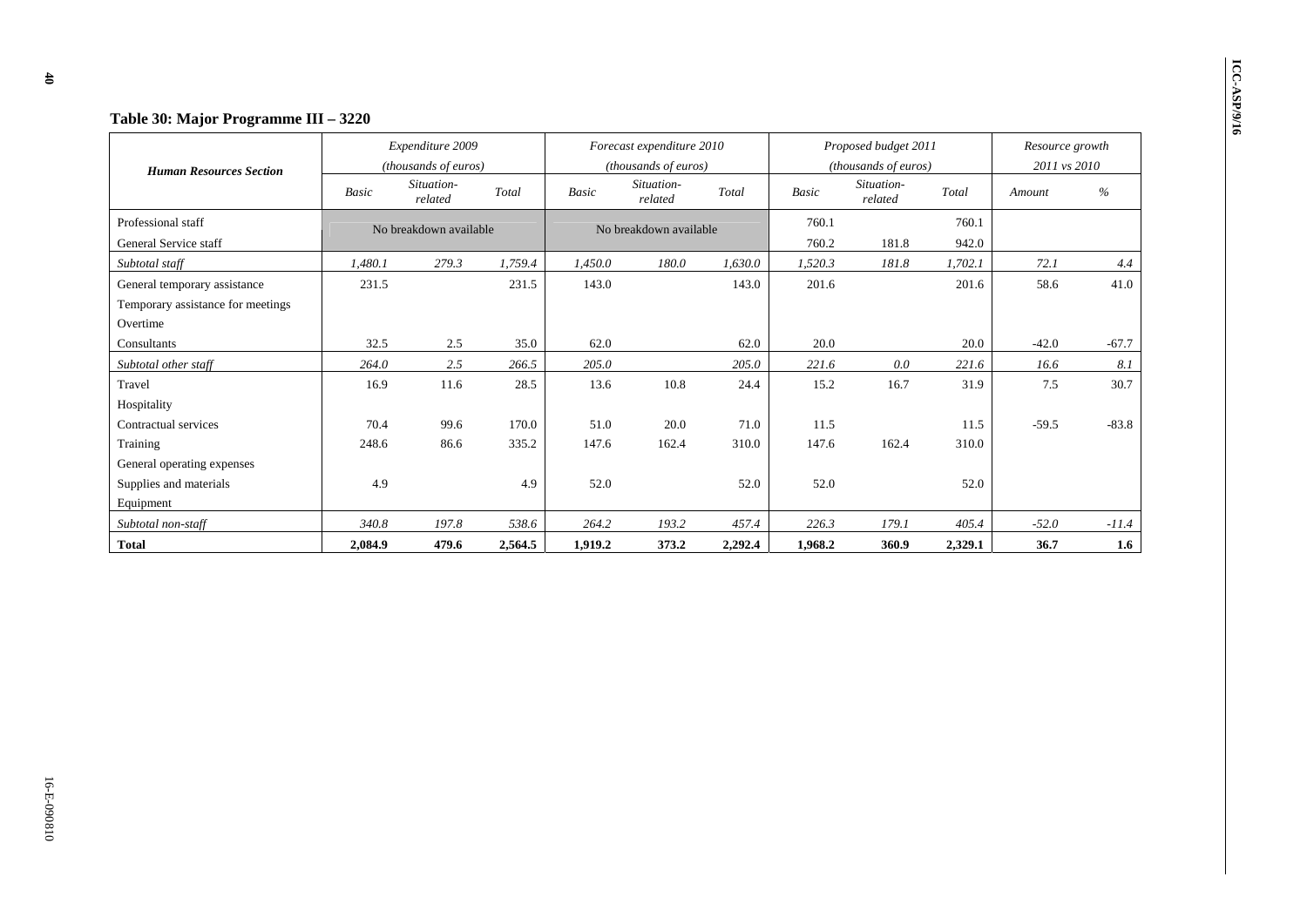### **Table 31: Major Programme III – 3240**

|                                   |         | Expenditure 2009<br>(thousands of euros) |         |              | Forecast expenditure 2010<br>(thousands of euros) |         | Proposed budget 2011<br>(thousands of euros) |                       |         | Resource growth<br>2011 vs 2010 |         |
|-----------------------------------|---------|------------------------------------------|---------|--------------|---------------------------------------------------|---------|----------------------------------------------|-----------------------|---------|---------------------------------|---------|
| <b>Budget and Finance Section</b> | Basic   | Situation-<br>related                    | Total   | <b>Basic</b> | Situation-<br>related                             | Total   | <b>Basic</b>                                 | Situation-<br>related | Total   | Amount                          | $\%$    |
| Professional staff                |         | No breakdown available                   |         |              | No breakdown available                            |         | 707.8                                        |                       | 707.8   |                                 |         |
| General Service staff             |         |                                          |         |              |                                                   |         | 727.2                                        | 319.5                 | 1,046.7 |                                 |         |
| Subtotal staff                    | 1,081.0 | 247.8                                    | 1,328.8 | 1,388.8      | 263.6                                             | 1,652.4 | 1,435.0                                      | 319.5                 | 1,754.5 | 102.2                           | 6.2     |
| General temporary assistance      | 108.8   |                                          | 108.8   | 82.7         |                                                   | 82.7    | 67.2                                         |                       | 67.2    | $-15.5$                         | $-18.7$ |
| Temporary assistance for meetings |         |                                          |         |              |                                                   |         |                                              |                       |         |                                 |         |
| Overtime                          | 6.3     |                                          | 6.3     | 3.9          |                                                   | 3.9     | 5.0                                          |                       | 5.0     | 1.1                             | 28.2    |
| Consultants                       |         |                                          |         |              |                                                   |         |                                              |                       |         |                                 |         |
| Subtotal other staff              | 115.1   |                                          | 115.1   | 86.6         |                                                   | 86.6    | 72.2                                         |                       | 72.2    | $-14.4$                         | $-16.6$ |
| Travel                            | 4.6     | 0.1                                      | 4.7     | 8.5          |                                                   | 8.5     | 26.0                                         |                       | 26.0    | 17.5                            | 205.9   |
| Hospitality                       |         |                                          |         |              |                                                   |         |                                              |                       |         |                                 |         |
| Contractual services              | 63.0    |                                          | 63.0    | 60.0         |                                                   | 60.0    | 64.0                                         |                       | 64.0    | 4.0                             | 6.7     |
| Training                          | 21.0    |                                          | 21.0    | 7.6          |                                                   | 7.6     | 12.5                                         |                       | 12.5    | 4.9                             | 64.5    |
| General operating expenses        | 128.8   |                                          | 128.8   | 80.0         |                                                   | 80.0    | 100.0                                        |                       | 100.0   | 20.0                            | 25.0    |
| Supplies and materials            |         |                                          |         |              |                                                   |         |                                              |                       |         |                                 |         |
| Equipment                         |         |                                          |         |              |                                                   |         |                                              |                       |         |                                 |         |
| Subtotal non-staff                | 217.4   | 0.1                                      | 217.5   | 156.1        |                                                   | 156.1   | 202.5                                        |                       | 202.5   | 46.4                            | 29.7    |
| <b>Total</b>                      | 1,413.5 | 247.9                                    | 1.661.4 | 1,631.5      | 263.6                                             | 1,895.1 | 1,709.7                                      | 319.5                 | 2,029.2 | 134.2                           | 7.1     |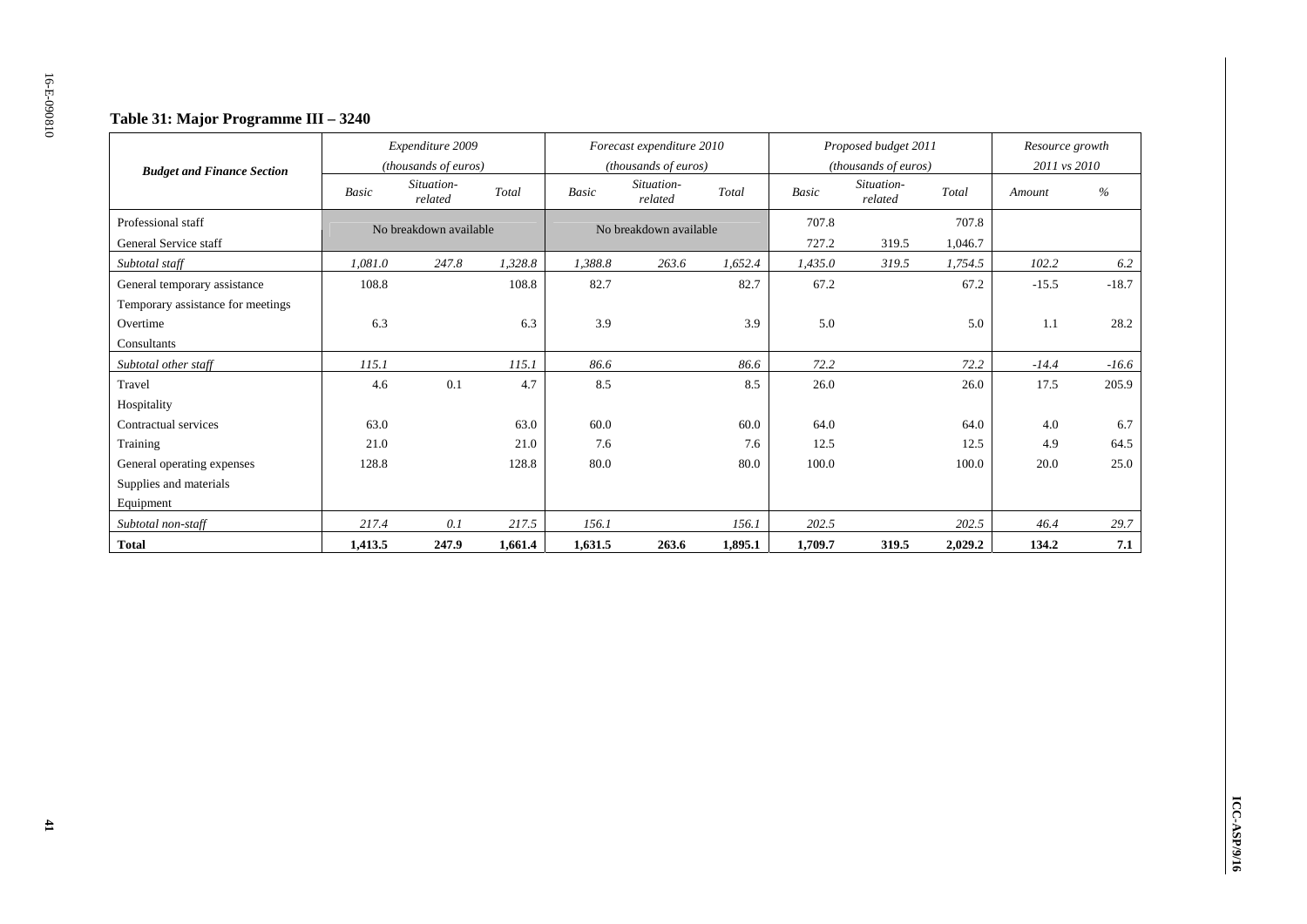| Table 32: Major Programme III -3250 |         |                        |         |              |                           |         |              |                       |         |                 |         |
|-------------------------------------|---------|------------------------|---------|--------------|---------------------------|---------|--------------|-----------------------|---------|-----------------|---------|
|                                     |         | Expenditure 2009       |         |              | Forecast expenditure 2010 |         |              | Proposed budget 2011  |         | Resource growth |         |
| <b>General Services Section</b>     |         | (thousands of euros)   |         |              | (thousands of euros)      |         |              | (thousands of euros)  |         | 2011 vs 2010    |         |
|                                     | Basic   | Situation-<br>related  | Total   | <b>Basic</b> | Situation-<br>related     | Total   | <b>Basic</b> | Situation-<br>related | Total   | Amount          | %       |
| Professional staff                  |         | No breakdown available |         |              | No breakdown available    |         | 610.7        |                       | 610.7   |                 |         |
| General Service staff               |         |                        |         |              |                           |         | 1,928.1      | 303.0                 | 2,231.1 |                 |         |
| Subtotal staff                      | 2,272.3 | 256.2                  | 2,528.5 | 2,523.5      | 300.0                     | 2,823.5 | 2,538.8      | 303.0                 | 2,841.8 | 18.3            | 0.6     |
| General temporary assistance        | 6.7     |                        | 6.7     | 66.7         |                           | 66.7    | 67.2         | 67.2                  | 134.4   | 67.7            | 101.5   |
| Temporary assistance for meetings   |         |                        |         |              |                           |         |              |                       |         |                 |         |
| Overtime                            | 68.2    | 2.0                    | 70.2    | 60.5         |                           | 60.5    | 76.5         |                       | 76.5    | 16.0            | 26.4    |
| Consultants                         |         |                        |         |              |                           |         | 0.0          |                       |         |                 |         |
| Subtotal other staff                | 74.9    | 2.0                    | 76.9    | 127.2        |                           | 127.2   | 143.7        | 67.2                  | 210.9   | 83.7            | 65.8    |
| Travel                              | 6.0     |                        | 6.0     | 8.4          |                           | 8.4     | 16.6         |                       | 16.6    | 8.2             | 97.6    |
| Hospitality                         |         |                        |         |              |                           |         |              |                       |         |                 |         |
| Contractual services                | 277.1   | 1.0                    | 278.1   | 217.0        |                           | 217.0   | 41.0         |                       | 41.0    | $-176.0$        | $-81.1$ |
| Training                            | 15.4    |                        | 15.4    | 21.6         |                           | 21.6    | 24.0         |                       | 24.0    | 2.4             | 11.1    |
| General operating expenses          | 2,848.0 |                        | 2,848.0 | 2.907.9      | 100.0                     | 3,007.9 | 2,592.7      | 101.0                 | 2,693.7 | $-314.2$        | $-10.4$ |
| Supplies and materials              | 323.6   | 0.1                    | 323.7   | 287.5        |                           | 287.5   | 290.9        |                       | 290.9   | 3.4             | 1.2     |
| Equipment                           | 312.6   | 76.0                   | 388.6   | 139.6        |                           | 139.6   | 139.6        |                       | 139.6   |                 |         |
| Subtotal non-staff                  | 3,782.7 | 77.1                   | 3,859.8 | 3,582.0      | 100.0                     | 3,682.0 | 3,104.8      | 101.0                 | 3,205.8 | $-476.2$        | $-12.9$ |
| <b>Total</b>                        | 6,129.9 | 335.3                  | 6,465.2 | 6,232.7      | 400.0                     | 6,632.7 | 5,787.3      | 471.2                 | 6,258.5 | $-374.2$        | $-5.6$  |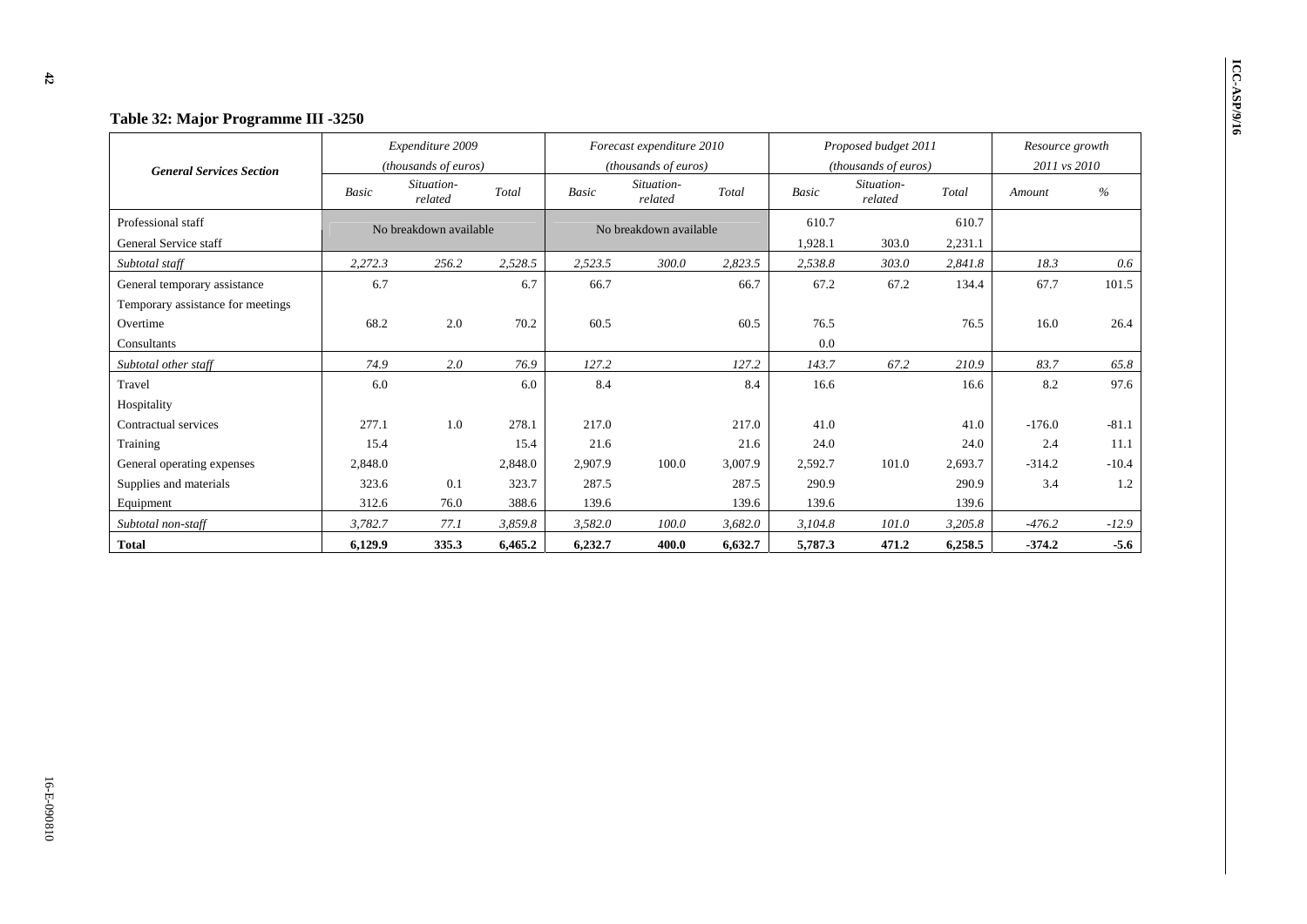### **Table 33: Major Programme III – 3260**

| <b>Information and Communication</b> |              | Expenditure 2009<br>(thousands of euros) |         |         | Forecast expenditure 2010<br>(thousands of euros) |         | Proposed budget 2011<br>(thousands of euros) |                       |         | Resource growth<br>2011 vs 2010 |               |
|--------------------------------------|--------------|------------------------------------------|---------|---------|---------------------------------------------------|---------|----------------------------------------------|-----------------------|---------|---------------------------------|---------------|
| <b>Technologies Section</b>          | <b>Basic</b> | Situation-<br>related                    | Total   | Basic   | Situation-<br>related                             | Total   | <b>Basic</b>                                 | Situation-<br>related | Total   | Amount                          | $\frac{0}{0}$ |
| Professional staff                   |              | No breakdown available                   |         |         | No breakdown available                            |         | 1,062.6                                      | 522.9                 | 1,585.5 |                                 |               |
| General Service staff                |              |                                          |         |         |                                                   |         | 1,228.5                                      | 955.9                 | 2,184.4 |                                 |               |
| Subtotal staff                       | 2,197.7      | 1,362.9                                  | 3,560.6 | 2,278.3 | 1,472.5                                           | 3,750.8 | 2,291.1                                      | 1,478.8               | 3,769.9 | 19.1                            | 0.5           |
| General temporary assistance         | 177.3        |                                          | 177.3   | 166.8   |                                                   | 166.8   |                                              | 201.6                 | 201.6   | 34.8                            | 20.9          |
| Temporary assistance for meetings    |              |                                          |         | 20.0    |                                                   | 20.0    | 20.0                                         |                       | 20.0    |                                 |               |
| Overtime                             | 49.4         |                                          | 49.4    | 30.0    |                                                   | 30.0    | 30.0                                         |                       | 30.0    |                                 |               |
| Consultants                          |              |                                          |         |         |                                                   |         |                                              |                       |         |                                 |               |
| Subtotal other staff                 | 226.7        |                                          | 226.7   | 216.8   |                                                   | 216.8   | 50.0                                         | 201.6                 | 251.6   | 34.8                            | 16.1          |
| Travel                               | 21.6         | 33.5                                     | 55.1    | 80.9    |                                                   | 80.9    | 26.8                                         | 60.8                  | 87.6    | 6.7                             | 8.3           |
| Hospitality                          |              |                                          |         |         |                                                   |         |                                              |                       |         |                                 |               |
| Contractual services                 | 235.4        | 184.8                                    | 420.2   | 471.0   |                                                   | 471.0   | 269.0                                        | 60.0                  | 329.0   | $-142.0$                        | $-30.1$       |
| Training                             | 58.0         | 8.6                                      | 66.6    | 100.9   |                                                   | 100.9   | 40.9                                         |                       | 40.9    | $-60.0$                         | $-59.5$       |
| General operating expenses           | .505.6       | 2,382.0                                  | 3,887.6 | 4,234.6 |                                                   | 4,234.6 | 1,528.4                                      | 2,826.5               | 4,354.9 | 120.3                           | 2.8           |
| Supplies and materials               | 91.1         | 7.5                                      | 98.6    | 105.0   |                                                   | 105.0   | 210.0                                        | 10.0                  | 220.0   | 115.0                           | 109.5         |
| Equipment                            | 556.9        | 518.4                                    | 1,075.3 | 406.5   |                                                   | 406.5   | 365.4                                        | 181.1                 | 546.5   | 140.0                           | 34.4          |
| Subtotal non-staff                   | 2,468.6      | 3,134.8                                  | 5,603.4 | 5,398.9 |                                                   | 5,398.9 | 2,440.5                                      | 3,138.4               | 5,578.9 | 180.0                           | 3.3           |
| <b>Total</b>                         | 4,893.0      | 4,497.7                                  | 9.390.7 | 7,894.0 | 1,472.5                                           | 9,366.5 | 4,781.6                                      | 4,818.8               | 9,600.4 | 233.9                           | 2.5           |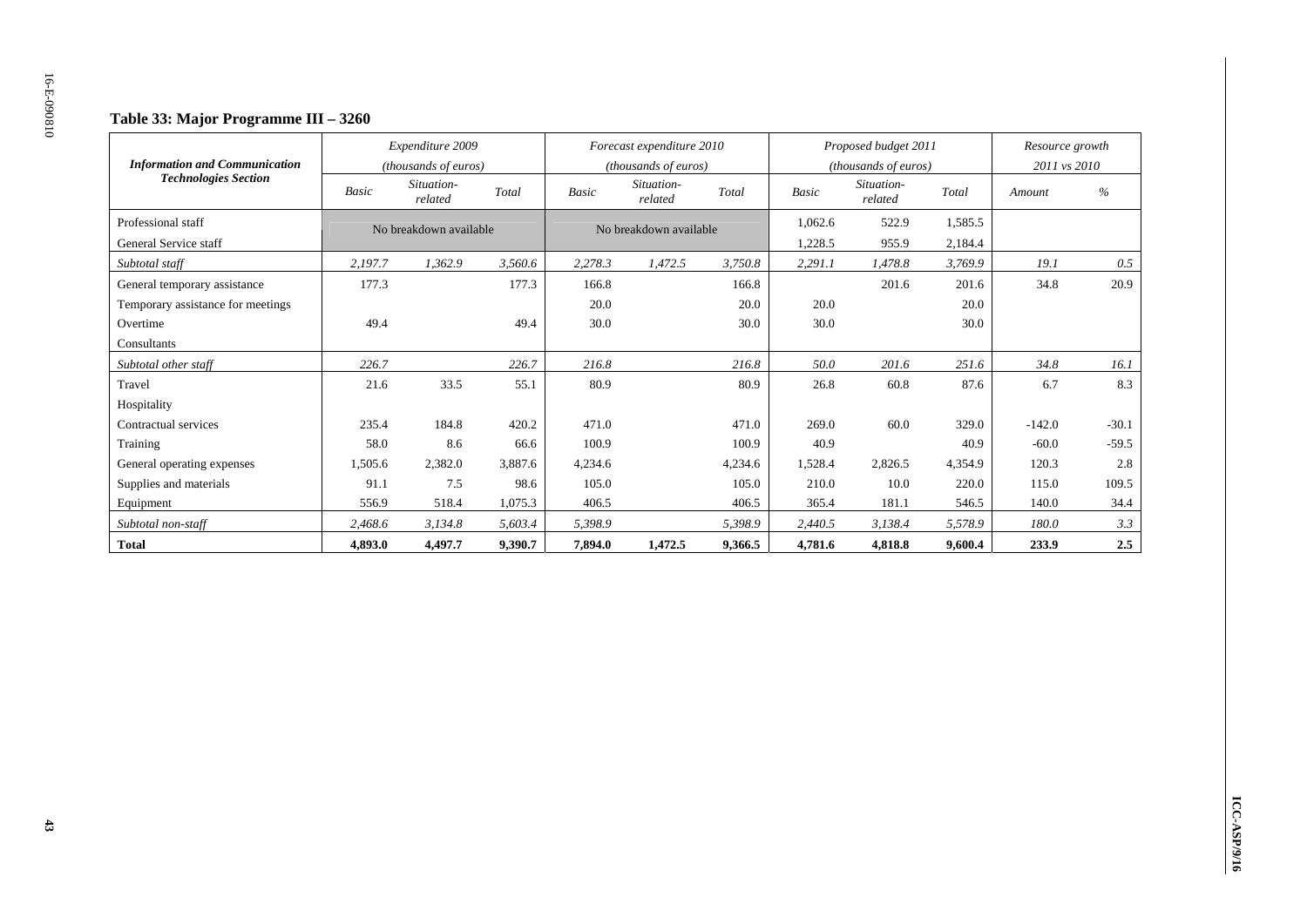|                                             |                                                                                                  | Expenditure 2009       |              |                       | Forecast expenditure 2010 |          |                  | Proposed budget 2011 |                    | Resource growth |        |  |
|---------------------------------------------|--------------------------------------------------------------------------------------------------|------------------------|--------------|-----------------------|---------------------------|----------|------------------|----------------------|--------------------|-----------------|--------|--|
| <b>Division of Court Services</b>           |                                                                                                  | (thousands of euros)   |              |                       | (thousands of euros)      |          |                  | (thousands of euros) |                    | 2011 vs 2010    |        |  |
|                                             | Situation-<br>Situation-<br>Total<br>Total<br><b>Basic</b><br><b>Basic</b><br>related<br>related |                        | <b>Basic</b> | Situation-<br>related | Total                     | Amount   | $\%$             |                      |                    |                 |        |  |
| Professional staff<br>General Service staff |                                                                                                  | No breakdown available |              |                       | No breakdown available    |          | 3,881.1<br>606.0 | 4,694.5<br>2,282.9   | 8,575.6<br>2,888.9 |                 |        |  |
| Subtotal staff                              | 3,532.0                                                                                          | 5,828.8                | 9,360.8      | 3,930.8               | 7,233.7                   | 11,164.5 | 4,487.1          | 6,977.4              | 11,464.5           | 300.0           | 2.7    |  |
| General temporary assistance                | 79.0                                                                                             | 944.1                  | 1,023.1      |                       | 1,114.7                   | 1,114.7  | 0.0              | 2,278.3              | 2,278.3            | 1,163.6         | 104.4  |  |
| Temporary assistance for meetings           | 637.3                                                                                            | 284.9                  | 922.2        | 285.7                 | 71.1                      | 356.8    | 415.7            | 292.5                | 708.2              | 351.4           | 98.5   |  |
| Overtime                                    | 8.0                                                                                              | 6.2                    | 14.2         | 0.0                   | 75.0                      | 75.0     |                  | 68.9                 | 68.9               | $-6.1$          | $-8.1$ |  |
| Consultants                                 | 21.3                                                                                             | 123.5                  | 144.8        | 23.0                  | 203.6                     | 226.6    | 32.9             | 189.7                | 222.6              | $-4.0$          | $-1.8$ |  |
| Subtotal other staff                        | 745.6                                                                                            | 1,358.7                | 2,104.3      | 308.7                 | 1,464.4                   | 1,773.1  | 448.6            | 2,829.4              | 3,278.0            | 1,504.9         | 84.9   |  |
| Travel                                      | 47.1                                                                                             | 672.7                  | 719.8        | 33.1                  | 1,051.5                   | 1,084.6  | 63.0             | 1,110.0              | 1,173.0            | 88.4            | 8.2    |  |
| Hospitality                                 |                                                                                                  |                        |              |                       |                           |          |                  |                      |                    |                 |        |  |
| Contractual services                        | 234.8                                                                                            | 444.8                  | 679.6        | 276.8                 | 192.2                     | 469.0    | 360.9            | 303.3                | 664.2              | 195.2           | 41.6   |  |
| Training                                    | 24.8                                                                                             | 61.7                   | 86.5         | 25.2                  | 86.2                      | 111.4    | 19.9             | 104.1                | 124.0              | 12.6            | 11.3   |  |
| Counsel                                     |                                                                                                  |                        |              |                       |                           |          |                  |                      |                    |                 |        |  |
| General operating expenses                  | 980.4                                                                                            | 1,522.4                | 2,502.8      | 1,323.5               | 1,950.0                   | 3,273.5  | 1,809.7          | 2,262.9              | 4,072.6            | 799.1           | 24.4   |  |
| Supplies and materials                      | 26.5                                                                                             | 97.4                   | 123.9        | 29.5                  | 121.0                     | 150.5    | 30.5             | 115.8                | 146.3              | $-4.2$          | $-2.8$ |  |
| Furniture and equipment                     | 26.8                                                                                             | 28.9                   | 55.7         | 31.5                  | 28.0                      | 59.5     | 31.5             | 28.0                 | 59.5               |                 |        |  |
| Subtotal non-staff                          | 1,340.4                                                                                          | 2,827.9                | 4,168.3      | 1,719.6               | 3,428.9                   | 5,148.5  | 2,315.5          | 3,924.1              | 6,239.6            | 1,091.1         | 21.2   |  |
| <b>Total</b>                                | 5,618.0                                                                                          | 10,015.4               | 15,633.4     | 5,959.1               | 12,127.0                  | 18,086.1 | 7,251.2          | 13,730.9             | 20,982.1           | 2,896.1         | 16.0   |  |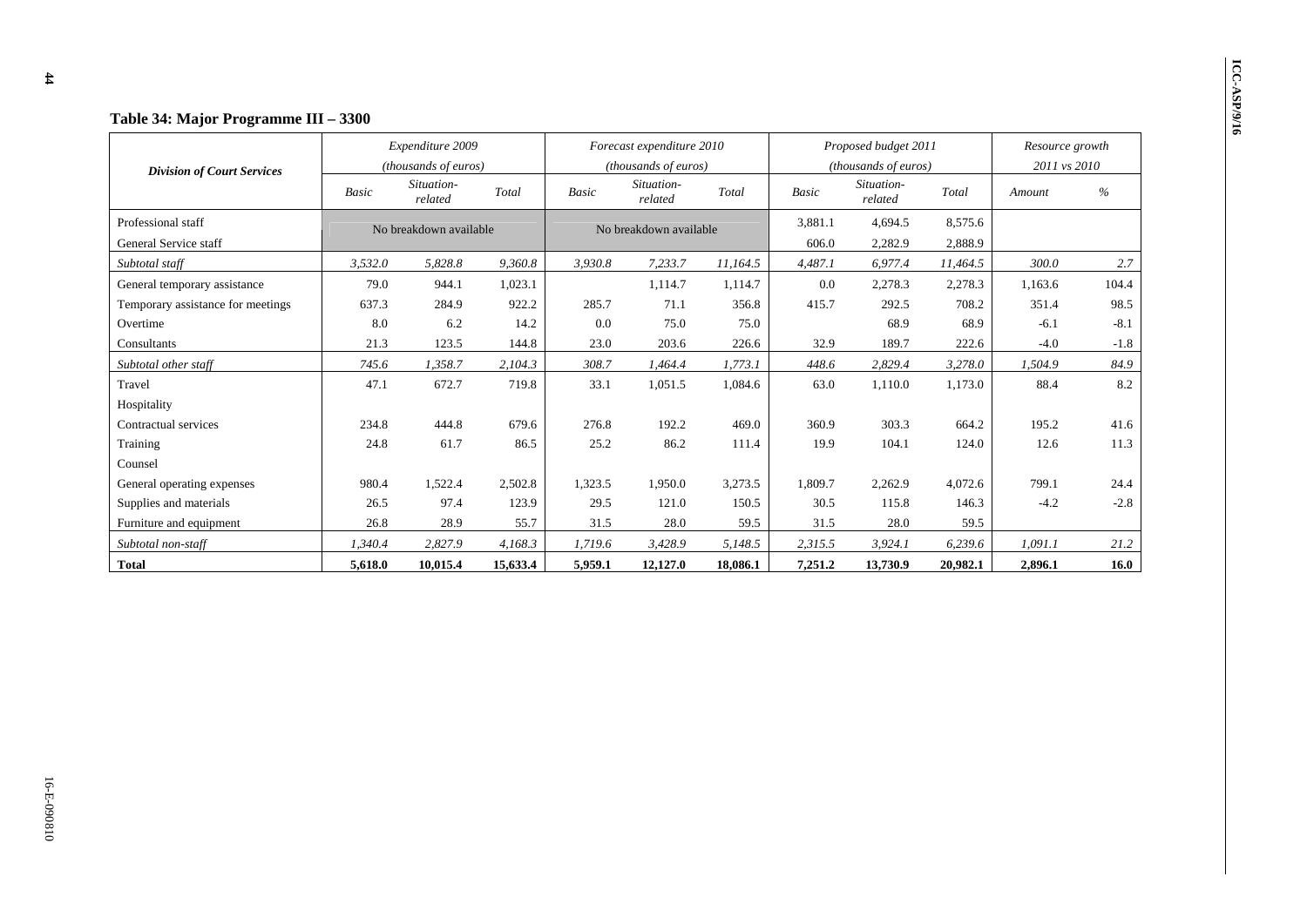### **Table 35: Major Programme III – 3310**

| <b>Office of the Director DCS</b> |       | Expenditure 2009<br>(thousands of euros) |       |              | Forecast expenditure 2010<br>(thousands of euros) |       |              | Proposed budget 2011<br>(thousands of euros) |       | Resource growth<br>2011 vs 2010 |         |
|-----------------------------------|-------|------------------------------------------|-------|--------------|---------------------------------------------------|-------|--------------|----------------------------------------------|-------|---------------------------------|---------|
|                                   | Basic | Situation-<br>related                    | Total | <b>Basic</b> | Situation-<br>related                             | Total | <b>Basic</b> | Situation-<br>related                        | Total | Amount                          | $\%$    |
| Professional staff                |       | No breakdown available                   |       |              | No breakdown available                            |       | 159.0        | 274.5                                        | 433.5 |                                 |         |
| General Service staff             |       |                                          |       |              |                                                   |       | 60.6         |                                              | 60.6  |                                 |         |
| Subtotal staff                    | 218.0 | 265.2                                    | 483.2 | 222.1        | 273.5                                             | 495.6 | 219.6        | 274.5                                        | 494.1 | $-1.5$                          | $-0.3$  |
| General temporary assistance      |       | 22.6                                     | 22.6  |              | 125.5                                             | 125.5 |              | 122.4                                        | 122.4 | $-3.1$                          | $-2.5$  |
| Temporary assistance for meetings |       |                                          |       |              |                                                   |       |              |                                              |       |                                 |         |
| Overtime                          |       |                                          |       |              |                                                   |       |              |                                              |       |                                 |         |
| Consultants                       |       | 42.7                                     | 42.7  |              | 81.9                                              | 81.9  | 13.9         | 68.0                                         | 81.9  |                                 |         |
| Subtotal other staff              |       | 65.3                                     | 65.3  |              | 207.4                                             | 207.4 | 13.9         | 190.4                                        | 204.3 | $-3.1$                          | $-1.5$  |
| Travel                            | 1.3   | 15.5                                     | 16.8  | 10.1         | 58.2                                              | 68.3  | 6.9          | 48.6                                         | 55.5  | $-12.8$                         | $-18.7$ |
| Hospitality                       |       |                                          |       |              |                                                   |       |              |                                              |       |                                 |         |
| Contractual services              |       | 6.4                                      | 6.4   |              |                                                   |       |              |                                              |       |                                 |         |
| Training                          | 11.1  |                                          | 11.1  | 15.9         |                                                   | 15.9  | 18.4         |                                              | 18.4  | 2.5                             | 15.7    |
| General operating expenses        |       | 7.8                                      | 7.8   |              | 5.0                                               | 5.0   |              | 5.0                                          | 5.0   |                                 |         |
| Supplies and materials            |       |                                          |       |              |                                                   |       |              |                                              |       |                                 |         |
| Furniture and equipment           |       |                                          |       |              |                                                   |       |              |                                              |       |                                 |         |
| Subtotal non-staff                | 12.4  | 29.7                                     | 42.1  | 26.0         | 63.2                                              | 89.2  | 25.3         | 53.6                                         | 78.9  | $-10.3$                         | $-11.5$ |
| <b>Total</b>                      | 230.4 | 360.2                                    | 590.6 | 248.1        | 544.1                                             | 792.2 | 258.8        | 518.5                                        | 777.3 | $-14.9$                         | $-1.9$  |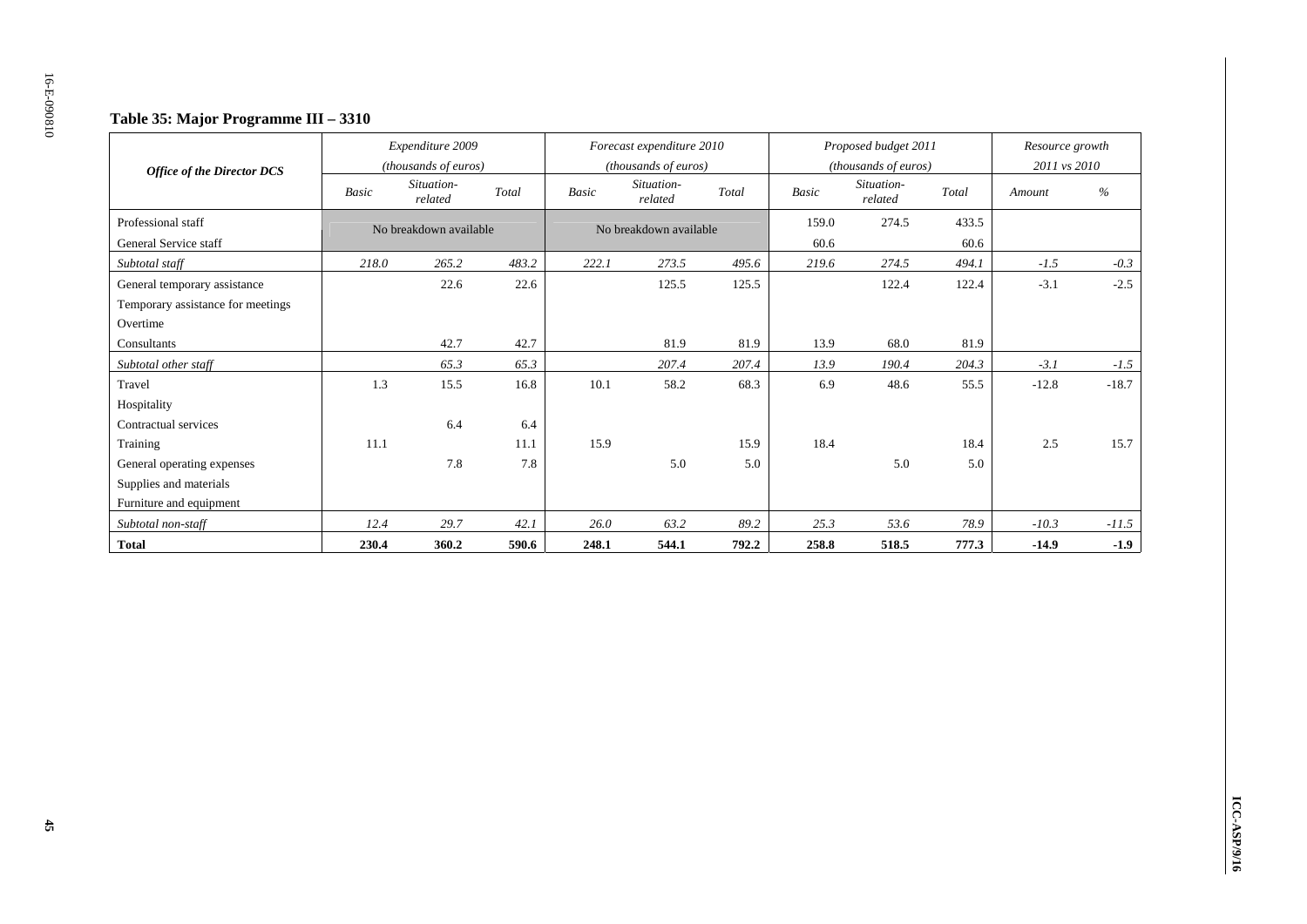|                                   | Table 36: Major Programme III – 3320 |                        |         |              |                           |         |              |                       |         |                 |         |
|-----------------------------------|--------------------------------------|------------------------|---------|--------------|---------------------------|---------|--------------|-----------------------|---------|-----------------|---------|
|                                   |                                      | Expenditure 2009       |         |              | Forecast expenditure 2010 |         |              | Proposed budget 2011  |         | Resource growth |         |
| <b>Court Management Section</b>   |                                      | (thousands of euros)   |         |              | (thousands of euros)      |         |              | (thousands of euros)  |         | 2011 vs 2010    |         |
|                                   | Basic                                | Situation-<br>related  | Total   | <b>Basic</b> | Situation-<br>related     | Total   | <b>Basic</b> | Situation-<br>related | Total   | Amount          | $\%$    |
| Professional staff                |                                      | No breakdown available |         |              | No breakdown available    |         | 397.8        | 739.5                 | 1,137.3 |                 |         |
| General Service staff             |                                      |                        |         |              |                           |         | 121.2        | 683.1                 | 804.3   |                 |         |
| Subtotal staff                    | 345.8                                | 1,120.4                | 1,466.2 | 436.1        | 1,493.6                   | 1,929.7 | 519.0        | 1,422.6               | 1,941.6 | 11.9            | 0.6     |
| General temporary assistance      | 38.0                                 | 138.5                  | 176.5   |              | 177.6                     | 177.6   |              | 535.2                 | 535.2   | 357.6           | 201.4   |
| Temporary assistance for meetings |                                      |                        |         |              |                           |         |              |                       |         |                 |         |
| Overtime                          | 0.3                                  | 6.2                    | 6.5     |              | 30.0                      | 30.0    |              | 27.5                  | 27.5    | $-2.5$          | $-8.3$  |
| Consultants                       | 3.1                                  |                        | 3.1     | 11.0         | 30.0                      | 41.0    | 11.0         | 30.0                  | 41.0    |                 |         |
| Subtotal other staff              | 41.4                                 | 144.7                  | 186.1   | 11.0         | 237.6                     | 248.6   | 11.0         | 592.7                 | 603.7   | 355.1           | 142.8   |
| Travel                            | 2.1                                  | 10.6                   | 12.7    |              | 43.1                      | 43.1    |              | 37.4                  | 37.4    | $-5.7$          | $-13.2$ |
| Hospitality                       |                                      |                        |         |              |                           |         |              |                       |         |                 |         |
| Contractual services              | 7.0                                  | 157.9                  | 164.9   |              | 40.0                      | 40.0    |              | 154.5                 | 154.5   | 114.5           | 286.3   |
| Training                          | 6.0                                  |                        | 6.0     | 3.9          | 27.1                      | 31.0    |              | 37.4                  | 37.4    | 6.4             | 20.6    |
| General operating expenses        | 2.3                                  | 10.4                   | 12.7    | 15.5         |                           | 15.5    | 7.8          |                       | 7.8     | $-7.7$          | $-49.7$ |
| Supplies and materials            | 12.4                                 | 78.6                   | 91.0    | 13.0         | 105.0                     | 118.0   | 13.0         | 96.0                  | 109.0   | $-9.0$          | $-7.6$  |
| Furniture and equipment           | 21.4                                 | 10.5                   | 31.9    | 25.5         | 28.0                      | 53.5    | 25.5         | 28.0                  | 53.5    |                 |         |
| Subtotal non-staff                | 51.2                                 | 268.0                  | 319.2   | 57.9         | 243.2                     | 301.1   | 46.3         | 353.3                 | 399.6   | 98.5            | 32.7    |
| Total                             | 438.4                                | 1,533.1                | 1,971.5 | 505.0        | 1,974.4                   | 2,479.4 | 576.3        | 2,368.6               | 2,944.9 | 465.5           | 18.8    |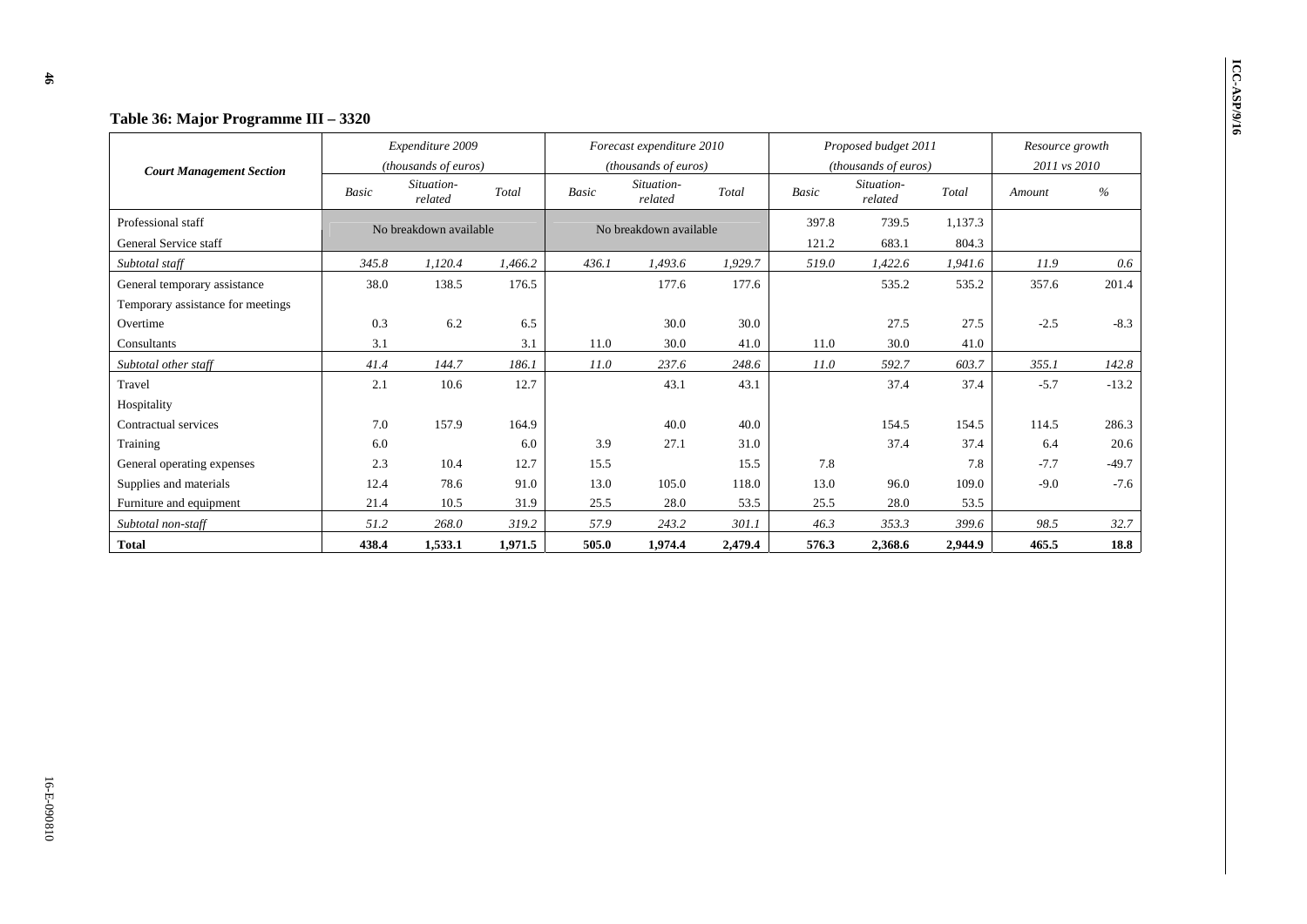### **Table 37: Major Programme III – 3330**

|                                   |              | Expenditure 2009<br>(thousands of euros) |         |              | Forecast expenditure 2010<br>(thousands of euros) |         |              | Proposed budget 2011<br>(thousands of euros) |         | Resource growth<br>2011 vs 2010 |               |
|-----------------------------------|--------------|------------------------------------------|---------|--------------|---------------------------------------------------|---------|--------------|----------------------------------------------|---------|---------------------------------|---------------|
| <b>Detention Section</b>          | <b>Basic</b> | Situation-<br>related                    | Total   | <b>Basic</b> | Situation-<br>related                             | Total   | <b>Basic</b> | Situation-<br>related                        | Total   | Amount                          | $\frac{0}{0}$ |
| Professional staff                |              | No breakdown available                   |         |              | No breakdown available                            |         | 196.1        | 80.3                                         | 276.4   |                                 |               |
| General Service staff             |              |                                          |         |              |                                                   |         | 60.6         | 60.6                                         | 121.2   |                                 |               |
| Subtotal staff                    | 229.7        | 112.2                                    | 341.9   | 257.5        | 139.9                                             | 397.4   | 256.7        | 140.9                                        | 397.6   | 0.2                             | 0.1           |
| General temporary assistance      | 11.5         | 6.9                                      | 18.4    |              |                                                   |         |              |                                              |         |                                 |               |
| Temporary assistance for meetings |              |                                          |         |              |                                                   |         |              |                                              |         |                                 |               |
| Overtime                          |              |                                          |         |              |                                                   |         |              |                                              |         |                                 |               |
| Consultants                       |              |                                          |         |              | 6.0                                               | 6.0     |              | 6.0                                          | 6.0     |                                 |               |
| Subtotal other staff              | 11.5         | 6.9                                      | 18.4    |              | 6.0                                               | 6.0     |              | 6.0                                          | 6.0     |                                 |               |
| Travel                            | 3.8          | 23.3                                     | 27.1    | 2.4          | 81.5                                              | 83.9    | 3.0          | 81.5                                         | 84.5    | 0.6                             | 0.7           |
| Hospitality                       |              |                                          |         |              |                                                   |         |              |                                              |         |                                 |               |
| Contractual services              | 0.6          | 1.0                                      | 1.6     | 15.0         | 2.1                                               | 17.1    |              | 2.1                                          | 2.1     | $-15.0$                         | $-87.7$       |
| Training                          | 0.9          | 18.7                                     | 19.6    | 1.4          | 16.0                                              | 17.4    | 1.5          | 17.0                                         | 18.5    | 1.1                             | 6.3           |
| General operating expenses        | 978.1        | 5.2                                      | 983.3   | 1,308.0      | 45.0                                              | 1,353.0 | 1,801.9      | 94.0                                         | 1,895.9 | 542.9                           | 40.1          |
| Supplies and materials            | 7.3          | 4.7                                      | 12.0    | 6.5          |                                                   | 6.5     | 7.5          |                                              | 7.5     | 1.0                             | 15.4          |
| Furniture and equipment           | 5.4          |                                          | 5.4     | 6.0          |                                                   | 6.0     | 6.0          |                                              | 6.0     |                                 |               |
| Subtotal non-staff                | 996.1        | 52.9                                     | 1,049.0 | 1,339.3      | 144.6                                             | 1,483.9 | 1,819.9      | 194.6                                        | 2,014.5 | 530.6                           | 35.8          |
| <b>Total</b>                      | 1,237.3      | 172.0                                    | 1,409.3 | 1,596.8      | 290.5                                             | 1,887.3 | 2,076.6      | 341.5                                        | 2,418.1 | 530.8                           | 28.1          |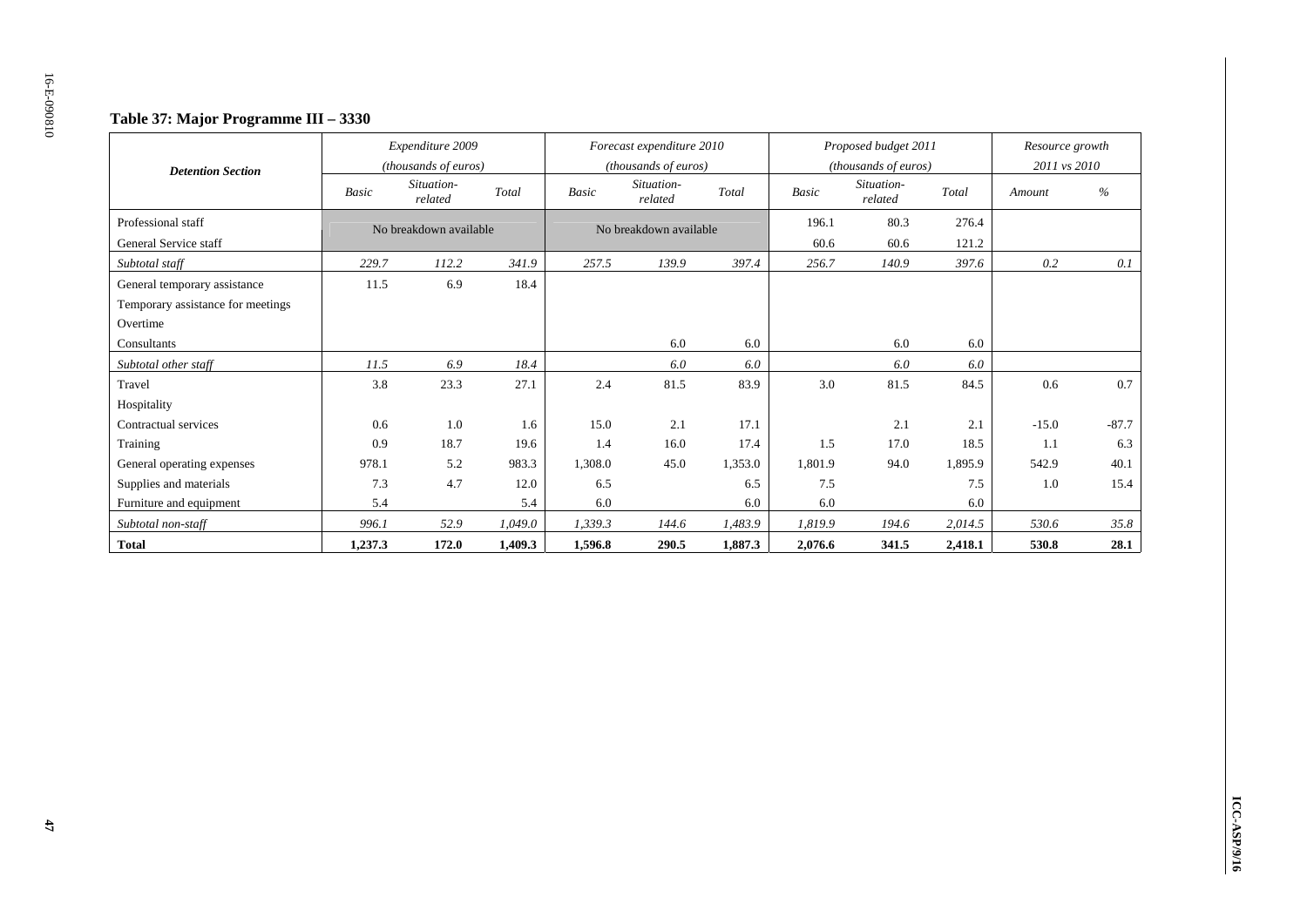| Table 38: Major Programme III - 3340 |              |                                          |         |              |                                                   |         |              |                                              |         |                                 |         |
|--------------------------------------|--------------|------------------------------------------|---------|--------------|---------------------------------------------------|---------|--------------|----------------------------------------------|---------|---------------------------------|---------|
| <b>Court Interpretation and</b>      |              | Expenditure 2009<br>(thousands of euros) |         |              | Forecast expenditure 2010<br>(thousands of euros) |         |              | Proposed budget 2011<br>(thousands of euros) |         | Resource growth<br>2011 vs 2010 |         |
| <b>Translation Section</b>           | <b>Basic</b> | Situation-<br>related                    | Total   | <b>Basic</b> | Situation-<br>related                             | Total   | <b>Basic</b> | Situation-<br>related                        | Total   | Amount                          | %       |
| Professional staff                   |              | No breakdown available                   |         |              | No breakdown available                            |         | 1,710.7      | 2,386.6                                      | 4,097.3 |                                 |         |
| General Service staff                |              |                                          |         |              |                                                   |         | 242.4        | 258.9                                        | 501.3   |                                 |         |
| Subtotal staff                       | 1,745.1      | 2,040.8                                  | 3,785.9 | 1,792.9      | 2,597.4                                           | 4,390.3 | 1,953.1      | 2,645.5                                      | 4,598.6 | 208.4                           | 4.7     |
| General temporary assistance         | 0.1          | 593.5                                    | 593.6   |              | 581.6                                             | 581.6   |              | 1,158.9                                      | 1,158.9 | 577.3                           | 99.3    |
| Temporary assistance for meetings    | 637.3        | 284.9                                    | 922.2   | 285.7        | 71.1                                              | 356.8   | 415.7        | 292.5                                        | 708.2   | 351.4                           | 98.5    |
| Overtime                             |              |                                          |         |              |                                                   |         |              |                                              |         |                                 |         |
| Consultants                          |              | 66.1                                     | 66.1    |              | 64.2                                              | 64.2    |              | 64.2                                         | 64.2    |                                 |         |
| Subtotal other staff                 | 637.4        | 944.5                                    | 1,581.9 | 285.7        | 716.9                                             | 1,002.6 | 415.7        | 1,515.6                                      | 1,931.3 | 928.7                           | 92.6    |
| Travel                               | 12.2         | 235.8                                    | 248.0   | 9.3          | 269.3                                             | 278.6   | 10.8         | 220.4                                        | 231.2   | $-47.4$                         | $-17.0$ |
| Hospitality                          |              |                                          |         |              |                                                   |         |              |                                              |         |                                 |         |
| Contractual services                 | 227.2        | 207.2                                    | 434.4   | 257.5        | 83.0                                              | 340.5   | 257.5        | 93.0                                         | 350.5   | 10.0                            | 2.9     |
| Training                             | 3.8          | 14.5                                     | 18.3    |              | 16.2                                              | 16.2    |              | 17.8                                         | 17.8    | 1.6                             | 9.9     |
| General operating expenses           |              |                                          |         |              |                                                   |         |              |                                              |         |                                 |         |
| Supplies and materials               | 6.8          | 9.0<br>15.8                              |         | 10.0         | 10.0                                              | 20.0    | 10.0         | 10.0                                         | 20.0    |                                 |         |
| Furniture and equipment              |              | 1.4                                      | 1.4     |              |                                                   |         |              |                                              |         |                                 |         |
| Subtotal non-staff                   | 250.0        | 467.9                                    | 717.9   | 276.8        | 378.5                                             | 655.3   | 278.3        | 341.2                                        | 619.5   | $-35.8$                         | $-5.5$  |
| <b>Total</b>                         | 2,632.5      | 3,453.2                                  | 6,085.7 | 2,355.4      | 3,692.8                                           | 6,048.2 | 2,647.1      | 4,502.3                                      | 7,149.4 | 1,101.3                         | 18.2    |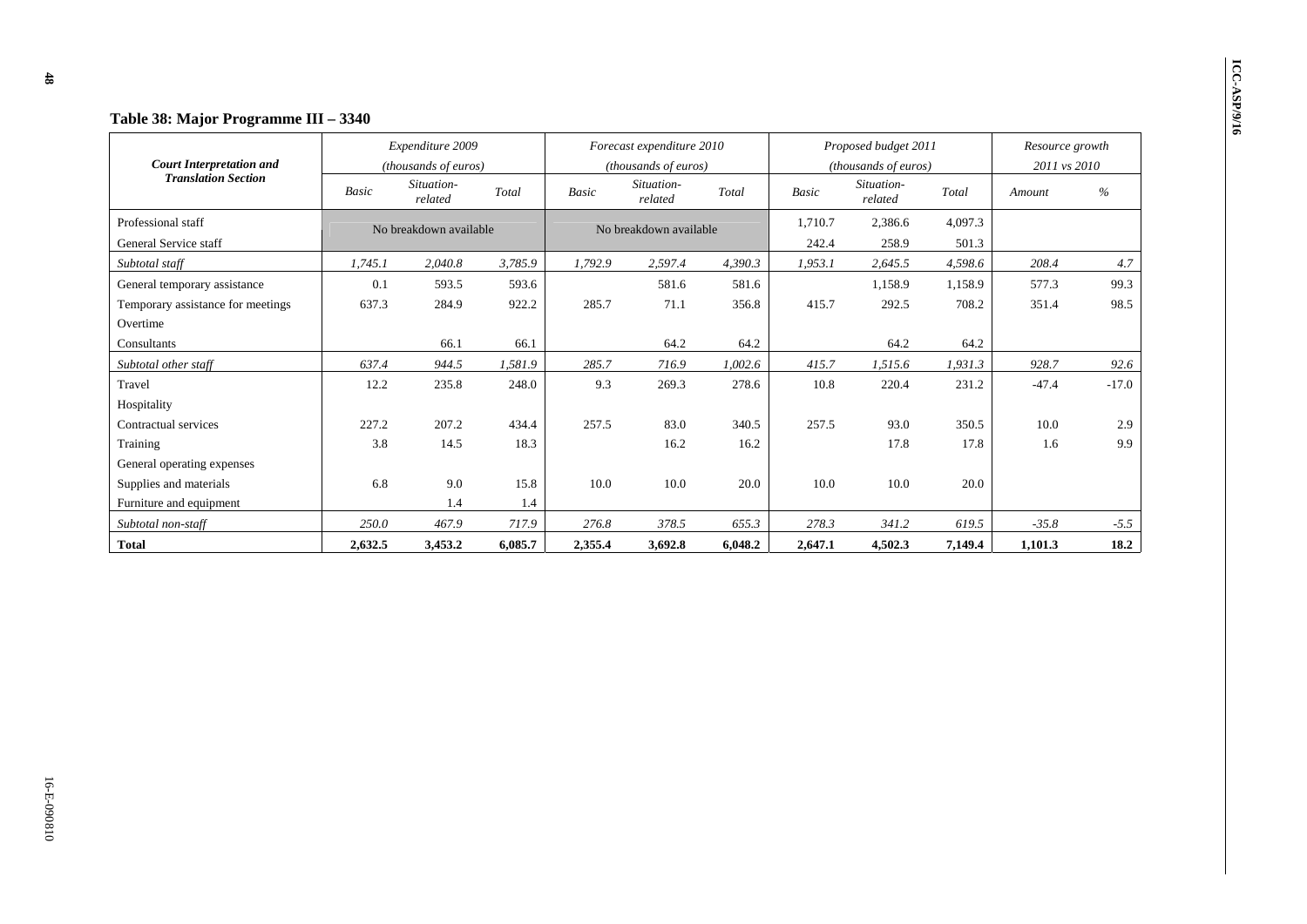### **Table 39: Major Programme III – 3350**

|                                   |       | Expenditure 2009<br>(thousands of euros) |         |              | Forecast expenditure 2010<br>(thousands of euros) |         |              | Proposed budget 2011<br>(thousands of euros) |         | Resource growth<br>2011 vs 2010 |        |
|-----------------------------------|-------|------------------------------------------|---------|--------------|---------------------------------------------------|---------|--------------|----------------------------------------------|---------|---------------------------------|--------|
| <b>Victims and Witnesses Unit</b> | Basic | Situation-<br>related                    | Total   | <b>Basic</b> | Situation-<br>related                             | Total   | <b>Basic</b> | Situation-<br>related                        | Total   | Amount                          | $\%$   |
| Professional staff                |       | No breakdown available                   |         |              | No breakdown available                            |         | 762.0        | 1,027.7                                      | 1,789.7 |                                 |        |
| General Service staff             |       |                                          |         |              |                                                   |         | 60.6         | 1,106.7                                      | 1,167.3 |                                 |        |
| Subtotal staff                    | 474.4 | 1,920.7                                  | 2,395.1 | 611.3        | 2,140.0                                           | 2,751.3 | 822.6        | 2,134.4                                      | 2,957.0 | 205.7                           | 7.5    |
| General temporary assistance      | 0.4   | 144.6                                    | 145.0   |              | 230.0                                             | 230.0   |              | 455.2                                        | 455.2   | 225.2                           | 97.9   |
| Temporary assistance for meetings |       |                                          |         |              |                                                   |         |              |                                              |         |                                 |        |
| Overtime                          | 7.7   |                                          | 7.7     |              | 45.0                                              | 45.0    |              | 41.4                                         | 41.4    | $-3.6$                          | $-8.0$ |
| Consultants                       |       | 7.1<br>7.1                               |         |              | 21.5                                              | 21.5    |              | 21.5                                         | 21.5    |                                 | 0.0    |
| Subtotal other staff              | 8.1   | 151.7                                    | 159.8   |              | 296.5                                             | 296.5   |              | 518.1                                        | 518.1   | 221.6                           | 74.7   |
| Travel                            | 25.2  | 320.6                                    | 345.8   | 11.3         | 500.0                                             | 511.3   | 34.4         | 607.6                                        | 642.0   | 130.7                           | 25.6   |
| Hospitality                       |       |                                          |         |              |                                                   |         |              |                                              |         |                                 |        |
| Contractual services              |       |                                          |         |              |                                                   |         |              |                                              |         |                                 |        |
| Training                          |       | 28.5                                     | 28.5    |              | 26.9                                              | 26.9    |              | 26.9                                         | 26.9    |                                 |        |
| General operating expenses        |       | 1,499.0                                  | 1,499.0 |              | 1,900.0                                           | 1.900.0 |              | 2,163.9                                      | 2,163.9 | 263.9                           | 13.9   |
| Supplies and materials            |       | 5.1                                      | 5.1     |              | 6.0                                               | 6.0     |              | 8.0                                          | 8.0     | 2.0                             | 33.3   |
| Furniture and equipment           |       | 17.0                                     | 17.0    |              |                                                   |         |              |                                              |         |                                 |        |
| Subtotal non-staff                | 25.2  | 1,870.2                                  | 1,895.4 | 11.3         | 2,432.9                                           | 2,444.2 | 34.4         | 2,806.4                                      | 2,840.8 | 396.6                           | 16.2   |
| <b>Total</b>                      | 507.7 | 3,942.6                                  | 4,450.3 | 622.6        | 4,869.4                                           | 5,492.0 | 857.0        | 5,458.9                                      | 6,315.9 | 823.9                           | 15.0   |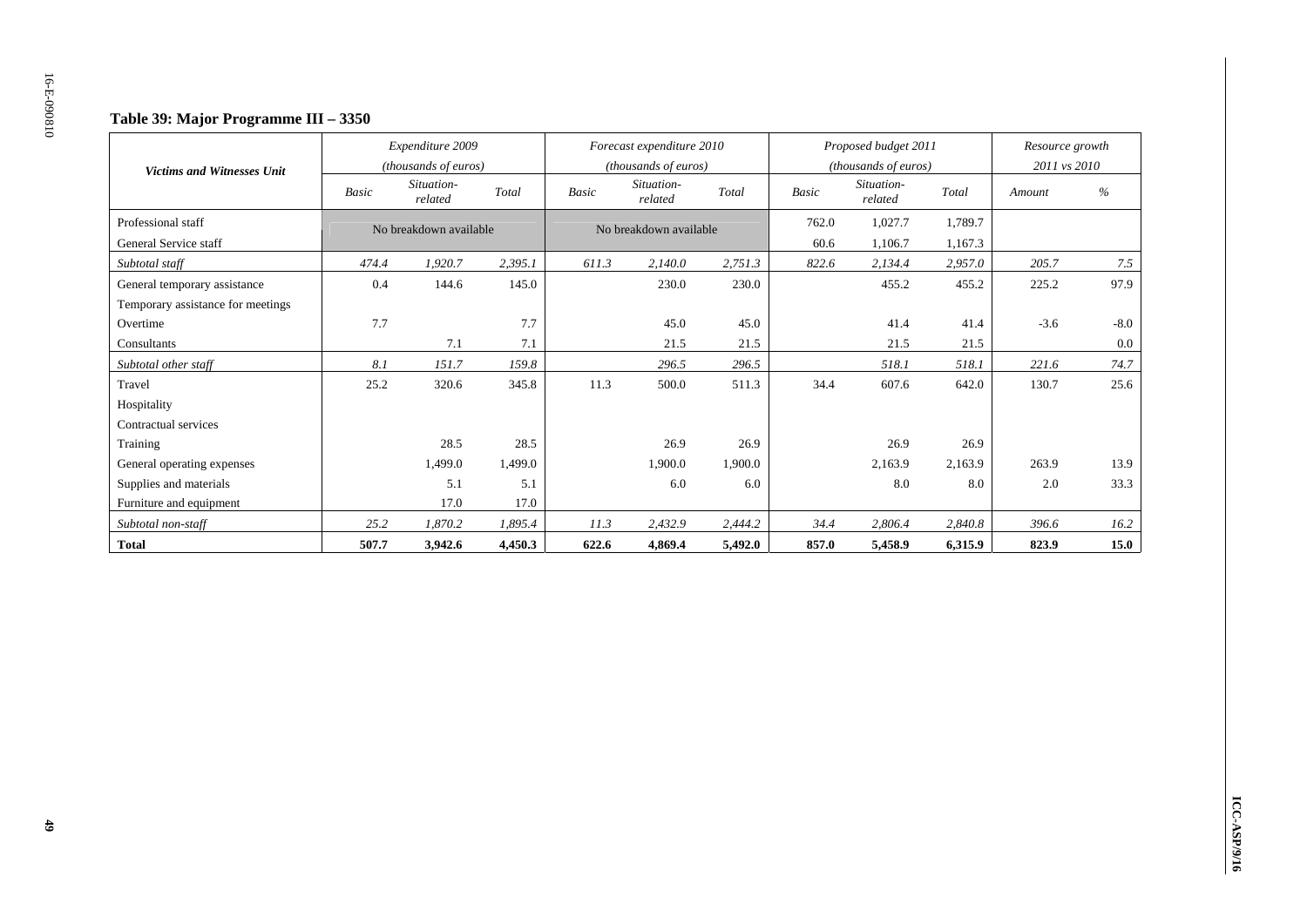| Table 40: Major Programme III - 3360                                          |              |                                          |         |       |                                                   |         |               |                                              |                |                                 |               |
|-------------------------------------------------------------------------------|--------------|------------------------------------------|---------|-------|---------------------------------------------------|---------|---------------|----------------------------------------------|----------------|---------------------------------|---------------|
| <b>Victims Participation and</b>                                              |              | Expenditure 2009<br>(thousands of euros) |         |       | Forecast expenditure 2010<br>(thousands of euros) |         |               | Proposed budget 2011<br>(thousands of euros) |                | Resource growth<br>2011 vs 2010 |               |
| <b>Reparations Section</b>                                                    | <b>Basic</b> | Situation-<br>related                    | Total   | Basic | Situation-<br>related                             | Total   | Basic         | Situation-<br>related                        | Total          | Amount                          | $\frac{0}{0}$ |
| Professional staff<br>General Service staff                                   |              | No breakdown available                   |         |       | No breakdown available                            |         | 655.5<br>60.6 | 185.9<br>173.6                               | 841.4<br>234.2 |                                 |               |
| Subtotal staff                                                                | 519.0        | 369.5                                    | 888.5   | 610.9 | 589.3                                             | 1,200.2 | 716.1         | 359.5                                        | 1,075.6        | $-124.6$                        | $-10.4$       |
| General temporary assistance<br>Temporary assistance for meetings<br>Overtime | 29.0         | 38.0                                     | 67.0    |       |                                                   |         |               | 6.6                                          | 6.6            | 6.6                             |               |
| Consultants                                                                   | 18.2         | 7.6                                      | 25.8    | 12.0  |                                                   | 12.0    | 8.0           |                                              | 8.0            | $-4.0$                          | $-33.3$       |
| Subtotal other staff                                                          | 47.2         | 45.6                                     | 92.8    | 12.0  |                                                   | 12.0    | 8.0           | 6.6                                          | 14.6           | 2.6                             | 21.7          |
| Travel<br>Hospitality                                                         | 2.5          | 66.9                                     | 69.4    |       | 99.4                                              | 99.4    | 7.9           | 114.5                                        | 122.4          | 23.0                            | 23.1          |
| Contractual services                                                          |              | 72.3                                     | 72.3    | 4.3   | 67.1                                              | 71.4    | 103.4         | 53.7                                         | 157.1          | 85.7                            | 120.0         |
| Training<br>Counsel                                                           | 3.0          |                                          | 3.0     | 4.0   |                                                   | 4.0     |               | 5.0                                          | 5.0            | 1.0                             | 25.0          |
| General operating expenses                                                    |              |                                          |         |       |                                                   |         |               |                                              |                |                                 |               |
| Supplies and materials<br>Furniture and equipment                             |              |                                          |         |       |                                                   |         |               | 1.8                                          | 1.8            | 1.8                             |               |
| Subtotal non-staff                                                            | 5.5          | 139.2                                    | 144.7   | 8.3   | 166.5                                             | 174.8   | 111.3         | 175.0                                        | 286.3          | 111.5                           | 63.8          |
| <b>Total</b>                                                                  | 571.7        | 554.3                                    | 1,126.0 | 631.2 | 755.8                                             | 1,387.0 | 835.4         | 541.1                                        | 1,376.5        | $-10.5$                         | $-0.8$        |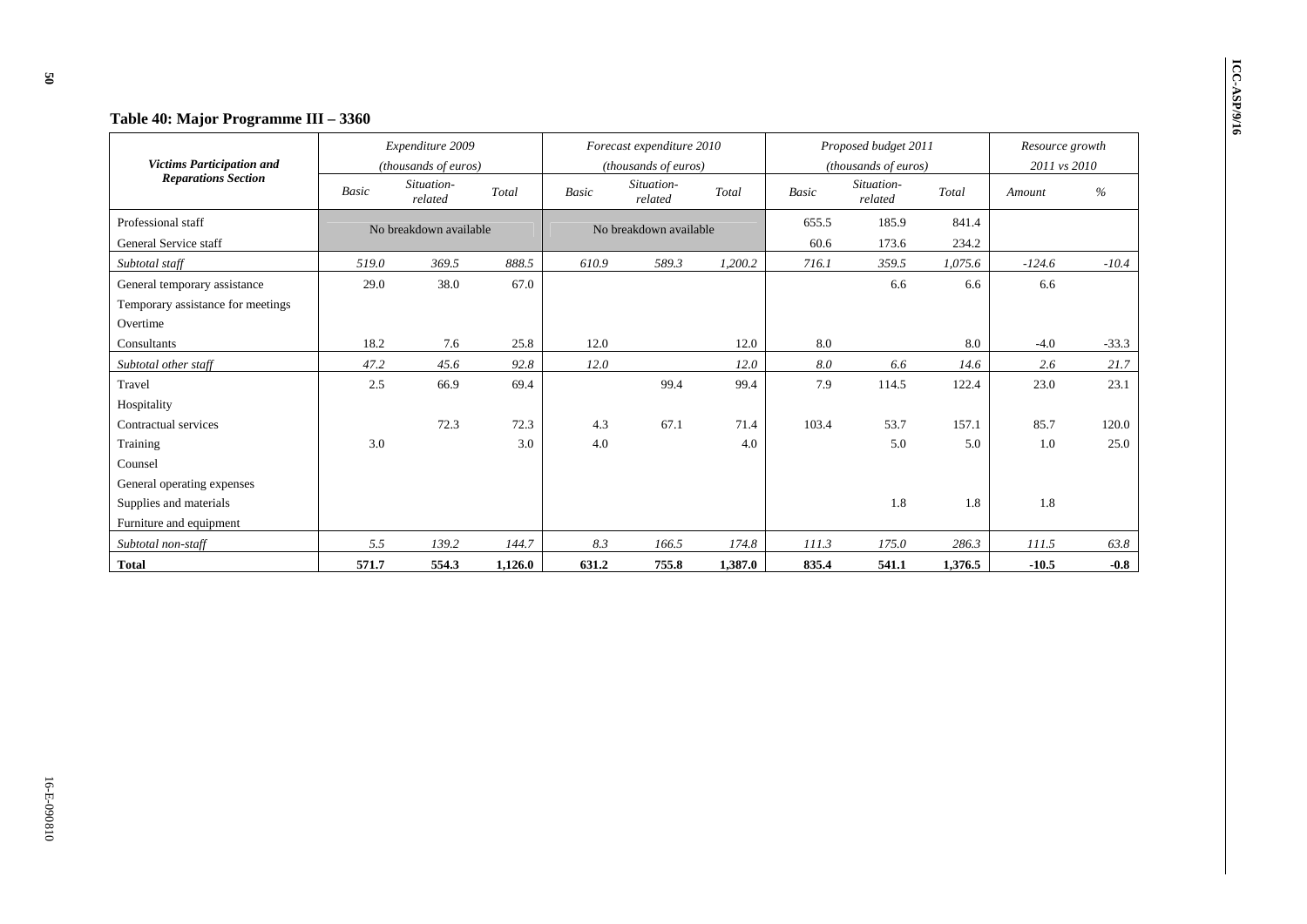### **Table 41: Major Programme III – 3400**

| <b>Public Information and</b>               |                               | Expenditure 2009<br>(thousands of euros) |         |              | Forecast expenditure 2010<br>(thousands of euros) |         |                | Proposed budget 2011<br>(thousands of euros) |                  | Resource growth<br>2011 vs 2010 |         |
|---------------------------------------------|-------------------------------|------------------------------------------|---------|--------------|---------------------------------------------------|---------|----------------|----------------------------------------------|------------------|---------------------------------|---------|
| <b>Documentation Section</b>                | <b>Basic</b>                  | Situation-<br>related                    | Total   | <b>Basic</b> | Situation-<br>related                             | Total   | <b>Basic</b>   | Situation-<br>related                        | Total            | Amount                          | $\%$    |
| Professional staff<br>General Service staff |                               | No breakdown available                   |         |              | No breakdown available                            |         | 825.5<br>484.8 | 521.2<br>206.9                               | 1,346.7<br>691.7 |                                 |         |
| Subtotal staff                              | 1.042.1                       | 637.9                                    | 1,680.0 | 1,792.9      | 490.7                                             | 2,283.6 | 1,310.3        | 728.1                                        | 2,038.4          | $-245.2$                        | $-10.7$ |
| General temporary assistance                | 139.2                         | 85.1                                     | 224.3   | 156.1        | 28.8                                              | 184.9   | 108.0          | 201.6                                        | 309.6            | 124.7                           | 67.4    |
| Temporary assistance for meetings           |                               |                                          |         |              |                                                   |         |                |                                              |                  |                                 |         |
| Overtime                                    |                               |                                          |         |              |                                                   |         |                |                                              |                  |                                 |         |
| Consultants                                 |                               |                                          |         |              |                                                   |         |                |                                              |                  |                                 |         |
| Subtotal other staff                        | 139.2                         | 85.1                                     | 224.3   | 156.1        | 28.8                                              | 184.9   | 108.0          | 201.6                                        | 309.6            | 124.7                           | 67.4    |
| Travel                                      | 3.6                           | 81.1                                     | 84.7    | 28.8         | 78.1                                              | 106.9   | 31.2           | 61.7                                         | 92.9             | $-14.0$                         | $-13.1$ |
| Hospitality                                 |                               |                                          |         |              |                                                   |         |                |                                              |                  |                                 |         |
| Contractual services                        | 56.7                          | 645.9                                    | 702.6   | 224.6        | 650.0                                             | 874.6   | 246.0          | 598.9                                        | 844.9            | $-29.7$                         | $-3.4$  |
| Training                                    | 32.4                          |                                          | 32.4    | 2.0          |                                                   | 2.0     | 3.8            |                                              | 3.8              | 1.8                             | 90.0    |
| General operating expenses                  | 56.8                          |                                          | 56.8    | 58.1         |                                                   | 58.1    | 82.0           | 13.5                                         | 95.5             | 37.4                            | 64.4    |
| Supplies and materials                      | 215.9                         |                                          | 215.9   | 133.6        |                                                   | 133.6   | 130.0          |                                              | 130.0            | $-3.6$                          | $-2.7$  |
| Furniture and equipment                     |                               |                                          |         |              |                                                   |         |                |                                              |                  |                                 |         |
| Subtotal non-staff                          | 365.4                         | 727.0                                    | 1,092.4 | 447.1        | 728.1                                             | 1,175.2 | 493.0          | 674.1                                        | 1,167.1          | $-8.1$                          | $-0.7$  |
| <b>Total</b>                                | 2,996.7<br>1,546.7<br>1,450.0 |                                          |         | 2,396.1      | 1,247.6                                           | 3,643.7 | 1,911.3        | 1,603.8                                      | 3,515.1          | $-128.6$                        | $-3.5$  |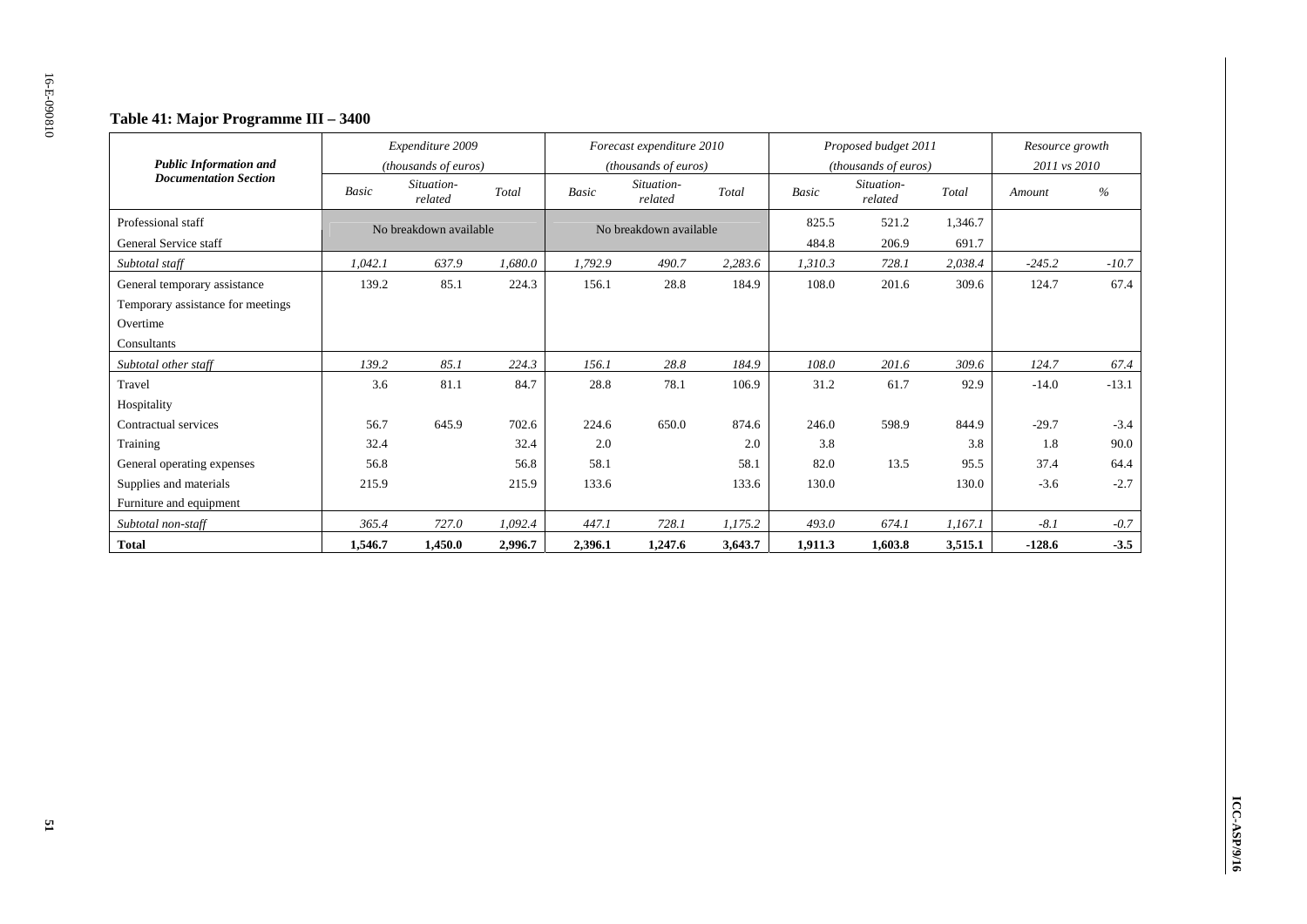| Table 42: Major Programme IV      |              |                                |              |                                |              |                                |                 |         |  |
|-----------------------------------|--------------|--------------------------------|--------------|--------------------------------|--------------|--------------------------------|-----------------|---------|--|
|                                   |              | Expenditure 2009               |              | Forecast expenditure 2010      |              | Proposed budget 2011           | Resource growth |         |  |
| Secretariat of the Assembly of    |              | (thousands of euros)           |              | (thousands of euros)           |              | (thousands of euros)           | 2011 vs 2010    |         |  |
| <b>States Parties</b>             | <b>Basic</b> | Situation-<br>Total<br>related | <b>Basic</b> | Situation-<br>Total<br>related | <b>Basic</b> | Situation-<br>Total<br>related | Amount          | %       |  |
| Professional staff                |              | No breakdown available         |              | No breakdown available         | 648.3        | 648.3                          |                 |         |  |
| General Service staff             |              |                                |              |                                | 275.4        | 275.4                          |                 |         |  |
| Subtotal staff                    | 410.5        | 410.5                          | 887.1        | 887.1                          | 923.7        | 923.7                          | 36.6            | 4.1     |  |
| General temporary assistance      | 542.7        | 542.7                          | 424.3        | 424.3                          | 350.0        | 350.0                          | $-74.3$         | $-17.5$ |  |
| Temporary assistance for meetings | 720.4        | 720.4                          | 774.0        | 774.0                          | 700.0        | 700.0                          | $-74.0$         | $-9.6$  |  |
| Overtime                          | 45.3         | 45.3                           | 20.0         | 20.0                           | 38.0         | 38.0                           | 18.0            | 90.0    |  |
| Consultants                       |              |                                |              |                                |              |                                |                 |         |  |
| Subtotal other staff              | 1.308.4      | 1,308.4                        | 1,218.3      | 1,218.3                        | 1,088.0      | 1,088.0                        | $-130.3$        | $-10.7$ |  |
| Travel                            | 210.3        | 210.3                          | 246.9        | 246.9                          | 306.9        | 306.9                          | 60.0            | 24.3    |  |
| Hospitality                       | 11.1         | 11.1                           | 10.0         | 10.0                           | 10.0         | 10.0                           |                 |         |  |
| Contractual services              | 1,065.9      | 1,065.9                        | 571.5        | 571.5                          | 693.0        | 693.0                          | 121.5           | 21.3    |  |
| Training                          |              |                                | 9.0          | 9.0                            | 9.0          | 9.0                            |                 |         |  |
| General operating expenses        | 34.2         | 34.2                           | 29.0         | 29.0                           | 30.0         | 30.0                           | 1.0             | 3.4     |  |
| Supplies and materials            | 20.1         | 20.1                           | 30.0         | 30.0                           | 25.0         | 25.0                           | $-5.0$          | $-16.7$ |  |
| Furniture and equipment           | 31.2         | 31.2                           | 20.0         | 20.0                           | 10.0         | 10.0                           | $-10.0$         | $-50.0$ |  |
| Subtotal non-staff                | 1,372.8      | 1,372.8                        | 916.4        | 916.4                          | 1,083.9      | 1,083.9                        | 167.5           | 18.3    |  |
| <b>Total</b>                      | 3,091.7      | 3,091.7                        | 3,021.8      | 3,021.8                        | 3,095.6      | 3,095.6                        | 73.8            | 2.4     |  |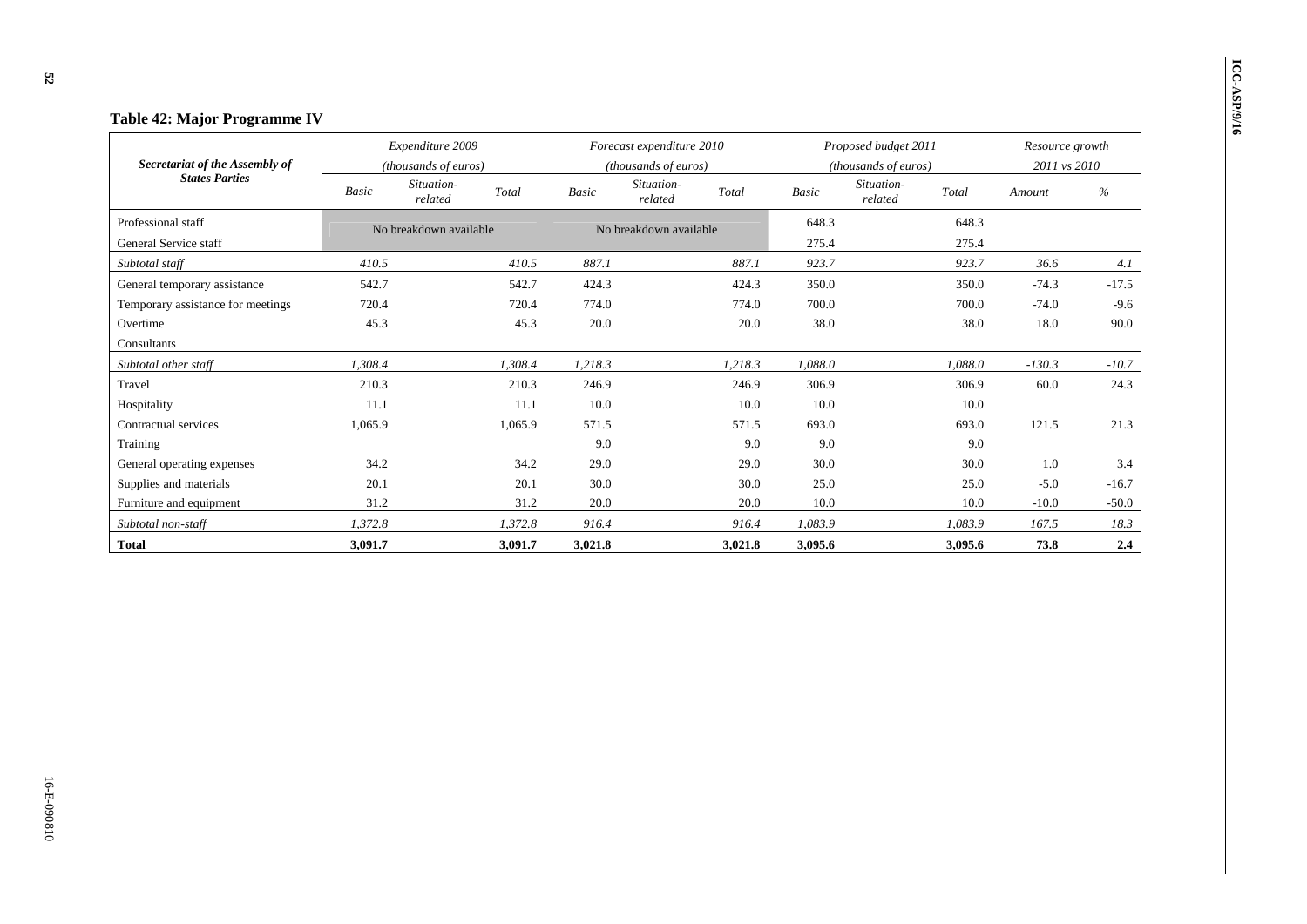### **Table 43: Major Programme VI**

| Secretariat of the Trust Fund for |                     | Expenditure 2009<br><i>(thousands of euros)</i> |         |              | Forecast expenditure 2010<br>(thousands of euros) |         |              | Proposed budget 2011<br>( <i>thousands of euros</i> ) |         | Resource growth<br>2011 vs 2010 |          |
|-----------------------------------|---------------------|-------------------------------------------------|---------|--------------|---------------------------------------------------|---------|--------------|-------------------------------------------------------|---------|---------------------------------|----------|
| <b>Victims</b>                    | Basic               | Situation-<br>related                           | Total   | <b>Basic</b> | Situation-<br>related                             | Total   | <b>Basic</b> | Situation-<br>related                                 | Total   | Amount                          | $\%$     |
| Professional staff                |                     | No breakdown available                          |         |              | No breakdown available                            |         | 159.0        | 422.4                                                 | 581.4   |                                 |          |
| General Service staff             |                     |                                                 |         |              |                                                   |         | 60.6         | 60.6                                                  | 121.2   |                                 |          |
| Subtotal staff                    | 297.7               | 342.9                                           | 640.6   | 90.0         | 515.0                                             | 605.0   | 219.6        | 483.0                                                 | 702.6   | 97.6                            | 16.1     |
| General temporary assistance      | 32.9                | 363.4                                           | 396.3   | 42.0         | 87.0                                              | 129.0   |              | 61.2                                                  | 61.2    | $-67.8$                         | $-52.6$  |
| Temporary assistance for meetings |                     |                                                 |         | 3.0          |                                                   | 3.0     |              |                                                       |         | $-3.0$                          | $-100.0$ |
| Overtime                          | 3.4<br>4.1<br>7.5   |                                                 |         |              |                                                   |         |              |                                                       |         |                                 |          |
| Consultants                       | 0.0<br>20.5<br>20.5 |                                                 | 25.0    |              | 25.0                                              | 20.0    | 40.0         | 60.0                                                  | 35.0    | 140.0                           |          |
| Subtotal other staff              | 37.0                | 387.3                                           | 424.3   | 70.0         | 87.0                                              | 157.0   | 20.0         | 101.2                                                 | 121.2   | $-35.8$                         | $-22.8$  |
| Travel                            | 50.7                | 31.8                                            | 82.5    | 55.6         | 58.0                                              | 113.6   | 108.4        | 129.4                                                 | 237.8   | 124.2                           | 109.3    |
| Hospitality                       | 1.6                 |                                                 | 1.6     | 2.0          |                                                   | 2.0     | 5.0          |                                                       | 5.0     | 3.0                             | 150.0    |
| Contractual services              | 56.1                |                                                 | 56.1    | 69.2         | 42.4                                              | 111.6   | 83.5         | 62.0                                                  | 145.5   | 33.9                            | 30.4     |
| Training                          | 11.8                | 26.6                                            | 38.4    | 11.4         | 5.4                                               | 16.8    | 2.6          | 24.4                                                  | 27.0    | 10.2                            | 60.7     |
| General operating expenses        | 9.6                 | 0.5                                             | 10.1    | 5.0          | 7.0                                               | 12.0    | 5.0          | 14.0                                                  | 19.0    | 7.0                             | 58.3     |
| Supplies and materials            | 0.1                 |                                                 | 0.1     | 2.0          |                                                   | 2.0     | 3.0          |                                                       | 3.0     | 1.0                             | 50.0     |
| Furniture and equipment           | 9.3                 | 1.1                                             | 10.4    |              |                                                   |         |              |                                                       |         |                                 |          |
| Subtotal non-staff                | 139.2               | 60.0                                            | 199.2   | 145.2        | 112.8                                             | 258.0   | 207.5        | 229.8                                                 | 437.3   | 179.3                           | 69.5     |
| <b>Total</b>                      | 473.9               | 790.1                                           | 1.264.0 | 305.2        | 714.8                                             | 1.020.0 | 447.1        | 814.0                                                 | 1,261.1 | 241.1                           | 23.6     |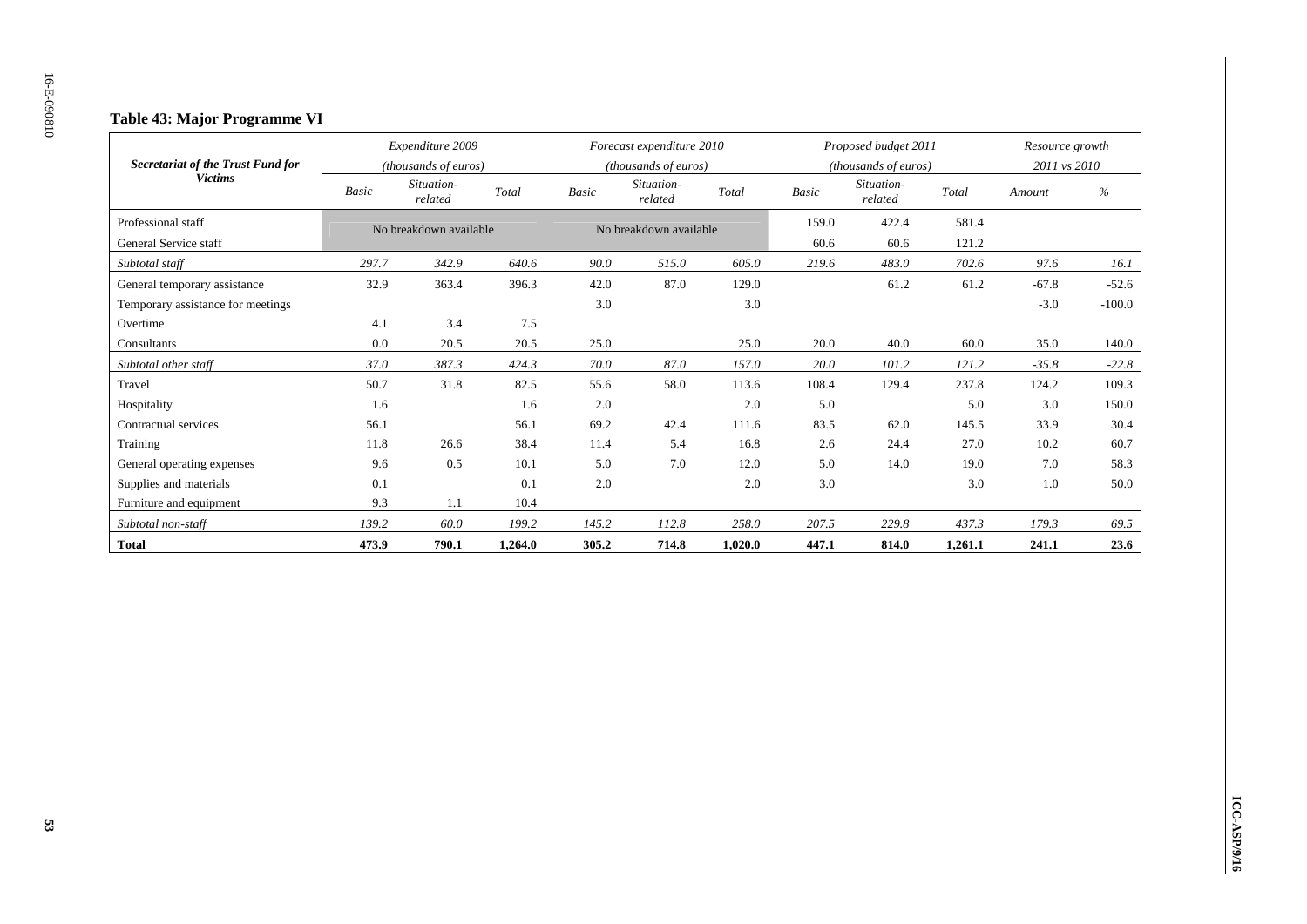| Table 44: Major Programme VII-1   |       |                                |       |              |                           |       |              |                                |                 |         |  |
|-----------------------------------|-------|--------------------------------|-------|--------------|---------------------------|-------|--------------|--------------------------------|-----------------|---------|--|
|                                   |       | Expenditure 2009               |       |              | Forecast expenditure 2010 |       |              | Proposed budget 2011           | Resource growth |         |  |
| <b>Project Director's Office</b>  |       | (thousands of euros)           |       |              | (thousands of euros)      |       |              | (thousands of euros)           | 2011 vs 2010    |         |  |
|                                   | Basic | Situation-<br>Total<br>related |       | <b>Basic</b> | Situation-<br>related     | Total | <b>Basic</b> | Situation-<br>Total<br>related | Amount          | %       |  |
| Professional staff                |       | No breakdown available         |       |              | No breakdown available    |       | 274.8        | 274.8                          |                 |         |  |
| General Service staff             |       |                                |       |              |                           |       | 60.6         | 60.6                           |                 |         |  |
| Subtotal staff                    | 266.6 |                                | 266.6 | 339.7        |                           | 339.7 | 335.4        | 335.4                          | $-4.3$          | $-1.3$  |  |
| General temporary assistance      | 16.8  |                                | 16.8  | 22.2         |                           | 22.2  | 33.6         | 33.6                           | 11.4            | 51.4    |  |
| Temporary assistance for meetings |       |                                |       |              |                           |       |              |                                |                 |         |  |
| Overtime                          |       |                                |       |              |                           |       |              |                                |                 |         |  |
| Consultants                       |       |                                |       |              |                           |       |              |                                |                 |         |  |
| Subtotal other staff              | 16.8  |                                | 16.8  | 22.2         |                           | 22.2  | 33.6         | 33.6                           | 11.4            | 51.4    |  |
| Travel                            | 4.4   |                                | 4.4   | 18.7         |                           | 18.7  | 29.1         | 29.1                           | 10.4            | 55.6    |  |
| Hospitality                       | 5.7   |                                | 5.7   | 5.0          |                           | 5.0   | 5.0          | 5.0                            |                 |         |  |
| Contractual services              | 2.1   |                                | 2.1   | 81.0         |                           | 81.0  | 110.0        | 110.0                          | 29.0            | 35.8    |  |
| Training                          |       |                                |       |              |                           |       | 12.3         | 12.3                           | 12.3            |         |  |
| General operating expenses        | 9.9   |                                | 9.9   | 50.0         |                           | 50.0  | 10.0         | 10.0                           | $-40.0$         | $-80.0$ |  |
| Supplies and materials            |       |                                |       | 1.0          |                           | 1.0   | 2.0          | 2.0                            | 1.0             | 100.0   |  |
| Furniture and equipment           | 11.9  |                                | 11.9  | 10.0         |                           | 10.0  | 10.0         | 10.0                           |                 |         |  |
| Subtotal non-staff                | 34.0  |                                | 34.0  | 165.7        |                           | 165.7 | 178.4        | 178.4                          | 12.7            | 7.7     |  |
| <b>Total</b>                      | 317.4 |                                | 317.4 | 527.6        |                           | 527.6 | 547.4        | 547.4                          | 19.8            | 3.8     |  |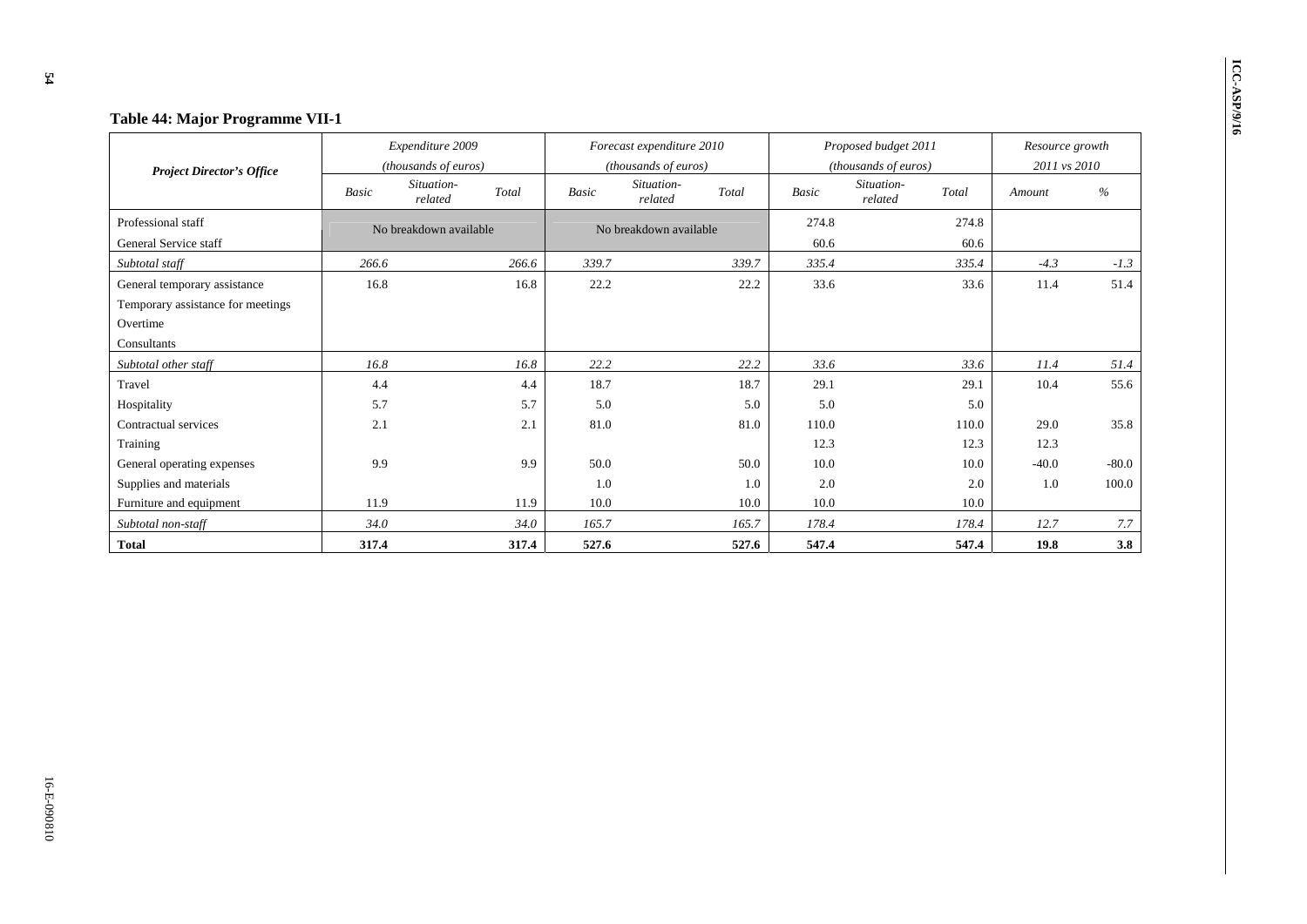### **Table 45: Major Programme VII-5**

| <b>Independent Oversight Mechanism</b>      |       | Expenditure 2009<br>(thousands of euros) |       |       | Forecast expenditure 2010<br>(thousands of euros) |       |              | Proposed budget 2011<br>(thousands of euros) |       | Resource growth<br>2011 vs 2010 |        |
|---------------------------------------------|-------|------------------------------------------|-------|-------|---------------------------------------------------|-------|--------------|----------------------------------------------|-------|---------------------------------|--------|
|                                             | Basic | Situation-<br>related                    | Total | Basic | Situation-<br>related                             | Total | <b>Basic</b> | Situation-<br>related                        | Total | Amount                          | $\%$   |
| Professional staff<br>General Service staff |       | No breakdown available                   |       |       | No breakdown available                            |       | 196.1        |                                              | 196.1 |                                 |        |
| Subtotal staff                              |       |                                          |       |       |                                                   |       | 196.1        |                                              | 196.1 | 196.1                           |        |
| General temporary assistance                |       |                                          |       | 80.0  |                                                   | 80.0  |              |                                              |       | $-80.0$                         | $-1.0$ |
| Temporary assistance for meetings           |       |                                          |       |       |                                                   |       |              |                                              |       |                                 |        |
| Overtime                                    |       |                                          |       |       |                                                   |       |              |                                              |       |                                 |        |
| Consultants                                 |       |                                          |       |       |                                                   |       |              |                                              |       |                                 |        |
| Subtotal other staff                        |       |                                          |       | 80.0  |                                                   | 80.0  |              |                                              |       | $-80.0$                         | $-1.0$ |
| Travel                                      |       |                                          |       |       |                                                   |       | 10.0         |                                              | 10.0  | 10.0                            |        |
| Hospitality                                 |       |                                          |       |       |                                                   |       |              |                                              |       |                                 |        |
| Contractual services                        |       |                                          |       |       |                                                   |       |              |                                              |       |                                 |        |
| Training                                    |       |                                          |       |       |                                                   |       |              |                                              |       |                                 |        |
| General operating expenses                  |       |                                          |       |       |                                                   |       | 40.0         |                                              | 40.0  | 40.0                            |        |
| Supplies and materials                      |       |                                          |       |       |                                                   |       | 20.0         |                                              | 20.0  | 20.0                            |        |
| Furniture and equipment                     |       |                                          |       |       |                                                   |       | 40.0         |                                              | 40.0  | 40.0                            |        |
| Subtotal non-staff                          |       |                                          |       |       |                                                   |       | 110.0        |                                              | 110.0 | 110.0                           |        |
| <b>Total</b>                                |       |                                          |       | 80.0  |                                                   | 80.0  | 306.1        |                                              | 306.1 | 226.1                           | 2.8    |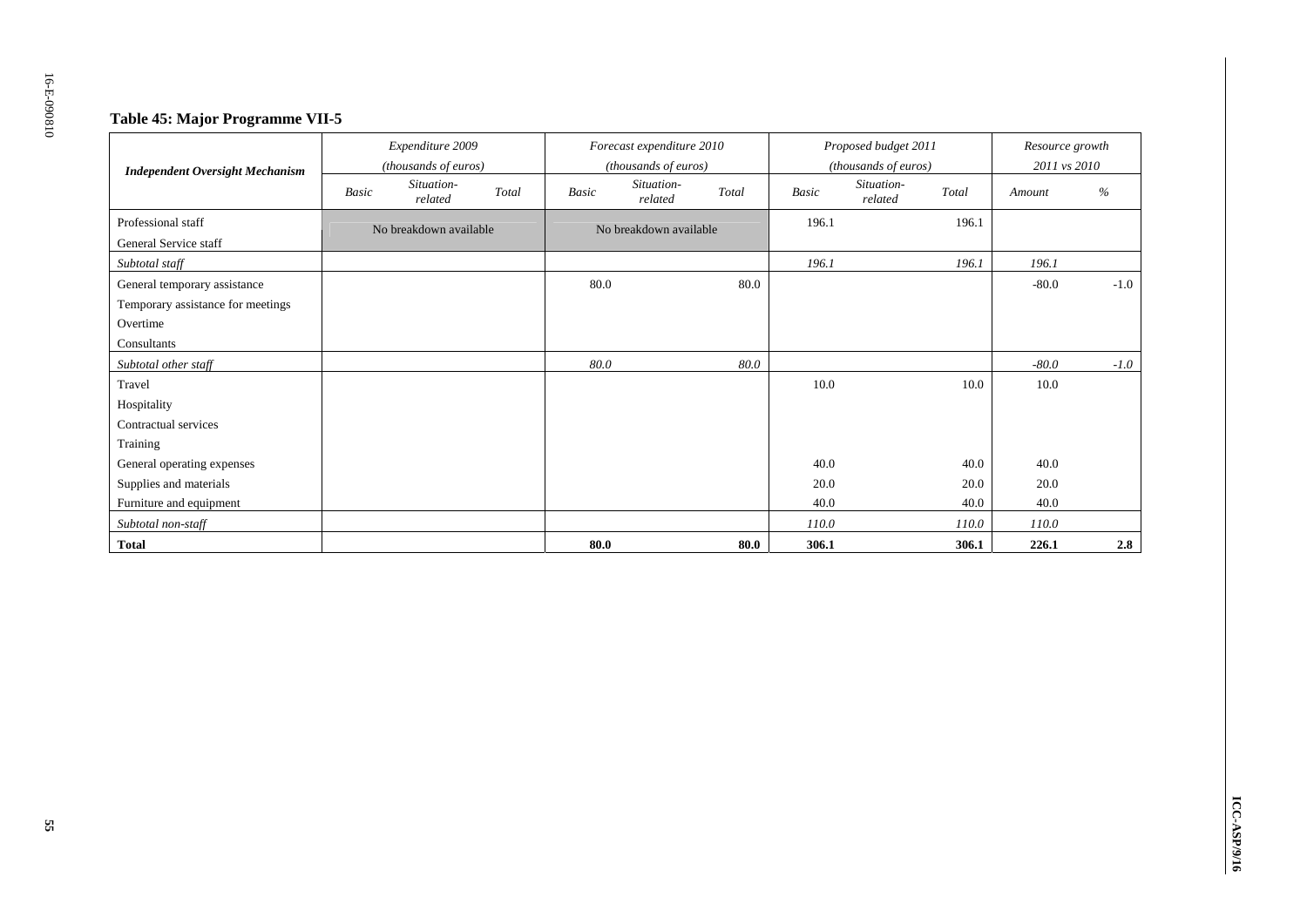**Table 46: Status of contributions as at 30 June 2010** 

|                  | <b>States Parties</b>            | Prior year<br>assessed | Prior year | Prior year<br>outstanding | 2009 assessed | 2009<br>contributions | 2009<br>outstanding | Total outstanding |
|------------------|----------------------------------|------------------------|------------|---------------------------|---------------|-----------------------|---------------------|-------------------|
|                  |                                  | contributions          | receipts   | contributions             | contributions | received              | contributions       | contributions     |
| 1                | Afghanistan                      | 12,842                 | 10,421     | 2,421                     | 6,155         |                       | 6,155               | 8,576             |
| $\boldsymbol{2}$ | Albania                          | 47,698                 | 47,698     |                           | 15,388        | 15,379                | 9                   | 9                 |
| 3                | Andorra                          | 57,892                 | 57,892     |                           | 10,771        | 2,393                 | 8,378               | 8,378             |
| $\overline{4}$   | Antigua and Barbuda              | 22,230                 | 22,230     |                           | 3,078         | 572                   | 2,506               | 2,506             |
| 5                | Argentina                        | 5,951,594              | 5,951,594  | $\overline{a}$            | 441,625       | 246,688               | 194,937             | 194,937           |
| 6                | Australia                        | 15,324,869             | 15,324,869 |                           | 2,974,427     | 2,974,427             |                     |                   |
| $7\phantom{.0}$  | Austria                          | 7,973,552              | 7,973,552  |                           | 1,309,486     | 1,309,486             |                     |                   |
| 8                | Bangladesh                       |                        |            |                           | 8,975         |                       | 8,975               | 8,975             |
| 9                | Barbados                         | 83,640                 | 83,640     |                           | 12,310        | 2,677                 | 9,633               | 9,633             |
| 10               | Belgium                          | 9,884,226              | 9,884,226  |                           | 1,654,169     | 1,654,169             |                     |                   |
| 11               | Belize                           | 9,075                  | 9,075      |                           | 1,539         | 1,539                 |                     |                   |
| 12               | Benin                            | 13,772                 | 13,772     |                           | 4,616         | 4,616                 |                     |                   |
| 13               | Bolivia                          | 67,925                 | 67,925     |                           | 10,771        | 1,109                 | 9,662               | 9,662             |
| 14               | Bosnia & Herzegovina             | 40,977                 | 40,977     |                           | 21,543        | 21,543                |                     |                   |
| 15               | Botswana                         | 116,422                | 116,422    |                           | 27,698        | 3,555                 | 24,143              | 24,143            |
| 16               | <b>Brazil</b>                    | 11,477,597             | 11,477,597 |                           | 2,478,945     | 101,004               | 2,377,941           | 2,377,941         |
| 17               | Bulgaria                         | 164,937                | 164,937    |                           | 58,473        | 58,473                |                     |                   |
| 18               | <b>Burkina Faso</b>              | 15,816                 | 15,816     |                           | 4,616         | 718                   | 3,898               | 3,898             |
| 19               | Burundi                          | 7,451                  | 2,038      | 5,413                     | 1,539         |                       | 1,539               | 6,952             |
| 20               | Cambodia                         | 13,772                 | 13,772     |                           | 4,616         | 4,616                 |                     |                   |
| 21               | Canada                           | 26,091,929             | 26,091,929 |                           | 4,934,808     | 4,934,808             |                     |                   |
| 22               | Central African Republic         | 9,075                  | 2,874      | 6,201                     | 1,539         |                       | 1,539               | 7,740             |
| 23               | Chad                             | 4,378                  | 1,606      | 2,772                     | 3,078         |                       | 3,078               | 5,850             |
| 24               | Chile                            | 76,698                 | 76,698     |                           | 363,147       |                       | 363,147             | 363,147           |
| 25               | Colombia                         | 1,197,872              | 1,197,872  |                           | 221,582       | 221,582               |                     |                   |
| 26               | Comoros                          | 4,644                  | 516        | 4,128                     | 1,539         |                       | 1,539               | 5,667             |
| 27               | Congo                            | 7,817                  | 6,055      | 1,762                     | 4,616         |                       | 4,616               | 6,378             |
| 28               | Cook Islands                     | 1,766                  |            | 1,764                     | 1,539         |                       | 1,539               | 3,303             |
| 29               | Costa Rica                       | 274,829                | 274,829    |                           | 52,318        | 40,844                | 11,474              | 11,474            |
| 30               | Croatia                          | 393,923                | 393,923    |                           | 149,260       | 149,260               |                     |                   |
| 31               | Cyprus                           | 375,198                | 375,198    |                           | 70,783        | 70,783                |                     |                   |
| 32               | Czech Republic                   | 100,398                | 100,398    |                           | 537,028       | 537,028               |                     |                   |
| 33               | Democratic Republic of the Congo | 27,844                 | 27,844     |                           | 4,616         | 609                   | 4,007               | 4,007             |
| 34               | Denmark                          | 6,627,946              | 6,627,946  |                           | 1,132,529     | 1,132,529             |                     |                   |
| 35               | Djibouti                         | 8,879                  | 5,158      | 3,721                     | 1,539         |                       | 1,539               | 5,260             |
| 36               | Dominica                         | 9,075                  | 9,075      |                           | 1,539         | 203                   | 1,336               | 1,336             |
| 37               | Dominican Republic               | 181,203                | 117,567    | 63,636                    | 64,628        |                       | 64,628              | 128,264           |
| 38               | Ecuador                          | 184,889                | 166,450    | 18,439                    | 61,550        |                       | 61,550              | 79,989            |
| 39               | Estonia                          | 125,177                | 125,177    |                           | 61,550        | 40,306                | 21,244              | 21,244            |
| 40               | Fiji                             | 31,923                 | 31,923     |                           | 6,155         | 6,155                 |                     |                   |
| 41               | Finland                          | 4,966,565              | 4,966,565  |                           | 870,939       | 870,939               |                     |                   |
| 42               | France                           | 56,186,417             | 56,186,417 |                           | 9,421,839     | 5,817,825             | 3,604,014           | 3,604,014         |
| 43               | Gabon                            | 80,386                 | 50,610     | 29,776                    | 21,543        |                       | 21,543              | 51,319            |
| 44               | Gambia                           | 9,075                  | 9,075      |                           | 1,539         | 207                   | 1,332               | 1,332             |
| 45               | Georgia                          | 25,563                 | 25,563     |                           | 9,233         | 9,233                 |                     |                   |
| 46               | Germany                          | 78,932,275             | 78,932,275 |                           | 12,337,792    | 7,509,231             | 4,828,561           | 4,828,561         |
| 47               | Ghana                            | 36,918                 | 36,918     |                           | 9,233         | 3,403                 | 5,830               | 5,830             |
| 48               | Greece                           | 5,104,917              | 5,104,917  |                           | 1,063,284     | 159,661               | 903,623             | 903,623           |
| 49               | Guinea                           | 17,764                 | 4,309      | 13,455                    | 3,078         |                       | 3,078               | 16,533            |
| 50               | Guyana                           | 7,451                  | 7,451      | ÷,                        | 1,539         | 1,539                 |                     |                   |
| 51               | Honduras                         | 45,218                 | 31,962     | 13,256                    | 12,310        |                       | 12,310              | 25,566            |
| 52               | Hungary                          | 1,656,481              | 1,656,481  |                           | 447,780       | 246,115               | 201,665             | 201,665           |
| 53               | Iceland                          | 321,068                | 321,068    |                           | 64,628        | 64,628                |                     |                   |
| 54               | Ireland                          | 3,558,035              | 3,558,035  |                           | 766,303       | 766,303               |                     |                   |
| 55               | Italy                            | 45,298,335             | 45,298,335 |                           | 7,692,270     | 5,426,282             | 2,265,988           | 2,265,988         |
| 56               | Japan                            | 45,942,588             | 45,942,588 |                           | 19,280,686    | 4,318,318             | 14,962,368          | 14,962,368        |
| 57               | Jordan                           | 102,350                | 102,350    |                           | 21,543        | 21,543                |                     |                   |
| 58               | Kenya                            | 65,429                 | 65,429     |                           | 18,465        | 18,465                |                     |                   |
| 59               | Latvia                           | 146,171                | 146,171    |                           | 58,473        | 24,274                | 34,199              | 34,199            |
| 60               | Lesotho                          | 9,075                  | 7,579      | 1,496                     | 1,539         |                       | 1,539               | 3,035             |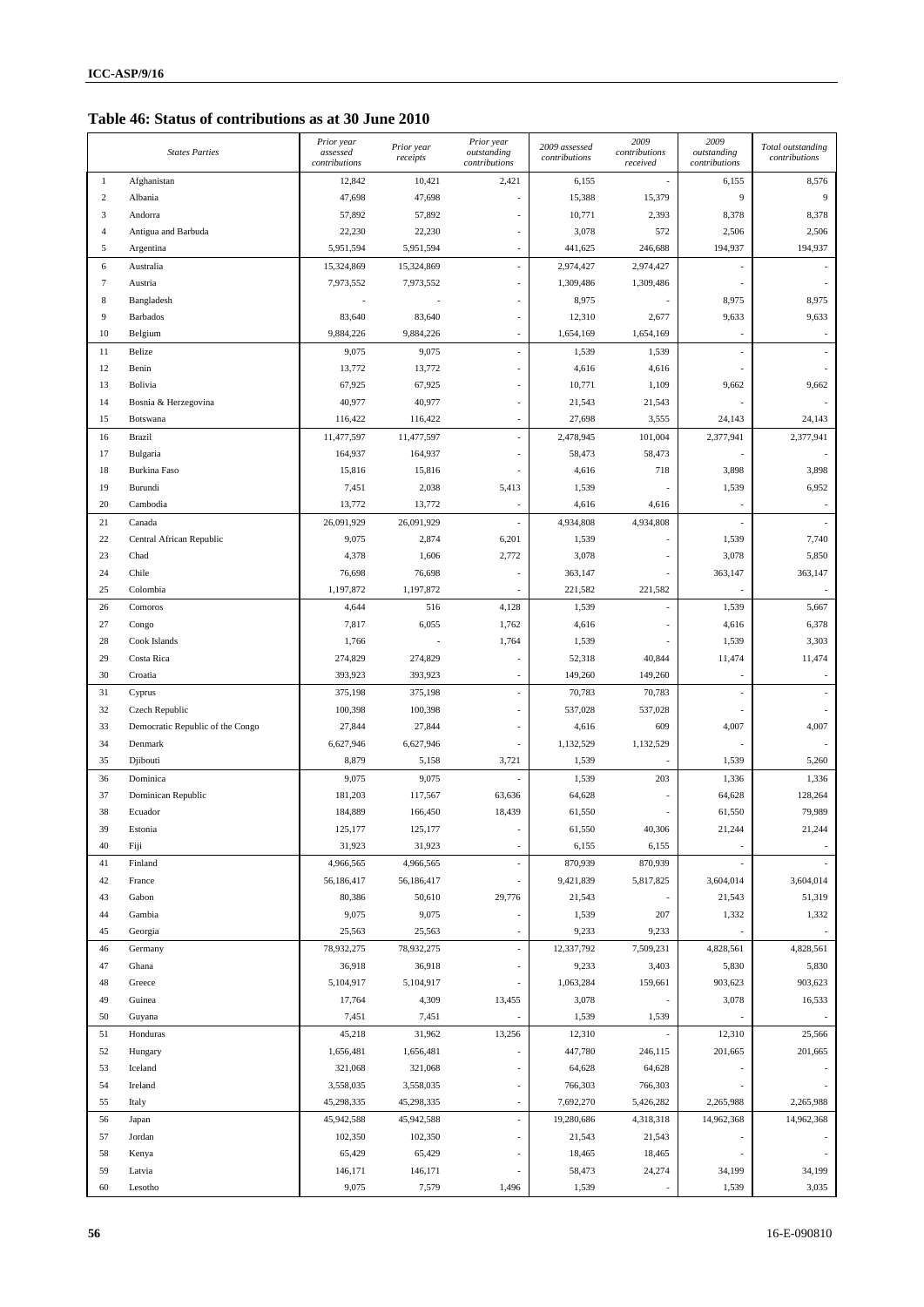|     | <b>States Parties</b>                 | Prior year<br>assessed<br>contributions | Prior year<br>receipts | Prior year<br>outstanding<br>contributions | 2009 assessed<br>contributions | 2009<br>contributions<br>received | 2009<br>outstanding<br>contributions | Total outstanding<br>contributions |
|-----|---------------------------------------|-----------------------------------------|------------------------|--------------------------------------------|--------------------------------|-----------------------------------|--------------------------------------|------------------------------------|
| 61  | Liberia                               | 7,451                                   | 5,689                  | 1,762                                      | 1,539                          |                                   | 1,539                                | 3,301                              |
| 62  | Liechtenstein                         | 67,882                                  | 67,882                 |                                            | 13,849                         | 2,962                             | 10,887                               | 10,887                             |
| 63  | Lithuania                             | 236,871                                 | 236,871                |                                            | 100,020                        | 5,114                             | 94,906                               | 94,906                             |
| 64  | Luxembourg                            | 735,657                                 | 735,657                |                                            | 138,489                        | 138,489                           |                                      |                                    |
| 65  | Madagascar                            | 4,428                                   | 1,766                  | 2,662                                      | 4,616                          |                                   | 4,616                                | 7,278                              |
| 66  | Malawi                                | 9,456                                   | 9,359                  | 97                                         | 1,539                          |                                   | 1,539                                | 1,636                              |
| 67  | Mali                                  | 13,772                                  | 13,772                 |                                            | 4,616                          | 4,616                             |                                      |                                    |
| 68  | Malta                                 | 137,851                                 | 137,851                |                                            | 26,159                         | 26,159                            |                                      |                                    |
| 69  | Marshall Islands                      | 9,075                                   | 5,306                  | 3,769                                      | 1,539                          |                                   | 1,539                                | 5,308                              |
| 70  | Mauritius                             | 99,826                                  | 99,826                 |                                            | 16,926                         | 16,069                            | 857                                  | 857                                |
| 71  | Mexico                                | 12,891,808                              | 12,891,808             |                                            | 3,625,323                      | 447,631                           | 3,177,692                            | 3,177,692                          |
| 72  | Mongolia                              | 9,075                                   | 9,075                  |                                            | 3,078                          | 3,078                             |                                      |                                    |
| 73  | Montenegro                            | 5,311                                   | 5,311                  |                                            | 6,155                          | 6,155                             |                                      |                                    |
| 74  | Namibia                               | 55,068                                  | 55,068                 |                                            | 12,310                         | 1,494                             | 10,816                               | 10,816                             |
| 75  | Nauru                                 | 9,075                                   | 5,267                  | 3,808                                      | 1,539                          |                                   | 1,539                                | 5,347                              |
| 76  | Netherlands                           | 16,169,726                              | 16,169,726             |                                            | 2,854,403                      | 2,854,403                         |                                      |                                    |
| 77  | New Zealand                           | 2,171,487                               | 2,171,487              |                                            | 420,082                        | 420,082                           |                                      |                                    |
| 78  | Niger                                 | 9,075                                   | 7,902                  | 1,173                                      | 3,078                          |                                   | 3,078                                | 4,251                              |
| 79  | Nigeria                               | 421,582                                 | 370,914                | 50,668                                     | 120,023                        |                                   | 120,023                              | 170,691                            |
| 80  | Norway                                | 6,593,446                               | 6,593,446              |                                            | 1,340,262                      | 1,340,262                         |                                      |                                    |
| 81  | Panama                                | 189,320                                 | 189,320                |                                            | 33,853                         | 8,614                             | 25,239                               | 25,239                             |
| 82  | Paraguay                              | 80,728                                  | 75,919                 | 4,809                                      | 10,771                         |                                   | 10,771                               | 15,580                             |
| 83  | Peru                                  | 789,843                                 | 604,518                | 185,325                                    | 138,489                        |                                   | 138,489                              | 323,814                            |
| 84  | Poland                                | 4,298,091                               | 4,298,091              |                                            | 1,274,094                      | 850,270                           | 423,824                              | 423,824                            |
| 85  | Portugal                              | 4,510,509                               | 4,510,509              |                                            | 786,307                        | 786,307                           |                                      |                                    |
| 86  | Republic of Korea                     | 17,619,055                              | 17,619,055             |                                            | 3,477,602                      | 441,234                           | 3,036,368                            | 3,036,368                          |
| 87  | Romania                               | 587,205                                 | 587,205                |                                            | 272,361                        | 8,227                             | 264,134                              | 264,134                            |
| 88  | Saint Kitts and Nevis                 | 4,644                                   | 4,644                  |                                            | 1,539                          | 285                               | 1,254                                | 1,254                              |
| 89  | Saint Vincent and the Grenadines      | 8,879                                   | 8,879                  |                                            | 1,539                          | 189                               | 1,350                                | 1,350                              |
| 90  | Samoa                                 | 8,957                                   | 8,957                  |                                            | 1,539                          | 1,539                             |                                      |                                    |
| 91  | San Marino                            | 26,607                                  | 26,607                 |                                            | 4,616                          | 4,616                             |                                      |                                    |
| 92  | Senegal                               | 40,998                                  | 39,661                 | 1,337                                      | 9,233                          |                                   | 9,233                                | 10,570                             |
| 93  | Serbia                                | 181,800                                 | 181,800                |                                            | 56,934                         | 4,236                             | 52,698                               | 52,698                             |
| 94  | Sierra Leone                          | 9,075                                   | 9,075                  |                                            | 1,539                          | 202                               | 1,337                                | 1,337                              |
| 95  | Slovakia                              | 510,418                                 | 510,418                |                                            | 218,504                        | 218,504                           |                                      |                                    |
| 96  | Slovenia                              | 804,827                                 | 804,827                |                                            | 158,492                        | 158,492                           |                                      |                                    |
| 97  | South Africa                          | 2,713,316                               | 2,713,316              |                                            | 592,423                        | 592,423                           |                                      |                                    |
| 98  | Spain                                 | 24,832,857                              | 24,832,857             |                                            | 4,888,645                      | 824,103                           | 4,064,542                            | 4,064,542                          |
| 99  | Suriname                              | 1,766                                   | 1,766                  |                                            | 4,616                          | 4,616                             |                                      |                                    |
| 100 | Sweden                                | 9,395,575                               | 9,395,575              | L,                                         | 1,637,243                      | 1,637,243                         |                                      |                                    |
| 101 | Switzerland                           | 10,993,626                              | 10,993,626             |                                            | 1,738,801                      | 1,738,801                         |                                      | $\sim$                             |
| 102 | Tajikistan                            | 9,075                                   | 9,075                  |                                            | 3,078                          | 1,624                             | 1,454                                | 1,454                              |
| 103 | The former Yugoslav Rep. of Macedonia | 50,072                                  | 50,072                 |                                            | 10,771                         | 1,208                             | 9,563                                | 9,563                              |
| 104 | Timor-Leste                           | 8,957                                   | 8,957                  |                                            | 1,539                          | 61                                | 1,478                                | 1,478                              |
| 105 | Trinidad and Tobago                   | 217,833                                 | 217,833                |                                            | 67,706                         | 67,706                            |                                      |                                    |
| 106 | Uganda                                | 40,699                                  | 40,699                 |                                            | 9,233                          | 5,138                             | 4,095                                | 4,095                              |
| 107 | <b>United Kingdom</b>                 | 57,499,218                              | 57,499,218             |                                            | 10,161,982                     | 10,161,982                        |                                      |                                    |
| 108 | United Republic of Tanzania           | 52,898                                  | 52,898                 |                                            | 12,310                         | 12,232                            | 78                                   | 78                                 |
| 109 | Uruguay                               | 363,602                                 | 363,602                |                                            | 41,547                         | 18,052                            | 23,495                               | 23,495                             |
| 110 | Venezuela                             | 1,701,970                               | 1,537,857              | 164,113                                    | 483,170                        |                                   | 483,170                              | 647,283                            |
| 111 | Zambia                                | 13,378                                  | 13,378                 |                                            | 6,155                          |                                   | 6,155                                | 6,155                              |
|     |                                       | 506,757,546                             | 506,169,783            | 587,763                                    | 103,632,275                    | 61,609,454                        | 42,022,821                           | 42,610,584                         |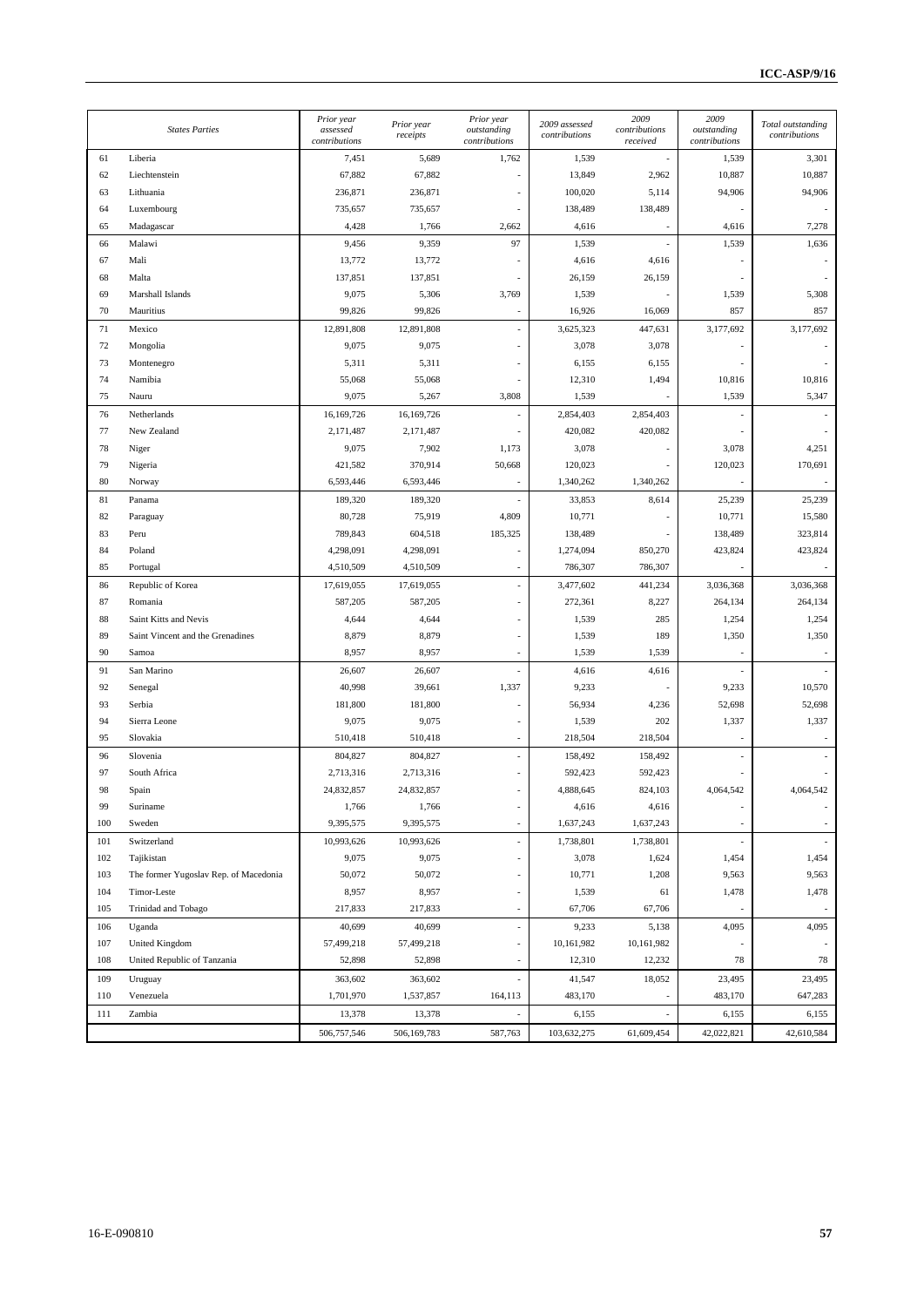| Description                   | Maker     | Purchase price | Disposal reason |
|-------------------------------|-----------|----------------|-----------------|
| Camera, Digital               | Sony      | €209.24        | Damaged         |
| Hard Drive, External          | Outbacker | €472.35        | Damaged         |
| Radio, Hand portable Terminal | Motorola  | €660.00        | Lost            |
| Computer, Desktop             | Dell      | €1,294.74      | Obsolete        |
| Computer, Desktop             | Dell      | €1,294.74      | Obsolete        |
| Computer, Desktop             | Dell      | €1,294.74      | Obsolete        |
| Computer, Desktop             | Dell      | €1,663.16      | Obsolete        |
| Computer, Desktop             | Dell      | €1,663.16      | Obsolete        |
| Computer, Desktop             | Dell      | €1,663.16      | Obsolete        |
| Computer, Desktop             | Dell      | €1,663.16      | Obsolete        |
| Computer, Desktop             | Dell      | €1,663.16      | Obsolete        |
| Computer, Desktop             | Dell      | €1,663.16      | Obsolete        |
| Computer, Desktop             | Dell      | €1,663.16      | Obsolete        |
| Computer, Desktop             | Dell      | €1,278.95      | Obsolete        |
| Computer, Desktop             | Dell      | €1,663.16      | Obsolete        |
| Computer, Desktop             | Dell      | €1,294.74      | Obsolete        |
| Computer, Desktop             | Dell      | €1,663.16      | Obsolete        |
|                               | Dell      | €1,663.16      | Obsolete        |
| Computer, Desktop             |           |                |                 |
| Computer, Desktop             | Dell      | €1,663.16      | Obsolete        |
| Computer, Desktop             | Dell      | €1,294.74      | Obsolete        |
| Computer, Desktop             | Dell      | €1,294.74      | Obsolete        |
| Computer, Desktop             | Dell      | €1,294.74      | Obsolete        |
| Computer, Desktop             | Dell      | €1,294.74      | Obsolete        |
| Computer, Desktop             | Dell      | €1,294.74      | Obsolete        |
| Computer, Desktop             | Dell      | €1,294.74      | Obsolete        |
| Computer, Desktop             | Dell      | €1,294.74      | Obsolete        |
| Computer, Desktop             | Dell      | €1,663.16      | Obsolete        |
| Computer, Desktop             | Dell      | €1,294.74      | Obsolete        |
| Computer, Desktop             | Dell      | €1,294.74      | Obsolete        |
| Computer, Desktop             | Dell      | €1,294.74      | Obsolete        |
| Computer, Desktop             | Dell      | €1,294.74      | Obsolete        |
| Computer, Desktop             | Dell      | €1,294.74      | Obsolete        |
| Computer, Desktop             | Dell      | €1,294.74      | Obsolete        |
|                               | Dell      |                |                 |
| Computer, Desktop             |           | €1,294.74      | Obsolete        |
| Computer, Desktop             | Dell      | €1,294.74      | Obsolete        |
| Computer, Desktop             | Dell      | €1,294.74      | Obsolete        |
| Computer, Desktop             | Dell      | €1,294.74      | Obsolete        |
| Computer, Desktop             | Dell      | €1,294.74      | Obsolete        |
| Computer, Desktop             | Dell      | €1,294.74      | Obsolete        |
| Computer, Desktop             | Dell      | €1,294.74      | Obsolete        |
| Computer, Desktop             | Dell      | €1,294.74      | Obsolete        |
| Computer, Desktop             | Dell      | €1,294.74      | Obsolete        |
| Computer, Desktop             | Dell      | €1,294.74      | Obsolete        |
| Computer, Desktop             | Dell      | €1,294.74      | Obsolete        |
| Computer, Desktop             | Dell      | €1,294.74      | Obsolete        |
| Computer, Desktop             | Dell      | €1,294.74      | Obsolete        |
| Computer, Desktop             | Dell      | €1,294.74      | Obsolete        |
| Computer, Desktop             | Dell      | €1,663.16      | Obsolete        |
| Computer, Desktop             | Dell      | €1,294.74      | Obsolete        |
|                               |           |                |                 |
| Computer, Desktop             | Dell      | €1,294.74      | Obsolete        |
| Computer, Desktop             | Dell      | €1,294.74      | Obsolete        |
| Computer, Desktop             | Dell      | €1,294.74      | Obsolete        |
| Computer, Desktop             | Dell      | €1,278.95      | Obsolete        |
| Computer, Desktop             | Dell      | €1,278.95      | Obsolete        |
| Computer, Desktop             | Dell      | €1,278.95      | Obsolete        |
| Computer, Desktop             | Dell      | €1,278.95      | Obsolete        |
| Computer, Desktop             | Dell      | €1,278.95      | Obsolete        |
| Computer, Desktop             | Dell      | €1,278.95      | Obsolete        |
| Computer, Desktop             | Dell      | €1,278.95      | Obsolete        |
| Computer, Desktop             | Dell      | €1,278.95      | Obsolete        |
| Computer, Desktop             | Dell      | €1,278.95      | Obsolete        |
| Computer, Desktop             | Dell      | €1,278.95      | Obsolete        |
|                               | Dell      |                |                 |
| Computer, Desktop             |           | €1,294.74      | Obsolete        |
| Computer, Desktop             | Dell      | €1,278.95      | Obsolete        |
| Computer, Desktop             | Dell      | €1,278.95      | Obsolete        |
| Computer, Desktop             | Dell      | €1,278.95      | Obsolete        |
| Computer, Desktop             | Dell      | €1,278.95      | Obsolete        |
| Computer, Desktop             | Dell      | €1,278.95      | Obsolete        |
| Computer, Desktop             | Dell      | €1,278.95      | Obsolete        |
| Computer, Desktop             | Dell      | €1,278.95      | Obsolete        |
| Computer, Desktop             | Dell      | €1,278.95      | Obsolete        |

**Table 47: List of write-off assets from 1 January 2010 through 1 June 2010**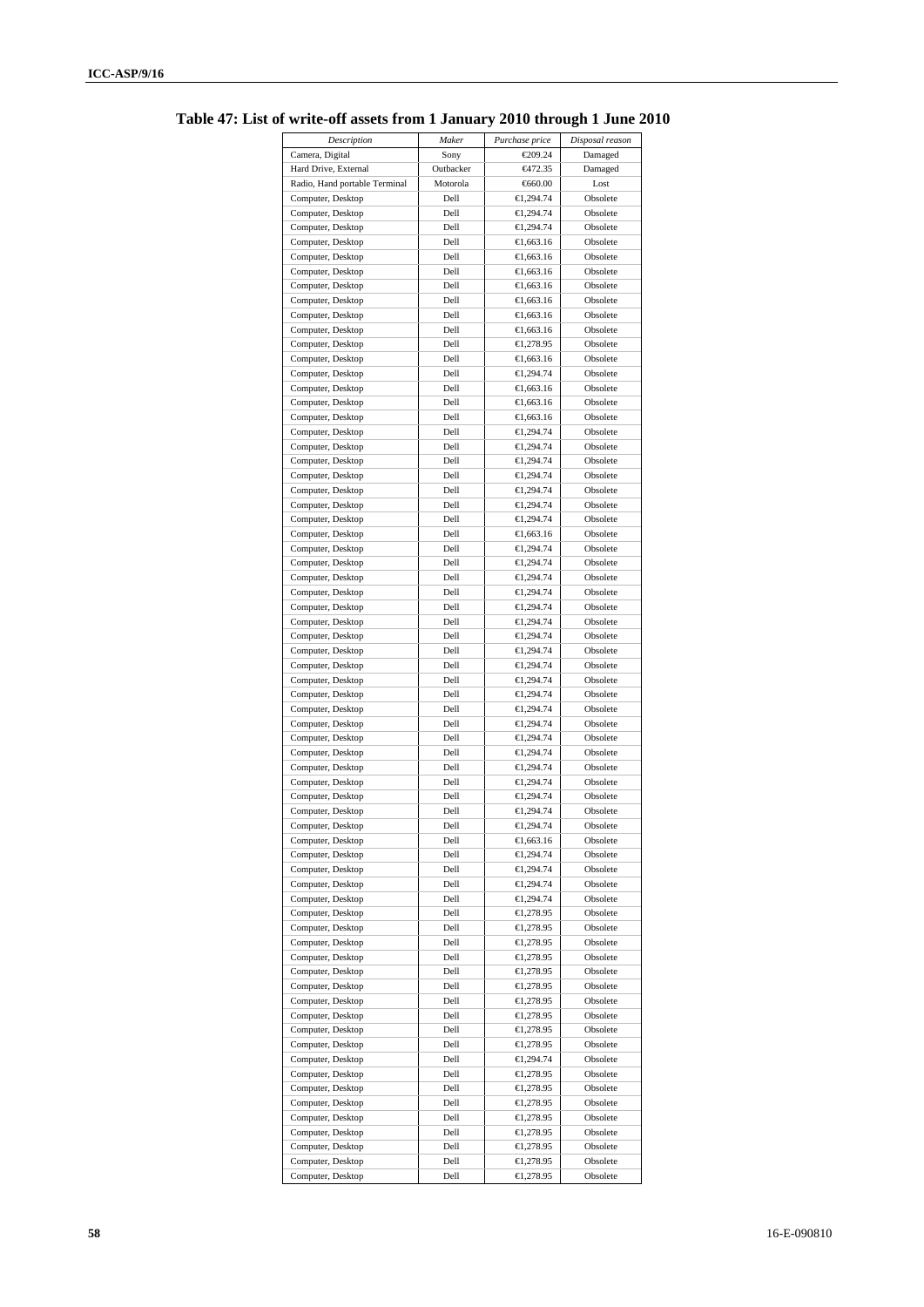| Description                            | Maker        | Purchase price         | Disposal reason      |
|----------------------------------------|--------------|------------------------|----------------------|
| Computer, Desktop                      | Dell         | €1,278.95              | Obsolete             |
| Computer, Desktop                      | Dell         | €1,278.95              | Obsolete             |
| Computer, Desktop                      | Dell         | €1,278.95              | Obsolete             |
| Computer, Desktop                      | Dell         | €1,278.95              | Obsolete             |
| Computer, Desktop                      | Dell         | €1,278.95              | Obsolete             |
| Computer, Desktop                      | Dell         | €1,278.95              | Obsolete             |
| Computer, Desktop                      | Dell         | €1,352.04              | Obsolete             |
| Computer, Desktop                      | Dell         | €1,294.74              | Obsolete             |
| Computer, Desktop                      | Dell         | €1,294.74              | Obsolete             |
| Computer, Desktop                      | Dell<br>Dell | €1,294.74              | Obsolete             |
| Computer, Desktop<br>Computer, Desktop | Dell         | €1,294.74<br>€1,294.74 | Obsolete<br>Obsolete |
| Computer, Desktop                      | Dell         | €1,294.74              | Obsolete             |
| Computer, Desktop                      | Dell         | €1,294.74              | Obsolete             |
| Computer, Desktop                      | Dell         | €1,294.74              | Obsolete             |
| Computer, Desktop                      | Dell         | €1,294.74              | Obsolete             |
| Computer, Desktop                      | Dell         | €1,278.95              | Obsolete             |
| Computer, Desktop                      | Dell         | €1,278.95              | Obsolete             |
| Computer, Desktop                      | Dell         | €1,278.95              | Obsolete             |
| Computer, Desktop                      | Dell         | €1,278.95              | Obsolete             |
| Computer, Desktop                      | Dell         | €1,278.95              | Obsolete             |
| Computer, Desktop                      | Dell         | €1,278.95              | Obsolete             |
| Computer, Desktop                      | Dell         | €1,278.95              | Obsolete             |
| Computer, Desktop                      | Dell         | €1,278.95              | Obsolete             |
| Computer, Desktop                      | Dell         | €1,278.95              | Obsolete             |
| Computer, Desktop                      | Dell         | €1,278.95              | Obsolete             |
| Computer, Desktop                      | Dell         | €1,278.95              | Obsolete             |
| Computer, Desktop                      | Dell         | €1.278.95              | Obsolete             |
| Computer, Desktop                      | Dell         | €1,294.74              | Obsolete             |
| Computer, Desktop                      | Dell         | €1,294.74              | Obsolete             |
| Computer, Desktop                      | Dell         | €1,325.00              | Obsolete             |
| Computer, Desktop                      | Dell<br>Dell | €1,645.00<br>€1,645.00 | Obsolete<br>Obsolete |
| Computer, Desktop<br>Computer, Desktop | Dell         | €1,645.00              | Obsolete             |
| Computer, Desktop                      | Dell         | €1,645.00              | Obsolete             |
| Computer, Desktop                      | Dell         | €1,325.00              | Obsolete             |
| Computer, Desktop                      | Dell         | €1,325.00              | Obsolete             |
| Computer, Desktop                      | Dell         | €1,325.00              | Obsolete             |
| Computer, Desktop                      | Dell         | €1,325.00              | Obsolete             |
| Computer, Desktop                      | Dell         | €1,325.00              | Obsolete             |
| Computer, Desktop                      | Dell         | €1,352.04              | Obsolete             |
| Computer, Desktop                      | Dell         | €1,325.00              | Obsolete             |
| Computer, Desktop                      | Dell         | €1,645.00              | Obsolete             |
| Computer, Desktop                      | Dell         | €1,325.00              | Obsolete             |
| Computer, Desktop                      | Dell         | €1,325.00              | Obsolete             |
| Computer, Desktop                      | Dell         | €1,325.00              | Obsolete             |
| Computer, Desktop                      | Dell         | €1,325.00              | Obsolete             |
| Computer, Desktop                      | Dell         | €1,325.00              | Obsolete             |
| Computer, Desktop                      | Dell         | €1,325.00              | Obsolete             |
| Computer, Desktop                      | Dell         | €1,325.00              | Obsolete             |
| Computer, Desktop                      | Dell         | €1,325.00              | Obsolete             |
| Computer, Desktop<br>Computer, Desktop | Dell<br>Dell | €1,325.00<br>€1,325.00 | Obsolete<br>Obsolete |
| Computer, Desktop                      | Dell         | €1,325.00              | Obsolete             |
| Computer, Desktop                      | Dell         | €1,045.00              | Obsolete             |
| Computer, Desktop                      | Dell         | €1,045.00              | Obsolete             |
| Computer, Desktop                      | Dell         | €1,045.00              | Obsolete             |
| Computer, Desktop                      | Dell         | €1,045.00              | Obsolete             |
| Computer, Desktop                      | Dell         | €1,045.00              | Obsolete             |
| Computer, Desktop                      | Dell         | €1,045.00              | Obsolete             |
| Computer, Desktop                      | Dell         | €1,045.00              | Obsolete             |
| Computer, Desktop                      | Dell         | €1,045.00              | Obsolete             |
| Computer, Desktop                      | Dell         | €1,045.00              | Obsolete             |
| Computer, Desktop                      | Dell         | €1,045.00              | Obsolete             |
| Computer, Desktop                      | Dell         | €1,045.00              | Obsolete             |
| Computer, Desktop                      | Dell         | €1,645.00              | Obsolete             |
| Computer, Desktop                      | Dell         | €1,045.00              | Obsolete             |
| Computer, Desktop                      | Dell         | €1,645.00              | Obsolete             |
| Computer, Desktop                      | Dell         | €1,045.00              | Obsolete             |
| Computer, Desktop                      | Dell         | €1,120.00              | Obsolete             |
| Computer, Desktop                      | Dell         | €1,120.00              | Obsolete             |
| Computer, Desktop                      | Dell         | €1,120.00              | Obsolete             |
| Computer, Desktop                      | Dell         | €1,645.00              | Obsolete             |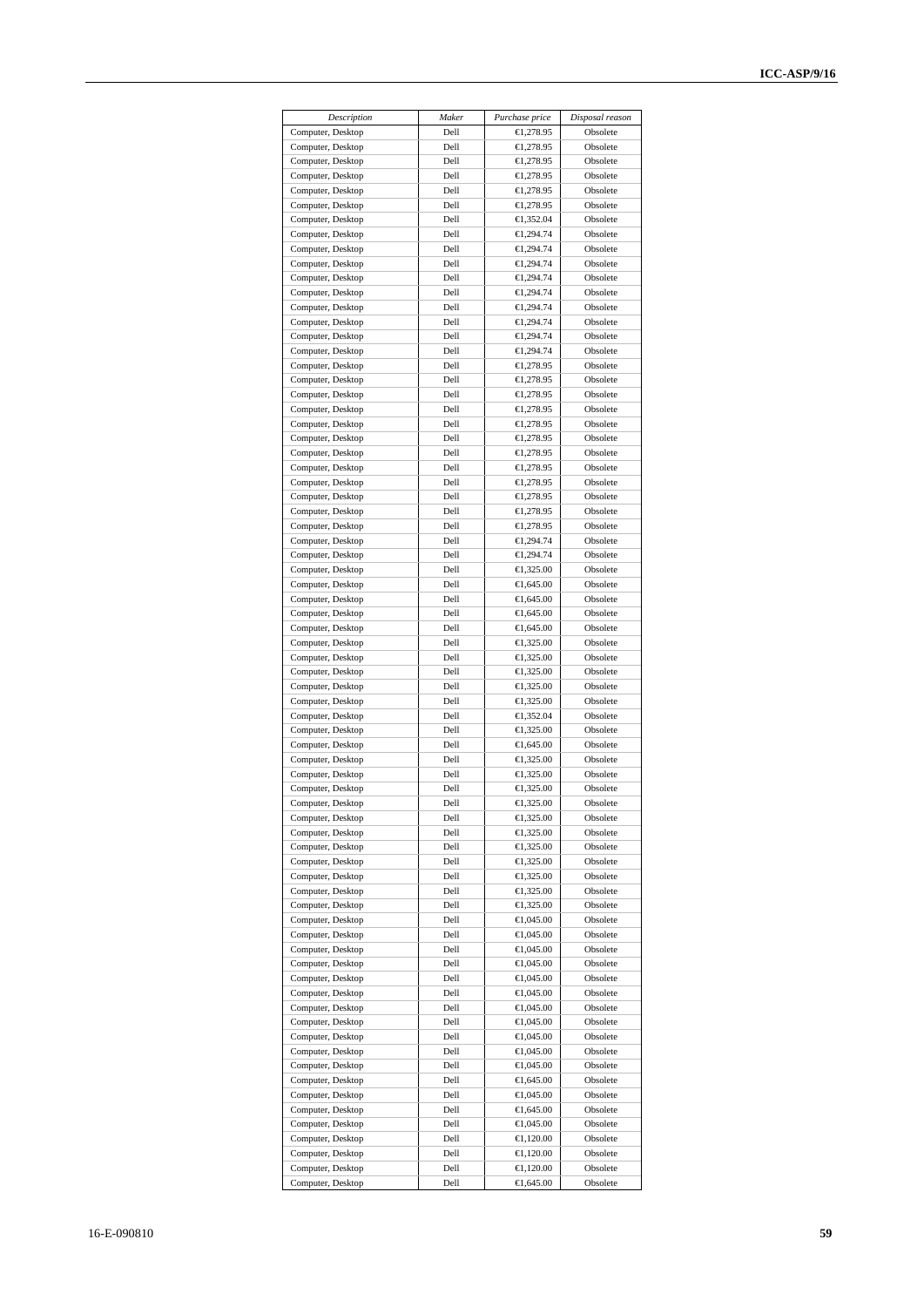| Description       | Maker | Purchase price       | Disposal reason |
|-------------------|-------|----------------------|-----------------|
| Computer, Desktop | Dell  | €1,645.00            | Obsolete        |
| Computer, Desktop | Dell  | €1,645.00            | Obsolete        |
| Computer, Desktop | Dell  | €1,645.00            | Obsolete        |
| Computer, Desktop | Dell  | €1,645.00            | Obsolete        |
| Computer, Desktop | Dell  | €1,325.00            | Obsolete        |
| Computer, Desktop | Dell  | €1,045.00            | Obsolete        |
| Computer, Desktop | Dell  | €1,352.04            | Obsolete        |
| Computer, Desktop | Dell  | €1,325.00            | Obsolete        |
| Computer, Desktop | Dell  | €1,325.00            | Obsolete        |
| Computer, Desktop | Dell  | €1,325.00            | Obsolete        |
| Computer, Desktop | Dell  | €1,352.04            | Obsolete        |
| Computer, Desktop | Dell  | €1,352.04            | Obsolete        |
| Computer, Desktop | Dell  | €1,352.04            | Obsolete        |
| Computer, Desktop | Dell  | €1,352.04            | Obsolete        |
| Computer, Desktop | Dell  | €1,352.04            | Obsolete        |
| Computer, Desktop | Dell  | €1,352.04            | Obsolete        |
| Computer, Desktop | Dell  | €1,352.04            | Obsolete        |
| Computer, Desktop | Dell  | €1,325.00            | Obsolete        |
| Computer, Desktop | Dell  | €1,352.04            | Obsolete        |
| Computer, Desktop | Dell  | €1,325.00            | Obsolete        |
| Computer, Desktop | Dell  | €1,352.04            | Obsolete        |
| Computer, Desktop | Dell  | €1,352.04            | Obsolete        |
| Computer, Desktop | Dell  | €1,352.04            | Obsolete        |
| Computer, Desktop | Dell  | €1,352.04            | Obsolete        |
| Computer, Desktop | Dell  | €1,352.04            | Obsolete        |
| Computer, Desktop | Dell  | €1,352.04            | Obsolete        |
| Computer, Desktop | Dell  | €1,352.04            | Obsolete        |
| Computer, Desktop | Dell  | €1,352.04            | Obsolete        |
| Computer, Desktop | Dell  | €1,352.04            | Obsolete        |
| Computer, Desktop | Dell  | €1,278.95            | Obsolete        |
| Computer, Desktop | Dell  | €1,352.04            | Obsolete        |
| Computer, Desktop | Dell  | €1,325.00            | Obsolete        |
| Computer, Desktop | Dell  | €1,352.04            | Obsolete        |
| Computer, Desktop | Dell  | €1,325.00            | Obsolete        |
| Computer, Desktop | Dell  | €1,325.00            | Obsolete        |
| Computer, Desktop | Dell  | €1,325.00            | Obsolete        |
| Computer, Desktop | Dell  | €1,325.00            | Obsolete        |
| Computer, Desktop | Dell  | €1,325.00            | Obsolete        |
| Computer, Desktop | Dell  | €1,325.00            | Obsolete        |
| Computer, Desktop | Dell  | €1,325.00            | Obsolete        |
| Computer, Desktop | Dell  | €1,325.00            | Obsolete        |
| Computer, Desktop | Dell  | €1,325.00            | Obsolete        |
| Computer, Desktop | Dell  | €1,325.00            | Obsolete        |
| Computer, Desktop | Dell  | €1,325.00            | Obsolete        |
| Computer, Desktop | Dell  | €1,325.00            | Obsolete        |
| Computer, Desktop | Dell  | €1,325.00            | Obsolete        |
| Computer, Desktop | Dell  | €1,325.00            | Obsolete        |
| Computer, Desktop | Dell  | €1,325.00            | Obsolete        |
| Computer, Desktop | Dell  | €1,325.00            | Obsolete        |
| Computer, Desktop | Dell  | €1,325.00            | Obsolete        |
| Computer, Desktop | Dell  | €1,325.00            | Obsolete        |
| Computer, Desktop | Dell  | €1,325.00            | Obsolete        |
| Computer, Desktop | Dell  | €1,325.00            | Obsolete        |
| Computer, Desktop | Dell  | €1,325.00            | Obsolete        |
| Computer, Desktop | Dell  | €1,325.00            | Obsolete        |
| Computer, Desktop | Dell  | €1,325.00            | Obsolete        |
| Computer, Desktop | Dell  | $\bigoplus$ , 120.00 | Obsolete        |
| Computer, Desktop | Dell  | €1,178.95            | Obsolete        |
| Computer, Desktop | Dell  | €1,178.95            | Obsolete        |
| Computer, Desktop | Dell  | €1,120.00            | Obsolete        |
| Computer, Desktop | Dell  | €1,178.95            | Obsolete        |
| Computer, Desktop | Dell  | €1,278.95            | Obsolete        |
| Computer, Desktop | Dell  | €1,120.00            | Obsolete        |
| Computer, Desktop | Dell  | €1,278.95            | Obsolete        |
| Computer, Desktop | Dell  | €1,120.00            | Obsolete        |
| Computer, Desktop | Dell  | €1,120.00            | Obsolete        |
| Computer, Desktop | Dell  | €1,178.95            | Obsolete        |
| Computer, Desktop | Dell  | €1,120.00            | Obsolete        |
| Computer, Desktop | Dell  | €1,120.00            | Obsolete        |
| Computer, Desktop | Dell  | $\bigoplus$ , 120.00 | Obsolete        |
| Computer, Desktop | Dell  | €1,120.00            | Obsolete        |
| Computer, Desktop | Dell  | €1,120.00            | Obsolete        |
| Computer, Desktop | Dell  | €1,120.00            | Obsolete        |
|                   |       |                      |                 |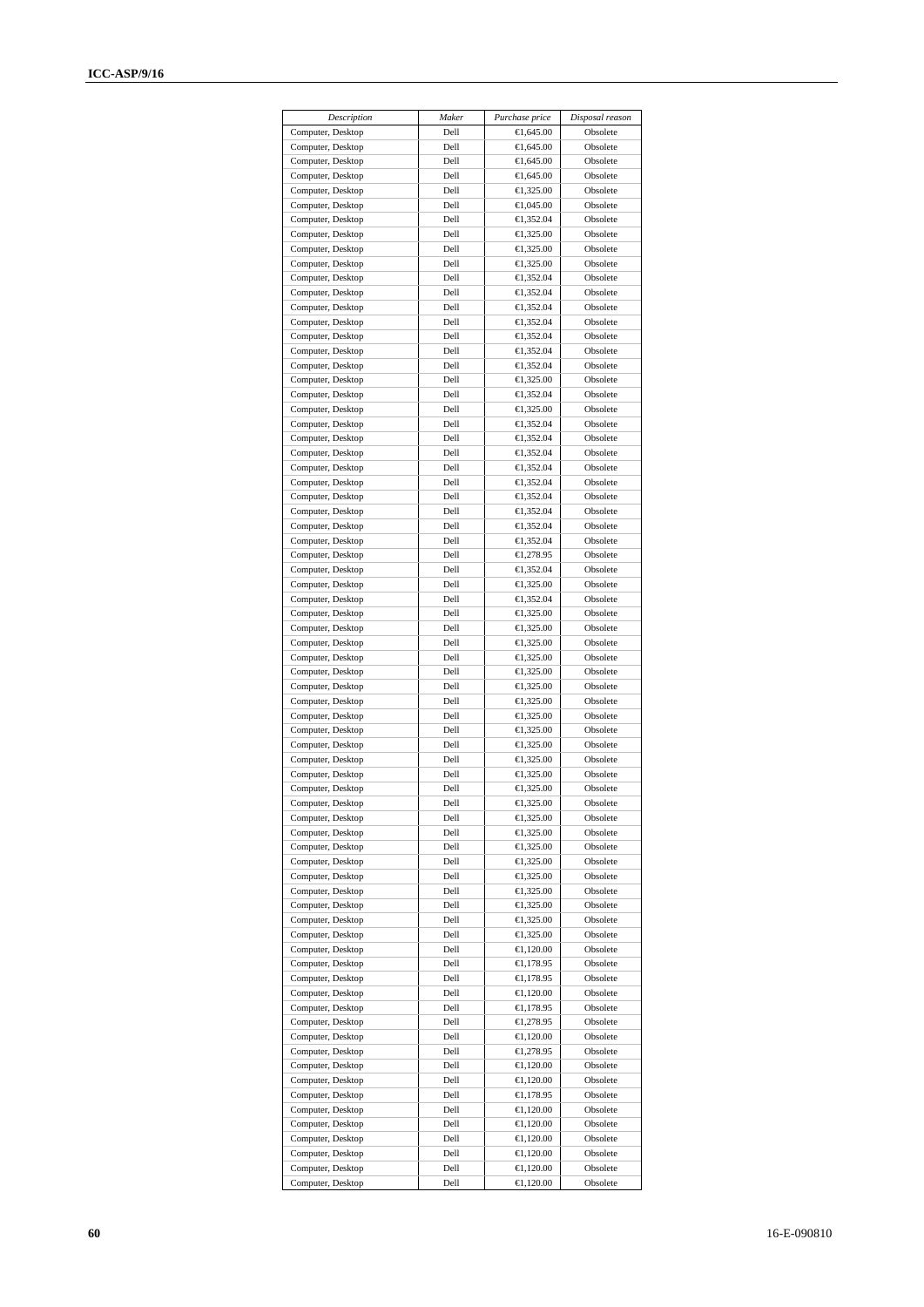| Description                            | Maker        | Purchase price          | Disposal reason      |
|----------------------------------------|--------------|-------------------------|----------------------|
| Computer, Desktop                      | Dell         | €1,120.00               | Obsolete             |
| Computer, Desktop                      | Dell         | €1,178.95               | Obsolete             |
| Computer, Desktop                      | Dell         | $-4973.68$              | Obsolete             |
| Computer, Desktop                      | Dell         | €1,178.95               | Obsolete             |
| Computer, Desktop<br>Computer, Desktop | Dell<br>Dell | €1,120.00<br>€1,178.95  | Obsolete<br>Obsolete |
| Computer, Desktop                      | Dell         | €1,178.95               | Obsolete             |
| Computer, Desktop                      | Dell         | €1,178.95               | Obsolete             |
| Computer, Desktop                      | Dell         | €1,178.95               | Obsolete             |
| Computer, Desktop                      | Dell         | €1,178.95               | Obsolete             |
| Computer, Desktop                      | Dell         | €1,178.95               | Obsolete             |
| Computer, Desktop                      | Dell         | €1,178.95               | Obsolete             |
| Computer, Desktop                      | Dell         | €1,178.95               | Obsolete             |
| Computer, Desktop                      | Dell         | €1.178.95               | Obsolete             |
| Computer, Desktop                      | Dell<br>Dell | €1,178.95<br>€1,178.95  | Obsolete<br>Obsolete |
| Computer, Desktop<br>Computer, Desktop | Dell         | €1,178.95               | Obsolete             |
| Computer, Desktop                      | Dell         | €1,178.95               | Obsolete             |
| Computer, Desktop                      | Dell         | €1,178.95               | Obsolete             |
| Computer, Desktop                      | Dell         | €1,178.95               | Obsolete             |
| Computer, Desktop                      | Dell         | €1,178.95               | Obsolete             |
| Computer, Desktop                      | Dell         | €1,178.95               | Obsolete             |
| Computer, Desktop                      | Dell         | €1,120.00               | Obsolete             |
| Computer, Desktop                      | Dell         | €1,178.95               | Obsolete             |
| Computer, Desktop                      | Dell         | €1,120.00               | Obsolete             |
| Computer, Desktop                      | HP           | $-092.22$<br>$-092.22$  | Obsolete<br>Obsolete |
| Computer, Desktop<br>Computer, Desktop | HP<br>HP     | $-092.22$               | Obsolete             |
| Computer, Desktop                      | HP           | $-092.22$               | Obsolete             |
| Computer, Desktop                      | HP           | $-092.22$               | Obsolete             |
| Computer, Desktop                      | HP           | $-092.22$               | Obsolete             |
| Computer, Desktop                      | Dell         | €1,120.00               | Obsolete             |
| Computer, Desktop                      | Dell         | €1,120.00               | Obsolete             |
| Computer, Desktop                      | Dell         | €1,120.00               | Obsolete             |
| Computer, Desktop                      | Dell         | €1,120.00               | Obsolete             |
| Computer, Desktop                      | Dell         | €1,120.00               | Obsolete             |
| Computer, Desktop                      | Dell<br>Dell | €1,120.00               | Obsolete             |
| Computer, Desktop<br>Computer, Desktop | Dell         | €1,120.00<br>€1,120.00  | Obsolete<br>Obsolete |
| Computer, Desktop                      | Dell         | €1,120.00               | Obsolete             |
| Computer, Desktop                      | Dell         | €1,120.00               | Obsolete             |
| Computer, Desktop                      | Dell         | €1,120.00               | Obsolete             |
| Computer, Desktop                      | Dell         | €1,120.00               | Obsolete             |
| Computer, Desktop                      | Dell         | €1,120.00               | Obsolete             |
| Computer, Desktop                      | Dell         | €849.00                 | Obsolete             |
| Computer, Desktop                      | Dell         | €1,075.00               | Obsolete             |
| Computer, Desktop                      | Dell         | €1,075.00               | Obsolete             |
| Computer, Desktop                      | Dell         | €1,075.00               | Obsolete             |
| Computer, Desktop<br>Computer, Desktop | Dell<br>Dell | €09.00<br>€909.00       | Obsolete<br>Obsolete |
| Computer, Desktop                      | Dell         | $\Theta$ 09.00          | Obsolete             |
| Computer, Desktop                      | Dell         | $\Leftrightarrow$ 09.00 | Obsolete             |
| Computer, Desktop                      | Dell         | $-09.00$                | Obsolete             |
| Computer, Desktop                      | HP           | $-092.22$               | Obsolete             |
| Computer, Desktop                      | Dell         | $\bigoplus$ 09.00       | Obsolete             |
| Computer, Desktop                      | Dell         | €1,120.00               | Obsolete             |
| Computer, Desktop                      | Dell         | €849.00                 | Obsolete             |
| Computer, Desktop                      | Dell         | €849.00                 | Obsolete             |
| Computer, Desktop                      | Dell         | €849.00                 | Obsolete             |
| Computer, Desktop                      | Dell         | \$49.00                 | Obsolete             |
| Computer, Desktop<br>Computer, Desktop | Dell<br>Dell | €1,120.00<br>€1,120.00  | Obsolete<br>Obsolete |
| Computer, Desktop                      | HP           | $-092.22$               | Obsolete             |
| Computer, Desktop                      | Dell         | €1,178.95               | Obsolete             |
| Computer, Desktop                      | Dell         | $\Theta$ 09.00          | Obsolete             |
| Computer, Desktop                      | Dell         | €1,278.95               | Obsolete             |
| Computer, Desktop                      | Dell         | ⊕73.68                  | Obsolete             |
| Computer, Desktop                      | Dell         | €1,278.95               | Obsolete             |
| Computer, Desktop                      | Dell         | €1,278.95               | Obsolete             |
| Computer, Desktop                      | Dell         | €1,278.95               | Obsolete             |
| Computer, Desktop                      | Dell         | €1,278.95               | Obsolete             |
| Computer, Desktop                      | Dell         | €1,278.95               | Obsolete             |
| Computer, Desktop                      | Dell         | €1,278.95               | Obsolete             |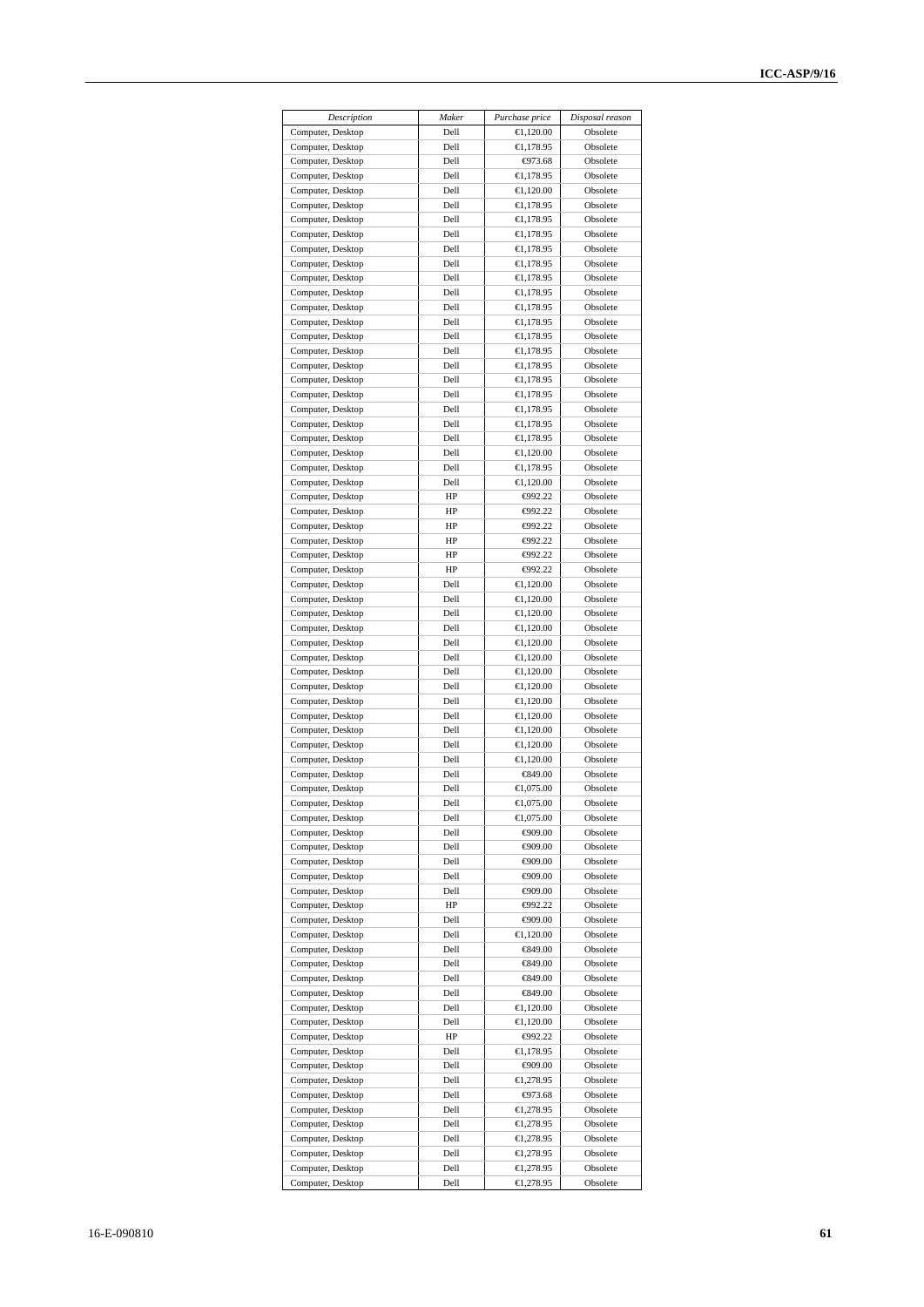| Description                            | Maker        | Purchase price         | Disposal reason      |
|----------------------------------------|--------------|------------------------|----------------------|
| Computer, Desktop                      | Dell         | €1,278.95              | Obsolete             |
| Computer, Desktop                      | Dell         | €1,278.95              | Obsolete             |
| Computer, Desktop                      | Dell         | €1,278.95              | Obsolete             |
| Computer, Desktop                      | Dell         | €731.02                | Obsolete             |
| Computer, Desktop                      | Dell         | €768.20                | Obsolete             |
| Computer, Desktop                      | Dell         | $\xi$ 31.58            | Obsolete             |
| Computer, Desktop                      | Dell         | €693.88                | Obsolete             |
| Computer, Desktop                      | Dell         | €1,120.00              | Obsolete             |
| Computer, Desktop                      | Dell         | €1,120.00              | Obsolete             |
| Computer, Desktop                      | Dell         | €1,178.95              | Obsolete             |
| Computer, Desktop                      | Dell         | €1,120.00              | Obsolete             |
| Computer, Desktop                      | Dell         | €1,278.95              | Obsolete             |
| Computer, Desktop                      | Dell         | €1,278.95              | Obsolete             |
| Computer, Desktop                      | Dell         | €1,278.95              | Obsolete             |
| Computer, Desktop                      | Dell         | €1,278.95              | Obsolete             |
| Computer, Desktop                      | Dell         | €1,278.95              | Obsolete             |
| Computer, Desktop                      | Dell         | €1,278.95              | Obsolete             |
| Computer, Desktop                      | Dell         | €1,278.95              | Obsolete             |
| Computer, Desktop                      | Dell         | €1,278.95              | Obsolete             |
| Computer, Desktop                      | Dell         | €1,278.95              | Obsolete             |
| Computer, Desktop                      | Dell         | €1,278.95              | Obsolete             |
| Computer, Desktop                      | Dell         | €1,278.95              | Obsolete             |
| Computer, Desktop                      | Dell         | €1,120.00              | Obsolete             |
| Computer, Desktop                      | Dell         | €1,278.95              | Obsolete             |
| Computer, Desktop                      | Dell         | €1,278.95              | Obsolete             |
| Computer, Desktop                      | Dell         | €1,278.95              | Obsolete             |
| Computer, Desktop                      | Dell         | €1,278.95              | Obsolete             |
| Computer, Desktop                      | Dell         | €1,278.95              | Obsolete             |
| Computer, Desktop                      | Dell         | €1,278.95              | Obsolete             |
| Computer, Desktop                      | Dell         | €1,278.95              | Obsolete             |
| Computer, Desktop                      | Dell         | €1,278.95              | Obsolete             |
| Computer, Desktop                      | Dell         | €1,278.95              | Obsolete             |
| Computer, Desktop                      | Dell         | €1,096.77              | Obsolete             |
| Computer, Desktop                      | Dell         | €1,096.77              | Obsolete             |
| Computer, Desktop                      | Dell         | €1,120.00              | Obsolete             |
| Computer, Desktop                      | Dell         | €1,096.77              | Obsolete             |
| Computer, Desktop                      | Dell         | €1,096.77              | Obsolete             |
| Computer, Desktop                      | Dell<br>Dell | €1,096.77              | Obsolete<br>Obsolete |
| Computer, Desktop                      | Dell         | €1,096.77              | Obsolete             |
| Computer, Desktop                      | Dell         | €1,096.77              | Obsolete             |
| Computer, Desktop                      | Dell         | €1,120.00<br>€1,096.77 | Obsolete             |
| Computer, Desktop<br>Computer, Desktop | Dell         | €1,120.00              | Obsolete             |
| Computer, Desktop                      | Dell         | €1,096.77              | Obsolete             |
| Computer, Desktop                      | Dell         | €1,096.77              | Obsolete             |
| Computer, Desktop                      | Dell         | €1,096.77              | Obsolete             |
| Computer, Desktop                      | Dell         | €1,096.77              | Obsolete             |
| Computer, Desktop                      | Dell         | €1,120.00              | Obsolete             |
| Computer, Desktop                      | Dell         | $\bigoplus$ , 178.95   | Obsolete             |
| Computer, Desktop                      | Dell         | €1,178.95              | Obsolete             |
| Computer, Desktop                      | Dell         | €1,178.95              | Obsolete             |
| Computer, Desktop                      | Dell         | €1,096.77              | Obsolete             |
| Computer, Desktop                      | Dell         | €1,096.77              | Obsolete             |
| Computer, Desktop                      | Dell         | €1,096.77              | Obsolete             |
| Computer, Desktop                      | Dell         | €1,096.77              | Obsolete             |
| Computer, Desktop                      | Dell         | €1,096.77              | Obsolete             |
| Computer, Desktop                      | Dell         | €1,096.77              | Obsolete             |
| Computer, Desktop                      | Dell         | €1,096.77              | Obsolete             |
| Computer, Desktop                      | Dell         | €1,096.77              | Obsolete             |
| Computer, Desktop                      | Dell         | €1,096.77              | Obsolete             |
| Computer, Desktop                      | Dell         | €1,096.77              | Obsolete             |
| Computer, Desktop                      | Dell         | €1,120.00              | Obsolete             |
| Computer, Desktop                      | Dell         | €1,096.77              | Obsolete             |
| Computer, Desktop                      | Dell         | €1,096.77              | Obsolete             |
| Computer, Desktop                      | Dell         | €1,096.77              | Obsolete             |
| Computer, Desktop                      | Dell         | €1,096.77              | Obsolete             |
| Computer, Desktop                      | Dell         | €1,096.77              | Obsolete             |
| Computer, Desktop                      | Dell         | €1,096.77              | Obsolete             |
| Computer, Desktop                      | Dell         | €1,096.77              | Obsolete             |
| Computer, Desktop                      | Dell         | €1,096.77              | Obsolete             |
| Computer, Desktop                      | Dell         | €1,096.77              | Obsolete             |
| Computer, Desktop                      | Dell         | €1,096.77              | Obsolete             |
| Computer, Laptop                       | Dell         | €1,885.00              | Obsolete             |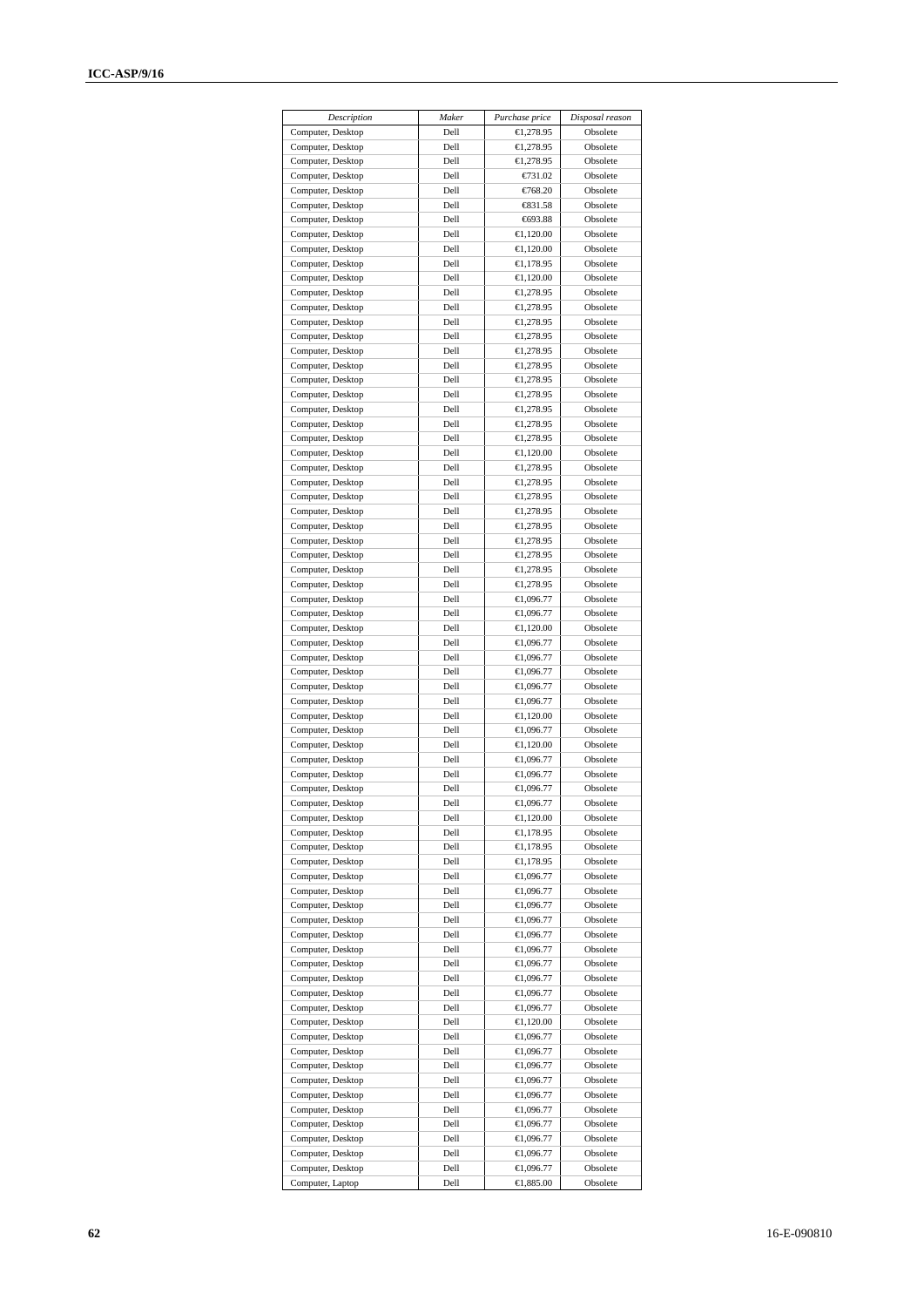| Description                | Maker       | Purchase price      | Disposal reason      |
|----------------------------|-------------|---------------------|----------------------|
| Computer, Laptop           | Dell        | €1.694.74           | Obsolete             |
| Computer, Laptop           | Dell        | €1,970.10           | Obsolete             |
| Computer, Laptop           | Dell        | €1,831.58           | Obsolete             |
|                            | Dell        |                     | Obsolete             |
| Computer, Laptop           | Dell        | €1,831.58           |                      |
| Computer, Laptop           |             | €1,583.33           | Obsolete<br>Obsolete |
| Computer, Laptop           | Dell        | €1,553.89           |                      |
| Computer, Laptop           | Dell        | €1,553.89           | Obsolete             |
| Computer, Laptop           | Dell        | €1,885.00           | Obsolete             |
| Computer, Laptop           | Dell        | €1,286.25           | Obsolete             |
| Laminator, Heavy Duty      | Ibico       | €373.75             | Obsolete             |
| Laminator, Heavy Duty      | Ibico       | €373.75             | Obsolete             |
| Personal Digital Assistant | HP          | €500.46             | Obsolete             |
| Printer, Ink, Wireless     | HP          | €254.74             | Obsolete             |
| Printer, Ink, Wireless     | HP          | €216.70             | Obsolete             |
| Printer, Laser             | HP          | $\xi$ 35.00         | Obsolete             |
| Printer, Laser             | HP          | €716.67             | Obsolete             |
| Printer, Laser             | HP          | €897.60             | Obsolete             |
| Printer, Laser             | HP          | $\xi$ 35.00         | Obsolete             |
| Reader, Barcode            | Gryphon     | €434.00             | Obsolete             |
| Shredder                   | Ideal       | <del>€</del> 442.83 | Obsolete             |
| <b>Telephone Satellite</b> | Iridium     | €1,340.00           | Obsolete             |
| Telephone, Mobile          | <b>QTEK</b> | €384.00             | Obsolete             |
| Water Cooler               | Water Logic | €1,162.80           | Obsolete             |
| Water Cooler               | Water Logic | €1,162.80           | Obsolete             |
| <b>Water Cooler</b>        | Water Logic | €1,162.80           | Obsolete             |
| Water Cooler               | Water Logic | €1,162.80           | Obsolete             |
| Water Cooler               | Water Logic | €1,162.80           | Obsolete             |
| Water Cooler               | Water Logic | €1,162.80           | Obsolete             |
| Water Cooler               | Water Logic | €1,523.00           | Obsolete             |
| Water Cooler               | Water Logic | €1,523.00           | Obsolete             |
| Water Cooler               | Water Logic | €1,523.00           | Obsolete             |
| <b>Water Cooler</b>        | Water Logic | €1,034.00           | Obsolete             |
| <b>Water Cooler</b>        | Water Logic | €1,523.00           | Obsolete             |
| Water Cooler               | Water Logic | €1,034.00           | Obsolete             |
| Water Cooler               | Water Logic | €1,250.00           | Obsolete             |
| Water Cooler               | Water Logic | €1,250.00           | Obsolete             |
| Water Cooler               | Water Logic | €1,162.80           | Obsolete             |
| Water Cooler               | Water Logic | €1,162.80           | Obsolete             |
| Water Cooler               | Water Logic | €1,162.80           | Obsolete             |
| <b>Water Cooler</b>        | Water Logic | €1,162.80           | Obsolete             |
| Water Cooler               | Water Logic |                     | Obsolete             |
| Water Cooler               |             | €1,034.00           |                      |
|                            | Water Logic | €1,162.80           | Obsolete<br>Obsolete |
| Water Cooler               | Water Logic | €1,034.00           |                      |
| <b>Water Cooler</b>        | Water Logic | €1,034.00           | Obsolete             |
| Water Cooler               | Water Logic | €1,034.00           | Obsolete             |
| <b>Water Cooler</b>        | Water Logic | €1,034.00           | Obsolete             |
| Water Cooler               | Water Logic | €1,034.00           | Obsolete             |
| Water Cooler               | Water Logic | €1,034.00           | Obsolete             |
| Water Cooler               | Water Logic | €1,034.00           | Obsolete             |
| Water Cooler               | Water Logic | €1,034.00           | Obsolete             |
| Water Cooler               | Water Logic | €1,162.80           | Obsolete             |
| Computer, Laptop           | Dell        | €720.00             | Stolen               |
| Recorder, Mini Disc        | Sony        | €305.00             | Stolen               |
| Recorder, Mini Disc        | Sony        | €305.00             | Stolen               |
| <b>Total</b>               |             | 605,175.28          |                      |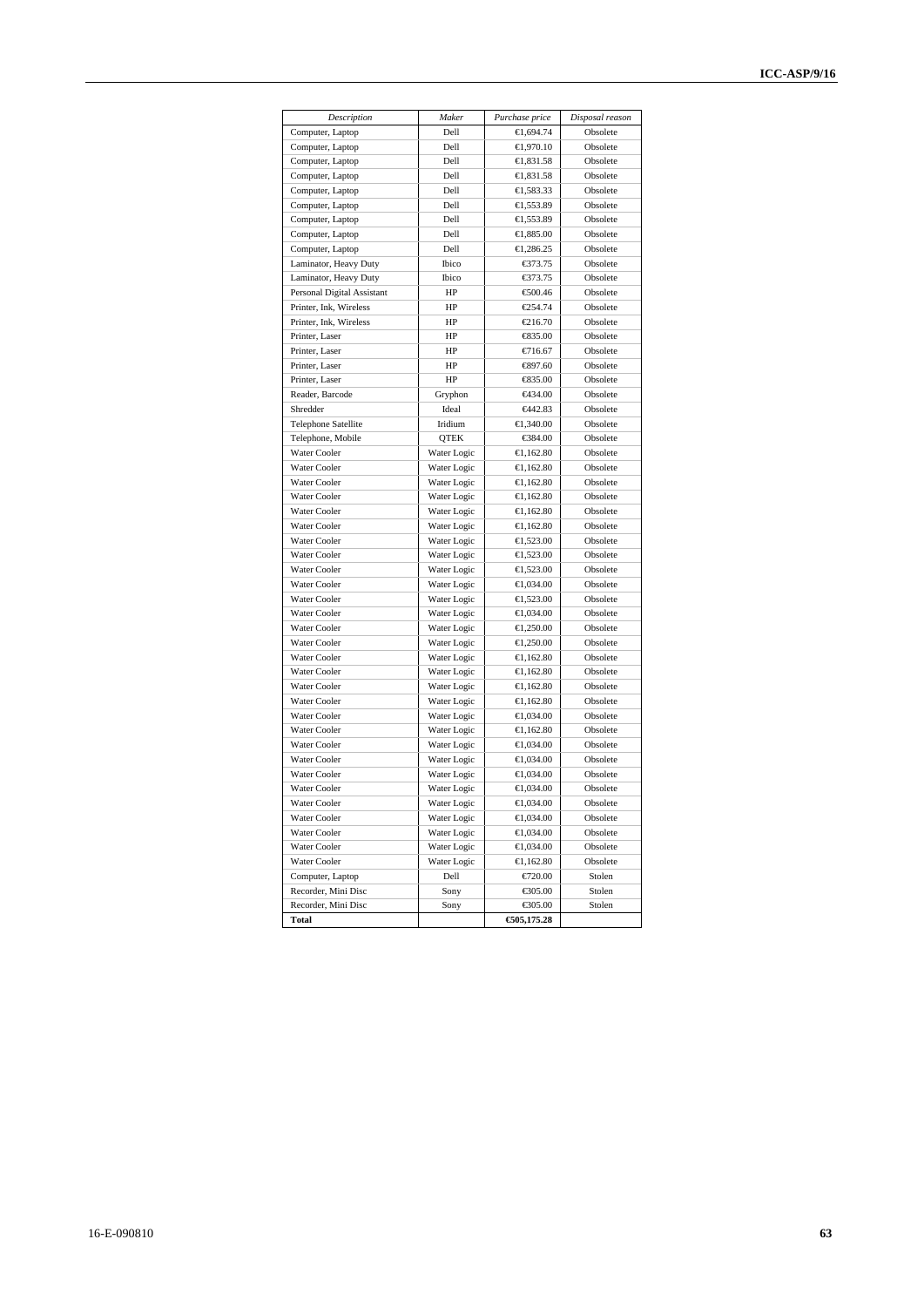|  | Table 48: Field operations, actual expenditure per situation |  |  |
|--|--------------------------------------------------------------|--|--|
|--|--------------------------------------------------------------|--|--|

| Secuviis per situativn actuais 2007<br><b>Section</b> | CAR       | <b>DRC</b> | <b>Operations</b>    | Sudan     | Uganda    | <b>Total</b> |
|-------------------------------------------------------|-----------|------------|----------------------|-----------|-----------|--------------|
| MPII:                                                 |           |            |                      |           |           |              |
| Immediate Office OTP                                  |           | 23,766     | 125,376              | 14,885    |           | 164,027      |
| Services Section                                      | 86,995    | 368,266    | 1,155,847            | 221,745   | 57,420    | 1,890,273    |
| Jur. Compl. Coop.Div                                  | 40        |            | 14,286               | 29,338    | 4,246     | 47,910       |
| Sit. Analysis Sect.                                   | 11,875    | 76,567     | 47,899               | 82,355    |           | 218,696      |
| Intern. Coop. Sect                                    | 105,109   | 199,644    |                      | 257,814   | 3,165     | 880,409      |
| Planning & Operation                                  | 426,574   | 694,477    | 314,677<br>3,078,467 | 772,820   | 317,762   | 5,290,100    |
| <b>Investigation Teams</b>                            | 1,399,445 | 1,697,521  | 201,303              | 1,315,627 | 9,601     | 4,623,497    |
| <b>Prosecution Division</b>                           |           |            | 25,051               |           |           | 25,051       |
| <b>Prosecution Section</b>                            | 345,816   | 98,777     | 48,776               | 665,516   |           | 1,158,885    |
|                                                       |           |            |                      |           |           |              |
| <b>Total</b>                                          | 2,375,854 | 3,159,018  | 5,011,682            | 3,360,100 | 392,194   | 14,298,848   |
| MP III:                                               |           |            |                      |           |           |              |
| Imm. Off. Registrar                                   |           | 10,132     |                      | 8,486     | 3,588     | 22,206       |
| Off. Internal Audit                                   |           |            | 3,546                |           |           | 3,546        |
| Legal Advisory Serv.                                  |           |            | 2,678                |           |           | 2,678        |
| Sec. & Safety Sect.                                   | 278,063   | 465,916    | 270,694              | 352,461   | 147,209   | 1,514,343    |
| <b>HR</b> Section                                     | 238       |            | 399,993              | 5,292     | 74,132    | 479,655      |
| Budget & Finance                                      |           |            | 247,833              |           |           | 247,833      |
| Gen. Serv. Section                                    |           |            | 136,224              |           | 98        | 136,322      |
| Info & Comm Tech Sec                                  | 86,983    | 385,348    | 710,051              | 144,921   | 173,541   | 1,500,844    |
| <b>Field Operations Sec</b>                           | 452,059   | 686,507    | 529,355              | 522,444   | 400,693   | 2,591,058    |
| Office of the Head                                    |           |            | 264                  |           | 7,008     | 7,272        |
| Court Mgt. Section                                    |           |            | 2,771                |           |           | 2,771        |
| <b>Detention Section</b>                              |           | 8,534      | 9,838                |           |           | 18,372       |
| Court Int. & Transl                                   |           | 907,990    | 22,828               | 124,383   | 265,111   | 1,320,312    |
| Victims & Witn. Unit                                  | 233,615   | 903,219    | 71,914               | 680,511   | 301,075   | 2,190,334    |
| Public Affairs Unit                                   |           |            | 13,777               |           |           | 13,777       |
| Outreach Unit                                         | 161,644   | 311,930    | 393,538              | 157,729   | 260,206   | 1,285,047    |
| Office of the Head                                    |           |            | 152,889              |           |           | 152,889      |
| Defence Supp. Sect.                                   |           | 35,859     | 60,668               | 24,805    | 22,582    | 143,914      |
| Vict. Par. Rep. Sect                                  | 178,028   | 130,901    | 147,361              | 7,006     | 95,492    | 558,788      |
| <b>Pub Counsel Defence</b>                            |           | 1,150      |                      |           |           | 1,150        |
| <b>Pub Counsel Victims</b>                            | 13,088    | 18,529     | 4,000                |           |           | 35,617       |
| <b>Total</b>                                          | 1,403,718 | 3,866,015  | 3,180,222            | 2,028,038 | 1,750,735 | 12,228,728   |
|                                                       |           |            |                      |           |           |              |
| MP VI:                                                |           |            |                      |           |           |              |
| Secretariat TFV                                       | 12,422    | 122,751    | 300,761              |           | 129,653   | 565,587      |
| <b>Total</b>                                          | 3,791,994 | 7,147,784  | 8,492,665            | 5,388,138 | 2,272,582 | 27,093,163   |

**Sections per situation actuals 2009** 

*Operations support, which are costs related to more than one situation at the field operations stage (i.e. investigations), are thus not situation-specific.*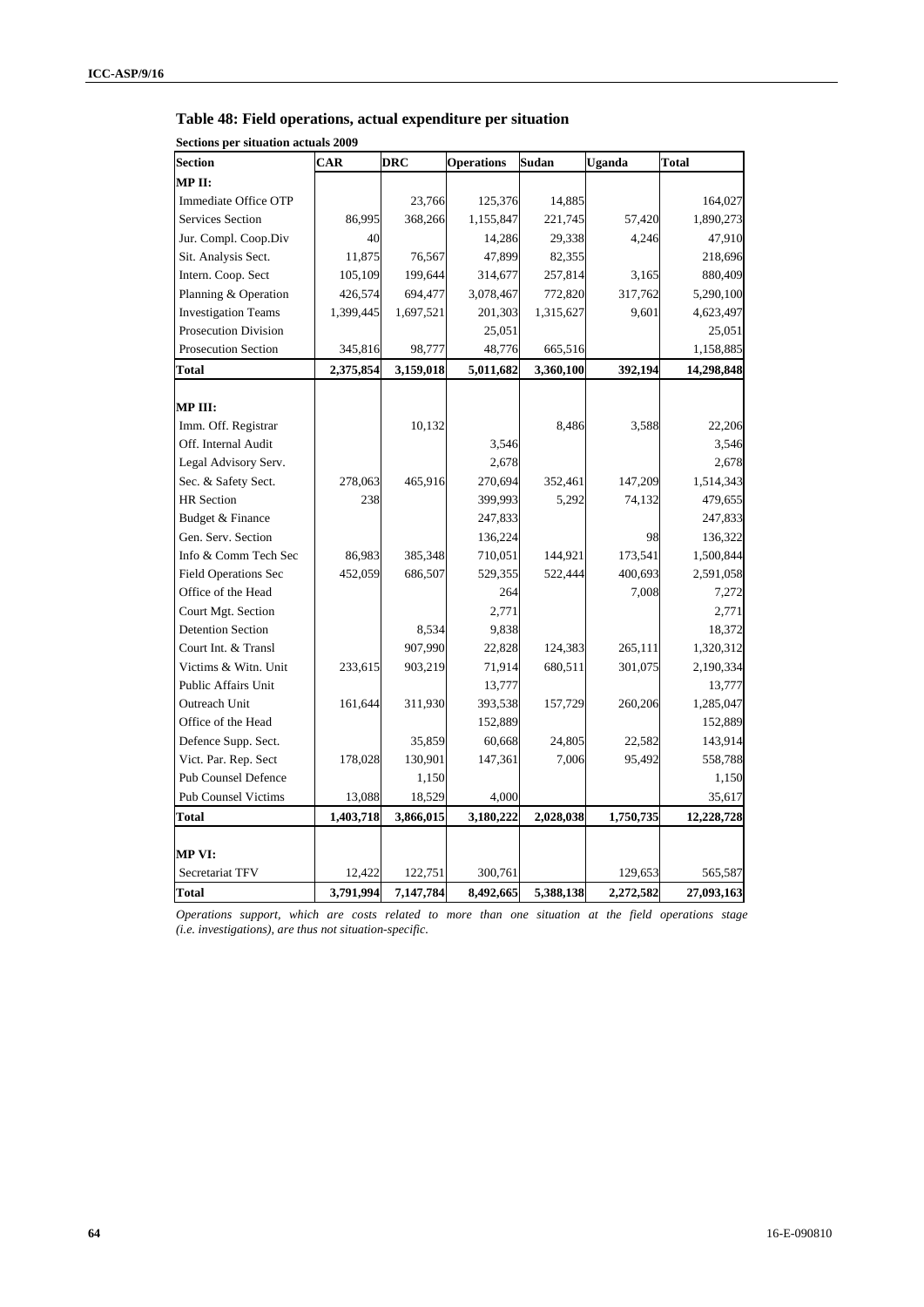#### **Table 49: Field operations, actual expenditure per situation**

**Actuals 2010, 30 June, section per situation** 

| Section                     | <b>CAR</b> | <b>DRC</b> | Kenya   | <b>Operations</b> | Sudan     | Uganda    | Total      |
|-----------------------------|------------|------------|---------|-------------------|-----------|-----------|------------|
| MP I:                       |            |            |         |                   |           |           |            |
| Chambers                    |            |            |         | 4,097             |           |           | 4,097      |
|                             |            |            |         |                   |           |           |            |
| MP II:                      |            |            |         |                   |           |           |            |
| Immediate office OTP        |            | 566        | 45,855  | 101,816           | 566       |           | 148,802    |
| <b>Services Section</b>     | 41,833     | 254,762    | 4,440   | 592,630           | 87,395    | 23,809    | 1,004,868  |
| Jur. Compl. Coop.Div        | 67,123     | 155,853    | 26,042  | 192,660           | 152,304   |           | 593,981    |
| Sit. Analysis Sect.         |            | $-20$      |         |                   |           |           | $-20$      |
| Intern. Coop. Sect          |            |            |         | -6                |           |           | $-6$       |
| Planning & Operation        | 82,319     | 376,144    | 80,680  | 1,531,141         | 180,258   | 162,825   | 2,413,367  |
| <b>Investigation Teams</b>  | 118,891    | 628,645    | 531,727 | 261,541           | 657,406   |           | 2,198,210  |
| <b>Prosecution Division</b> |            | 3,803      | 108,861 | 70,899            | 18,630    |           | 202,192    |
| <b>Total</b>                | 310,165    | 1,419,751  | 797,606 | 2,750,680         | 1,096,558 | 186,635   | 6,561,395  |
|                             |            |            |         |                   |           |           |            |
| MP III:                     |            |            |         |                   |           |           |            |
| Legal Advisory Serv.        |            |            |         | 2,529             |           |           | 2,529      |
| Sec. & Safety Sect.         | 141,642    | 298,798    | 8,870   | 160,409           | 187,889   | 56,420    | 854,027    |
| <b>Field Operations</b>     | 257,971    | 374,916    |         | 361,321           | 346,744   | 275,882   | 1,616,835  |
| <b>HR</b> Section           | 171        |            |         | 241,187           |           |           | 241,358    |
| Budget & Finance            |            |            |         | 130,087           |           |           | 130,087    |
| Gen. Serv. Section          |            |            |         | 58,447            |           |           | 58,447     |
| Info & Comm Tech Sec        | 120,658    | 214,072    |         | 423,742           | 49,749    | 150,858   | 959,079    |
| Office of the Head          |            |            |         | 3,105             | 3,521     |           | 6,626      |
| Court Mgt. Section          |            |            |         | 11,679            |           |           | 11,679     |
| <b>Detention Section</b>    |            | 780        |         | 942               |           |           | 1,722      |
| Court Int. & Transl         |            | 418,288    | 16,262  | 30,774            | 83,477    | 153,270   | 702,070    |
| Victims & Witn. Unit        | 112,744    | 620,106    |         | 94,460            | 408,143   | 145,509   | 1,380,962  |
| <b>Outreach Unit</b>        | 177,704    | 311,972    | 34,045  | 102,874           | 123,264   | 214,706   | 964,565    |
| Office of the Head          |            |            |         | 79,579            |           |           | 79,579     |
| Defence Supp. Sect.         |            | 15,711     |         | 516               | 23,753    |           | 39,980     |
| Vict. Par. Rep. Sect        | 51,758     | 55,419     | 79,571  | 82,963            | 9,722     | 13,698    | 293,131    |
| Pub Counsel Defence         |            |            |         | 6,243             |           | 1,160     | 7,403      |
| <b>Pub Counsel Victims</b>  | 19,883     |            |         | 4,817             |           | 2,669     | 27,369     |
| <b>Total</b>                | 882,531    | 2,310,061  | 138,748 | 1,795,673         | 1,236,262 | 1,014,171 | 7,377,447  |
| MP VI:                      |            |            |         |                   |           |           |            |
| Secretariat of TFV          | 2,115      | 74,592     |         | 195,503           |           | 8,439     | 280,650    |
| Total                       | 1,194,812  | 3,804,404  | 936,353 | 4,745,954         | 2,332,820 | 1,209,245 | 14,223,589 |

*Operations include non-specific expenditures in the field.*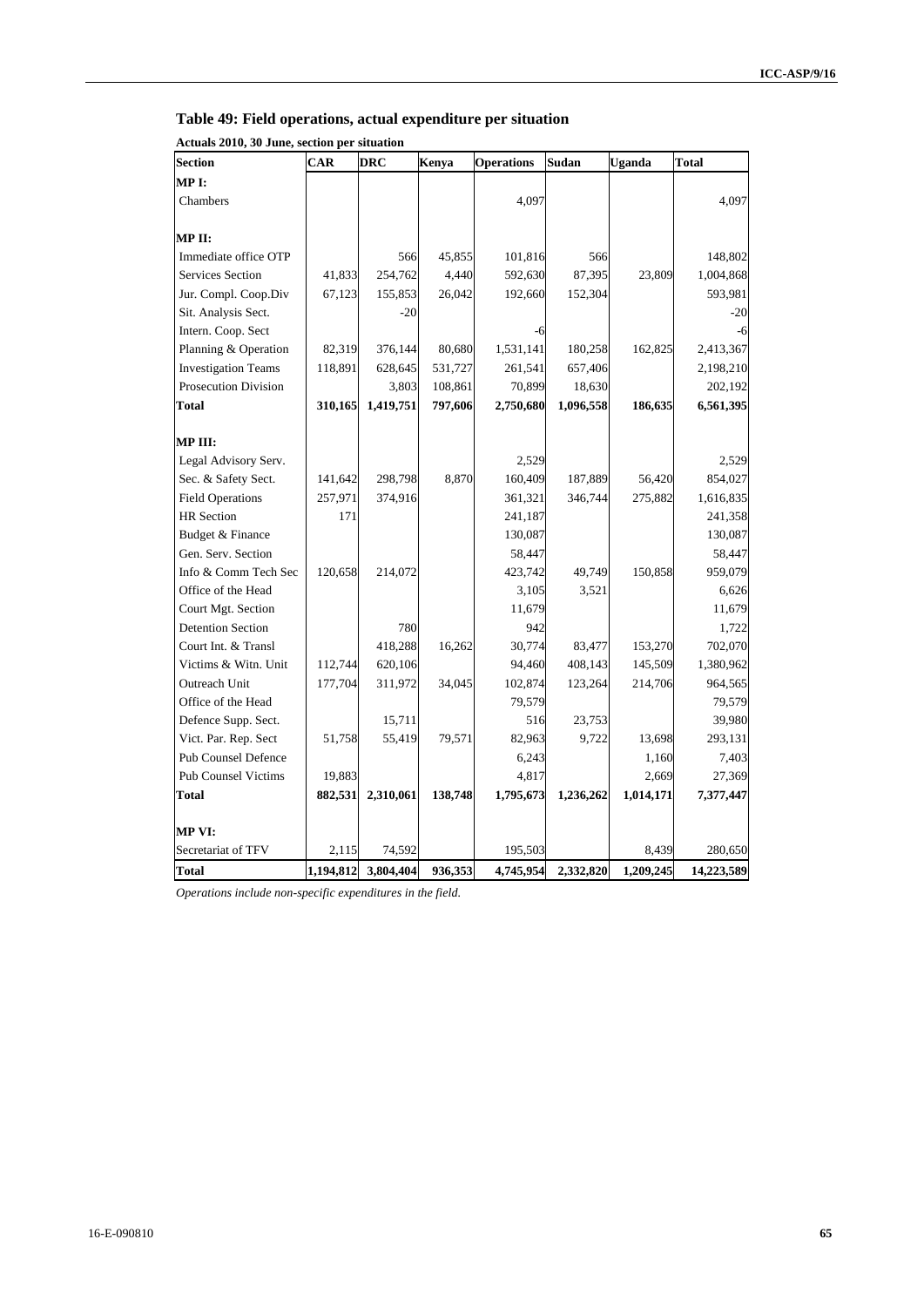| CAR situation - actuals 2009 per section per commitment item |              |            |               |             |          |             |            |              |  |
|--------------------------------------------------------------|--------------|------------|---------------|-------------|----------|-------------|------------|--------------|--|
| <b>Section</b>                                               | <b>Staff</b> | <b>GTA</b> | <b>Travel</b> | Contr.Serv. | Oper.Exp | Suppl.&Mat. | Furn.&Equ. | <b>Total</b> |  |
| MP II:                                                       |              |            |               |             |          |             |            | 2,288,859    |  |
| Services Section                                             |              | 64,180     | 20,815        | 2,000       |          |             |            | 86,995       |  |
| Jur. Compl. Coop.Div                                         |              |            | 40            |             |          |             |            | 40           |  |
| Sit. Analysis Sect.                                          |              |            | 11,875        |             |          |             |            | 11,875       |  |
| Intern. Coop. Sect                                           | 96,234       | 1,095      | 7,780         |             |          |             |            | 105,109      |  |
| Planning & Operation                                         | 342,624      | 8,218      | 74,185        | 1,547       |          |             |            | 426,574      |  |
| <b>Investigation Teams</b>                                   | 1,121,835    | 3,466      | 209,800       |             | 64,344   |             |            | 1,399,445    |  |
| <b>Prosecution Section</b>                                   | 337,924      |            | 7,892         |             |          |             |            | 345,816      |  |
| MP III:                                                      |              |            |               |             |          |             |            | 1,403,718    |  |
| Sec. & Safety Sect.                                          | 232,184      | 1,111      | 7,664         | 27,313      | 9,791    |             |            | 278,063      |  |
| HR Section                                                   | 99           |            |               | 139         |          |             |            | 238          |  |
| Info & Comm Tech Sec                                         |              |            | 5,906         |             | 75,012   | 560         | 5,505      | 86,983       |  |
| <b>Field Operations Sec</b>                                  | 173,329      | 27,982     | 9,526         | 17,273      | 126,153  | 55,949      | 41,847     | 452,059      |  |
| Victims & Witn. Unit                                         | 201,835      |            | 6,154         | 381         | 25,245   |             |            | 233,615      |  |
| Outreach Unit                                                | 83,617       |            | 10,619        | 67,408      |          |             |            | 161,644      |  |
| Vict. Par. Rep. Sect                                         |              | 2,952      | 12,034        | 163,042     |          |             |            | 178,028      |  |
| <b>Pub Counsel Victims</b>                                   |              |            | 13,088        |             |          |             |            | 13,088       |  |
| MP VI:                                                       |              |            |               |             |          |             |            | 12,422       |  |
| Secretariat TFV                                              |              |            | 12,319        | 46          | 57       |             |            | 12,422       |  |
| <b>Total</b>                                                 | 2,589,681    | 109,004    | 409,697       | 279,149     | 300,602  | 56,509      | 47,352     | 3,791,994    |  |

#### **Table 50: Field operations, actual expenditure per situation: CAR situation**

*Operations include non-specific expenditures in the field.*

#### **CAR situation - actuals 30 June 2010 per section per commitment item**

| <b>Section</b>             | <b>Staff</b> | <b>GTA</b> | <b>Travel</b> | Contr.Serv. | Oper.Exp | Suppl.&Mat. Furn.&Equ. |       | <b>Total</b> |
|----------------------------|--------------|------------|---------------|-------------|----------|------------------------|-------|--------------|
| MP II:                     |              |            |               |             |          |                        |       | 310,165      |
| <b>Services Section</b>    |              | 41,833     |               |             |          |                        |       | 41,833       |
| Jur. Compl. Coop.Div       | 45,757       | 21,366     |               |             |          |                        |       | 67,123       |
| Planning & Operation       | 65,646       |            | 6,612         | 10,062      |          |                        |       | 82,319       |
| <b>Investigation Teams</b> | 84,763       |            | 24,935        |             | 8,209    | 984                    |       | 118,891      |
| MP III:                    |              |            |               |             |          |                        |       | 882,531      |
| Sec. & Safety Sect.        | 102,709      |            | 13,022        | 22,288      | 3,623    |                        |       | 141,642      |
| <b>Field Operations</b>    | 71,446       | 12,587     | 5,585         |             | 128,228  | 39,101                 | 1,025 | 257,971      |
| <b>HR</b> Section          |              |            |               | 171         |          |                        |       | 171          |
| Info & Comm Tech Sec       |              |            |               |             | 112,162  |                        | 8,496 | 120,658      |
| Victims & Witn. Unit       | 92,776       |            | 4,723         |             | 15,245   |                        |       | 112,744      |
| Outreach Unit              | 42,203       |            | 237           | 135,264     |          |                        |       | 177,704      |
| Vict. Par. Rep. Sect       | 40,255       | 4,903      | 501           | 6,098       |          |                        |       | 51,758       |
| <b>Pub Counsel Victims</b> |              |            | 19,883        |             |          |                        |       | 19,883       |
| <b>MP VI:</b>              |              |            |               |             |          |                        |       | 2,115        |
| Secretariat of TFV         |              |            | 2,115         |             |          |                        |       | 2,115        |
| <b>Total</b>               | 545,554      | 80,689     | 77,613        | 173,883     | 267,467  | 40,085                 | 9,521 | 1,194,812    |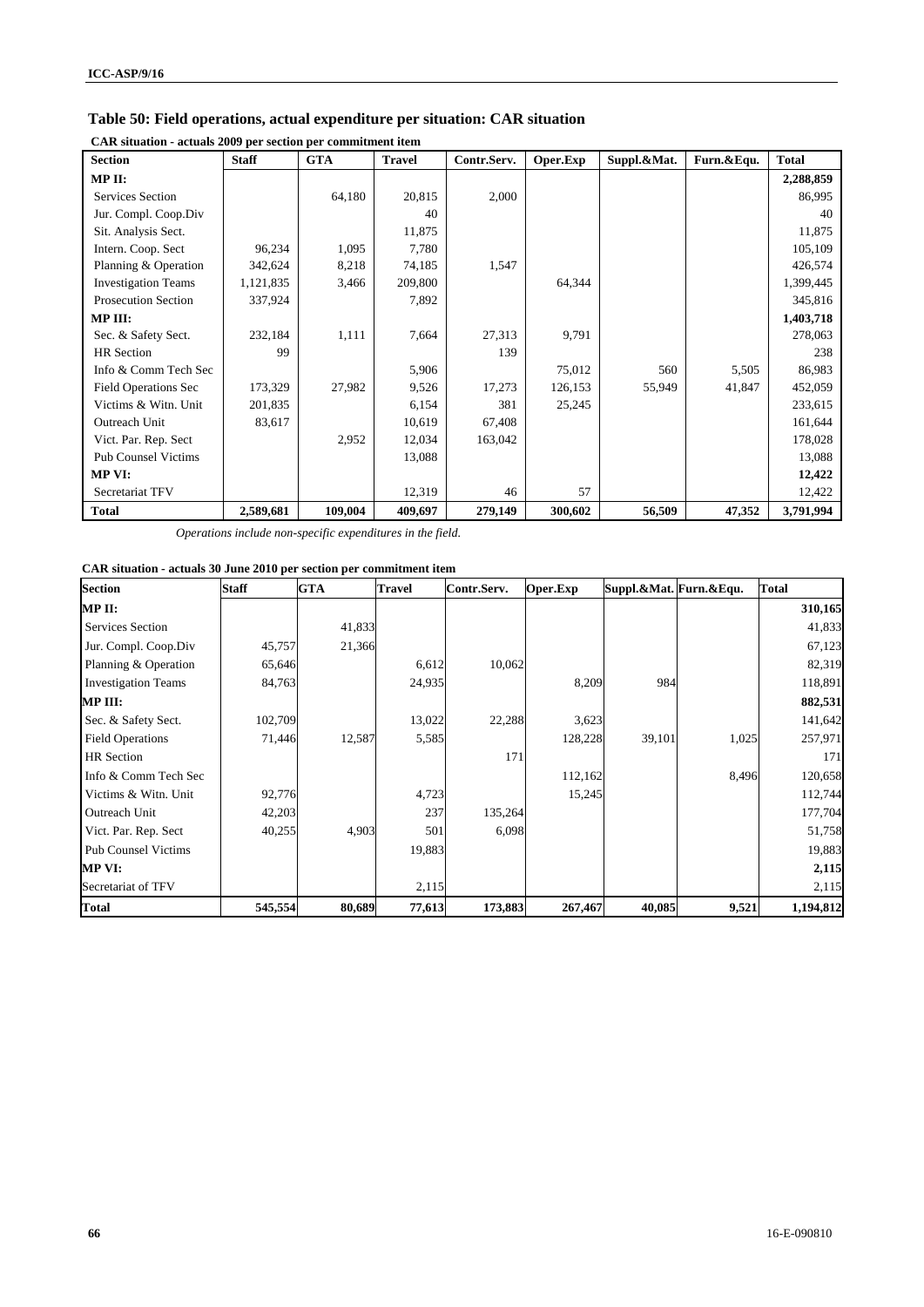| Table 51: Field operations actual expenditure per situation: DRC Situation |
|----------------------------------------------------------------------------|
|----------------------------------------------------------------------------|

| <b>Section</b>              | <b>Staff</b> | <b>GTA</b> | <b>Travel</b> | Contr.Serv. | Oper.Exp | Suppl.&Mat. | Furn.&Equ. | <b>Total</b> |
|-----------------------------|--------------|------------|---------------|-------------|----------|-------------|------------|--------------|
| MPII:                       |              |            |               |             |          |             |            | 3,159,017    |
| Immediate Office OTP        |              | 2,255      | 8,229         | 13,282      |          |             |            | 23,766       |
| <b>Services Section</b>     |              | 307,789    | 55,477        | 5,000       |          |             |            | 368,266      |
| Sit. Analysis Sect.         | 56,778       |            | 19,789        |             |          |             |            | 76,567       |
| Intern. Coop. Sect          | 180,789      |            | 18,856        |             |          |             |            | 199,644      |
| Planning & Operation        | 462,117      | 187,005    | 45,355        |             |          |             |            | 694,477      |
| <b>Investigation Teams</b>  | 1,522,960    | 11,357     | 65,523        |             | 97,682   |             |            | 1,697,521    |
| <b>Prosecution Section</b>  | 73,384       | 666        | 24,726        |             |          |             |            | 98,777       |
| MP III:                     |              |            |               |             |          |             |            | 3,866,016    |
| Imm. Off. Registrar         |              |            | 10,132        |             |          |             |            | 10,132       |
| Sec. & Safety Sect.         | 301,095      |            | 69,649        | 81,985      | 2,446    |             | 10,741     | 465,916      |
| Info & Comm Tech Sec        |              |            | 4,287         |             | 241,141  | 125         | 139,794    | 385,348      |
| <b>Field Operations Sec</b> | 239,957      | 33,453     | 65,042        | 70,512      | 205,206  | 44,188      | 28,148     | 686,507      |
| <b>Detention Section</b>    |              |            | 8,534         |             |          |             |            | 8,534        |
| Court Int. & Transl         | 897,916      | 7,608      | 2,467         |             |          |             |            | 907,990      |
| Victims & Witn. Unit        | 365,015      | 714        | 134,380       | 1,091       | 402,018  |             |            | 903,219      |
| Outreach Unit               | 119,432      | 12,517     | 39,267        | 140,713     |          |             |            | 311,930      |
| Defence Supp. Sect.         |              |            |               | 35,859      |          |             |            | 35,859       |
| Vict. Par. Rep. Sect        | 111,097      |            | 15,882        | 3,921       |          |             |            | 130,901      |
| <b>Pub Counsel Defence</b>  |              |            |               |             |          | 1,150       |            | 1,150        |
| <b>Pub Counsel Victims</b>  |              |            | 14,403        | 4,125       |          |             |            | 18,529       |
| <b>MP VI:</b>               |              |            |               |             |          |             |            | 122,751      |
| Secretariat TFV             | 98,475       | 8,047      | 6,459         | 9,086       | 304      |             | 380        | 122,751      |
| <b>Total</b>                | 4,429,014    | 571,412    | 608,458       | 365,575     | 948,797  | 45,463      | 179,064    | 7,147,784    |

**DRC situation - actuals 2009 per section per commitment item** 

**DRC situation - actuals 30 June 2010 per section per commitment item** 

| <b>Section</b>             | <b>Staff</b> | <b>GTA</b> | <b>Travel</b> | Contr.Serv. | Oper.Exp | Suppl.&Mat. | Furn.&Equ. | <b>Total</b> |
|----------------------------|--------------|------------|---------------|-------------|----------|-------------|------------|--------------|
| MP II:                     |              |            |               |             |          |             |            | 1,419,751    |
| Immediate office OTP       |              |            | 566           |             |          |             |            | 566          |
| Services Section           |              | 201,670    | 39,141        | 12,490      | 1,461    |             |            | 254,762      |
| Jur. Compl. Coop.Div       | 127,379      |            | 28,474        |             |          |             |            | 155,853      |
| Sit. Analysis Sect.        |              |            | $-20$         |             |          |             |            | $-20$        |
| Planning & Operation       | 271,897      | 77,665     | 26,582        |             |          |             |            | 376,144      |
| <b>Investigation Teams</b> | 552,896      | 2,574      | 65,997        |             | 7,177    |             |            | 628,645      |
| Prosecution Division       |              |            | 3,803         |             |          |             |            | 3,803        |
| MP III:                    |              |            |               |             |          |             |            | 2,310,061    |
| Sec. & Safety Sect.        | 199,471      |            | 4,995         | 94,332      |          |             |            | 298,798      |
| <b>Field Operations</b>    | 125,366      | 19,256     | 19,854        | 30,371      | 132,648  | 40,706      | 6,716      | 374,916      |
| Info & Comm Tech Sec       | 6,283        |            | 4,497         |             | 195,583  | 161         | 7,548      | 214,072      |
| <b>Detention Section</b>   |              |            | 780           |             |          |             |            | 780          |
| Court Int. & Transl        | 418,024      |            | 264           |             |          |             |            | 418,288      |
| Victims & Witn. Unit       | 191,949      | 5,838      | 49,917        |             | 372,401  |             |            | 620,106      |
| Outreach Unit              | 86,753       |            | 24,419        | 200,800     |          |             |            | 311,972      |
| Defence Supp. Sect.        |              |            |               | 15,711      |          |             |            | 15,711       |
| Vict. Par. Rep. Sect       | 50,307       |            | 5,112         |             |          |             |            | 55,419       |
| MP VI:                     |              |            |               |             |          |             |            | 74,592       |
| Secretariat of TFV         | 59,343       | 4,227      | 5,965         | 5,057       |          |             |            | 74,592       |
| <b>Total</b>               | 2,089,668    | 311,230    | 280,345       | 358,760     | 709,270  | 40,867      | 14,264     | 3,804,404    |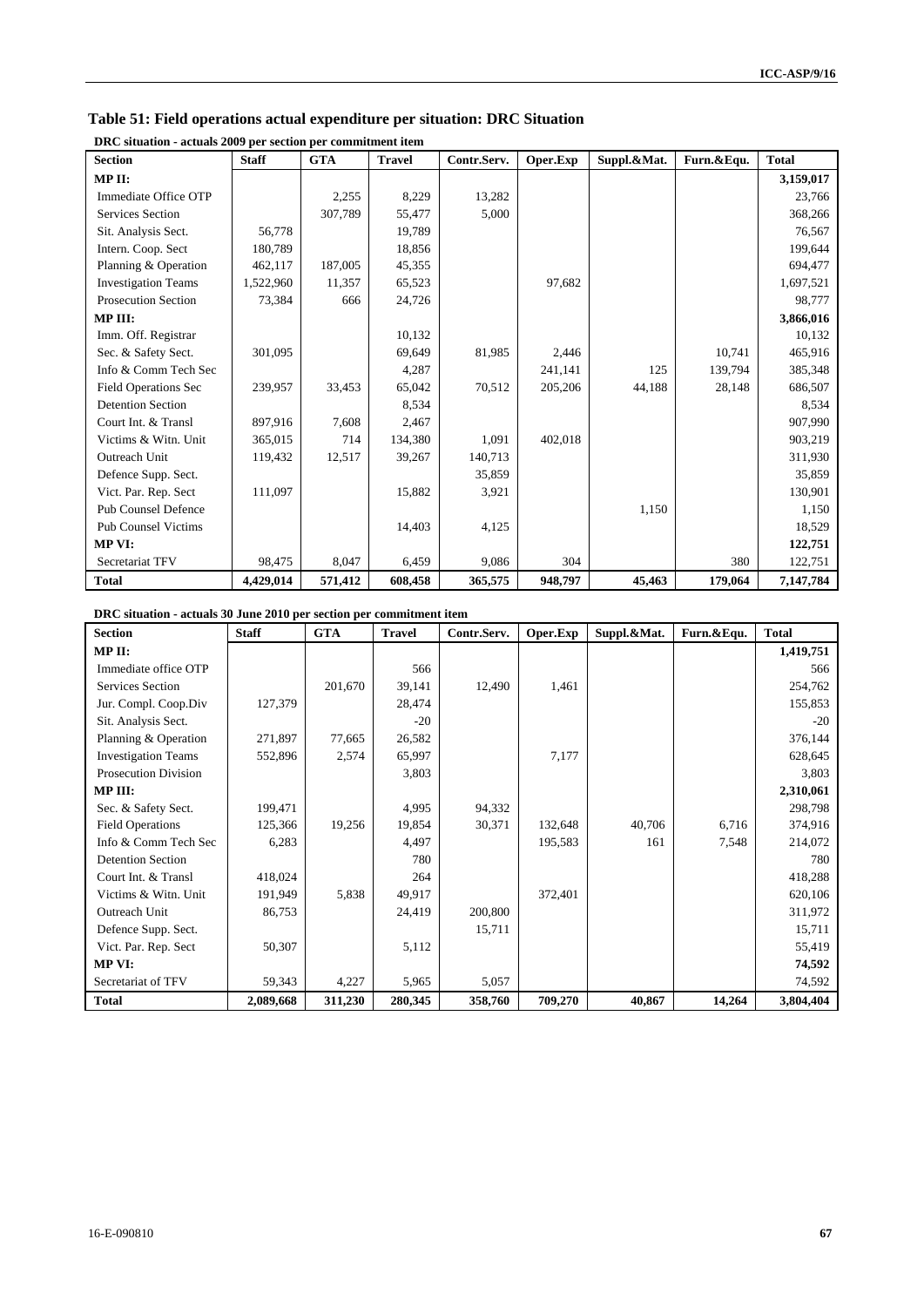#### **Table 52: Field operations actual expenditure per situation: Operation Support**

**Field Operations General - Actuals 2009 per Section per Commitment Item** 

| <b>Section</b>              | <b>Staff</b> | <b>GTA</b> | <b>Travel</b> | Contr.Serv. | Oper.Exp | Suppl.&Mat. | Furn.&Equ. | <b>Total</b> |
|-----------------------------|--------------|------------|---------------|-------------|----------|-------------|------------|--------------|
| MP II:                      |              |            |               |             |          |             |            | 5,011,682    |
| Immediate Office OTP        |              | 32,338     | 32,477        | 60,561      |          |             |            | 125,376      |
| <b>Services Section</b>     | 746,307      | 266,789    | 23,161        | 35,226      | 3,500    | 17,654      | 63,210     | 1,155,847    |
| Jur. Compl. Coop.Div        |              |            | 14,286        |             |          |             |            | 14,286       |
| Sit. Analysis Sect.         | 2,742        |            | 45,157        |             |          |             |            | 47,899       |
| Intern. Coop. Sect          | 111,395      | 85,241     | 118,041       |             |          |             |            | 314,677      |
| Planning & Operation        | 2,624,472    | 275,995    | 107,786       | 70,214      |          |             |            | 3,078,467    |
| <b>Investigation Teams</b>  | 107,614      |            | 81,805        |             | 6,910    | 3,202       | 1,773      | 201,303      |
| <b>Prosecution Division</b> |              |            | 25,051        |             |          |             |            | 25,051       |
| Prosecution Section         | 47,812       |            | 963           |             |          |             |            | 48,776       |
| MP III:                     |              |            |               |             |          |             |            | 3,180,221    |
| Off. Internal Audit         |              |            | 3,546         |             |          |             |            | 3,546        |
| Legal Advisory Serv.        |              |            | 2,678         |             |          |             |            | 2,678        |
| Sec. & Safety Sect.         | 173,889      |            | 26,420        | 49,339      | 6,485    | 14,562      |            | 270,694      |
| <b>HR</b> Section           | 205,061      | 2,500      | 6,295         | 186,137     |          |             |            | 399,993      |
| Budget & Finance            | 247,833      |            |               |             |          |             |            | 247,833      |
| Gen. Serv. Section          | 111,290      |            |               | 1,035       |          |             | 23,899     | 136,224      |
| Info & Comm Tech Sec        |              |            |               | 8,380       | 695,908  |             | 5,763      | 710,051      |
| Field Operations Sec        | 341,214      | 153,841    | 14,646        | 6,749       | 98       |             | 12,807     | 529,355      |
| Office of the Head          | 264          |            |               |             |          |             |            | 264          |
| Court Mgt. Section          |              | 2,771      |               |             |          |             |            | 2,771        |
| <b>Detention Section</b>    |              |            |               | 9,838       |          |             |            | 9,838        |
| Court Int. & Transl         | 2,679        | 8,428      | 10,422        |             |          | 1,299       |            | 22,828       |
| Victims & Witn. Unit        |              | 469        | 2,151         | 24,977      | 33,066   | 4,882       | 6,370      | 71,914       |
| Public Affairs Unit         |              | 13,777     |               |             |          |             |            | 13,777       |
| Outreach Unit               | 79,801       | 44,599     | 321           | 268,816     |          |             |            | 393,538      |
| Office of the Head          | 87,732       | 65,145     |               |             | 11       |             |            | 152,889      |
| Defence Supp. Sect.         |              | 60,668     |               |             |          |             |            | 60,668       |
| Vict. Par. Rep. Sect        | 99,950       | 17,983     | 6,012         | 23,415      |          |             |            | 147,361      |
| <b>Pub Counsel Victims</b>  |              |            |               | 4,000       |          |             |            | 4,000        |
| MP VI:                      |              |            |               |             |          |             |            | 300,761      |
| Secretariat TFV             | 128,185      | 155,572    | 4,998         | 11,872      |          |             | 134        | 300,761      |
| <b>Total</b>                | 5,118,239    | 1,186,116  | 526,218       | 760,559     | 745,978  | 41,598      | 113,955    | 8,492,664    |

*Operations support costs are those related to more than one situation at the field operations stage (i.e. investigations) are thus not situation-specific.* 

| Field Operations situation - actuals 30 June 2010 per section per commitment item |              |            |               |             |          |             |            |              |
|-----------------------------------------------------------------------------------|--------------|------------|---------------|-------------|----------|-------------|------------|--------------|
| <b>Section</b>                                                                    | <b>Staff</b> | <b>GTA</b> | <b>Travel</b> | Contr.Serv. | Oper.Exp | Suppl.&Mat. | Furn.&Equ. | <b>Total</b> |
| MPI:                                                                              |              |            |               |             |          |             |            | 4,097        |
| Chambers                                                                          | 4,097        |            |               |             |          |             |            | 4,097        |
| MP II:                                                                            |              |            |               |             |          |             |            | 2,750,680    |
| Immediate office OTP                                                              |              | 81,309     | 17,500        | 3,007       |          |             |            | 101,816      |
| <b>Services Section</b>                                                           | 354,159      | 147,232    | 18,395        | 22,667      | 3,127    | 7,196       | 39,856     | 592,630      |
| Jur. Compl. Coop.Div                                                              | 60,376       | 39,638     | 92,646        |             |          |             |            | 192,660      |
| Intern. Coop. Sect                                                                |              |            | -6            |             |          |             |            | $-6$         |
| Planning & Operation                                                              | 1,342,075    | 130,288    | 47,340        | 11,437      |          |             |            | 1,531,141    |
| <b>Investigation Teams</b>                                                        | 133,525      |            | 21,666        |             | 93,648   | 570         | 12,133     | 261,541      |
| Prosecution Division                                                              | 51,534       |            | 19,365        |             |          |             |            | 70,899       |
| MPIII:                                                                            |              |            |               |             |          |             |            | 1,795,673    |
| Legal Advisory Serv.                                                              |              |            | 2,529         |             |          |             |            | 2.529        |
| Sec. & Safety Sect.                                                               | 66,425       |            | 47,687        | 29,653      | 1,769    | 14,876      |            | 160,409      |
| <b>Field Operations</b>                                                           | 268,243      | 38,725     | 11,449        | 17,331      |          | 13,290      | 12,284     | 361,321      |
| <b>HR</b> Section                                                                 | 89,261       |            | 4,779         | 147,147     |          |             |            | 241,187      |
| Budget & Finance                                                                  | 130,087      |            |               |             |          |             |            | 130,087      |
| Gen. Serv. Section                                                                | 58,447       |            |               |             |          |             |            | 58,447       |
| Info & Comm Tech Sec                                                              | 10,370       |            |               | 448         | 411,342  | 246         | 1,337      | 423,742      |
| Office of the Head                                                                | 1,766        | 1,339      |               |             |          |             |            | 3,105        |
| Court Mgt. Section                                                                | 9,644        | 1,534      |               | 500         |          |             |            | 11,679       |
| <b>Detention Section</b>                                                          | 942          |            |               |             |          |             |            | 942          |
| Court Int. & Transl                                                               | 22,431       | 622        | 7,123         | 500         |          | 98          |            | 30,774       |
| Victims & Witn. Unit                                                              | 47,517       | 1,362      | 19,593        | 2,538       | 22,580   | 870         |            | 94,460       |
| Outreach Unit                                                                     | 45,098       | 12,130     | 12,495        | 33,151      |          |             |            | 102,874      |
| Office of the Head                                                                | 79,275       |            |               |             | 303      |             |            | 79,579       |
| Defence Supp. Sect.                                                               | 516          |            |               |             |          |             |            | 516          |
| Vict. Par. Rep. Sect                                                              | 51,668       | 22,276     |               | 9,020       |          |             |            | 82,963       |
| <b>Pub Counsel Defence</b>                                                        | 1,791        |            | 4,452         |             |          |             |            | 6,243        |
| Pub Counsel Victims                                                               | 4,317        |            |               | 500         |          |             |            | 4,817        |
| MP VI:                                                                            |              |            |               |             |          |             |            | 195,503      |
| Secretariat of TFV                                                                | 150,189      | 45,283     | 32            |             |          |             |            | 195,503      |
| <b>Total</b>                                                                      | 2,983,751    | 521,738    | 327,044       | 277,898     | 532,769  | 37,145      | 65,609     | 4,745,954    |

*\* Includes non specific expenditures in the field.*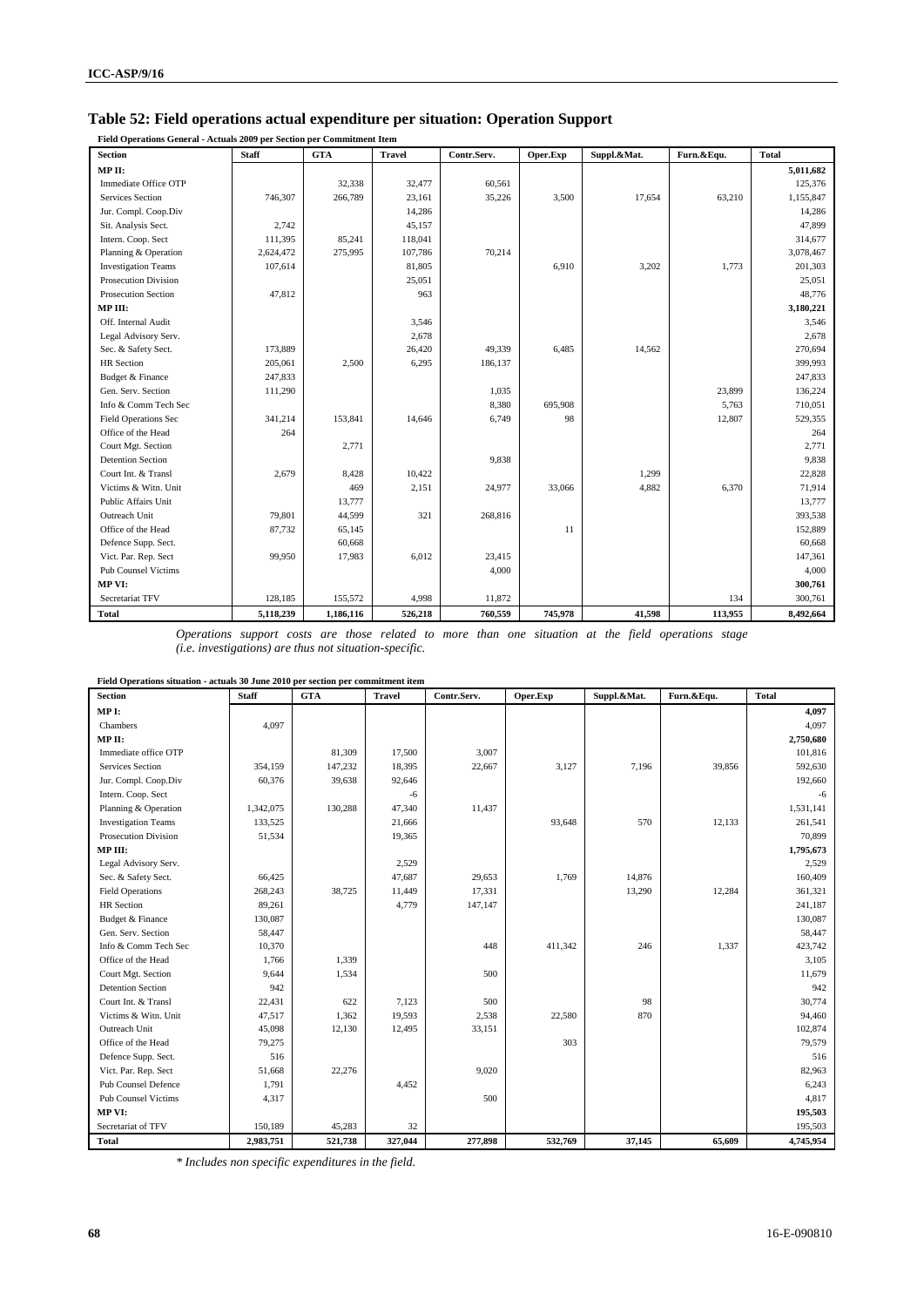| suuan situation - actuais 2007 per section per commitment item |              |            |               |             |          |             |            |              |
|----------------------------------------------------------------|--------------|------------|---------------|-------------|----------|-------------|------------|--------------|
| <b>Section</b>                                                 | <b>Staff</b> | <b>GTA</b> | <b>Travel</b> | Contr.Serv. | Oper.Exp | Suppl.&Mat. | Furn.&Equ. | <b>Total</b> |
| MP II:                                                         |              |            |               |             |          |             |            | 3,360,100    |
| Immediate Office OTP                                           |              | 392        | 9,520         | 4,973       |          |             |            | 14,885       |
| <b>Services Section</b>                                        | $-4,730$     | 185,086    | 34,889        | 6,500       |          |             |            | 221,745      |
| Jur. Compl. Coop.Div                                           |              |            | 29,338        |             |          |             |            | 29,338       |
| Sit. Analysis Sect.                                            | 76,142       |            | 6,213         |             |          |             |            | 82,355       |
| Intern. Coop. Sect                                             | 191,056      |            | 66,758        |             |          |             |            | 257,814      |
| Planning & Operation                                           | 358,977      | 380,340    | 33,502        |             |          |             |            | 772,820      |
| <b>Investigation Teams</b>                                     | 1,066,678    | 38,415     | 135,990       |             | 74,543   |             |            | 1,315,627    |
| <b>Prosecution Section</b>                                     | 578,896      | 75,080     | 11,540        |             |          |             |            | 665,516      |
| MP III:                                                        |              |            |               |             |          |             |            | 2,773,706    |
| Imm. Off. Registrar                                            |              |            | 8,486         |             |          |             |            | 8,486        |
| Sec. & Safety Sect.                                            | 228,052      | $-1,263$   | 32,602        | 85,752      | 7,319    |             |            | 352,461      |
| <b>HR</b> Section                                              |              |            | 5,292         |             |          |             |            | 5,292        |
| Info & Comm Tech Sec                                           | 10,110       |            | 1,537         |             | 95,474   | 352         | 37,448     | 144,921      |
| <b>Field Operations Sec</b>                                    | 202,890      | 13,177     | 21,863        | 8,590       | 157,566  | 87,451      | 30,908     | 522,444      |
| Court Int. & Transl                                            | 116,687      | 5,016      | 2,680         |             |          |             |            | 877,056      |
| Victims & Witn. Unit                                           | 301,534      | 3,095      | 15,696        |             | 350,430  |             | 9,756      | 680,511      |
| Outreach Unit                                                  | 59,916       | 14,159     | 7,723         | 75,931      |          |             |            | 157,729      |
| Defence Supp. Sect.                                            |              |            |               | 24,805      |          |             |            | 24,805       |
| MP VI:                                                         |              |            |               |             |          |             |            | 7,006        |
| Vict. Par. Rep. Sect                                           |              |            | 6,985         | 21          |          |             |            | 7,006        |
| Total                                                          | 3,186,209    | 713,496    | 430,614       | 206,571     | 685,332  | 87,803      | 78,112     | 5,388,137    |

#### **Table 53: Field operations, actual expenditure per situation: Sudan situation**

**Sudan situation - actuals 2009 per section per commitment item** 

#### **Sudan situation - actuals 30 June 2010 per section per commitment item**

| <b>Section</b>              | <b>Staff</b> | <b>GTA</b> | <b>Travel</b> | Contr.Serv. | Oper.Exp | Suppl.&Mat. | Furn.&Equ. | <b>Total</b> |
|-----------------------------|--------------|------------|---------------|-------------|----------|-------------|------------|--------------|
| MP II:                      |              |            |               |             |          |             |            | 1,096,558    |
| Immediate office OTP        |              |            | 566           |             |          |             |            | 566          |
| Services Section            | 284          | 81,457     | 5,654         |             |          |             |            | 87,395       |
| Jur. Compl. Coop.Div        | 136,769      |            | 15,535        |             |          |             |            | 152,304      |
| Planning & Operation        | 60,637       | 108,165    | 11,456        |             |          |             |            | 180,258      |
| <b>Investigation Teams</b>  | 585,225      |            | 45,371        |             | 26,810   |             |            | 657,406      |
| <b>Prosecution Division</b> |              | 18,630     |               |             |          |             |            | 18,630       |
| MP III:                     |              |            |               |             |          |             |            | 1,226,540    |
| Sec. & Safety Sect.         | 111,442      |            | 7,910         | 66,021      | 2,515    |             |            | 187,889      |
| <b>Field Operations</b>     | 125,486      | 3,875      | 9,732         |             | 124,971  | 80,988      | 1,692      | 346,744      |
| Info & Comm Tech Sec        | 2,571        |            | 4,677         | 1,733       | 40,769   |             |            | 49,749       |
| Office of the Head          |              |            | 3,521         |             |          |             |            | 3,521        |
| Court Int. & Transl         | 83,477       |            |               |             |          |             |            | 83,477       |
| Victims & Witn. Unit        | 194,515      |            | 51,046        |             | 162,582  |             |            | 408,143      |
| Outreach Unit               | 48,415       |            | 12,392        | 62,457      |          |             |            | 123,264      |
| Defence Supp. Sect.         |              |            |               | 23,753      |          |             |            | 23,753       |
| <b>MP VI:</b>               |              |            |               |             |          |             |            | 9,722        |
| Vict. Par. Rep. Sect        |              |            | 9,722         |             |          |             |            | 9,722        |
| <b>Total</b>                | 1,348,821    | 212,128    | 177,582       | 153,963     | 357,647  | 80,988      | 1,692      | 2,332,820    |